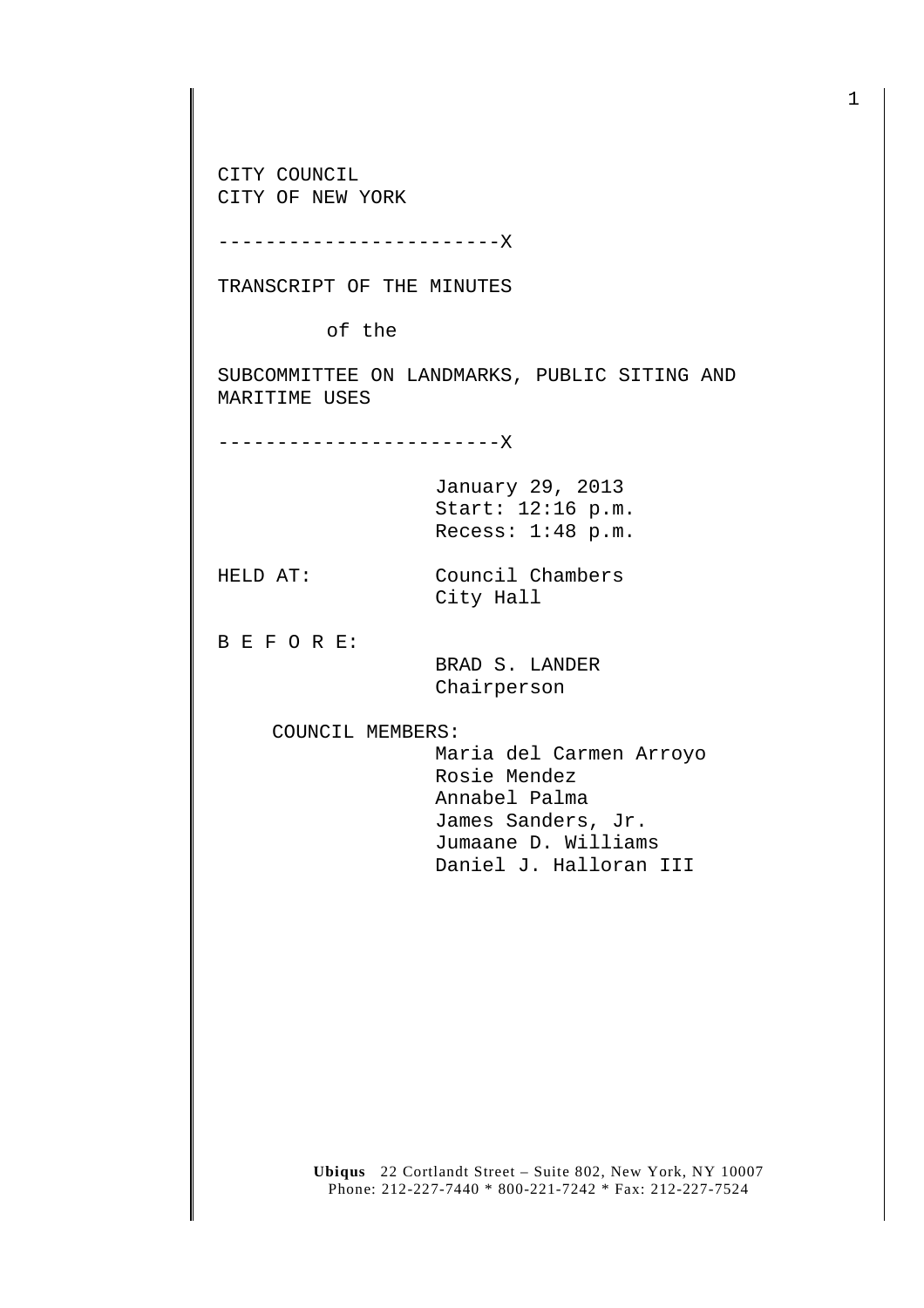## A P P E A R A N C E S (CONTINUED)

Jenny Fernandez Director of Intergovernmental and Community Relations Landmarks Preservation Commission

Enrique Lopez New York State Senator Brad Hoylman

Andrea Goldman Landmarks Conservancy

Simeon Bankoff Historic Districts Council

Anna Cisowski Representative of Father Tadeusz Lizinczyk Saint Stanislaus Church

Krystyna Piorkowska Property Owner

Jean Standish Member Lower East Side Preservation Initiative

Marie Byrne Concerned Citizen

Carolyn Ratcliffe Vice President Lower East Side Preservation Initiative

Amanda Davis Greenwich Village Society for Historic Preservation

Richard Moses President of the Lower East Side Preservation Initiative

Clayton Smith Concerned Citizen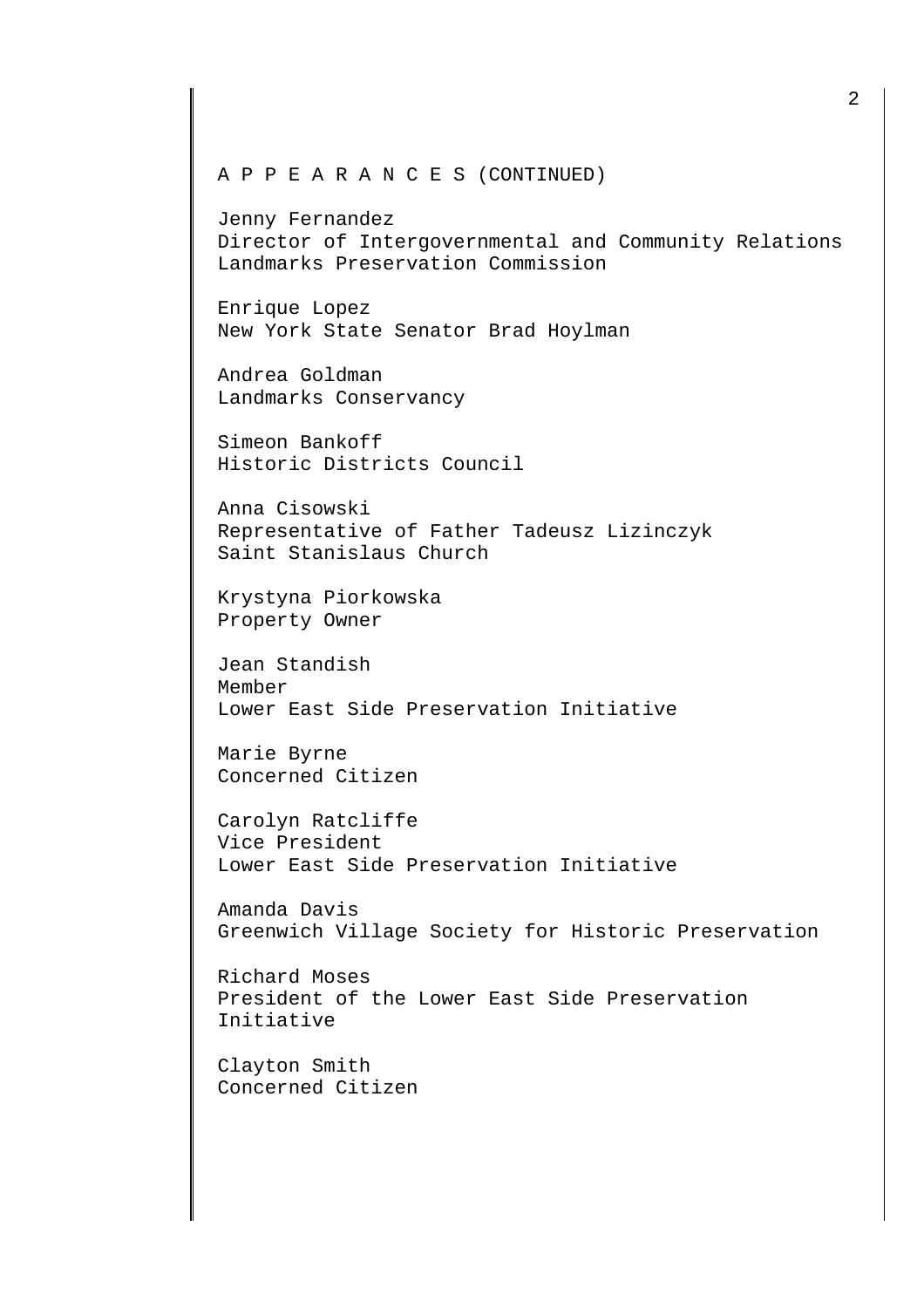## A P P E A R A N C E S (CONTINUED)

Marcia Ikonomopoulos Museum Director Kehila Kedosha Janina Synagogue and Museum

Philip Van Aver Board Member Lower East Side Preservation Initiative

Linda Eskenas Vice President Four Borough Neighborhood Preservation Alliance

Sara Romanoski Managing Director East Village Community Coalition

Mitchell Grubler Member The Bowery Alliance of Neighbors

Michelle Campo Representative of Catherine Feldman

Yolanda Fernandez Concerned Citizen

Patricia Melvin Concerned Citizen

Tom Birchard Owner Veselka Restaurant

Robert Watlington Concerned Citizen

Stella Dong Concerned Citizen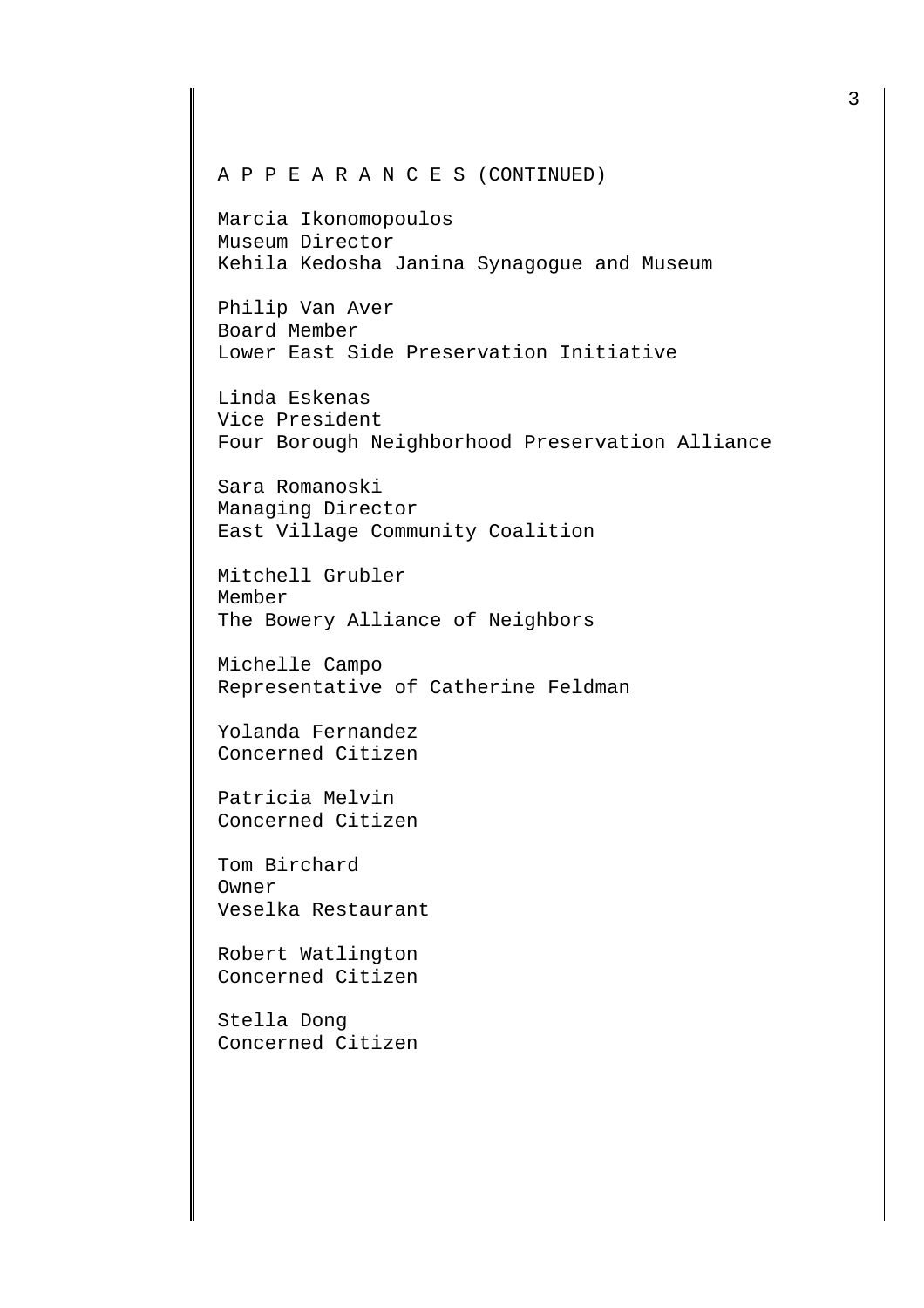| $\mathbf 1$ | 4<br>LANDMARKS, PUBLIC SITING, MARITIME USES       |
|-------------|----------------------------------------------------|
| 2           | CHAIRPERSON LANDER: Good morning.                  |
| 3           | I am New York City Council Member Brad Lander. I   |
| 4           | am pleased to call this meeting of the City        |
| 5           | Council's Land Use Subcommittee on Landmarks,      |
| 6           | Public Siting and Maritime Uses to order. Pleased  |
| 7           | to be joined today by Maria del Carmen Arroyo from |
| 8           | the Bronx, Dan Halloran from Queens and Rosie      |
| $\mathsf 9$ | Mendez from the East Village and Lower East Side   |
| 10          | in Manhattan-today especially. And when Council    |
| 11          | Member Annabel Palma comes, we will recognize her  |
| 12          | again. She was here. I apologize for my            |
| 13          | tardiness. I thought that we had arranged for      |
| 14          | enough people to have quorum so that my absence    |
| 15          | wouldn't keep all of you waiting, but anyway, I    |
| 16          | apologize that you have all been here, and I'm     |
| 17          | grateful for your patience. The Mayor was also     |
| 18          | briefing the Council on the budget. So let's       |
| 19          | begin. We just have the one matter. $-$ - . One    |
| 20          | big matter. Alright. So we are laying over Land    |
| 21          | Use No. 759, the Seaview Hospital Rehabilitation   |
| 22          | Center and Home in Staten Island, and today is the |
| 23          | public hearing on just one item. Land Use No.      |
| 24          | 752, the East Village and Lower East Side Historic |
| 25          | District. I believe by text, it may be the         |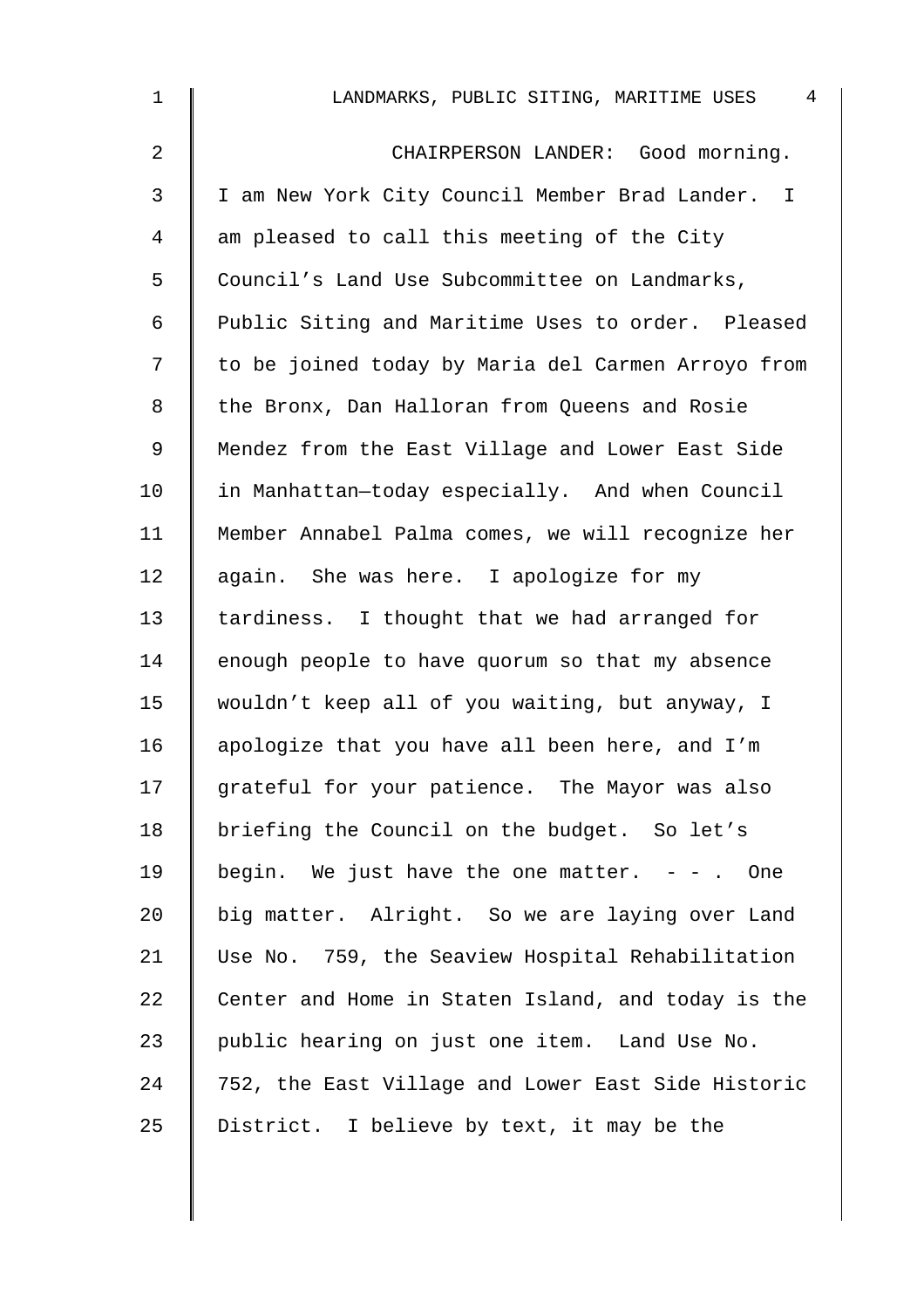| $\mathbf 1$ | 5<br>LANDMARKS, PUBLIC SITING, MARITIME USES                |
|-------------|-------------------------------------------------------------|
| 2           | longest designation that I have seen in my time as          |
| 3           | appears in the Land Use action as is fitting for            |
| 4           | the East Village. I am pleased to call Jenny                |
| 5           | Fernandez from Landmarks Preservation Commission            |
| 6           | forward along with Mary Beth Betts form LPC as              |
| 7           | well to present the designation to us.                      |
| 8           | JENNY FERNANDEZ: Thank you, Chair                           |
| $\mathsf 9$ | Lander, members of the Subcommittee and Council             |
| 10          | Member Mendez. Mary Beth, she is here to answer             |
| 11          | any questions in case there is any follow up. My            |
| 12          | name is Jenny Fernandez, director of                        |
| 13          | intergovernmental and community relations for the           |
| 14          | Landmarks Preservation Commission. I am here                |
| 15          | today to testify on the Commission's designation            |
| 16          | of the East Village and Lower East Side Historic            |
| 17          | District in Manhattan. On June 26 <sup>th</sup> , 2012, the |
| 18          | Landmarks Preservation Commission held a public             |
| 19          | hearing on the proposed designation of the East             |
| 20          | Village/Lower East Side Historic District. 37               |
| 21          | people spoke in support of designation, including           |
| 22          | representatives of City Council Member Rosie                |
| 23          | Mendez, Manhattan Borough President Scott                   |
| 24          | Stringer, Manhattan Community Board 3, State                |
| 25          | Senator Thomas Duane, State Senator Daniel                  |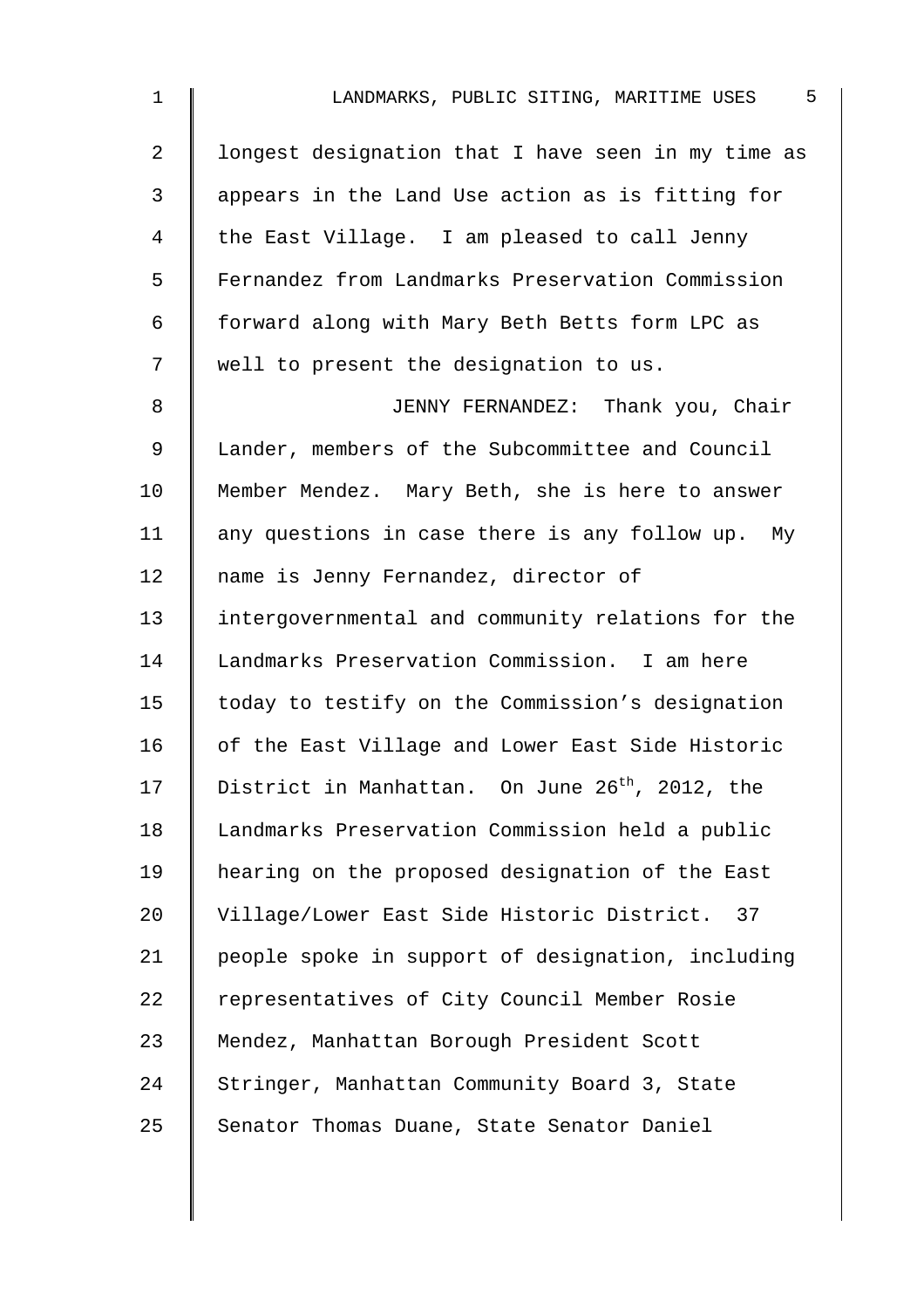| $\mathbf 1$    | LANDMARKS, PUBLIC SITING, MARITIME USES<br>6       |
|----------------|----------------------------------------------------|
| $\overline{2}$ | Squadron, State Assembly Member, Brian Cavanaugh,  |
| 3              | and State Assembly Member Deborah Glick. Several   |
| $\overline{4}$ | residents and property owners also spoke in        |
| 5              | support of designation as did representatives of   |
| 6              | the Bowery Alliance of Neighbors, City Lore,       |
| 7              | Cooper's Square Community Development Committee    |
| $\,8\,$        | and Businessmen Association, East Village          |
| $\mathsf 9$    | Community Coalition, the Greenwich Village Society |
| 10             | for Historic Preservation, the Historic Districts  |
| 11             | Council, the Lower East Side Preservation          |
| 12             | Initiative, Metropolitan Chapter of the Victorian  |
| 13             | Society of America, the New York Landmarks         |
| 14             | Conservancy, the Society for the Architecture of   |
| 15             | the City. 16 people spoke in opposition to         |
| 16             | designation or in opposition to including their    |
| 17             | property within the historic district, including   |
| 18             | several property owners as well as representatives |
| 19             | of the Cathedral of the Holy Virgin Protection     |
| 20             | four representatives, Catholic Worker Movement,    |
| 21             | Real Estate Board of New York, Saint Stanislaus    |
| 22             | Bishop and Martyr Roman Catholic Church two        |
| 23             | representatives and Saint Mary's American Orthodox |
| 24             | Greek Catholic Church. Two speakers took no        |
| 25             | position on designation. In addition, the          |
|                |                                                    |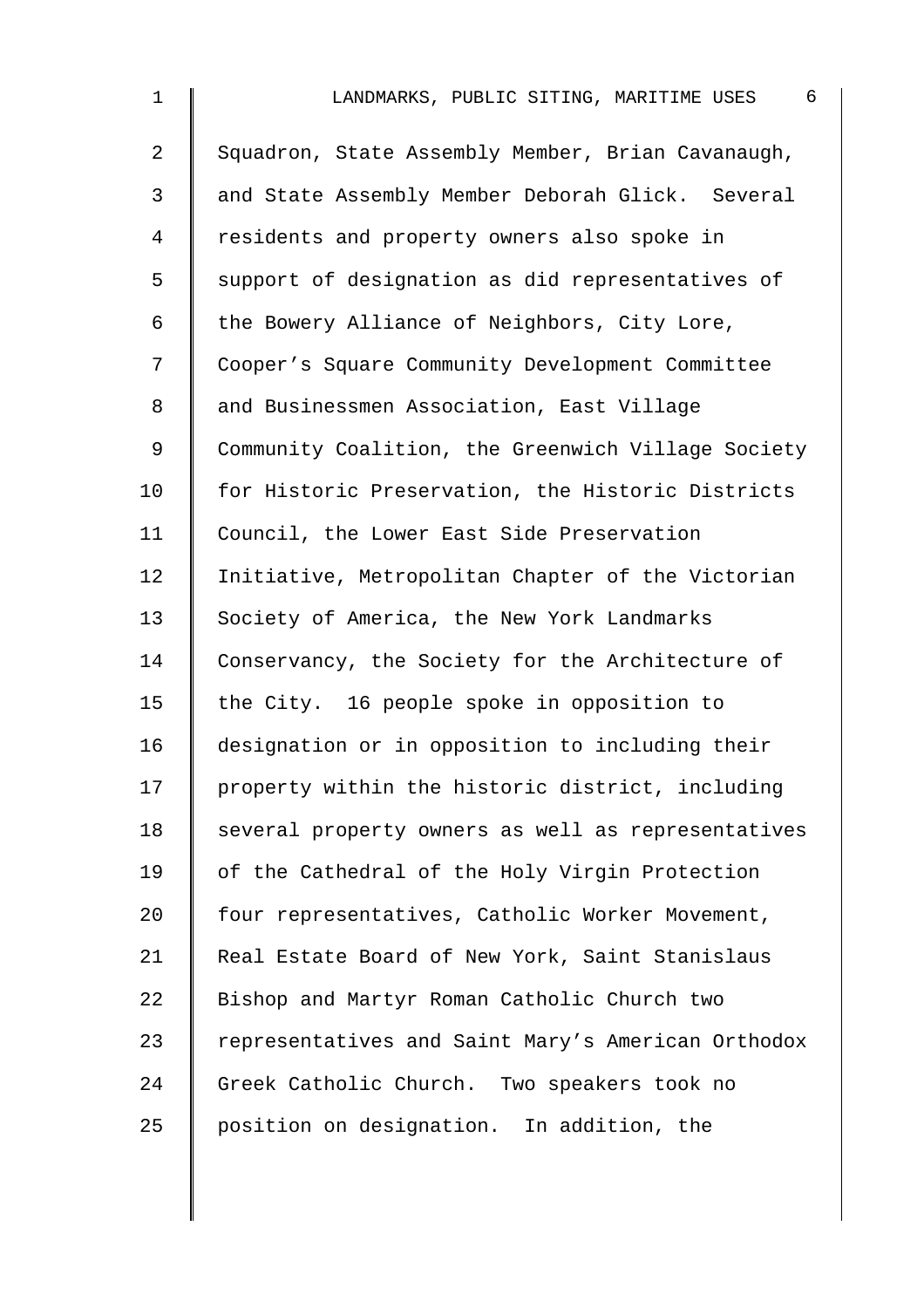| $\mathbf{1}$ | 7<br>LANDMARKS, PUBLIC SITING, MARITIME USES                    |
|--------------|-----------------------------------------------------------------|
| 2            | Commission has received hundreds of letters,                    |
| 3            | petitions and e-mails regarding this designation                |
| 4            | both in support and in opposition to designation.               |
| 5            | On October 9 <sup>th</sup> , 2012, the Commission voted to      |
| 6            | designate the East Village/Lower East Side                      |
| 7            | Historic District. The East Village/Lower East                  |
| 8            | Side Historic District consists of approximately                |
| 9            | 325 buildings located along 2 <sup>nd</sup> Avenue and adjacent |
| 10           | side streets between East $2^{nd}$ and East $7^{th}$ Streets.   |
| 11           | Development in this area began in earnest during                |
| 12           | the 1830s when unprecedented growth pushed the                  |
| 13           | limits of the city northward and for at least a                 |
| 14           | brief period made the blocks comprising the                     |
| 15           | historic district one of New York's most                        |
| 16           | prestigious residential neighborhoods. Scores of                |
| 17           | elegant single family row houses, most designed in              |
| 18           | the Greek revival style, were erected in the area.              |
| 19           | Second Avenue in particular become a favored                    |
| 20           | location for fashionable residential construction.              |
| 21           | By the 1850s larger numbers of immigrants began to              |
| 22           | settle in the area as wealthier residents moved                 |
| 23           | further uptown. Many of the existing row houses                 |
| 24           | were converted for multiple family dwellings and                |
| 25           | boarding houses and eventually new - - tenements                |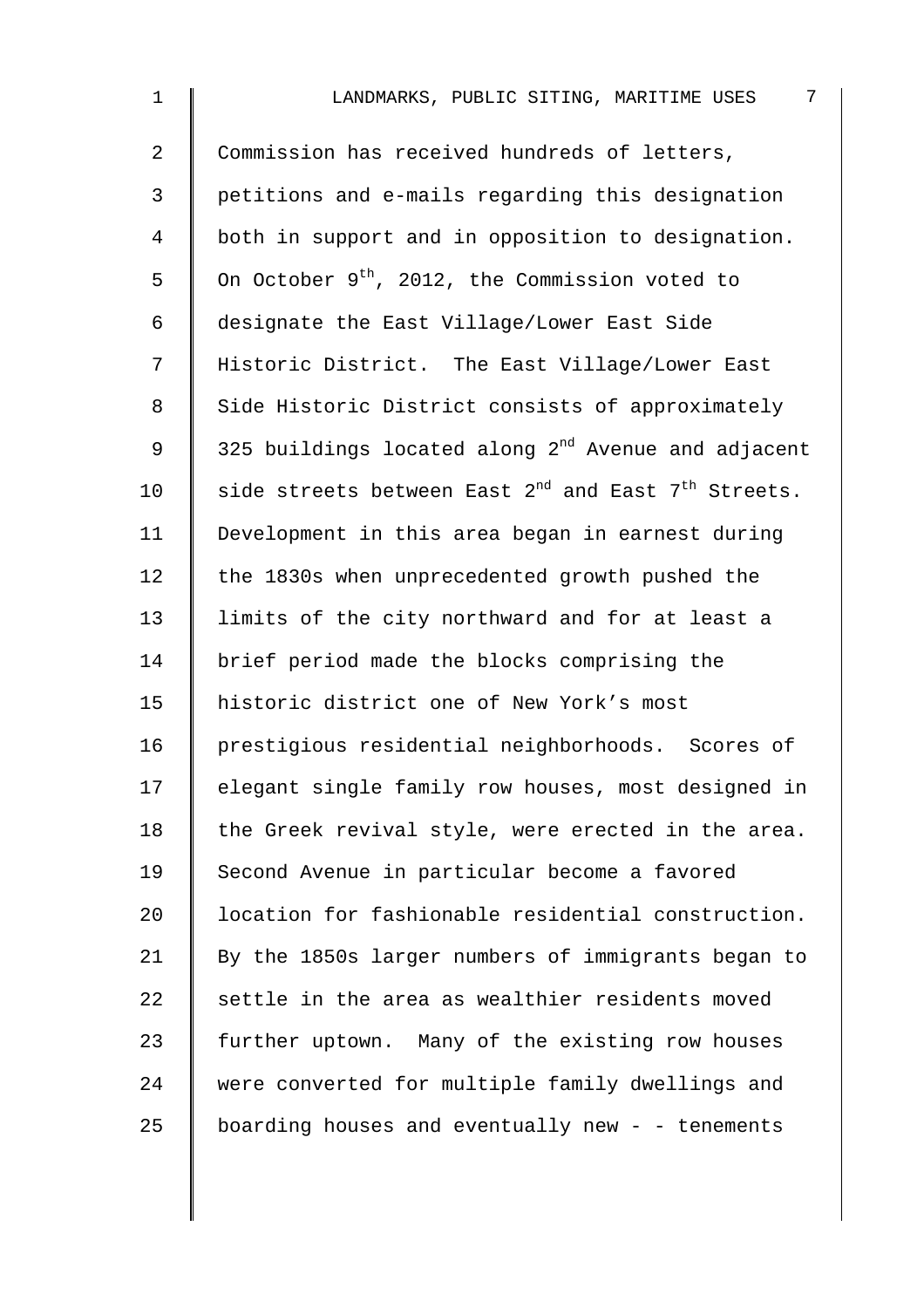| $\mathbf 1$    | 8<br>LANDMARKS, PUBLIC SITING, MARITIME USES                    |
|----------------|-----------------------------------------------------------------|
| $\overline{2}$ | began to replace the older building stock. These                |
| 3              | buildings known as pre-law tenements because they               |
| 4              | pre-dated the tenement housing act of 1879 were                 |
| 5              | designed in a simplified version of the Italianate              |
| 6              | style that had become the dominant mode of                      |
| 7              | architecture in New York City. Later structures                 |
| 8              | from the early 1870s show the growing influence of              |
| 9              | the neo-Grec style in the neighborhood. The                     |
| 10             | majority of immigrants who settled in the historic              |
| 11             | district during the mid-19 <sup>th</sup> century were of German |
| 12             | heritage. Amongst the first institutions erected                |
| 13             | to serve this community was the evangelical                     |
| 14             | Lutheran church of Saint Mark, which was completed              |
| 15             | in 1848. As immigration increased during the                    |
| 16             | 1840s and 1850s, the eastern ward of Manhattan                  |
| 17             | developed into a cohesive large scale ethnic                    |
| 18             | community known by the names such as                            |
| 19             | Kleindeutschland or little Germany. By the 1890s                |
| 20             | many of the areas German residents and                          |
| 21             | institutions began to move to other neighborhoods               |
| 22             | in New York City. At the same time new immigrant                |
| 23             | groups were starting to settle in the vicinity of               |
| 24             | the historic district and the area evolved into a               |
| 25             | polyglot enclave representing a complex array of                |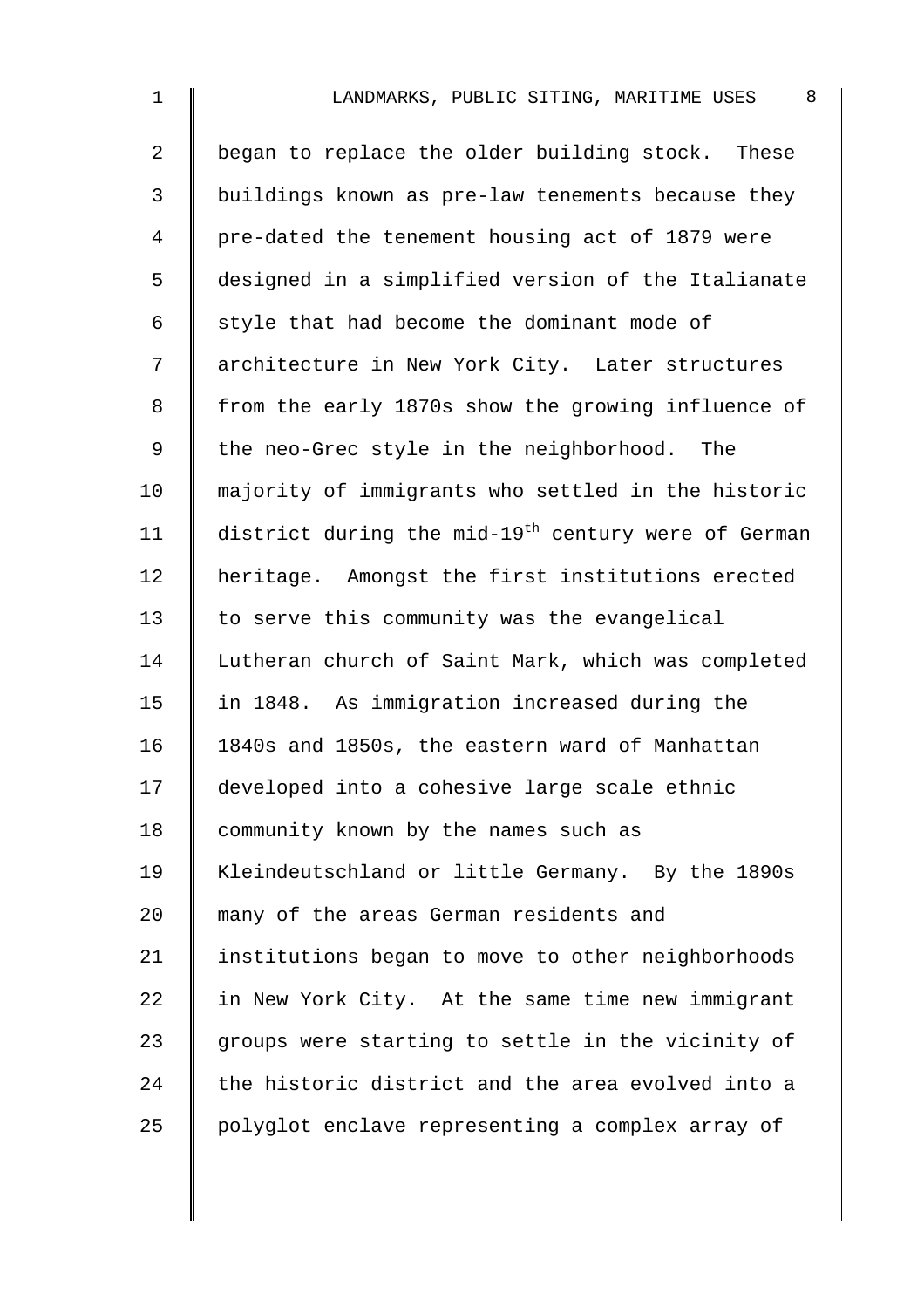| $\mathbf 1$    | 9<br>LANDMARKS, PUBLIC SITING, MARITIME USES                |
|----------------|-------------------------------------------------------------|
| $\overline{2}$ | national, regional, ethnic, linguistic and                  |
| 3              | religious identities as the term Kleindeutschland           |
| $\overline{4}$ | ceased to accurately describe the neighborhood,             |
| 5              | people began to refer to it as the Lowest East              |
| 6              | Side, which was in regular use by the mid-1890s.            |
| 7              | The cosmopolitan condition of the neighborhood can          |
| $8\,$          | be seen in the range of institutions established            |
| $\mathsf 9$    | within the historic district during the late 19th           |
| 10             | and early 20 <sup>th</sup> centuries. Yiddish speaking Jews |
| 11             | from Eastern Europe were the largest identifiable           |
| 12             | group of recent arrivals. Perhaps the most                  |
| 13             | conspicuous monument to their community within the          |
| 14             | historic district is the stately synagogue built            |
| 15             | for congregation - - on East $6^{th}$ Street in 1910. A     |
| 16             | vibrant and well-established Polish Roman Catholic          |
| 17             | community centered on Saint Stanislaus Bishop and           |
| 18             | Martyr Roman Catholic church, which build a new             |
| 19             | sanctuary on 107 70 <sup>th</sup> Street in 1899-1901.      |
| 20             | Protestant Hungarians established their own house           |
| 21             | of worship down the block where the first                   |
| 22             | Hungarian reform church occupied a converted row            |
| 23             | house just after the turn of the century.                   |
| 24             | Institutions founded by native born New Yorkers to          |
| 25             | serve the immigrant community included the New              |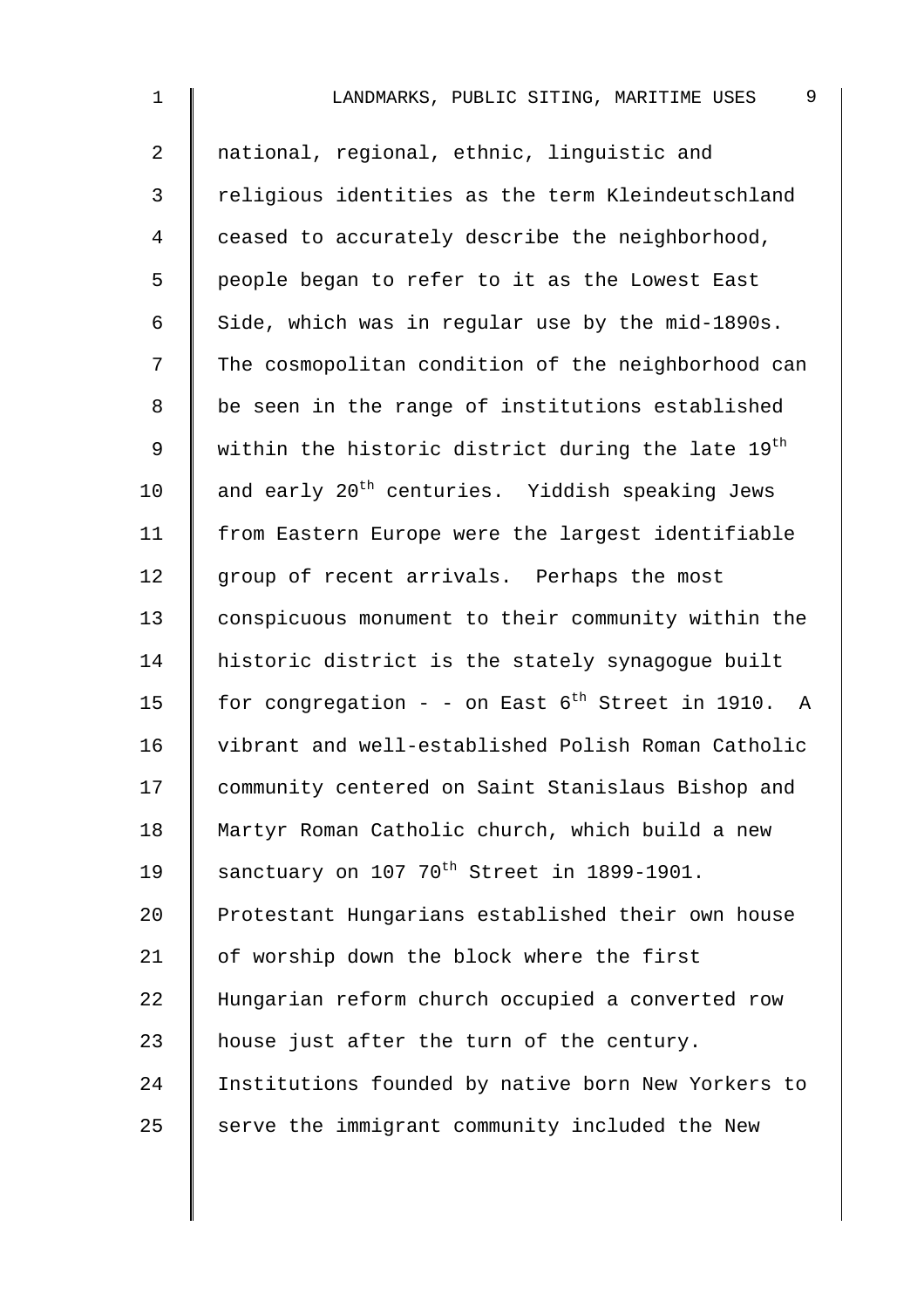| $\mathbf 1$ | 10 <sub>o</sub><br>LANDMARKS, PUBLIC SITING, MARITIME USES      |
|-------------|-----------------------------------------------------------------|
| 2           | York City Mission and - - societies - - memorial                |
| 3           | church on East 2 <sup>nd</sup> Street, the Middle Collegiate    |
| 4           | Church on 2 <sup>nd</sup> Avenue and the Society of the Music   |
| 5           | School settlement on East 3 <sup>rd</sup> Street. In early      |
| 6           | 1910, 2 <sup>nd</sup> Avenue became the most important          |
| 7           | entertainment district for the city's Jewish                    |
| 8           | immigrant community, leading many to call the area              |
| 9           | the Yiddish Rialto. Vestiges of that area can be                |
| 10          | seen in the facades of the public theater one of                |
| 11          | the larger venues built for Yiddish stage                       |
| 12          | productions and the Lowe's Commodore, the grandest              |
| 13          | movie place ever built on the Lower East Side.                  |
| 14          | The intense building activity of the early 20 <sup>th</sup>     |
| 15          | century was brought to a halt in the 1930s by the               |
| 16          | Great Depression and most of the structures within              |
| 17          | the historic district have changed little from                  |
| 18          | that period. The demographics of the neighborhood               |
| 19          | however have undergone several dramatic                         |
| 20          | transformations in subsequent decades. Latin                    |
| 21          | American immigrants especially those from Puerto                |
| 22          | Rico established a large community in the East                  |
| 23          | Village during the mid-20 <sup>th</sup> Century during the same |
| 24          | period the area was discovered by artists and                   |
| 25          | bohemians moving eastward from Greenwich Village,               |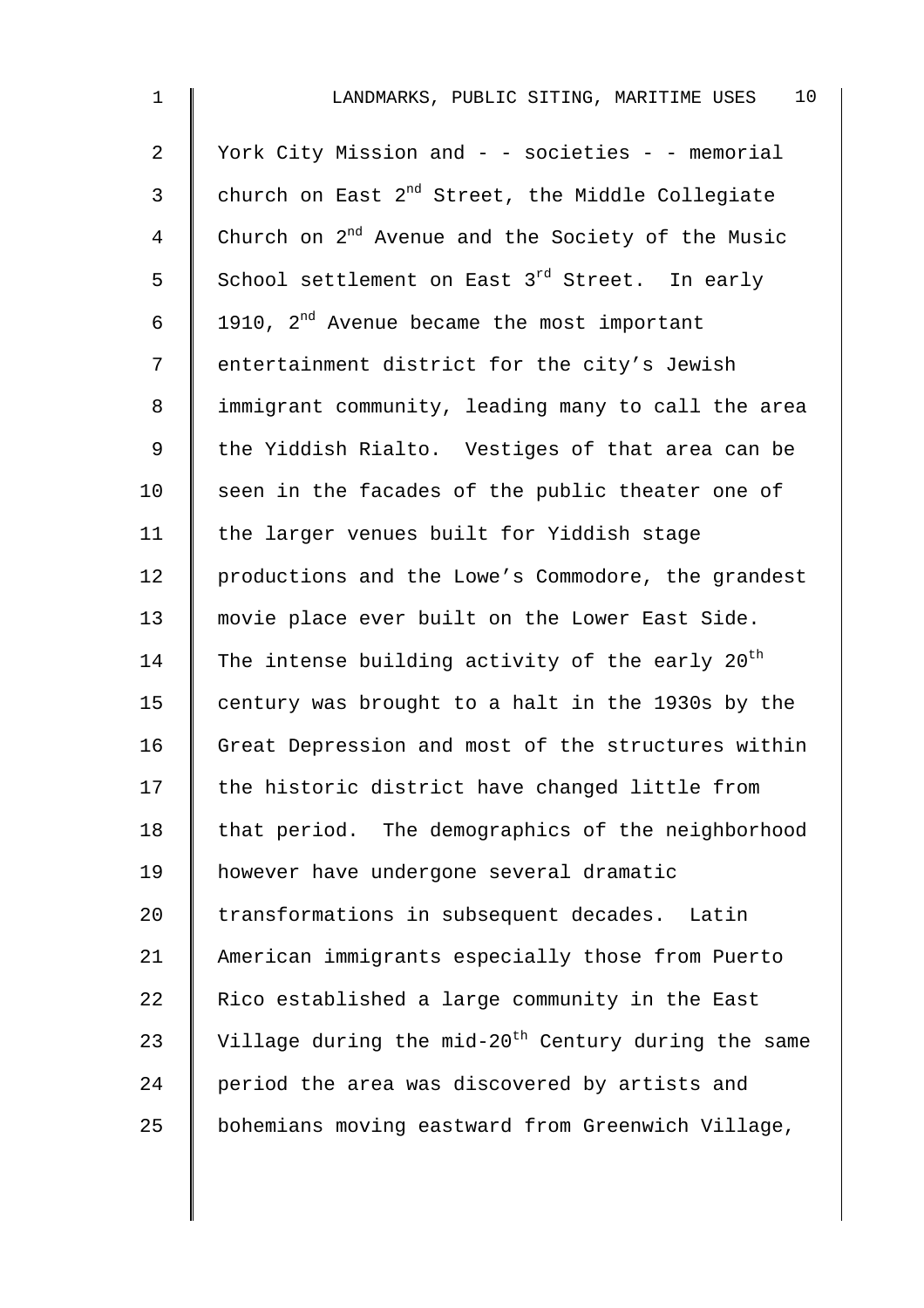| $\mathbf{1}$   | 11<br>LANDMARKS, PUBLIC SITING, MARITIME USES      |
|----------------|----------------------------------------------------|
| $\overline{a}$ | leaving realtors to call the neighborhood the      |
| $\mathfrak{Z}$ | Village East and eventually the East Village. The  |
| 4              | neighborhood has a rich history of social activism |
| 5              | tied to its historic building stock. The streets   |
| 6              | of the historic district have survived urban       |
| 7              | renewal plans in the 1950s and '60s as well as the |
| 8              | economic crisis of the '70s to become the center   |
| 9              | of the 1980's downtown art and music scene. The    |
| 10             | East Village/Lower East Side remains one of New    |
| 11             | York City's and the country's most storied         |
| 12             | neighborhoods. It is synonymous with the American  |
| 13             | immigrant experience and has served as a           |
| 14             | nationally recognized cultural center for more     |
| 15             | than a century and a half. The blocks within the   |
| 16             | East Village/Lower East Side Historic District     |
| 17             | have traditionally contained the area's most       |
| 18             | substantial structures and its finest architecture |
| 19             | and as well as many of its most important          |
| 20             | institutions. It contains an incredibly dense      |
| 21             | layering of historic and cultural significance     |
| 22             | from its early history as a fashionable            |
| 23             | residential neighborhood to subsequent identities  |
| 24             | as a tenement districts of Kleindeutschland and    |
| 25             | Lower East Side through its heyday as the          |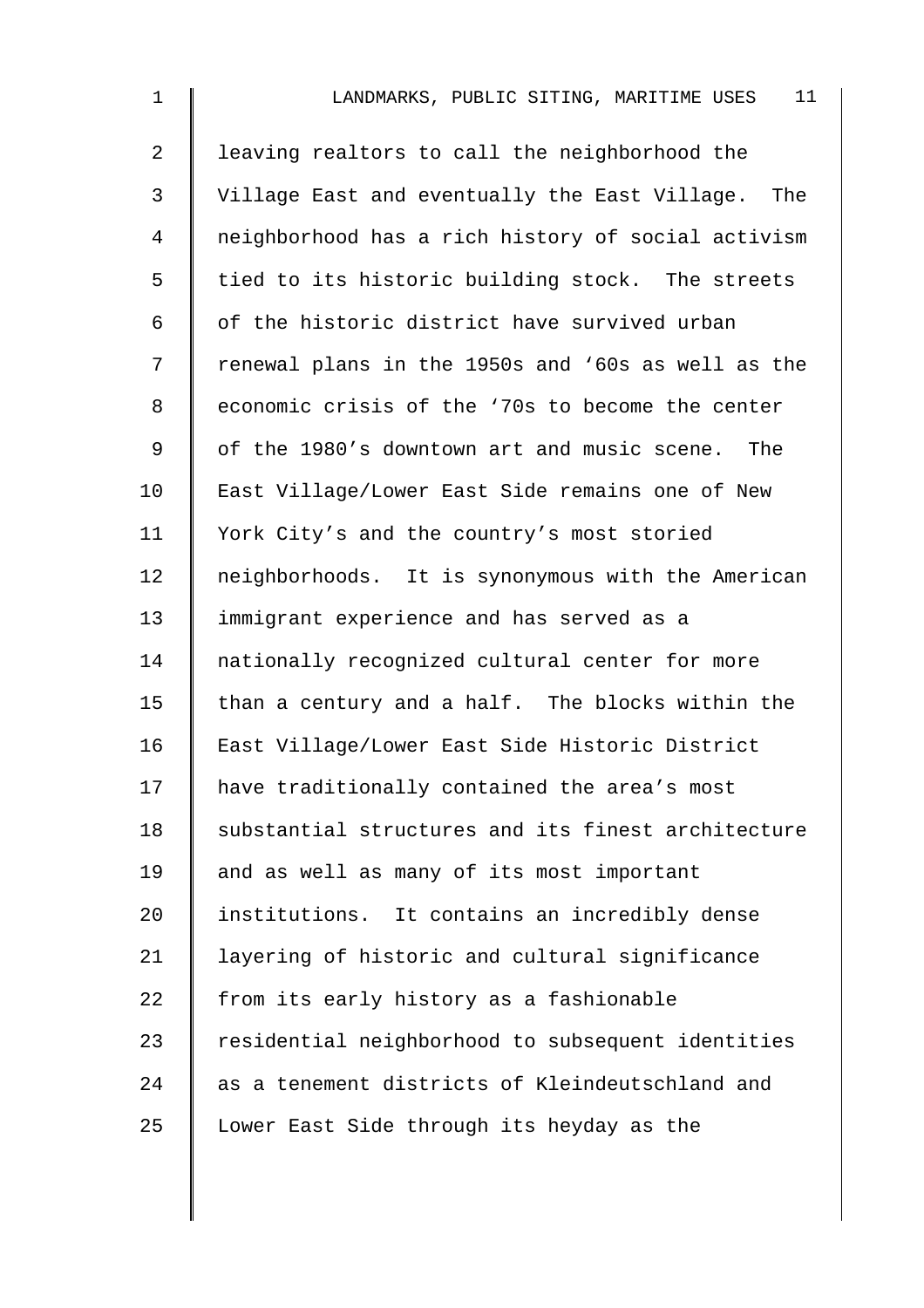| $\mathbf{1}$   | 12 <sup>°</sup><br>LANDMARKS, PUBLIC SITING, MARITIME USES |
|----------------|------------------------------------------------------------|
| $\overline{2}$ | entertainment center of the Yiddish Rialto and             |
| 3              | during its more recent evolution into the East             |
| 4              | Village of bohemians and punks, off Broadway               |
| 5              | theaters and community activist groups and the             |
| 6              | buildings within the historic district tell the            |
| 7              | complete story of this vibrant neighborhood. The           |
| 8              | Commission urges you to affirm this designation-           |
| 9              | and I'm sorry I was so long, but it's such a rich          |
| 10             | and important collection of information that we            |
| 11             | needed to include it all in this testimony.                |
| 12             | CHAIRPERSON LANDER: Ms. Fernandez,                         |
| 13             | you were an eloquent speaker to the landmark-              |
| 14             | worthiness of the East Village and the Lower East          |
| 15             | Side, but there is no more eloquent speaker on the         |
| 16             | landmark-worthiness of the East Village and the            |
| 17             | Lower East Side than Council Member Rosie Mendez,          |
| 18             | so let me ask her to either make a statement or            |
| 19             | ask some questions.                                        |
| 20             | COUNCIL MEMBER MENDEZ: Thank you.                          |
| 21             | I usually speak off the top of my head, but this           |
| 22             | to me is very important, so I did write something          |
| 23             | Thank you, Mr. Chair, for granting me this<br>down.        |
| 24             | opportunity. It is a source of personal and                |
| 25             | community pride that Council District 2 includes           |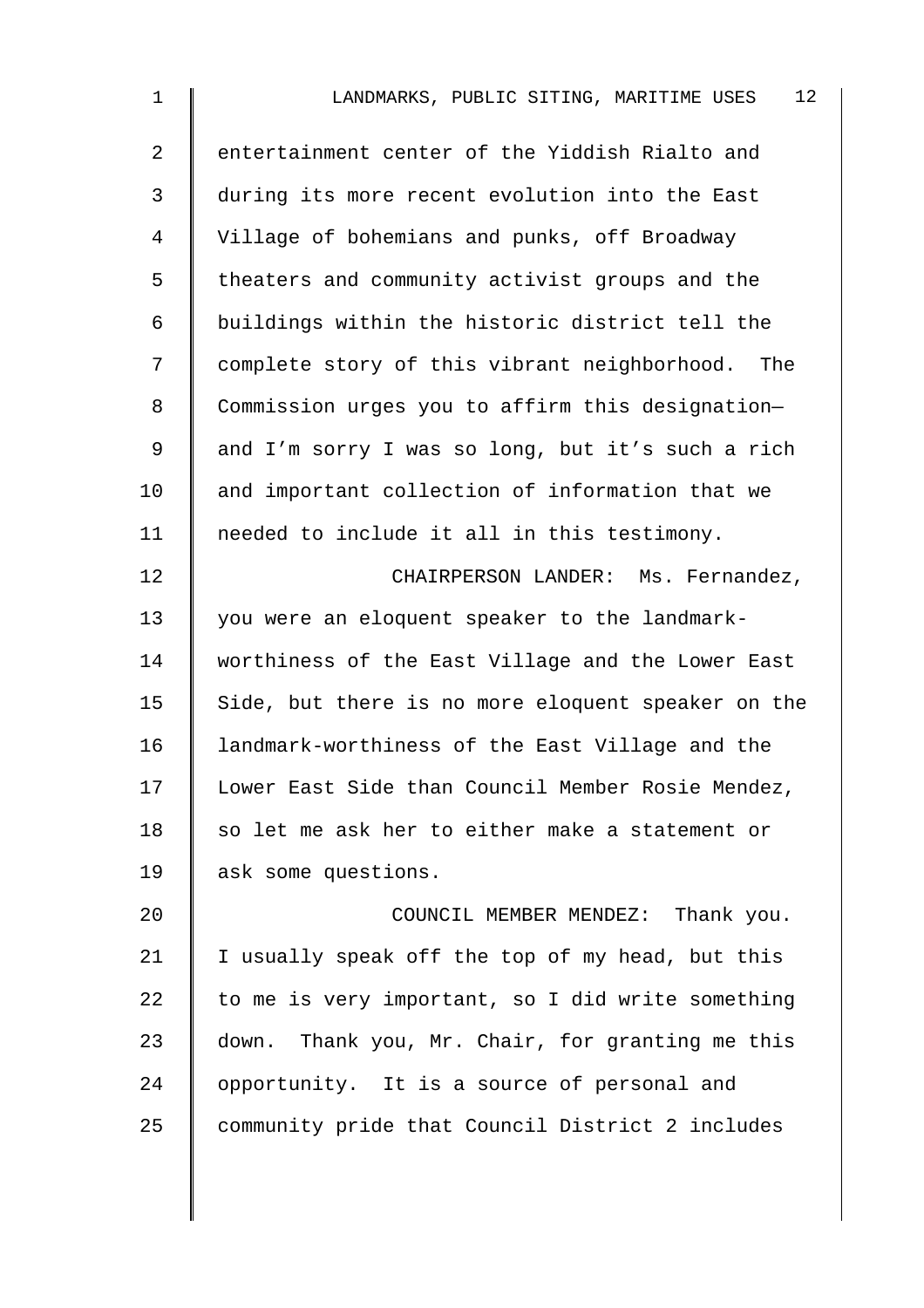| $\mathbf 1$    | 13<br>LANDMARKS, PUBLIC SITING, MARITIME USES      |
|----------------|----------------------------------------------------|
| $\overline{2}$ | the entirety of the East Village/Lower East Side   |
| 3              | Historic District, a substantial collection of 325 |
| 4              | buildings extending over a 15 block radius that    |
| 5              | tell a remarkable story reaching back over two     |
| 6              | centuries. This hearing today is the result of     |
| 7              | over six years of research, advocacy,              |
| 8              | consultation, meetings, consideration and          |
| 9              | ultimately action to preserve the singular history |
| 10             | and character of an area that has welcomed so many |
| 11             | New Yorkers from every walk of life to a place     |
| 12             | that we all call home. What makes the East         |
| 13             | Village/Lower East Side Historic District so       |
| 14             | significant is the rich tapestry story that the    |
| 15             | buildings tell, $-$ - and immigrant centric, labor |
| 16             | and social activism perspective. From the          |
| 17             | construction of row houses 180 years ago that were |
| 18             | subsequently converted into tenements to the rise  |
| 19             | of community sustaining religious and convivial    |
| 20             | enclaves to the evolving of the Lower East Side,   |
| 21             | the development of vibrant and transcending        |
| 22             | cultural venues to the convening of the Cooper     |
| 23             | Square Committee-today I wear their t-shirt-who    |
| 24             | fought Robert Moses and the proposed East Side     |
| 25             | Highway Expressway and saved many of the buildings |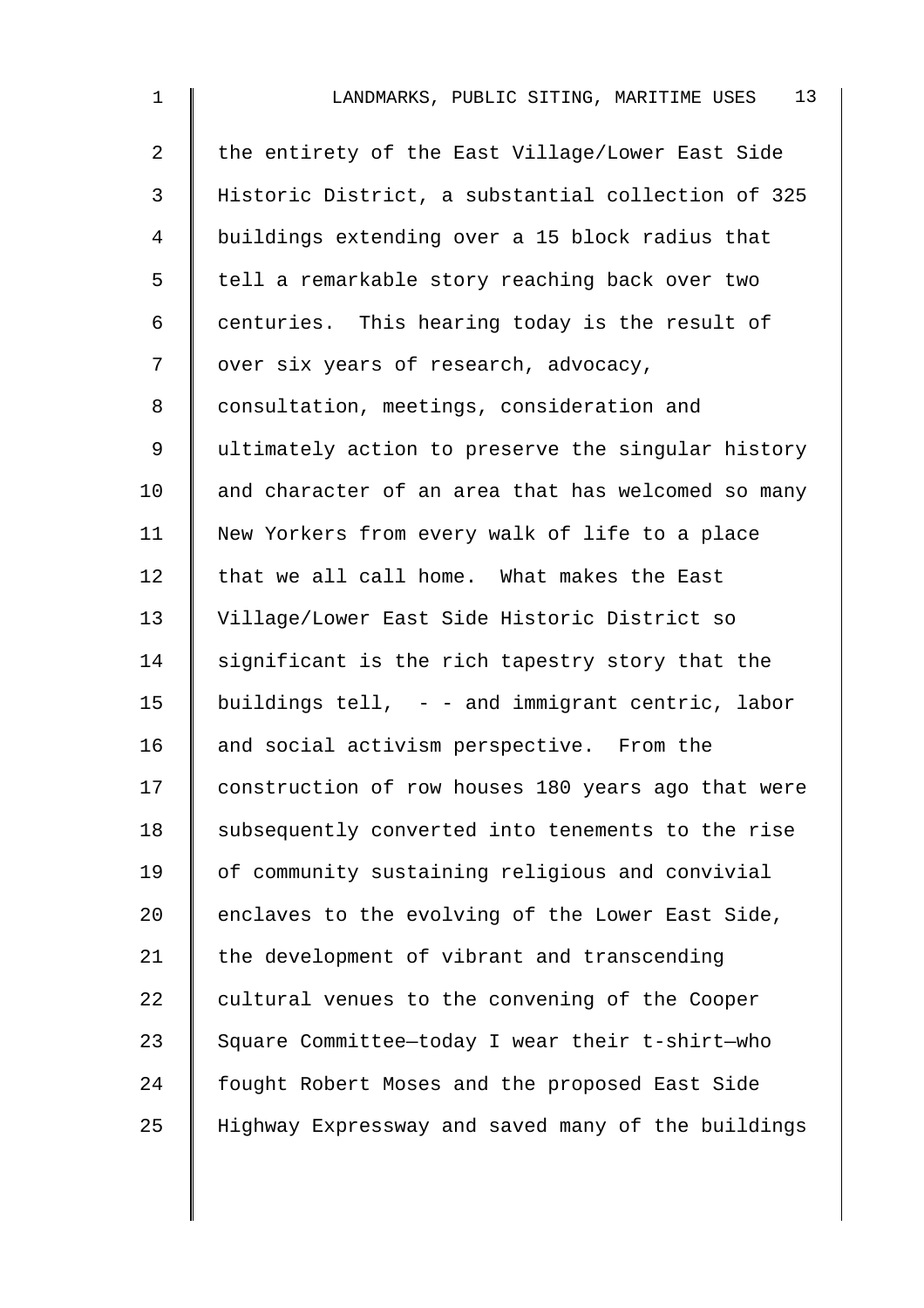| $\mathbf{1}$   | 14<br>LANDMARKS, PUBLIC SITING, MARITIME USES             |
|----------------|-----------------------------------------------------------|
| $\overline{a}$ | in the 1950s that we seek to preserve in                  |
| $\mathfrak{Z}$ | perpetuity today. We see the distinctive city             |
| 4              | within a city, a fact that characterizes and              |
| 5              | epitomizes the social and political fabric of the         |
| 6              | Lower East Side. The architecture, institutions           |
| 7              | and cultural realms that remain and will be               |
| 8              | preserved under this plan reflect the shared              |
| 9              | histories, substantial contributions and religious        |
| 10             | faiths of successive waves of German, Irish,              |
| 11             | Jewish, Italian, Polish, Ukrainian, Chinese and           |
| 12             | Latino residents. Five of those languages are on          |
| 13             | this t-shirt today. Additionally, this action is          |
| 14             | especially ripe and appropriate as a complement to        |
| 15             | the January 2012 designation of the East 10 <sup>th</sup> |
| 16             | Street Historic District-the first East Village           |
| 17             | historic district established since the 1969              |
| 18             | designation of the Saint Mark's Historic District.        |
| 19             | All three districts have fundamental preservation         |
| 20             | components in common and will work in alliance to         |
| 21             | preserve the proud legacy of generations of               |
| 22             | immigrant families and the neighborhood enclaves          |
| 23             | that built and nourished while promoting                  |
| 24             | reasonable in character additions and new                 |
| 25             | development for generations to come. I want to            |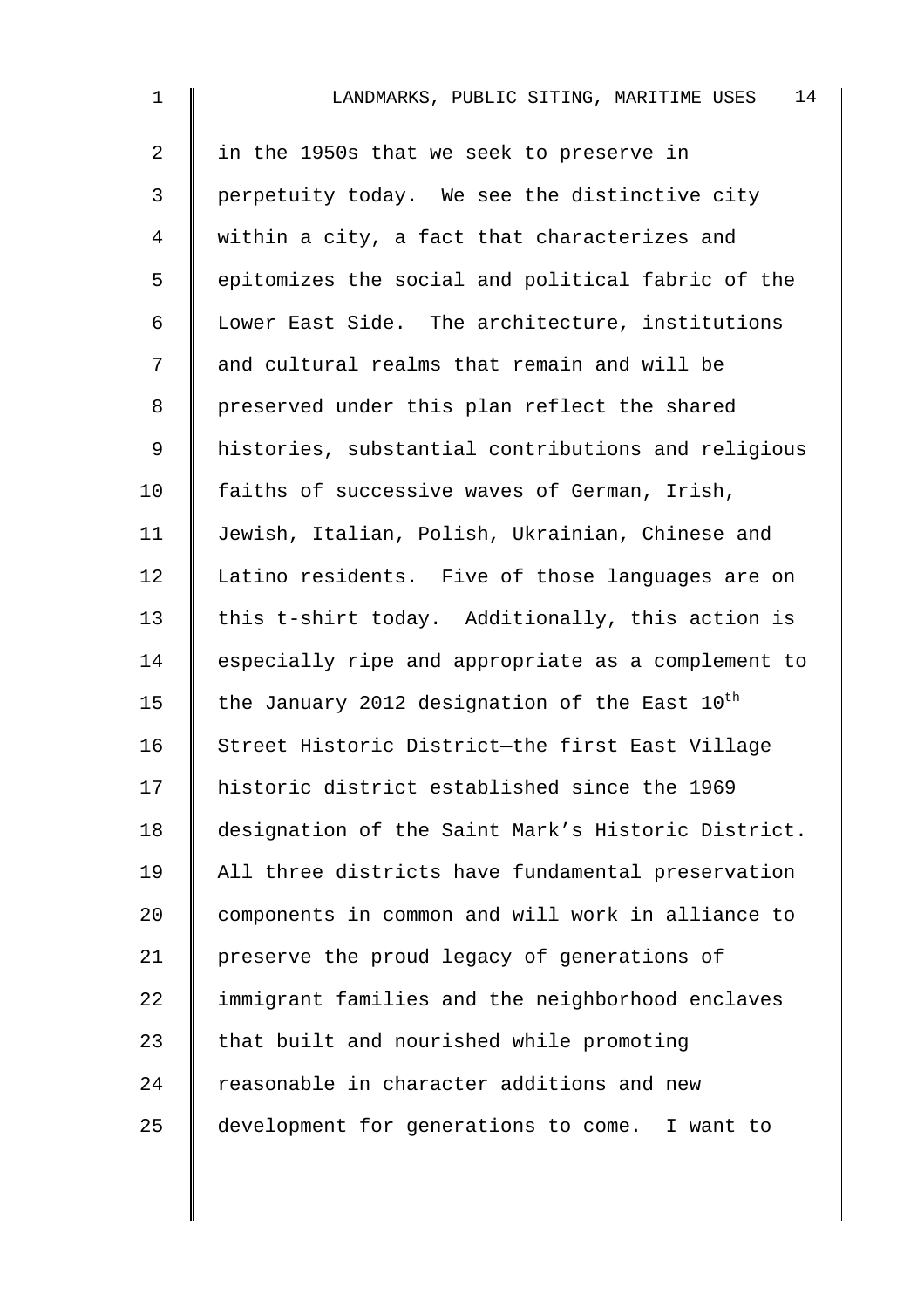| $\mathbf 1$    | 15<br>LANDMARKS, PUBLIC SITING, MARITIME USES      |
|----------------|----------------------------------------------------|
| $\overline{a}$ | thank all the groups, institutions, building       |
| 3              | owners and advocates who have been part of this    |
| 4              | important six year journey, those in favor and     |
| 5              | those not, including the Landmarks Preservation    |
| 6              | Commission. Through various forms and meetings we  |
| 7              | worked together to ensure that all voices and      |
| 8              | perspectives were heard. We will continue to do    |
| 9              | so in the future. I am confident that we have a    |
| 10             | finished product in front of us today that is the  |
| 11             | result of compromise and a shared commitment to    |
| 12             | our communities. As such I am pleased to be here   |
| 13             | to strongly support the East Village/Lower East    |
| 14             | Side Historic District in full and I ask my        |
| 15             | colleagues to join me in moving for swift approval |
| 16             | today. Thank you.                                  |
| 17             | [applause]                                         |
| 18             | CHAIRPERSON LANDER: Thank you very                 |
| 19             | much. I stand by what I said before-the leading    |
| 20             | eloquent voice, but we will hear some other voices |
| 21             | in support of this designation as well, and we     |
| 22             | look forward to that. We have been joined as well  |
| 23             | by Council Member Palma, who I mentioned before    |
| 24             | and want to thank her again her presence for       |
| 25             | having been here earlier and Council Member        |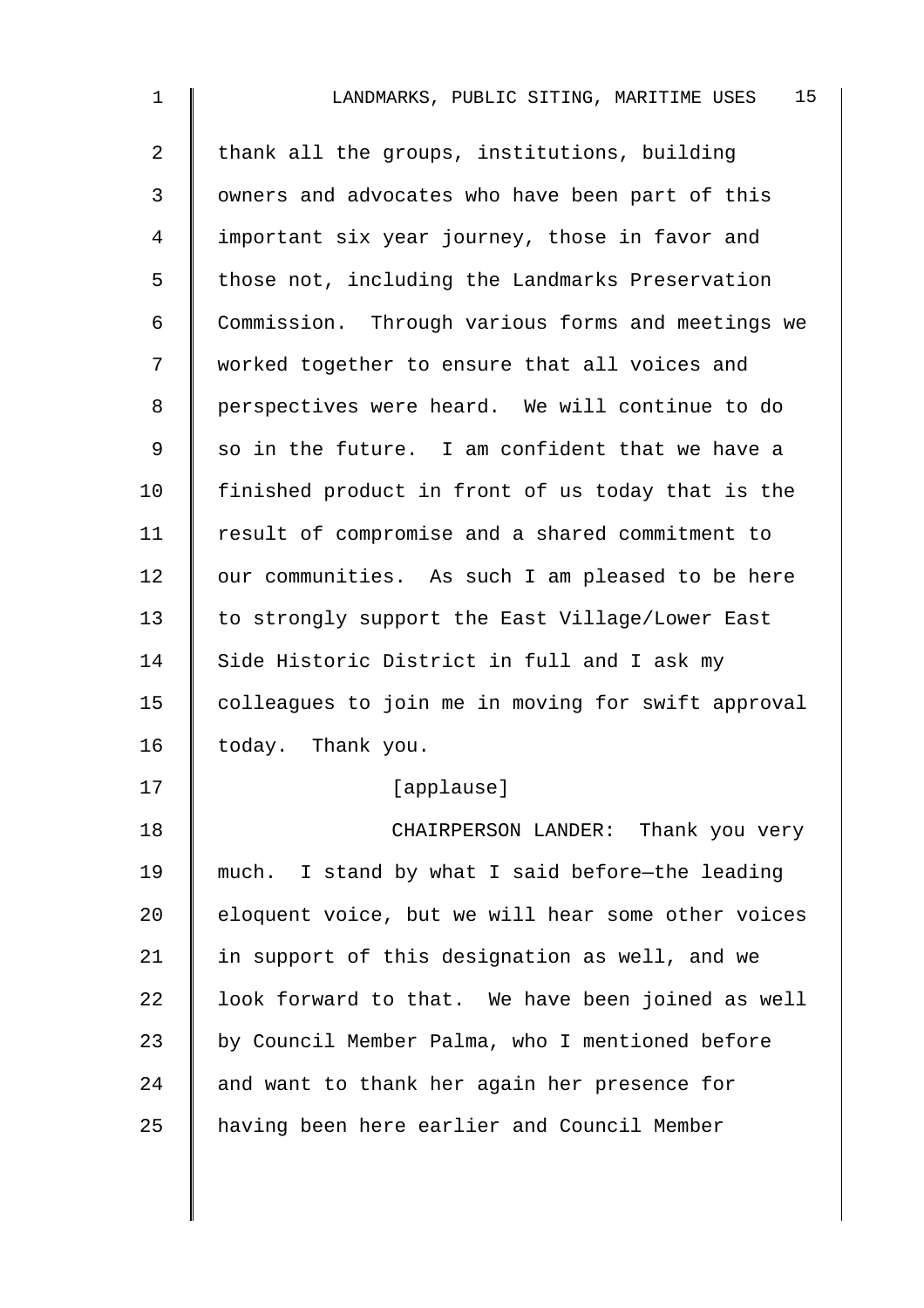| $\mathbf 1$    | 16<br>LANDMARKS, PUBLIC SITING, MARITIME USES      |
|----------------|----------------------------------------------------|
| $\overline{2}$ | Williams. Council Member Halloran has questions,   |
| 3              | and I don't know if any of my other colleagues do. |
| 4              | COUNCIL MEMBER HALLORAN: Thank                     |
| 5              | you, Mr. Chair. I'm in receipt of several letters  |
| 6              | in opposition, and I just want to ask the          |
| 7              | Commission about some of the allegations that are  |
| 8              | made in the letters. One of them is from Saint     |
| 9              | Stanislaus Church, which indicates that it took    |
| 10             | them to get a foil request to your office before   |
| 11             | you turned over documents to them regarding the    |
| 12             | nature of this redistricting, and since they are a |
| 13             | target of the redistricting, I would wonder why    |
| 14             | you wouldn't just share that without requiring     |
| 15             | them to do a foil since their properties would be  |
| 16             | subject to this proceeding. I have no opposition   |
| 17             | to the theory and of course, I will defer to the   |
| 18             | Council Member whose district it's in as to        |
| 19             | supporting landmarking it; however, from an open   |
| 20             | government point of view, why would a church that  |
| 21             | is subject to being designated need to foils       |
| 22             | something form a city agency that wants to         |
| 23             | designate them a landmark?                         |
| 24             | JENNY FERNANDEZ: Council Member,                   |
| 25             | I'm not exactly sure what documentation was        |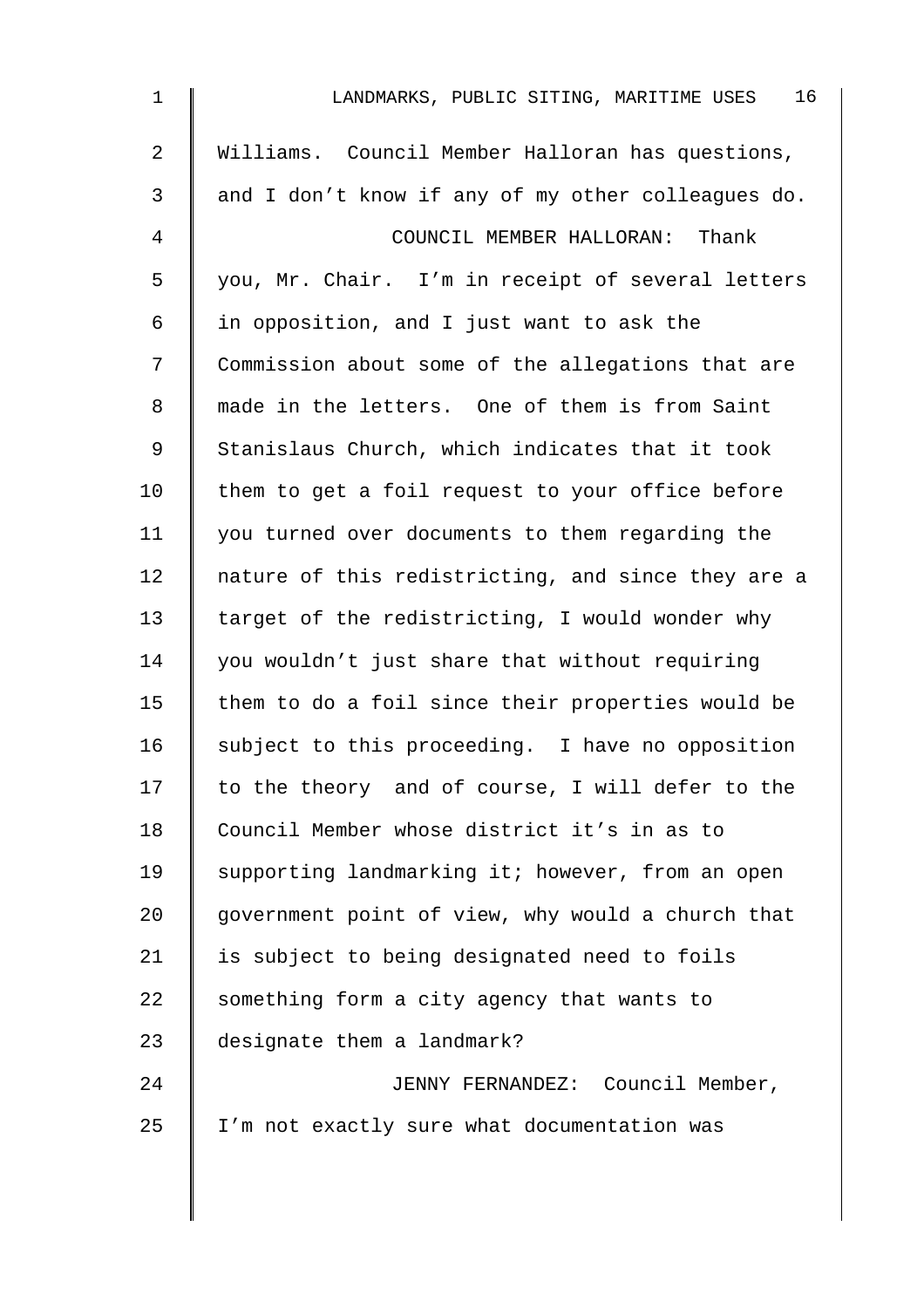| $\mathbf{1}$   | 17 <sub>2</sub><br>LANDMARKS, PUBLIC SITING, MARITIME USES |
|----------------|------------------------------------------------------------|
| $\overline{2}$ | requested through a foil request from the agency.          |
| 3              | It might have been that some information that was          |
| 4              | being prepared for the designation that is not             |
| 5              | normally released to the public may have been              |
| 6              | requested.                                                 |
| 7              | [background conversation]                                  |
| 8              | CHAIRPERSON LANDER: Excuse me.<br>We                       |
| 9              | need to-if you want to sign up to testify, you             |
| 10             | will have your opportunity, but we don't shout out         |
| 11             | during the hearings.                                       |
| 12             | JENNY FERNANDEZ: So I can't speak                          |
| 13             | directly to what the foil request contained, but           |
| 14             | we do provide as much information as possible              |
| 15             | about the designation and the Commission does              |
| 16             | prepare an individual building description with            |
| 17             | all of the factual information about each of the           |
| 18             | buildings contained in the proposed district for           |
| 19             | the owner's review prior to a designation vote, so         |
| 20             | most of the information should be included on              |
| 21             | there.                                                     |
| 22             | COUNCIL MEMBER HALLORAN: According                         |
| 23             | to Saint Stanislaus--and I'll read the appropriate         |
| 24             | section so that maybe it will refresh your                 |
| 25             | recollection-the LPC over a period of two months           |
|                |                                                            |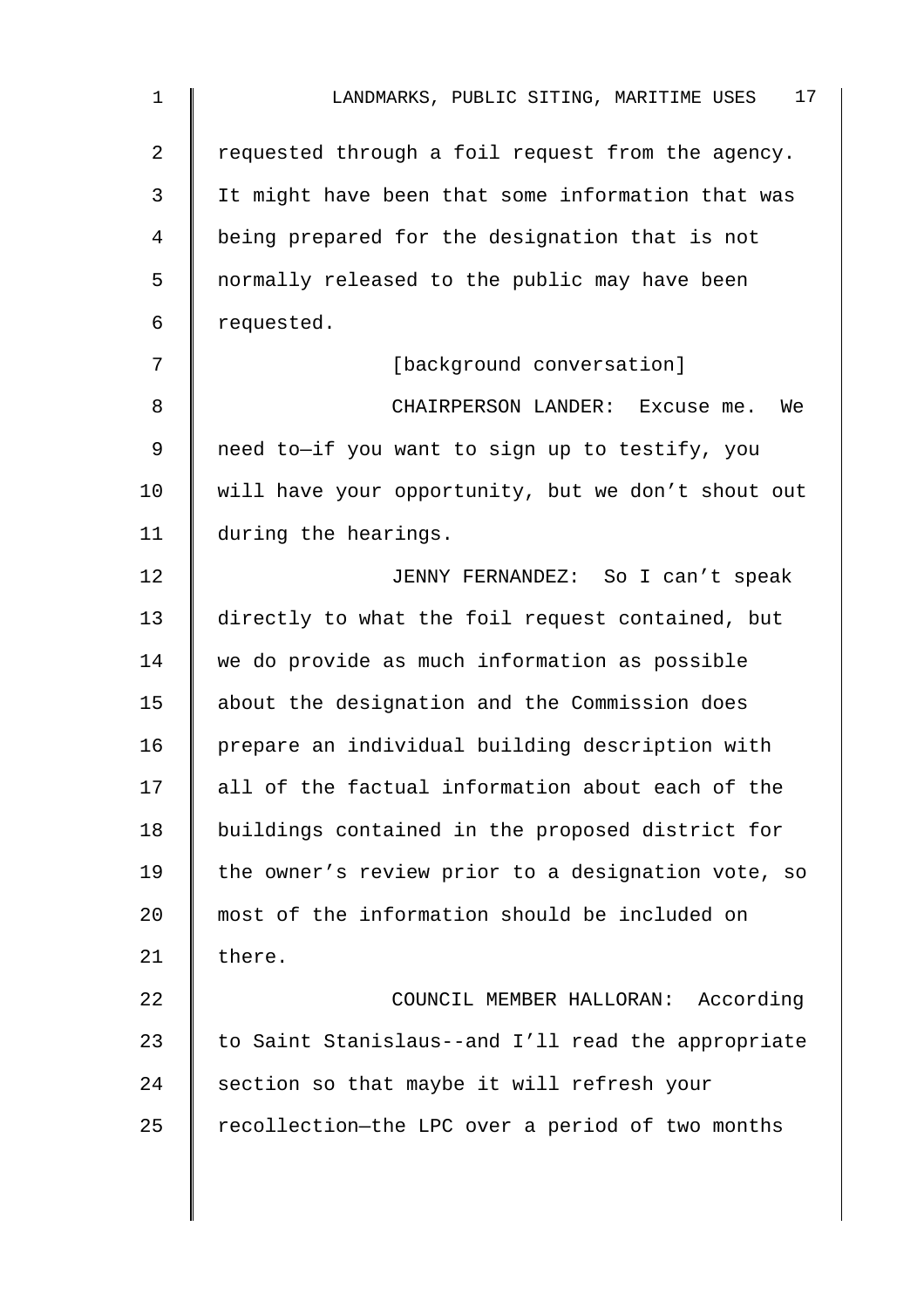| $\mathbf{1}$   | 18<br>LANDMARKS, PUBLIC SITING, MARITIME USES                           |
|----------------|-------------------------------------------------------------------------|
| $\overline{2}$ | refused to give us access to view documents they                        |
| 3              | used in the preparation of their historical                             |
| $\overline{4}$ | preservation study. At first they denied our foil                       |
| 5              | request application to view these materials.                            |
| 6              | Ultimately a few pages of materials were then                           |
| 7              | presented to us, none of which contained anything                       |
| 8              | pertinent to the landmarking of the premises,                           |
| 9              | meaning their church. They go on to say that                            |
| 10             | according to the records they were given, there                         |
| 11             | was no study done of Saint Stanislaus' parish, no                       |
| 12             | study of East 7 <sup>th</sup> Street between 1 <sup>st</sup> Avenue and |
| 13             | Avenue A, nor any building on that street, yet                          |
| 14             | this is to be included in the landmarked area. A,                       |
| 15             | is that true? Is that factual? B, are those                             |
| 16             | areas included and were they not studied by the                         |
| 17             | commission? And C, is it your testimony as you                          |
| 18             | sit here today having come before this body to                          |
| 19             | give testimony regarding its landmarking and                            |
| 20             | knowing that there were a significant number of                         |
| 21             | oppositions to it, that you are not aware of your                       |
| 22             | office ever denying a foil request to the parish                        |
| 23             | at any point to the best of your knowledge-you're                       |
| 24             | sitting here in front of this body to testify in                        |
| 25             | front of this body about the landmarking of this                        |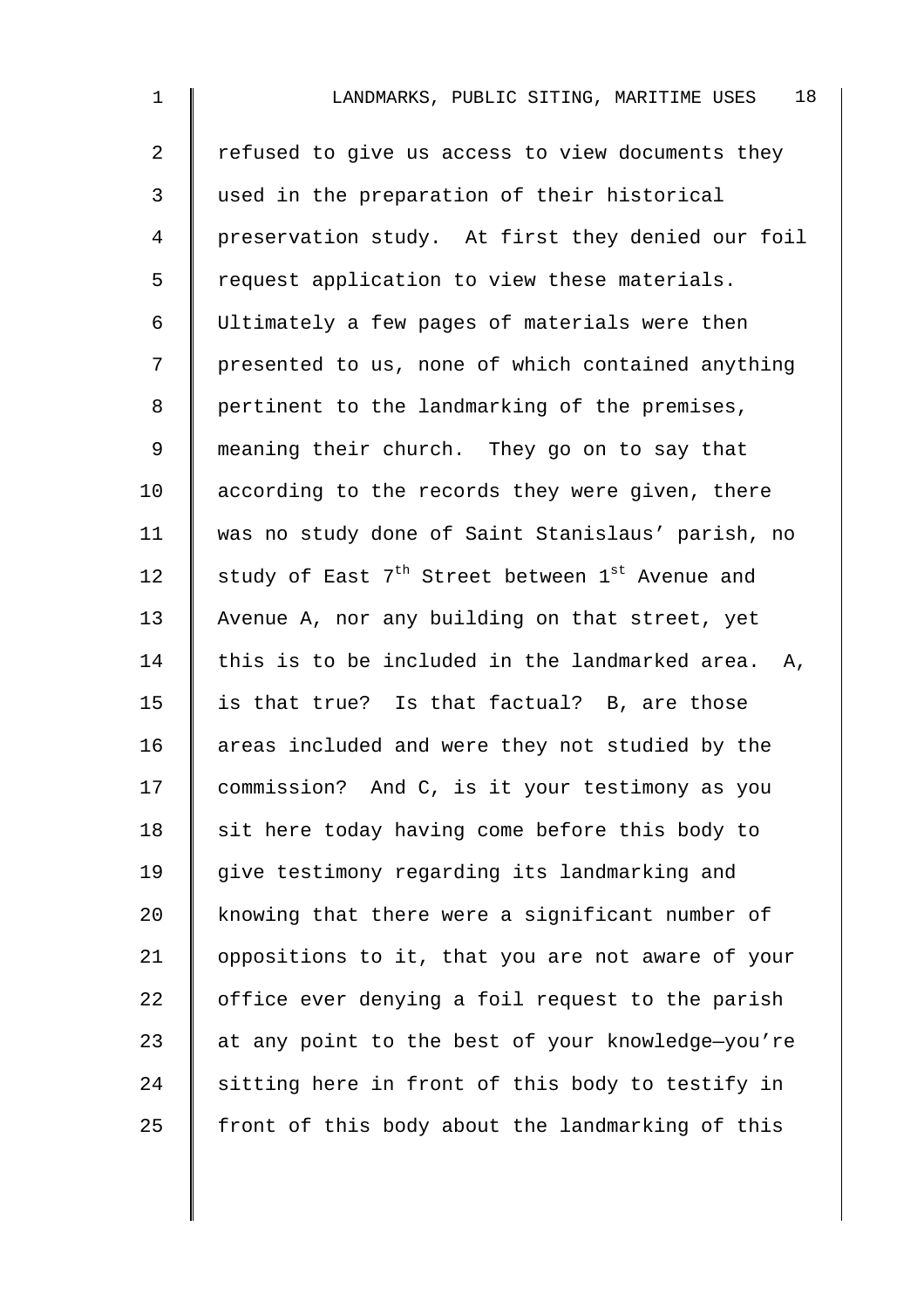| $\mathbf 1$ | 19<br>LANDMARKS, PUBLIC SITING, MARITIME USES      |
|-------------|----------------------------------------------------|
| 2           | particular location?                               |
| 3           | JENNY FERNANDEZ: As I said                         |
| 4           | earlier, our staff works every closely with        |
| 5           | building owners where we offer meetings and        |
| 6           | consultation and answer any questions and provide  |
| 7           | any information a building owner may need prior to |
| 8           | designation and throughout the designation         |
| 9           | process. I personally don't know about a denied    |
| 10          | foil request. Like I said, we do provide any       |
| 11          | information that a building owner wants or feels   |
| 12          | they need in order to learn more about what the    |
| 13          | designation process entailed. On the flipside of   |
| 14          | that, our research department does conduct very    |
| 15          | thorough research on each of the individual        |
| 16          | landmarks that are within a historic district and  |
| 17          | all the buildings that are included, so I am again |
| 18          | not clear exactly what information was requested   |
| 19          | that they were not able to receive, especially     |
| 20          | when the research revolves around the history of   |
| 21          | the structure itself, just information that is     |
| 22          | even publically available through regular research |
| 23          | Building Department information, et cetera, and    |
| 24          | that information we would not have denied an owner |
| 25          | receiving that, so I am still not clear exactly    |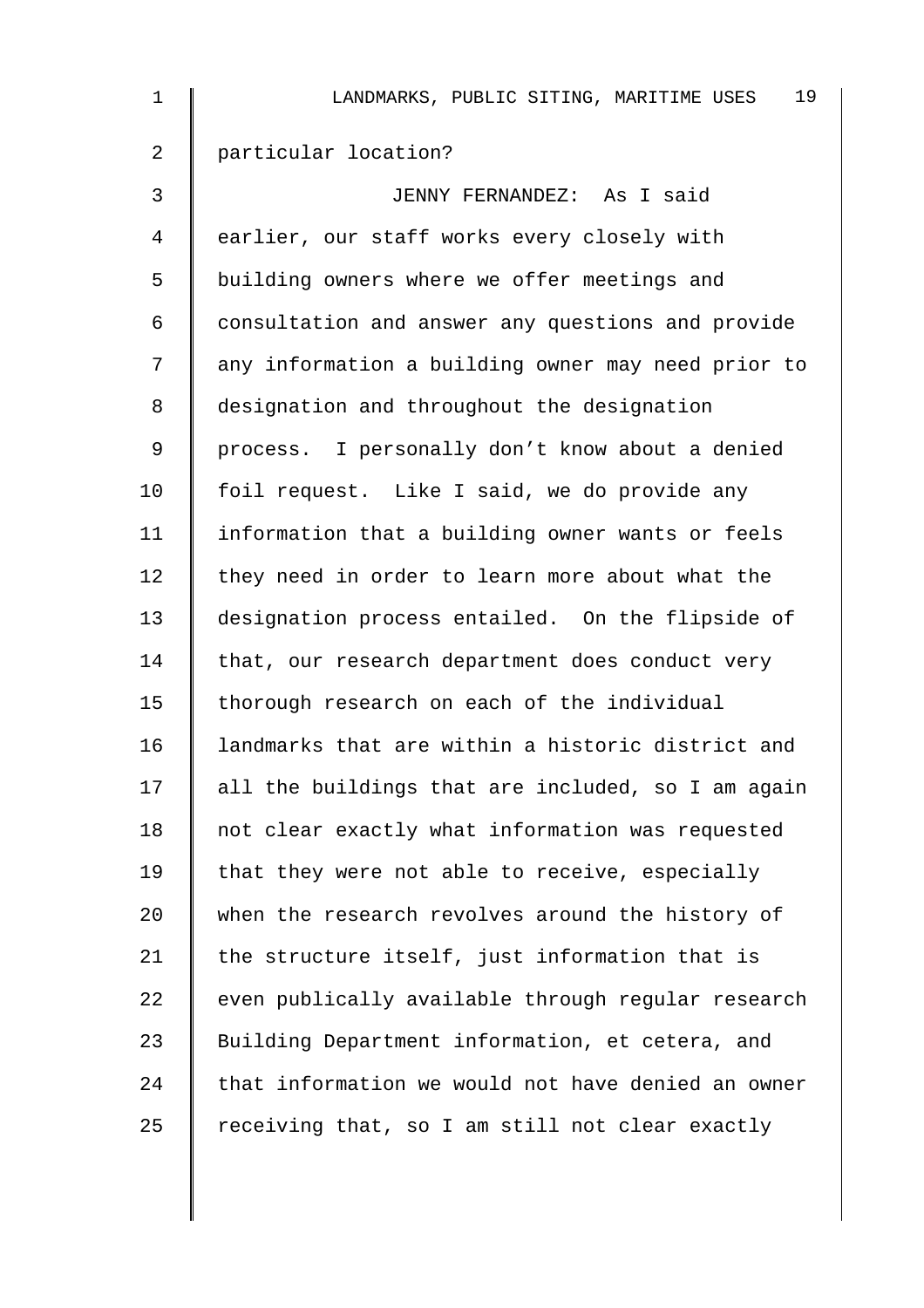| 1               | 20<br>LANDMARKS, PUBLIC SITING, MARITIME USES      |
|-----------------|----------------------------------------------------|
| 2               | what information Was requested - - .               |
| 3               | COUNCIL MEMBER HALLORAN: Would you                 |
| 4               | be able to provide this body a copy of any foil    |
| 5               | request that was made to you, the date in which    |
| 6               | you responded to it, and the results of those      |
| 7               | responses so that I can verify what you are        |
| 8               | telling me to be accurate?                         |
| 9               | JENNY FERNANDEZ: I can check with                  |
| 10 <sub>1</sub> | our counsel-                                       |
| 11              | COUNCIL MEMBER HALLORAN:                           |
| 12              | [interposing] If you have a foil that is - -       |
| 13              | governments operation, and this is an oversight    |
| 14              | body of your agency, so it would be subject to our |
| 15              | review-is that not correct?                        |
| 16              | JENNY FERNANDEZ: If you say so,                    |
| 17              | Council Member.                                    |
| 18              | COUNCIL MEMBER HALLORAN: You are                   |
| 19              | the designated representative of the Landmarks     |
| 20              | Preservation Commission, right?                    |
| 21              | JENNY FERNANDEZ: Yes.                              |
| 22              | COUNCIL MEMBER HALLORAN: Okay, and                 |
| 23              | you are here testifying in front of this oversight |
| 24              | body for the Landmarks Committee. Is that          |
| 25              | correct?                                           |
|                 |                                                    |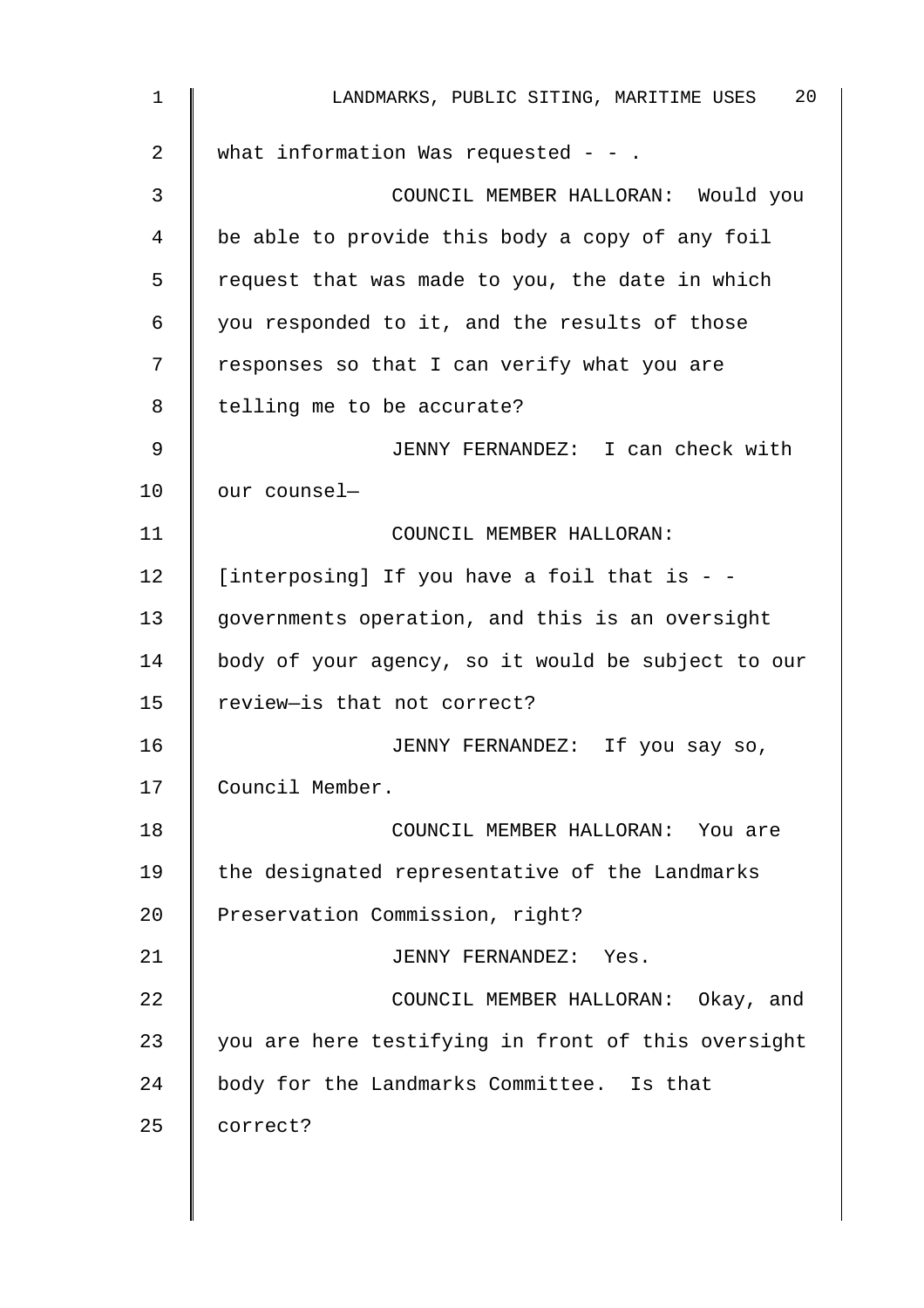| $\mathbf 1$ | 21<br>LANDMARKS, PUBLIC SITING, MARITIME USES     |
|-------------|---------------------------------------------------|
| 2           | JENNY FERNANDEZ: Yes.                             |
| 3           | COUNCIL MEMBER HALLORAN: Okay, and                |
| 4           | I am asking you questions that pertain to a       |
| 5           | landmarking that you are presenting to this body, |
| 6           | and I ask very specific questions. Are you        |
| 7           | telling me you are not capable of giving me that  |
| 8           | information?                                      |
| 9           | JENNY FERNANDEZ: That is not what                 |
| 10          | I am telling you.                                 |
| 11          | COUNCIL MEMBER HALLORAN: Okay.                    |
| 12          | JENNY FERNANDEZ: I said that I                    |
| 13          | will check with our counsel to see what foil      |
| 14          | requests we may have received in connection with  |
| 15          | this designation and once I have received that    |
| 16          | information I am happy to share that with you.    |
| 17          | CHAIRPERSON LANDER: Council                       |
| 18          | Member, let me just offer that we will ask that   |
| 19          | the Committee write a letter to the LPC so that   |
| 20          | this request for-                                 |
| 21          | COUNCIL MEMBER HALLORAN:                          |
| 22          | [interposing] Is specifically followed up-        |
| 23          | CHAIRPERSON LANDER: -- comes from                 |
| 24          | the Committee, and not just from you, and that we |
| 25          | will look for a response to you, but also to-     |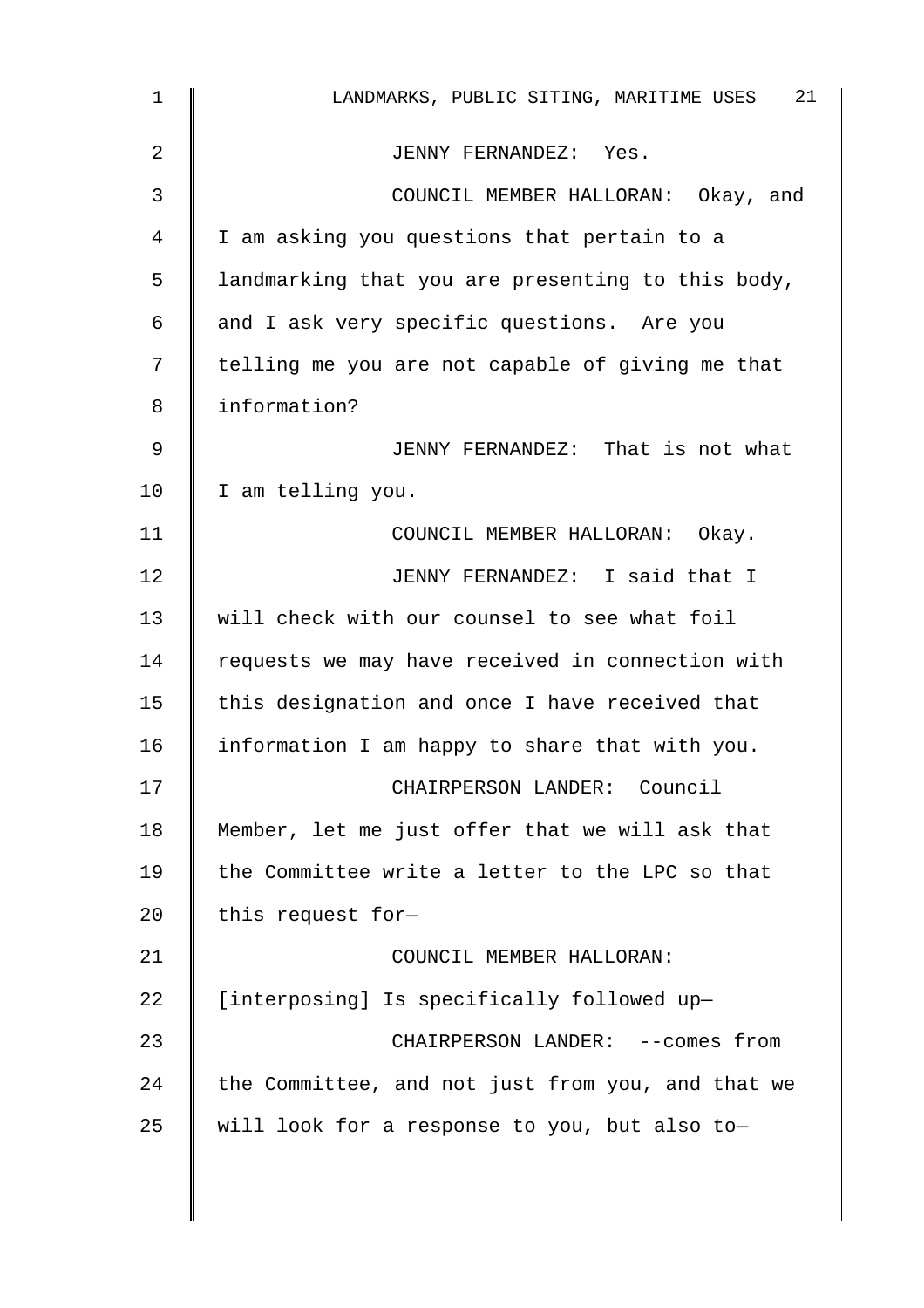| 1               | 22<br>LANDMARKS, PUBLIC SITING, MARITIME USES      |
|-----------------|----------------------------------------------------|
| 2               | COUNCIL MEMBER HALLORAN:                           |
| 3               | [interposing] I appreciate that, Mr. Chairman.     |
| 4               | Now in addition in your testimony you indicated    |
| 5               | very vaguely two speakers took no position on      |
| 6               | designation. In addition, the Commission has       |
| 7               | received hundreds of letters, petitions and e-     |
| 8               | mails regarding this designation both in support   |
| 9               | and in opposition. Do you know how many in         |
| 10              | support and how many in opposition the Commission  |
| 11              | received?                                          |
| 12 <sub>2</sub> | JENNY FERNANDEZ: I don't have the                  |
| 13              | number in front of me.                             |
| 14              | COUNCIL MEMBER HALLORAN: Do you                    |
| 15              | think that might have been something that you      |
| 16              | should have brought to a hearing in which this     |
| 17              | body was going to evaluate the landmarking to see  |
| 18              | what the public's response had been to your agency |
| 19              | over the landmarking of this particular area?      |
| 20              | Again, with all deference to the Council Member    |
| 21              | who I will of course be supporting in her          |
| 22              | endeavor, but just for the purposes of the open    |
| 23              | and transparent government that we are supposed to |
| 24              | have, you think maybe that would be information    |
| 25              | that would pertinent to bring before this body     |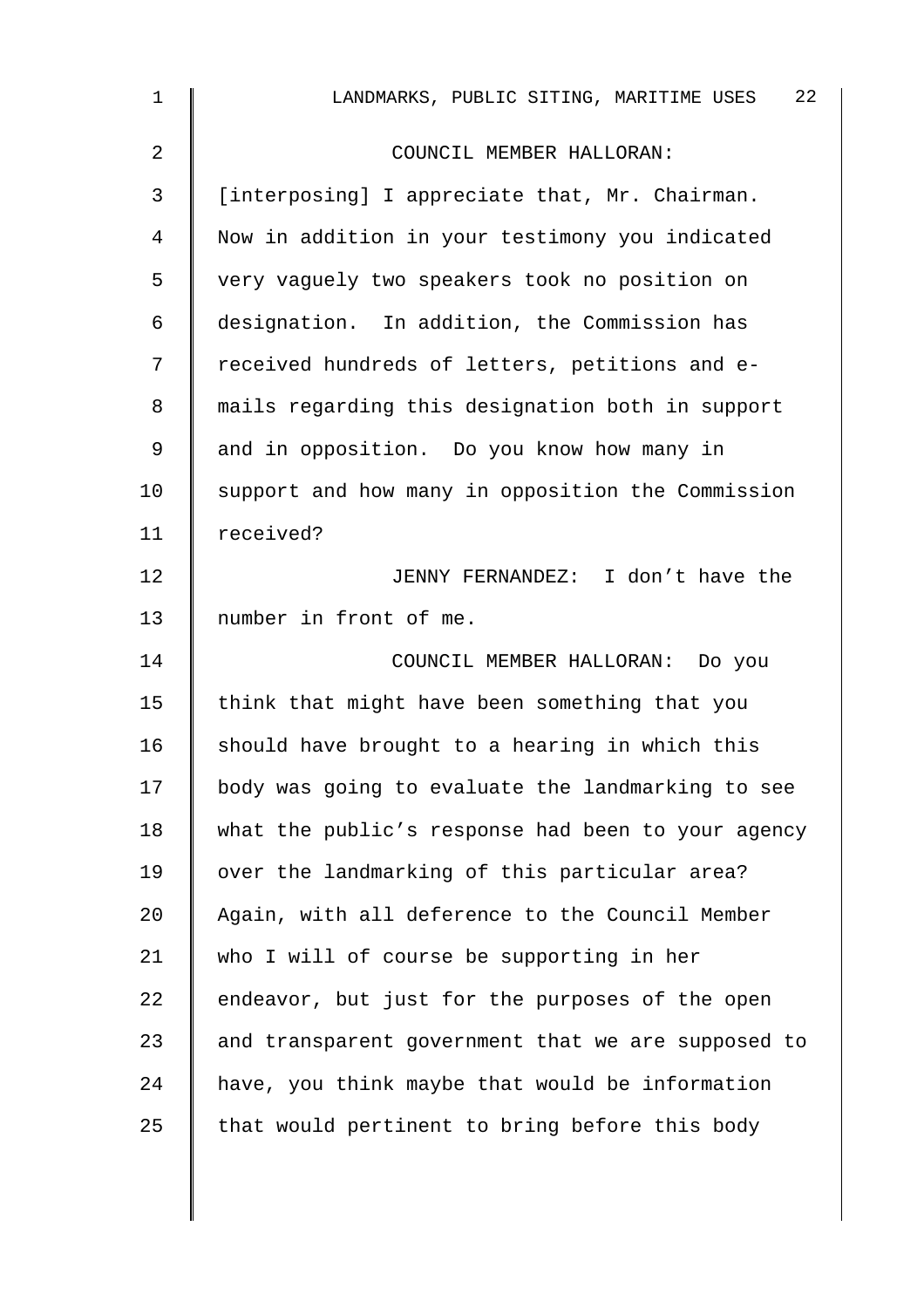| 1  | 23<br>LANDMARKS, PUBLIC SITING, MARITIME USES      |
|----|----------------------------------------------------|
| 2  | when you testified?                                |
| 3  | JENNY FERNANDEZ: I am happy to                     |
| 4  | provide that information to you-                   |
| 5  | COUNCIL MEMBER HALLORAN:                           |
| 6  | [interposing] Mr. Chair, I'd ask that the          |
| 7  | Committee include that request in its letter to    |
| 8  | the Commission and I think this is not the first   |
| 9  | time that our Commission has repeatedly asked the  |
| 10 | LPC to bring that type of pertinent information to |
| 11 | us when they are testifying. I think it's          |
| 12 | interesting they are able to articulate all of the |
| 13 | specific other numbers of people who testified for |
| 14 | and opposition at the hearing and indicate that    |
| 15 | they received hundreds of letters, petitions and   |
| 16 | e-mails, but not be able to tell us what the       |
| 17 | breakdown of those-what if there are 800 for and   |
| 18 | 20 against or the opposite way? I think that       |
| 19 | would have bearing on what we are doing here as to |
| 20 | what the community felt 'cause obviously they all  |
| 21 | can't be here on a Tuesday at noon when they have  |
| 22 | work and school and other things to be at in their |
| 23 | lives. It would be nice to know what the           |
| 24 | community's input had been prior to coming to this |
| 25 | body for that information. Finally, I have one     |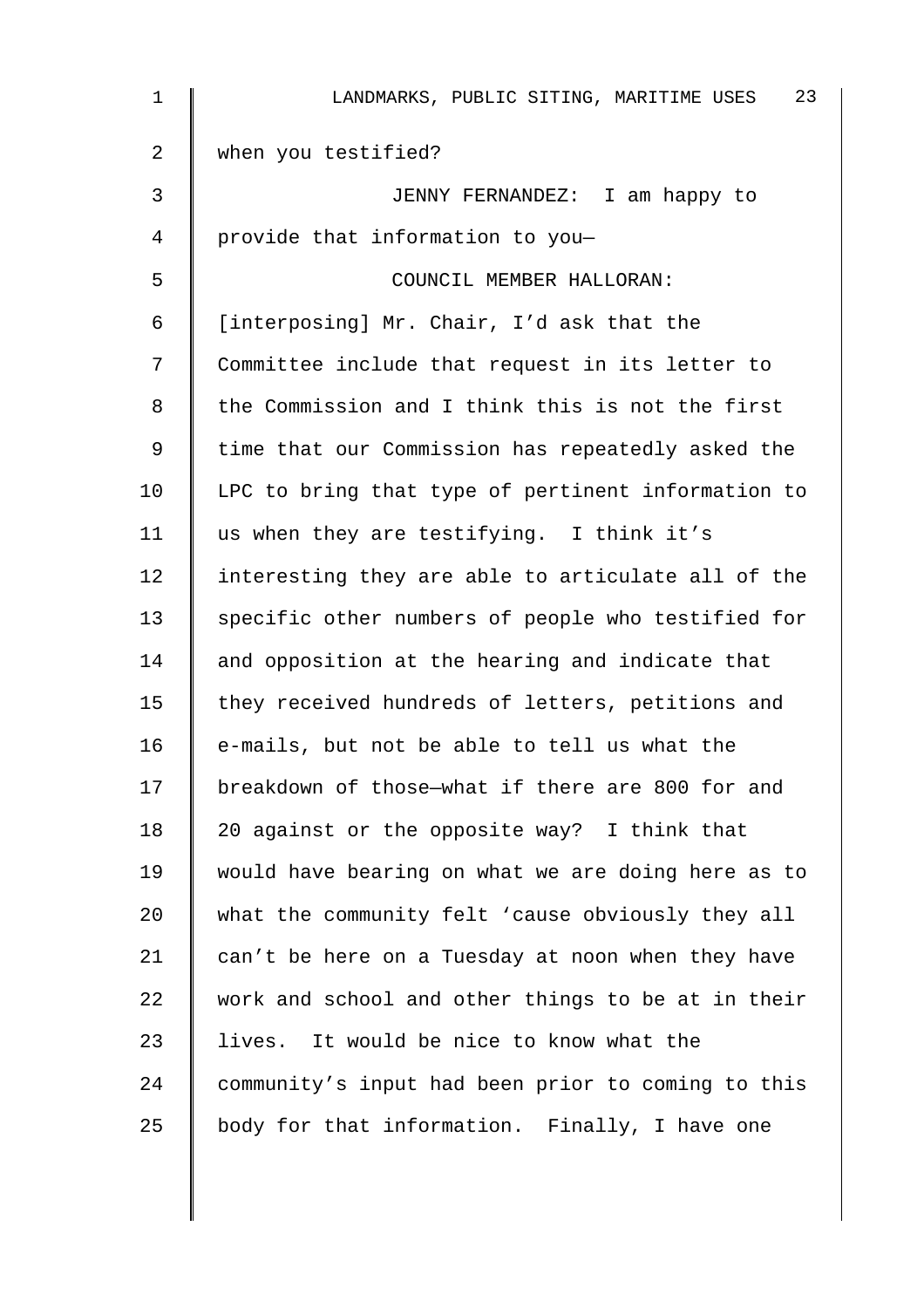| $\mathbf 1$    | 24<br>LANDMARKS, PUBLIC SITING, MARITIME USES      |
|----------------|----------------------------------------------------|
| $\overline{2}$ | more question, the REBNY, which of course I        |
| 3              | understand has its own interests at heart in this, |
| 4              | has indicated that there are dozens of buildings,  |
| 5              | which do not fit the architectural requirements    |
| 6              | because of alterations that have been made in this |
| 7              | area. Can you estimate for this body the           |
| 8              | percentage of buildings that are not conforming to |
| 9              | what you would consider to be the requirements for |
| 10             | the historic district as a percentage or in a raw  |
| 11             | number so that we can evaluate the overall context |
| 12             | of this application request?                       |
| 13             | JENNY FERNANDEZ: I can't express                   |
| 14             | it in percentage at this time, but I will say as   |
| 15             | is the practice and we have expressed in previous  |
| 16             | hearings when we are reviewing-when your body is   |
| 17             | reviewing designations, our historic district, our |
| 18             | boundaries are very carefully drawn out and it is  |
| 19             | obviously inevitable that within the historic      |
| 20             | boundaries there are going to be certain number of |
| 21             | buildings that may not necessarily be considered   |
| 22             | contributing, but that is because they are one     |
| 23             | building within a long streetscape of contributing |
| 24             | buildings and that are part of the designation and |
| 25             | so invariably there are going to be a handful of   |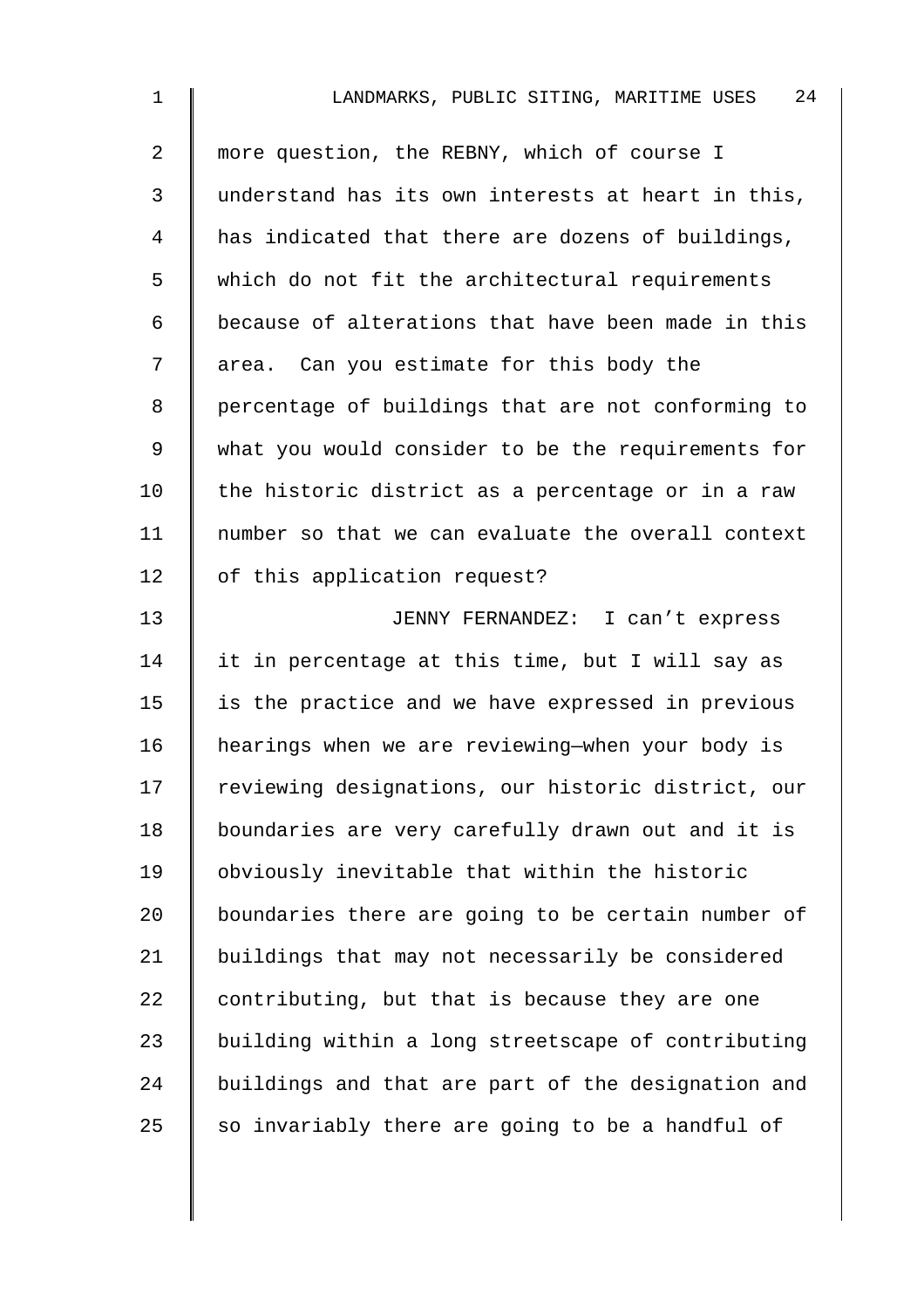| $\mathbf 1$    | 25<br>LANDMARKS, PUBLIC SITING, MARITIME USES      |
|----------------|----------------------------------------------------|
| $\overline{2}$ | those in any district, but I don't have a specific |
| 3              | percentage to share with you at this time.         |
| 4              | COUNCIL MEMBER HALLORAN: Mr.                       |
| 5              | Chairman, I would just suggest that when we are    |
| 6              | doing something as broad stroke as districting-    |
| 7              | creating a historic district, it would be useful   |
| 8              | for this body to know the percentage of deviation  |
| 9              | that is going on in a district because it at least |
| 10             | gives us a roadmap to look at places, and they     |
| 11             | should be designated on a map submitted to us by   |
| 12             | the LPC so we could look at them, so we could      |
| 13             | potentially tailor as is our right, back anything  |
| 14             | that may not be conforming, but could be cut out.  |
| 15             | Obviously we just have a blanket picture here, and |
| 16             | I will at this point yield back to you, but again, |
| 17             | I think this goes back to the fundamental issues   |
| 18             | we have been fighting with over the last three     |
| 19             | years of information and we are never getting a    |
| 20             | sufficient amount of it at these hearings, and we  |
| 21             | are always told we can get back to you, and I      |
| 22             | don't ever really see that happening.              |
| 23             | CHAIRPERSON LANDER: So let me say                  |
| 24             | a couple of things, and then I know Council Member |
| 25             | Mendez would like to respond, and then Council     |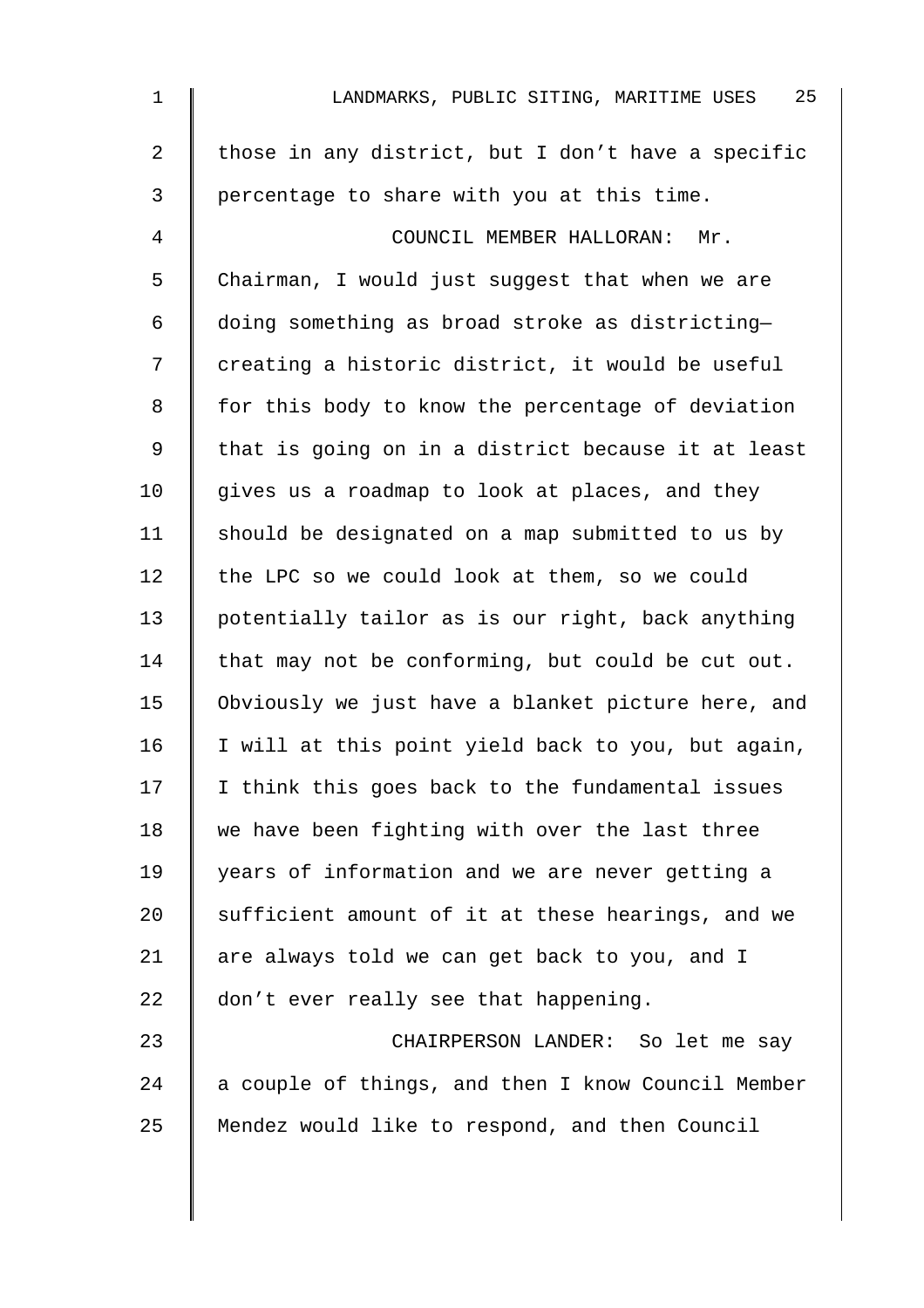| $\mathbf 1$ | 26<br>LANDMARKS, PUBLIC SITING, MARITIME USES      |
|-------------|----------------------------------------------------|
| 2           | Member Arroyo has a question. First, I do want to  |
| 3           | let my colleagues know we have-usually we don't    |
| 4           | have too many people signed up to testify-we have  |
| 5           | 23 people signed up to testify today, which not to |
| 6           | say we shouldn't spend the time that we need to    |
| 7           | ask questions, but we do want to make sure members |
| 8           | of the public have their say. So I appreciate      |
| 9           | your points, and I will just say on the one hand I |
| 10          | am a strong supporter of this application of the   |
| 11          | Council Member of the East Village and Lower East  |
| 12          | Side, but I share your concerns and your growing   |
| 13          | concerns that the body has sought to get           |
| 14          | responsive information to evaluate what the LPC    |
| 15          | brings to us and has frequently not been able to   |
| 16          | get a lot of the information that we have          |
| 17          | requested about what decisions are made and why,   |
| 18          | but certainly getting the public record of who     |
| 19          | supported and who didn't support that getting the  |
| 20          | foil are all things that should be provided to us, |
| 21          | and I continue to be disappointed that they are    |
| 22          | $not-$                                             |
| 23          | JENNY FERNANDEZ: [interposing] We                  |
| 24          | have not received a request-                       |
| 25          | CHAIRPERSON LANDER: -- I don't want                |
|             |                                                    |
|             |                                                    |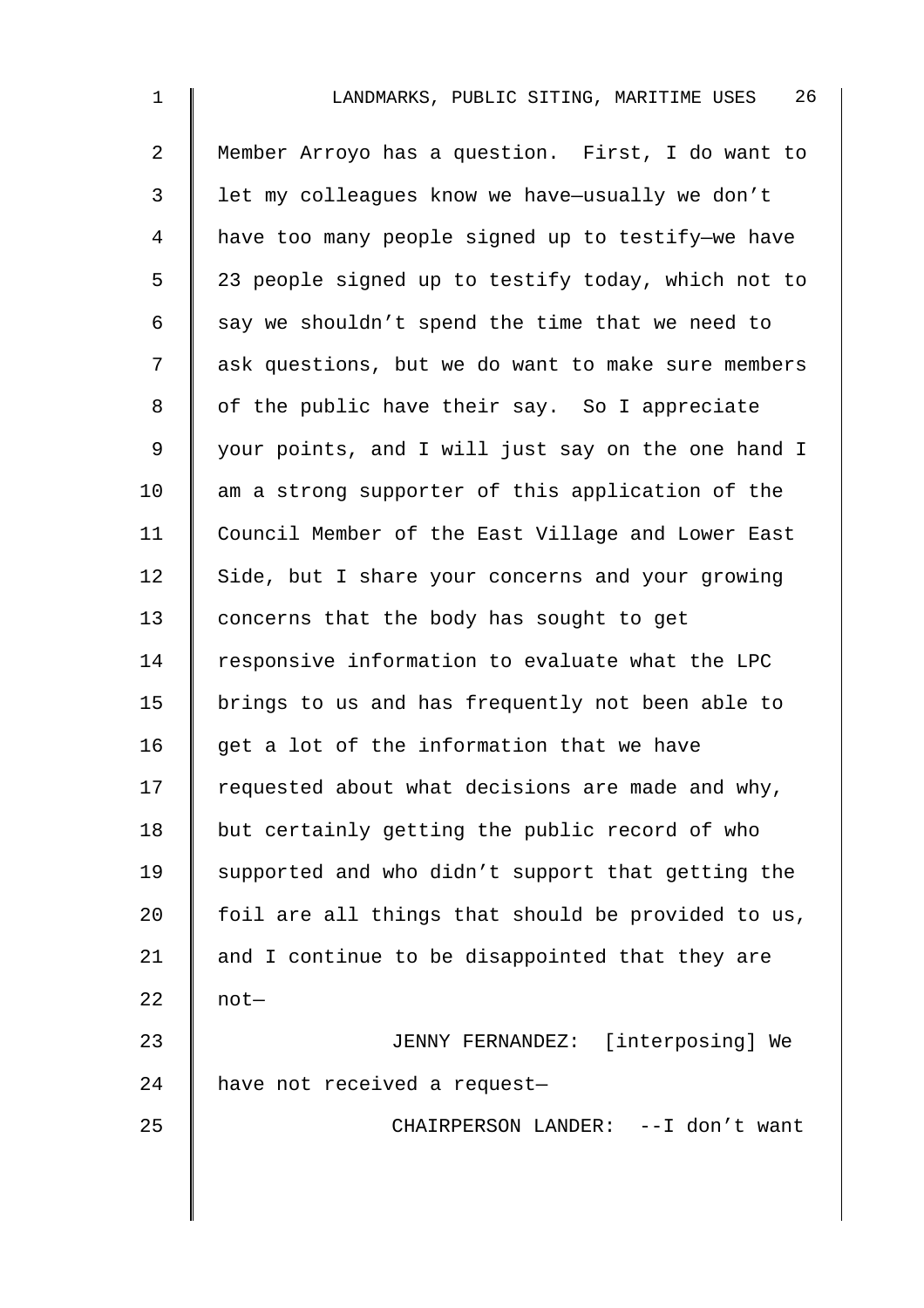| $\mathbf{1}$   | 27<br>LANDMARKS, PUBLIC SITING, MARITIME USES      |
|----------------|----------------------------------------------------|
| $\overline{a}$ | to litigate this today. We can either do it in     |
| 3              | the budget hearing or we can have another          |
| 4              | oversight hearing. I'd like to confine the         |
| 5              | discussion today to the Lower East Side and the    |
| 6              | East Village, but I am just putting a placeholder  |
| 7              | in because I share growing concerns reflected by   |
| 8              | Council Member Halloran, and I think we need to    |
| 9              | attend to them, but today is about the East        |
| 10             | Village and the Lower East Side, and I hope we can |
| 11             | focus there because I believe it's clear the       |
| 12             | community is strongly-                             |
| 13             | COUNCIL MEMBER HALLORAN:                           |
| 14             | [interposing] And I apologize to Council Member    |
| 15             | Mendez. I didn't mean for her application to be    |
| 16             | the victim of my angst and she should know that    |
| 17             | she has my full support.                           |
| 18             | JENNY FERNANDEZ: And - - .                         |
| 19             | CHAIRPERSON LANDER: I'm going to                   |
| 20             | call on Council Member Mendez now. Thank you. I    |
| 21             | am going to call Council Member Mendez.            |
| 22             | COUNCIL MEMBER MENDEZ: Thank you,                  |
| 23             | Mr. Chair and just for my colleagues and Council   |
| 24             | Member Halloran, I know that you always ask the    |
| 25             | questions that you need to ask - - respective if   |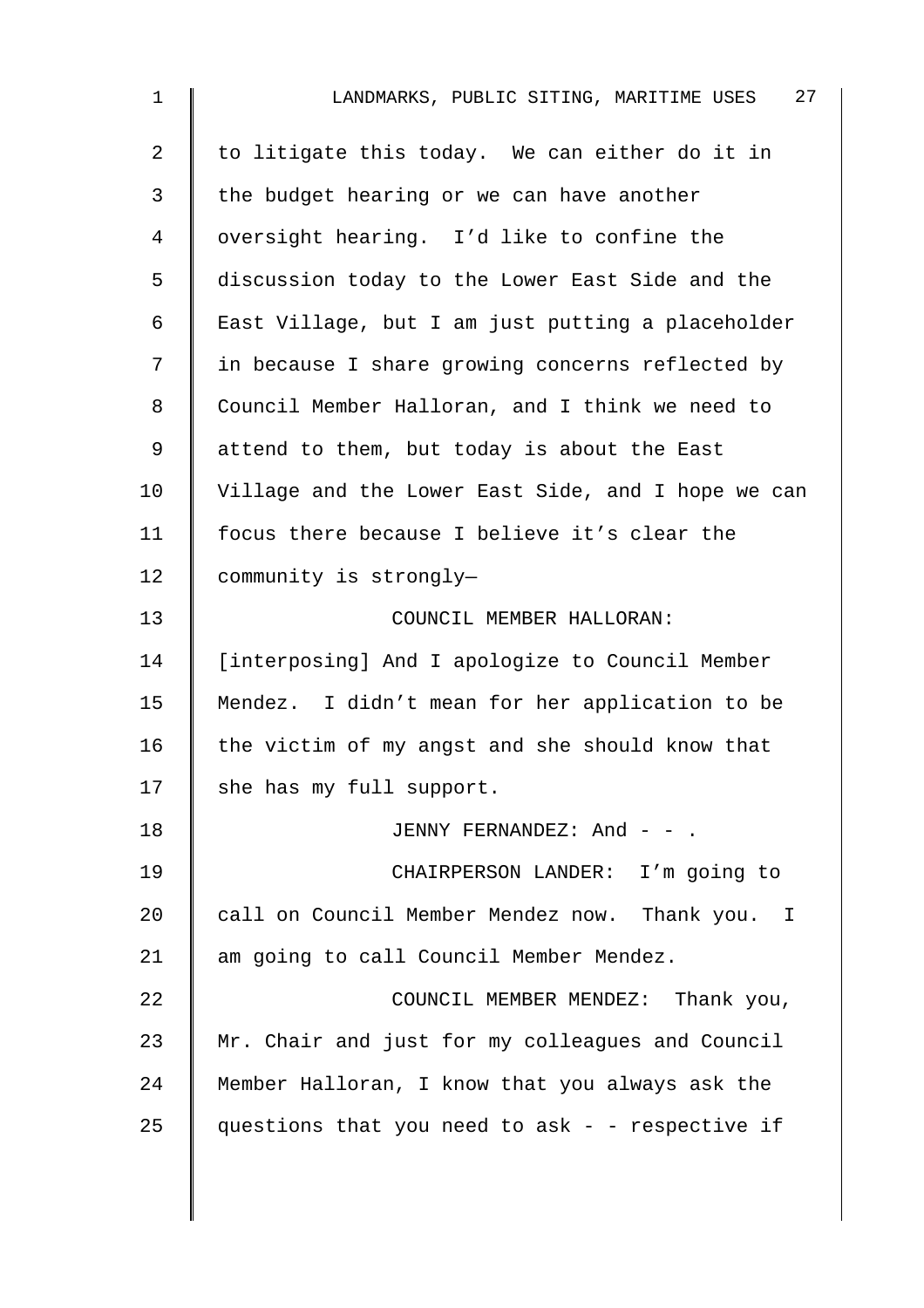| $\mathbf 1$    | 28<br>LANDMARKS, PUBLIC SITING, MARITIME USES                  |
|----------------|----------------------------------------------------------------|
| $\overline{a}$ | you are for and against, you always just want to               |
| 3              | get your answers, so I certainly respect that.<br>$\mathbf{I}$ |
| 4              | just want to add because the Commission didn't say             |
| 5              | this-Ms. Fernandez speaking on behalf of the                   |
| 6              | Commission-in terms of the process for this, and               |
| 7              | what I feel was the due diligence of the                       |
| 8              | Commission, there was many hearings, many                      |
| 9              | community meetings, attended two community board               |
| 10             | meetings as well, walk-throughs with me to address             |
| 11             | my concerns, meetings that I had with people who               |
| 12             | were for and against and groups that were for and              |
| 13             | against and then meetings that I asked the                     |
| 14             | Commission to have with those individuals that I               |
| 15             | know happened. There were groups that wanted                   |
| 16             | things added to the district and some small things             |
| 17             | were, and a lot of what they wanted added was not,             |
| 18             | and there was groups and individuals that wanted               |
| 19             | buildings and areas subtracted from the district.              |
| 20             | Small things were and a lot of things were not.                |
| 21             | So I think that went to the due diligence, and for             |
| 22             | all of those individuals, you know, I tried to                 |
| 23             | also have follow up particularly with the                      |
| 24             | religious institutions that were very vociferous               |
| 25             | raising some real legitimate concerns, which I am              |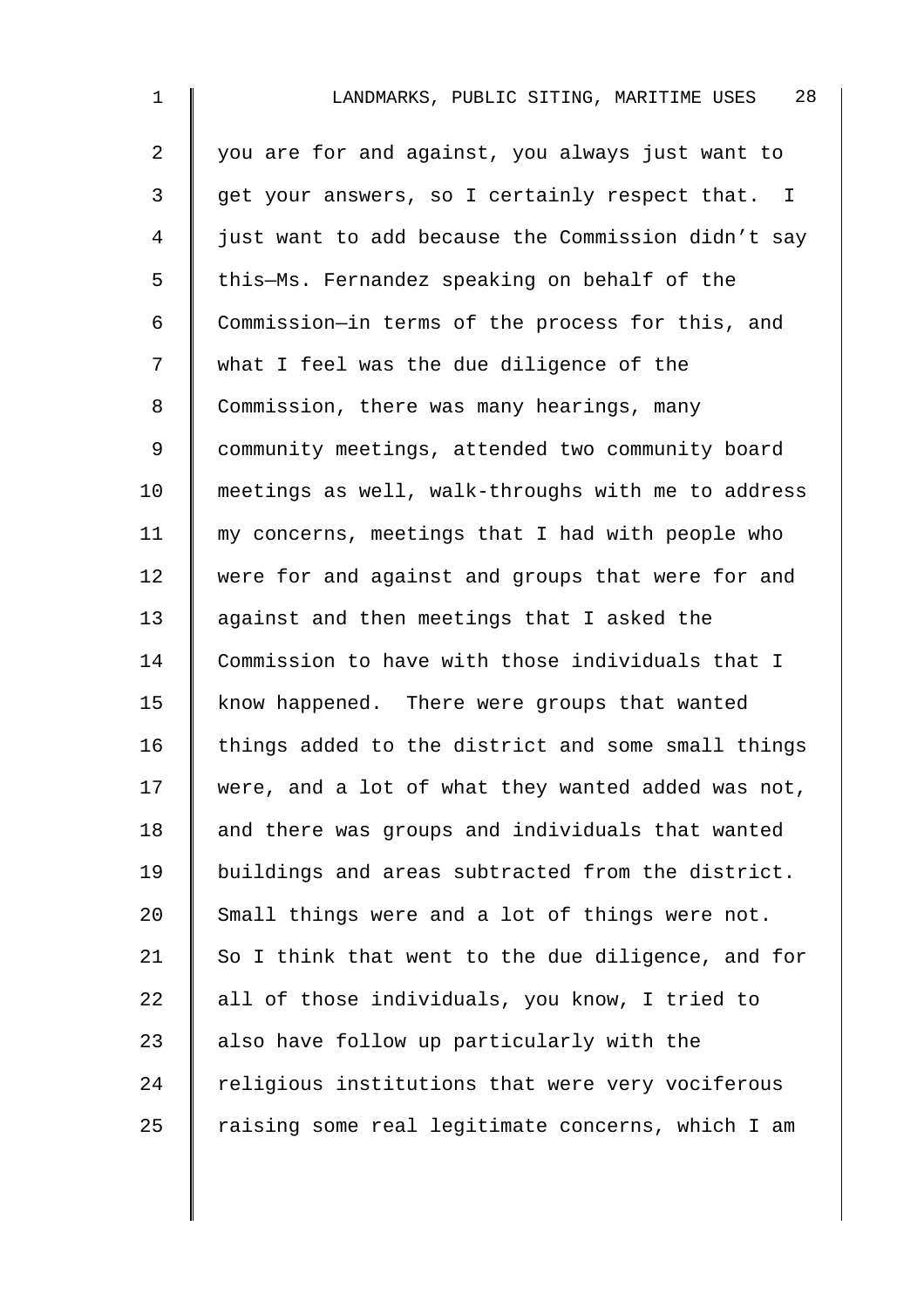| $\mathbf 1$    | 29<br>LANDMARKS, PUBLIC SITING, MARITIME USES       |
|----------------|-----------------------------------------------------|
| $\overline{2}$ | trying to look at broader policy of how we deal     |
| 3              | with some of the issues that particularly the less  |
| $\overline{4}$ | affluent congregations are dealing with, but I      |
| 5              | believe that the Commission has gone to every       |
| 6              | length to meet with everyone and I once got a       |
| 7              | meeting called at my office from a building owner   |
| 8              | saying that they were in the district and they had  |
| $\mathsf 9$    | been in the proposed district for a while, that     |
| 10             | they were against it, and I asked, have you spoken  |
| 11             | to someone from the Commission? And they said       |
| 12             | that they did not, and I said please go meet with   |
| 13             | them, call them, and if you still have any          |
| 14             | concerns and do not get a response from them for    |
| 15             | meeting please call me back, and in fact he called  |
| 16             | me back and said he had a very good meeting, and    |
| 17             | they were looking into his concerns. So I just      |
| 18             | wanted to say that on the record, Mr. Chair.        |
| 19             | CHAIRPERSON LANDER: That is great.                  |
| 20             | Thank you, and I think it is wonderful that in      |
| 21             | this case they spent a lot of time both with you    |
| 22             | and your constituents. I think there are a set of   |
| 23             | questions not for today about how it is decided     |
| 24             | where and with whom and when that is $-$ - and what |
| 25             | kind of relationship is had with council members    |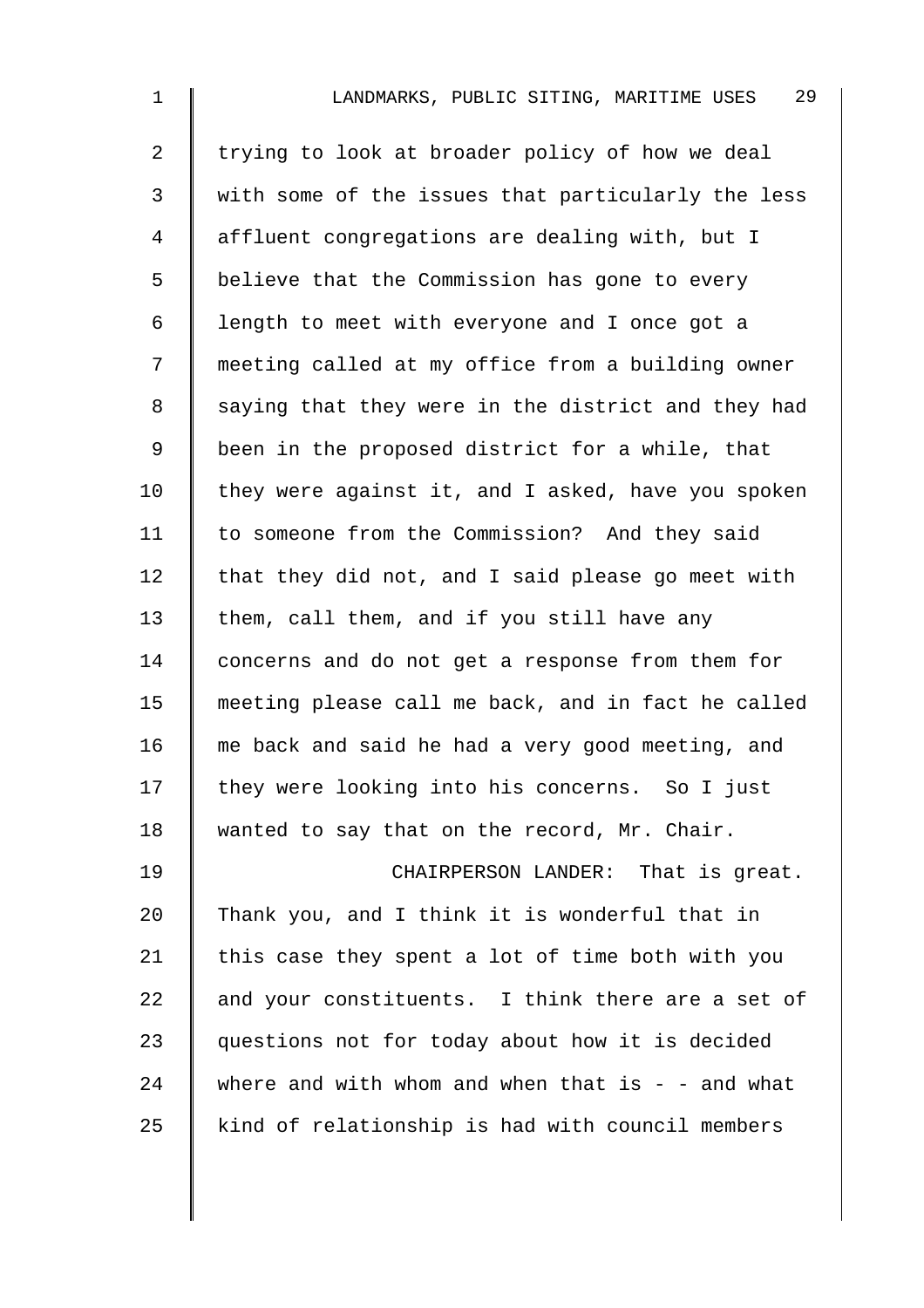| $\mathbf 1$    | 30<br>LANDMARKS, PUBLIC SITING, MARITIME USES     |
|----------------|---------------------------------------------------|
| $\overline{a}$ | on the Committee, but I am really glad to hear    |
| 3              | that. Council Member Arroyo?                      |
| 4              | COUNCIL MEMBER ARROYO: Thank you,                 |
| 5              | Mr. Chair. I don't want to sound like I'm         |
| 6              | following suit with Council Member Halloran, but  |
| 7              | it's going to sound like I am. In this Committee  |
| 8              | we have always heard property owners make a case  |
| 9              | for their properties to be carved out of a        |
| 10             | district. We have always been told that is not    |
| 11             | something the Commission does and you have given  |
| 12             | us reason, but I'm looking at a sketch that       |
| 13             | clearly carves out a section, so do we carve out  |
| 14             | or don't we? And this goes to the larger question |
| 15             | of how the Commission reaches conclusion on what  |
| 16             | is included, what is not and how in some cases it |
| 17             | makes a case for not carving properties out, but  |
| 18             | presents a case here where there is something     |
| 19             | obviously carved out of the district. So it       |
| 20             | really-the frustration grows. Every time we get   |
| 21             | an application from the Commission where we are   |
| 22             | not presented with enough information and the     |
| 23             | frustration that we experience when we are        |
| 24             | presented with these documents at a hearing where |
| 25             | we are asked to make a decision. In this case we  |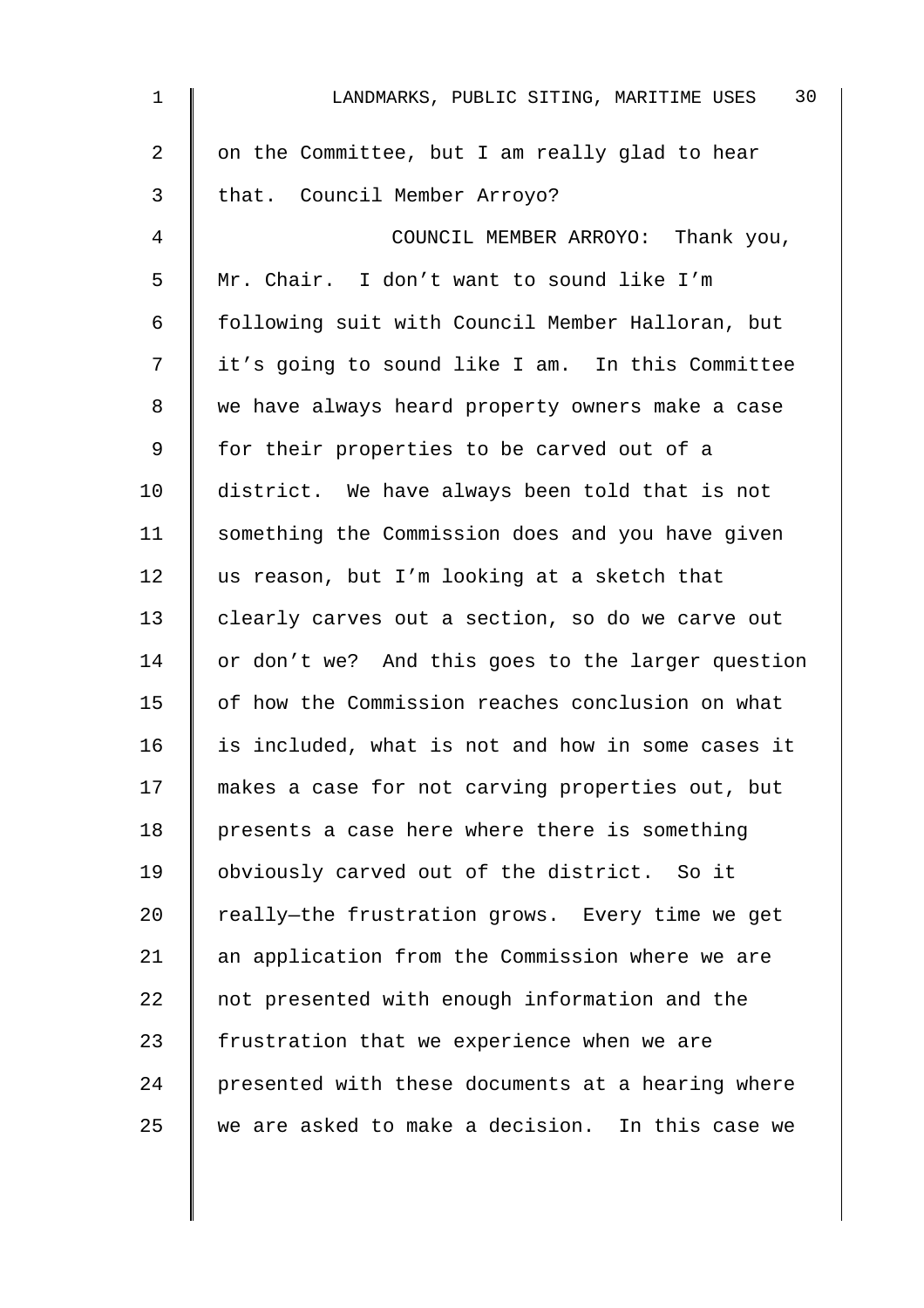| 1              | 31<br>LANDMARKS, PUBLIC SITING, MARITIME USES      |
|----------------|----------------------------------------------------|
| $\overline{2}$ | are going to hear from the public and hopefully it |
| $\mathfrak{Z}$ | will not lead us to the same place that we were at |
| 4              | when we considered the cemetery in Brooklyn-was    |
| 5              | it-Queens, where it delays the process another     |
| 6              | couple of weeks because we are trying to figure    |
| 7              | out what is the real deal, so this issue of        |
| 8              | carving out properties is one that I will now      |
| 9              | force the question, how do you come to that        |
| 10             | conclusion and why is in this application a carve  |
| 11             | out and in others when they have been requested    |
| 12             | you have denied them?                              |
| 13             | JENNY FERNANDEZ: Okay. If a                        |
| 14             | property is located in a historic district, and    |
| 15             | it's not on the boundaries of the historic         |
| 16             | district, we cannot carve it out. We can't create  |
| 17             | a hole in the historic district just to take out a |
| 18             | property, and specifically if the owner is opposed |
| 19             | just because they are against designation, that is |
| 20             | one reason to request that, but certainly if it's  |
| 21             | a meritorious building-                            |
| 22             | COUNCIL MEMBER ARROYO: So I don't                  |
| 23             | want to hold up this hearing, but what I am        |
| 24             | looking at is clearly a carve out, so-and you are  |
| 25             | going to have to explain to me-                    |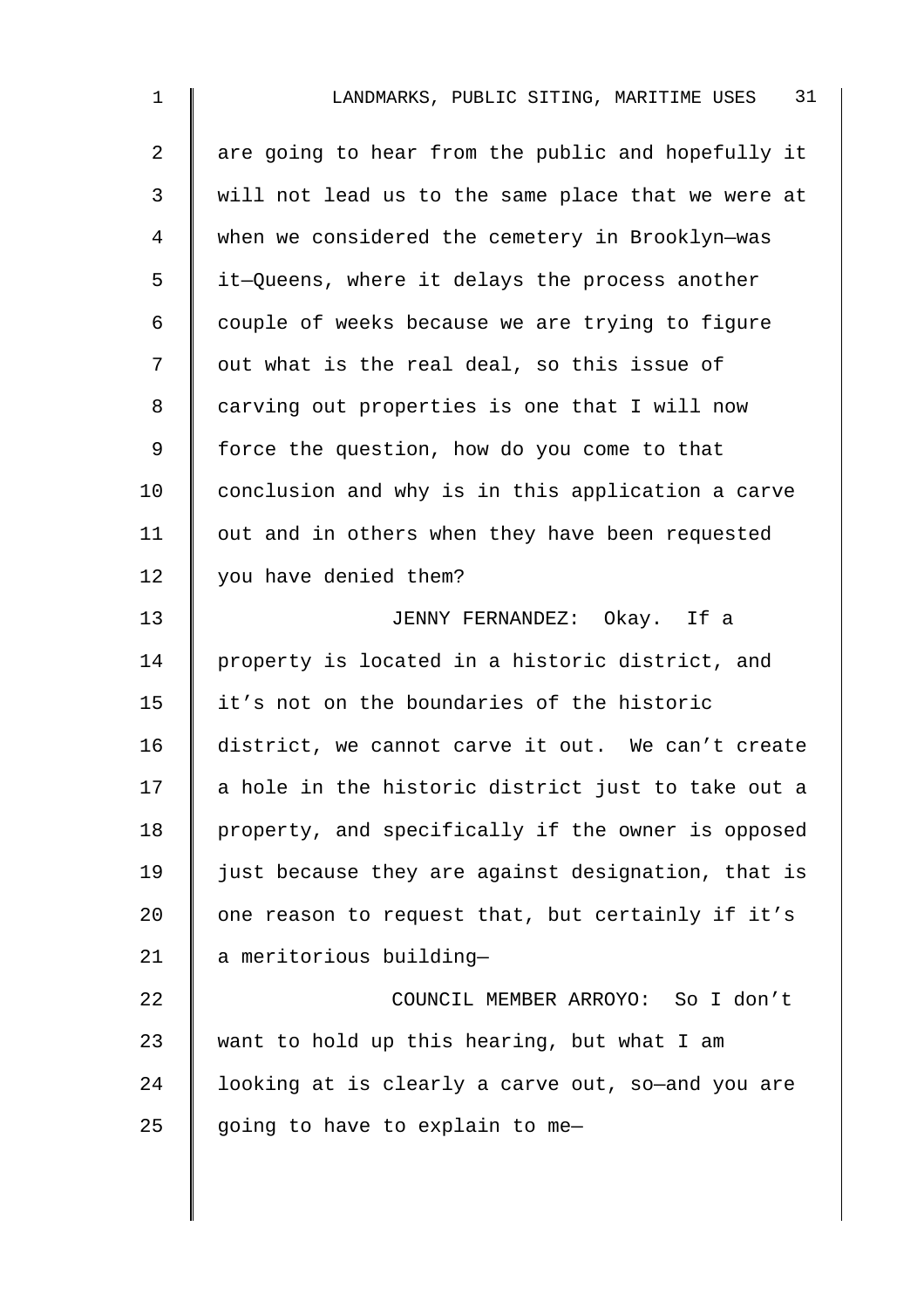| $\mathbf{1}$   | 32<br>LANDMARKS, PUBLIC SITING, MARITIME USES      |
|----------------|----------------------------------------------------|
| $\overline{a}$ | COUNCIL MEMBER MENDEZ:                             |
| 3              | [interposing] Can I explain this?                  |
| 4              | COUNCIL MEMBER ARROYO: No because                  |
| 5              | this is not about this application. This is about  |
| 6              | the practices of the Commission coming here,       |
| 7              | continually telling us one thing and then present  |
| 8              | an application where in my opinion has a carve     |
| 9              | out. Thank you, Mr. Chair.                         |
| 10             | CHAIRPERSON LANDER: So let me-                     |
| 11             | thank you, and again, I do just in the interest of |
| 12             | time I really hear the general issues being        |
| 13             | raised, and really want to figure out how we can   |
| 14             | do better to address them. We obviously have one   |
| 15             | hearing in which some of them got raised, but we   |
| 16             | may need to have another oversight hearing on some |
| 17             | of these matters, but I also do want to try to     |
| 18             | keep us focused for the duration today on this     |
| 19             | application, so let me recognize Council Member    |
| 20             | Mendez, Council Member Williams and then ask that  |
| 21             | we try to - $-$                                    |
| 22             | [crosstalk]                                        |
| 23             | COUNCIL MEMBER MENDEZ: So I'll                     |
| 24             | just make this quick because I think when we do    |
| 25             | this sometimes you have to look at this district   |
|                |                                                    |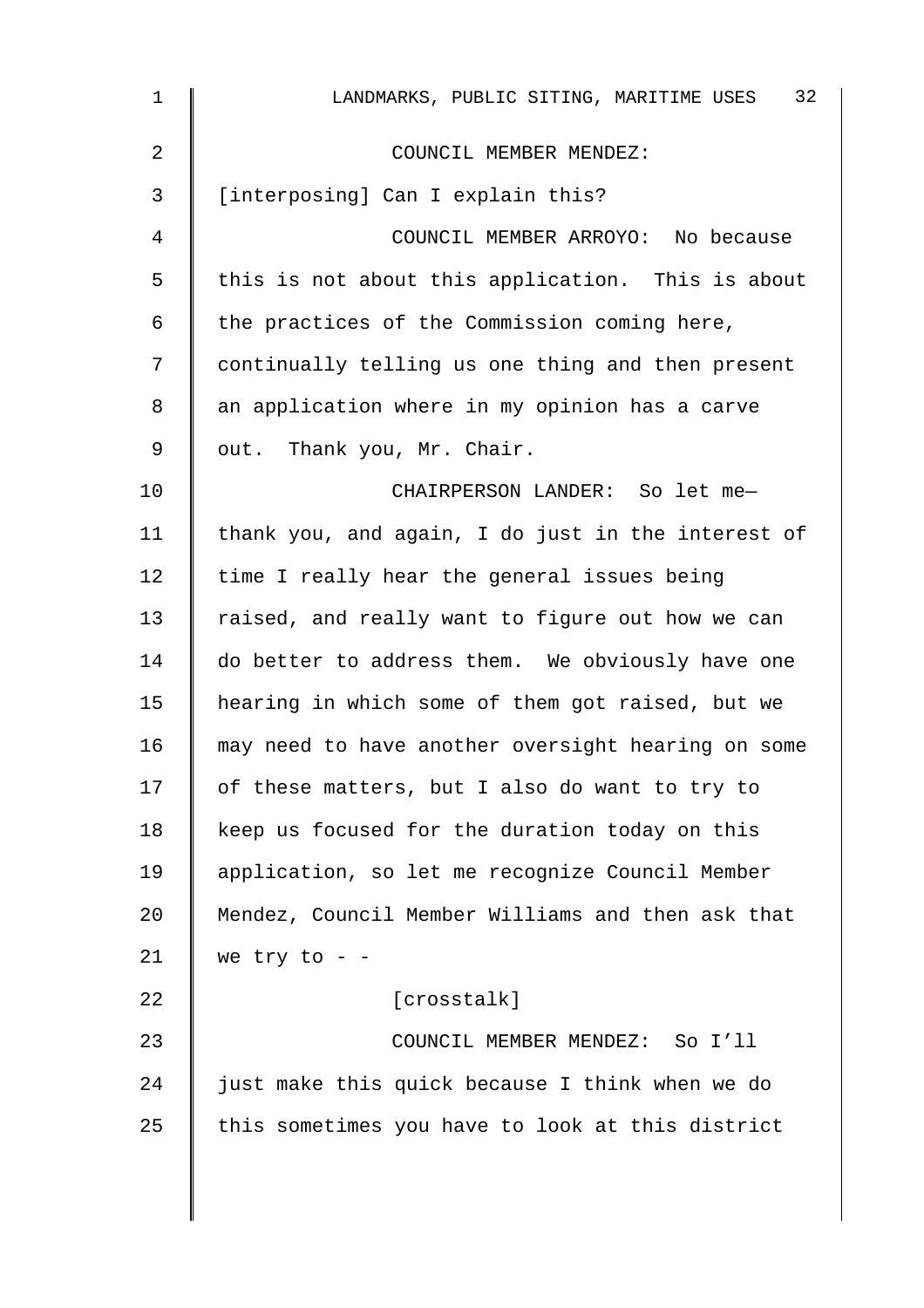| $\mathbf 1$    | 33<br>LANDMARKS, PUBLIC SITING, MARITIME USES      |
|----------------|----------------------------------------------------|
| $\overline{a}$ | by district. This is a Catholic church and a       |
| 3              | school, which I asked to be added into the         |
| $\overline{4}$ | district, and when we $-$ - they said it was       |
| 5              | actually a more modern building; it had no         |
| 6              | architectural style that contributed to the        |
| 7              | district, and it isn't in character with the other |
| 8              | buildings there, so I asked for it to be added.    |
| $\mathsf 9$    | They kept it out, and those buildings there of     |
| 10             | which the school building was leased and they put  |
| 11             | some hot pink colored stuff for this new           |
| 12             | international school that's there, so it really    |
| 13             | doesn't fit in with all the other things that are  |
| 14             | surrounding it, so I don't know if that refreshes  |
| 15             | your recollection-I can't remember-nativity        |
| 16             | something is the name of the church.               |
| 17             | JENNY FERNANDEZ: In a case like                    |
| 18             | this, this may look like $a - -$ but it's at the   |
| 19             | boundaries of the historic district, and we were   |
| 20             | able to cut it out, and if it's not a contributing |
| 21             | building-                                          |
| 22             | COUNCIL MEMBER MENDEZ:                             |
| 23             | [interposing] We are going to debate that, and I   |
| 24             | don't want to do that here today.                  |
| 25             | CHAIRPERSON LANDER: So let me ask                  |
|                |                                                    |
|                |                                                    |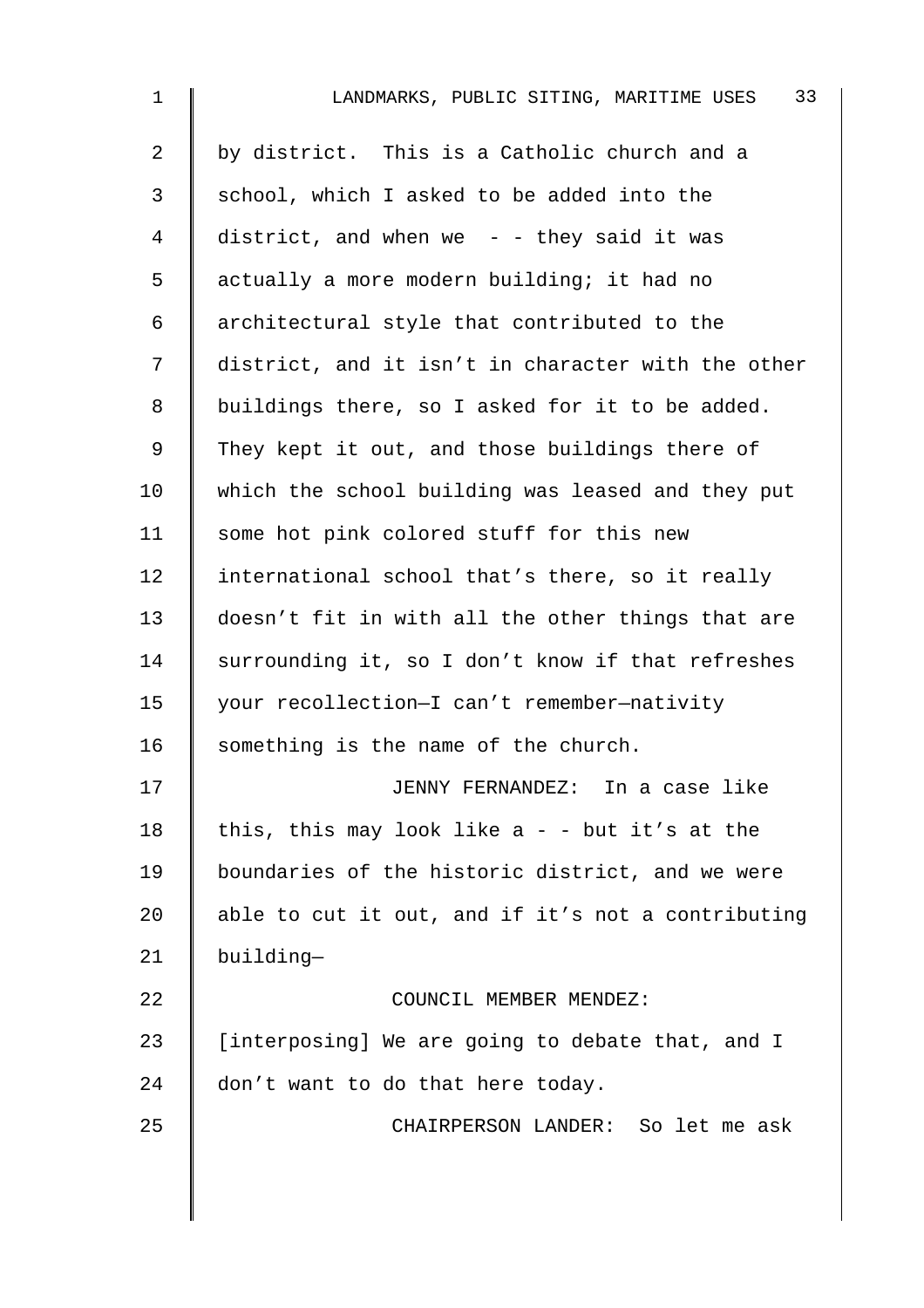| $\mathbf{1}$ | 34<br>LANDMARKS, PUBLIC SITING, MARITIME USES      |
|--------------|----------------------------------------------------|
| 2            | that we then end this conversation for now, and we |
| 3            | will have another conversation about what          |
| 4            | constitutes a carve out at a time, and again, if   |
| 5            | we need to have another oversight hearing or some  |
| 6            | time that is outside of a specific designation     |
| 7            | then we will schedule that as soon as we can.      |
| 8            | Council Member Williams on this rezoning? - - .    |
| $\mathsf 9$  | COUNCIL MEMBER WILLIAMS: Sorry.                    |
| 10           | I'll be brief, but I want to echo everything that  |
| 11           | my colleague said previously, but I do want to ask |
| 12           | one question. I apologize too. I have concerns     |
| 13           | that we don't kind of respect people that don't    |
| 14           | want to be landmarked, but you keep saying if it's |
| 15           | not part of the boundaries-who sets the boundaries |
| 16           | and is it by law when you say-if it's part of the  |
| 17           | boundaries, you can't carve it out. Is that        |
| 18           | illegal?                                           |
| 19           | JENNY FERNANDEZ: For example, if a                 |
| 20           | building here-let's say in this corner-wants to be |
| 21           | taken out, we can't take it out because the entire |
| 22           | area surrounding this is part of the proposed      |
| 23           | district within the boundaries.                    |
| 24           | COUNCIL MEMBER WILLIAMS: Is that                   |
| 25           | illegal, proposed boundaries?                      |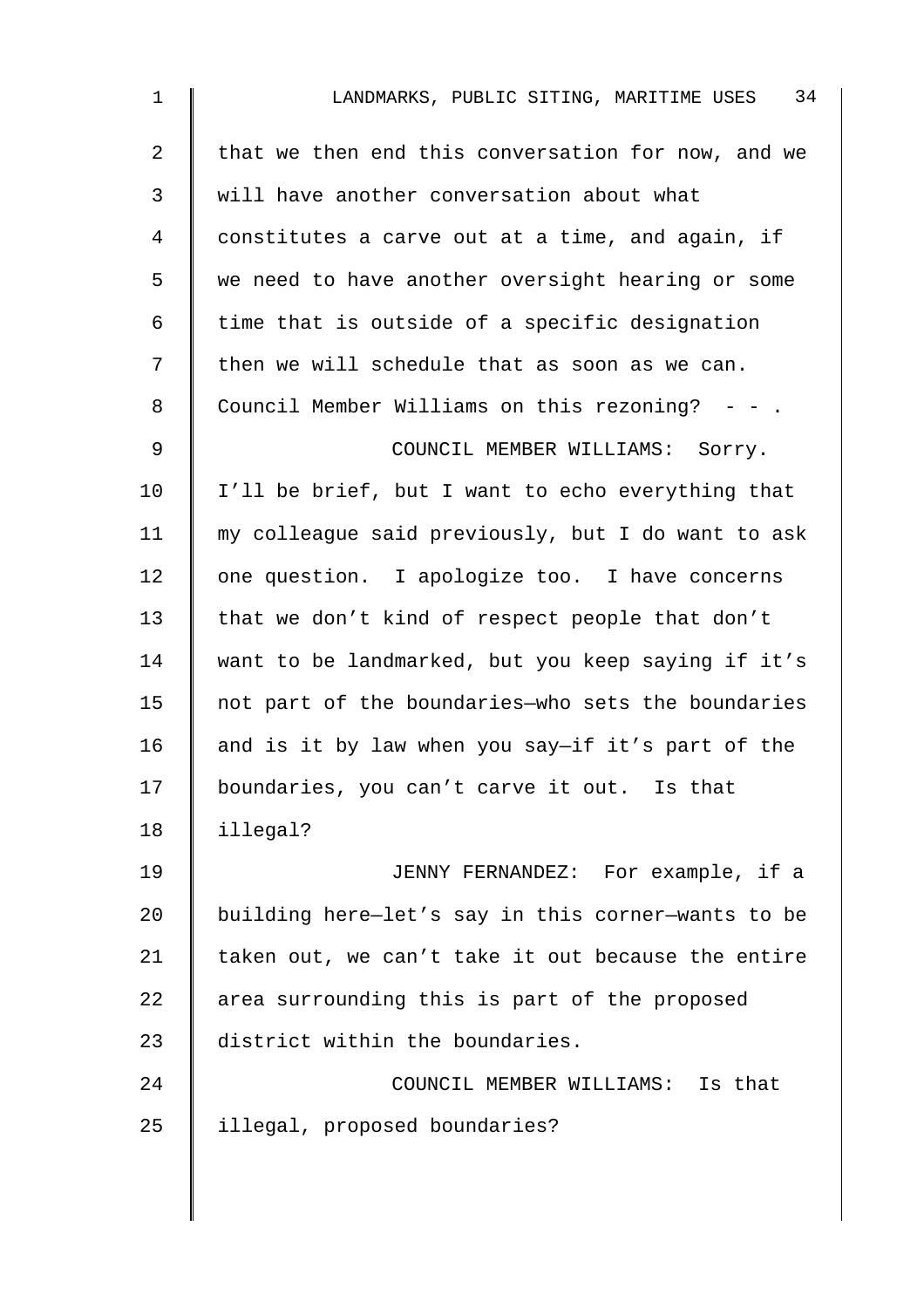| $\mathbf 1$    | 35<br>LANDMARKS, PUBLIC SITING, MARITIME USES      |
|----------------|----------------------------------------------------|
| $\overline{2}$ | JENNY FERNANDEZ: I'm not sure what                 |
| 3              | the question-                                      |
| 4              | COUNCIL MEMBER WILLIAMS:                           |
| 5              | [interposing] What is stopping you from taking     |
| 6              | out-you say we can't take it out-like who stops-   |
| 7              | JENNY FERNANDEZ: [interposing]                     |
| 8              | It's a contiguous-and we wouldn't take it out just |
| 9              | because the owner is opposed. If it is a           |
| 10             | contributing building within a historic district,  |
| 11             | we would include it of course within the historic  |
| 12             | district, and a point that I wanted to clarify     |
| 13             | earlier based on the REBNY question is that if a   |
| 14             | building is non-contributing, if it's a no style   |
| 15             | building, it is called out as such in our          |
| 16             | designation report, and such a building can        |
| 17             | actually be torn down. They can actually apply to  |
| 18             | the Commission to tear that building down and      |
| 19             | build a new structure, and it would be reviewed-   |
| 20             | basically a design review at the Commission just   |
| 21             | for its context within the historic district, but  |
| 22             | someone can actually tear down their building if   |
| 23             | it's of a no style building that doesn't really    |
| 24             | conform to the rest of the district and build      |
| 25             | something newer.                                   |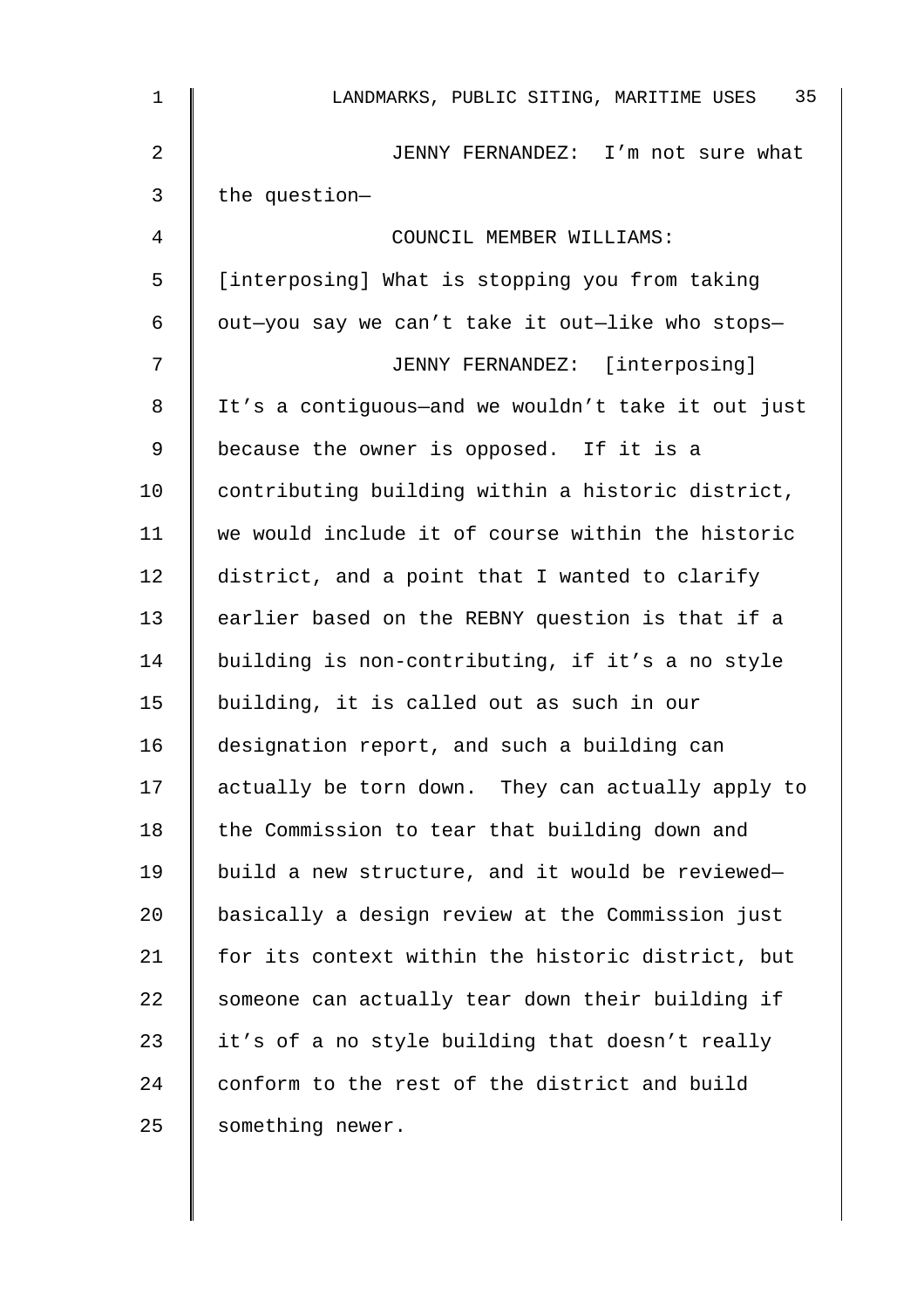| $\mathbf{1}$   | 36<br>LANDMARKS, PUBLIC SITING, MARITIME USES      |
|----------------|----------------------------------------------------|
| $\overline{2}$ | COUNCIL MEMBER WILLIAMS: Okay.                     |
| 3              | Thank you. Also, there is a question I have been   |
| 4              | asking. I know I have asked it several times-was   |
| 5              | to find out how many owners have applied for       |
| 6              | assistance versus how many have actually gotten    |
| 7              | assistance, and every time I bring it up, they say |
| 8              | you will come back, and I don't know if the Chair  |
| 9              | has gotten any response to that. I don't know if   |
| 10             | you have any response to that. It's at least the   |
| 11             | fifth time I have asked it, I'm sure.              |
| 12             | JENNY FERNANDEZ: We did receive a                  |
| 13             | written request from the Land Use, the Council's   |
| 14             | Committee, and we did respond in writing to that   |
| 15             | request.                                           |
| 16             | COUNCIL MEMBER WILLIAMS: Okay, so                  |
| 17             | did we get that? Thank you very much. I am         |
| 18             | hoping also-some of the other things that were     |
| 19             | brought up, we do need oversight. If I don't       |
| 20             | start getting some of the answers to these, I am   |
| 21             | going to have to start withholding my vote for     |
| 22             | some of these because it's quite frustrating.      |
| 23             | Thank you.                                         |
| 24             | CHAIRPERSON LANDER: Thank you,                     |
| 25             | Council Member Williams. Alright. So let me        |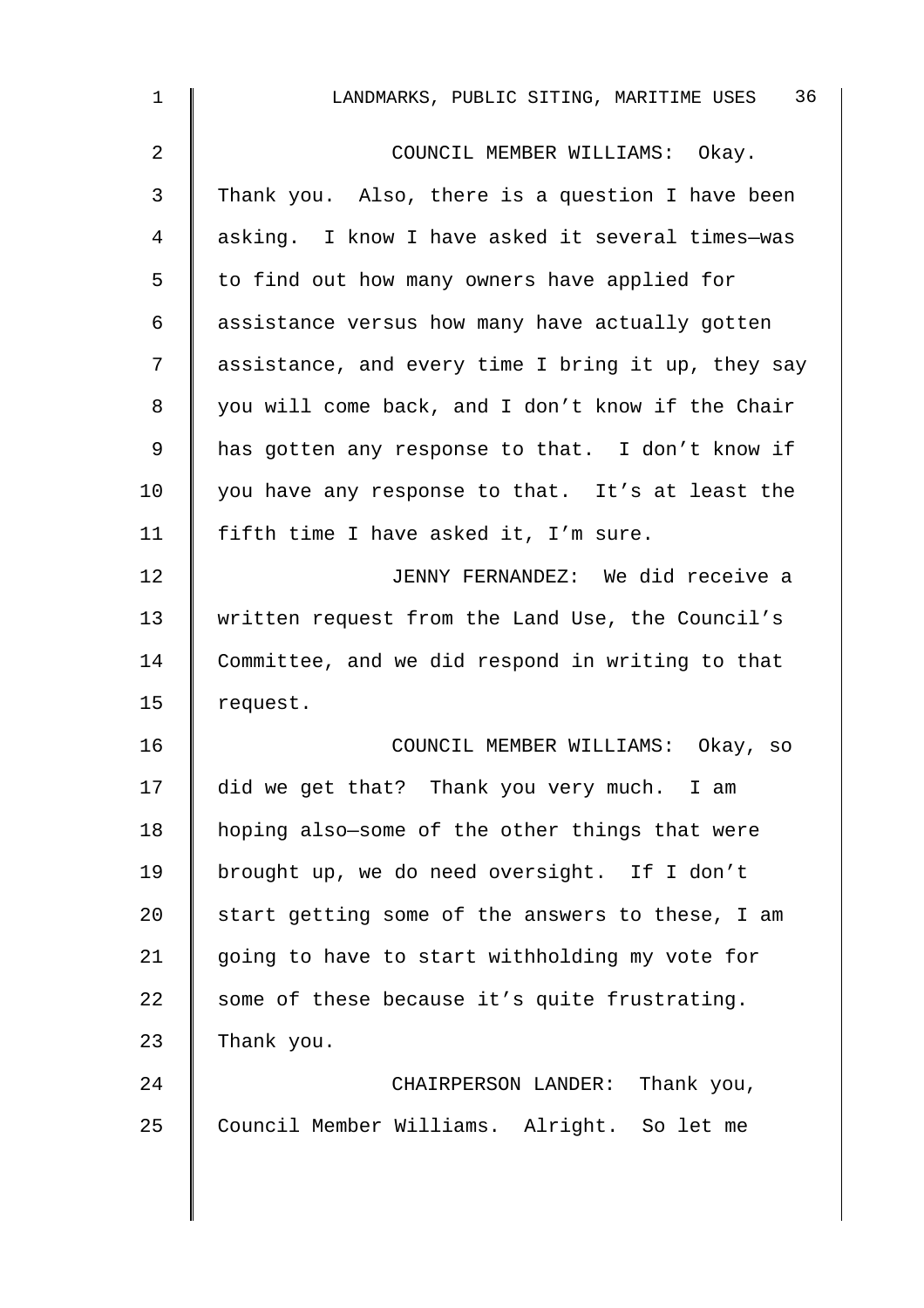| $\mathbf 1$    | 37<br>LANDMARKS, PUBLIC SITING, MARITIME USES      |
|----------------|----------------------------------------------------|
| $\overline{a}$ | pause before we move-thank you, Ms. Fernandez. We  |
| 3              | are going to move to testimony now, and I do want  |
| $\overline{4}$ | to kind of note there is many more people signed   |
| 5              | up to testify in favor than opposed, though there  |
| $\epsilon$     | are three signed up opposed. We will go in panels  |
| 7              | of three. I guess what I would say is that         |
| 8              | council members on this panel love the Lower East  |
| 9              | Side, and have enthusiasm I think for its history, |
| 10             | culture and people and I look forward to hearing   |
| 11             | it, and also feel enthusiastic about Jenny         |
| 12             | Fernandez I think as you can hear there is         |
| 13             | substantial concern about the relationship between |
| 14             | the LPC at this moment and the information it      |
| 15             | gives and the process and the way it shows respect |
| 16             | for the democratic process and the City Council    |
| 17             | Subcommittee that is supposed to have oversight of |
| 18             | it, but we will so that-I am not trying to dismiss |
| 19             | that; it's just we need to look at the Lower East  |
| 20             | Side here today, so let me leave that there and    |
| 21             | say that we need to come back to it and call up    |
| 22             | our first panel of supporters, and we will just go |
| 23             | in panels of three. I'm going to ask people if     |
| 24             | you can to keep your testimony to two minutes      |
| 25             | because we have a lot of people signed up, and I   |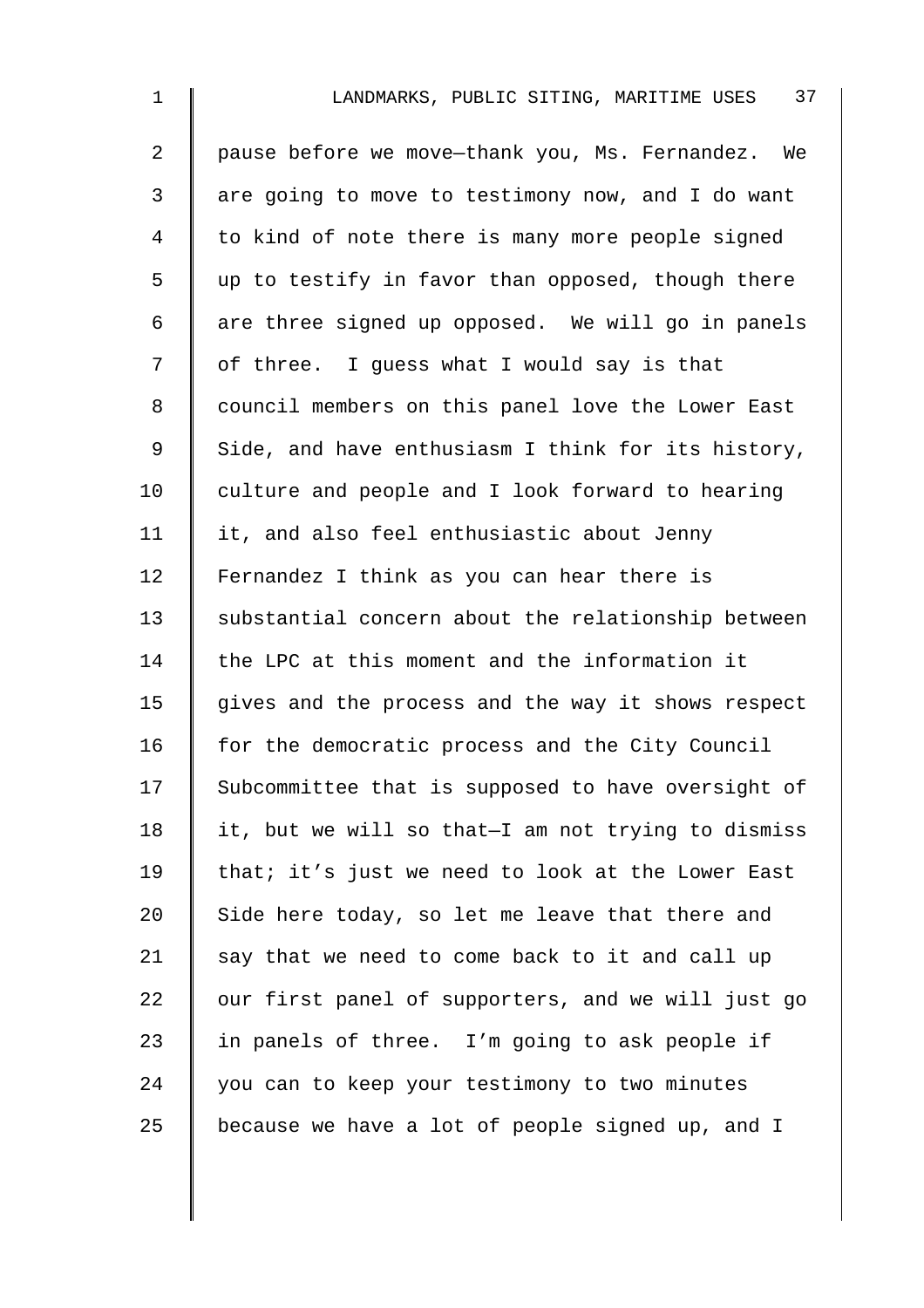| $\mathbf 1$ | 38<br>LANDMARKS, PUBLIC SITING, MARITIME USES                 |
|-------------|---------------------------------------------------------------|
| 2           | think what you'll mostly be doing is-let's just               |
| 3           | leave it at three. It's really fine-expressing                |
| 4           | your enthusiasm and we want to hear it. So let me             |
| 5           | ask first to come up we have a representative of              |
| 6           | New York State Senator Brad Hoylman, Enrique                  |
| 7           | Lopez, Andrea Goldman from the Landmarks                      |
| 8           | Conservancy and Simeon Bankoff as the first panel.            |
| 9           | The next panel, the one panel in opposition, just             |
| 10          | so you know and are ready will be - - from REBNY,             |
| 11          | Anna Cisowski from Saint Stanislaus Church and                |
| 12          | Krystyna Piorkowska.                                          |
| 13          | ENRIQUE LOPEZ: Hello. My name is                              |
| 14          | Enrique Lopez, and I'll be reading testimony on               |
| 15          | behalf of New York State Senator Brad Hoylman.                |
| 16          | CHAIRPERSON LANDER: Let me just                               |
| 17          | say welcome. I think this is the first testimony              |
| 18          | we are receiving from New York State Senator Brad             |
| 19          | Hoylman, and we are enthusiastic to do so, so                 |
| 20          | welcome.                                                      |
| 21          | ENRIQUE LOPEZ: Thank you, Mr.                                 |
| 22          | Chairman. My name is Brad Hoylman, and I                      |
| 23          | represent New York States 27 <sup>th</sup> Senate District in |
| 24          | which almost all of the proposed East                         |
| 25          | Village/Lower East Side Historic District is                  |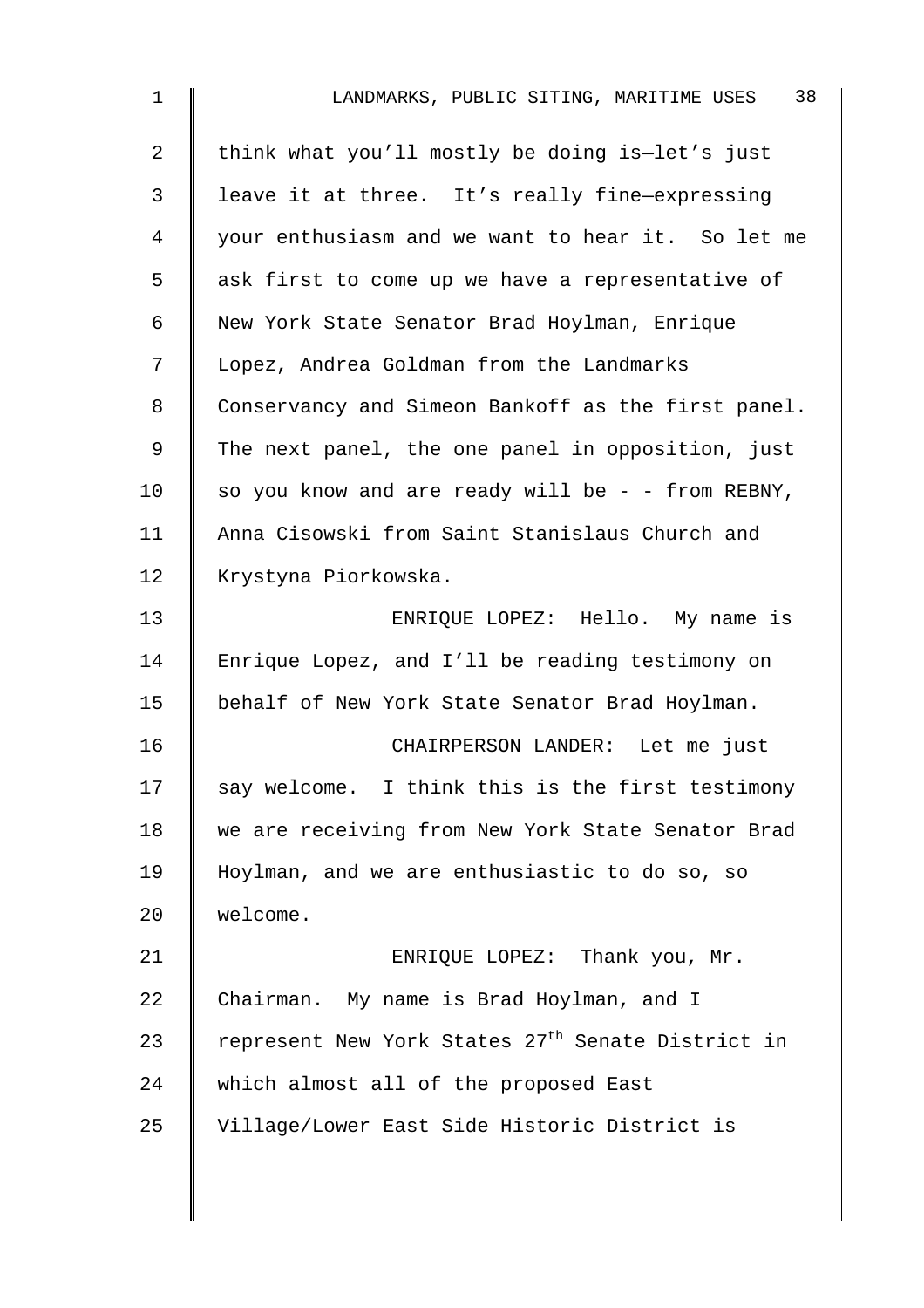| $\mathbf{1}$   | 39<br>LANDMARKS, PUBLIC SITING, MARITIME USES                   |
|----------------|-----------------------------------------------------------------|
| $\overline{2}$ | located. Thank you, Chair Lander and members of                 |
| 3              | the New York City Council Subcommittee on                       |
| 4              | Landmarks, Public Siting and Maritime Uses for                  |
| 5              | this opportunity to present testimony. I am a                   |
| 6              | strong supporter of the historic district                       |
| 7              | designation. As you know the defined area                       |
| 8              | contains approximately 330 properties, many of                  |
| 9              | which are tenements, row houses or institutional                |
| 10             | buildings from the 19 <sup>th</sup> Century and reflect the     |
| 11             | immigrant experience during this unique era in New              |
| 12             | York history. Included within its boundaries are                |
| 13             | such architectural treasures as 62 East 4 <sup>th</sup> Street  |
| 14             | with its Italianate shapes and lines and its                    |
| 15             | distinctive enclosed cylindrical fire escape, the               |
| 16             | neoclassical congregation Maastricht Synagogue and              |
| 17             | Lower East Side and East Villages last operating                |
| 18             | tenement synagogue and the group of five three-                 |
| 19             | story brick row houses at 30 to 38 East 3 <sup>rd</sup> Street, |
| 20             | which comprised a quintessential mid-19 <sup>th</sup> century   |
| 21             | streetscape, and these are just a small sampling                |
| 22             | of the historically and culturally significant                  |
| 23             | buildings within the proposed district. I wish to               |
| 24             | express my appreciation to New York City Landmarks              |
| 25             | Preservation Commission for initiating this                     |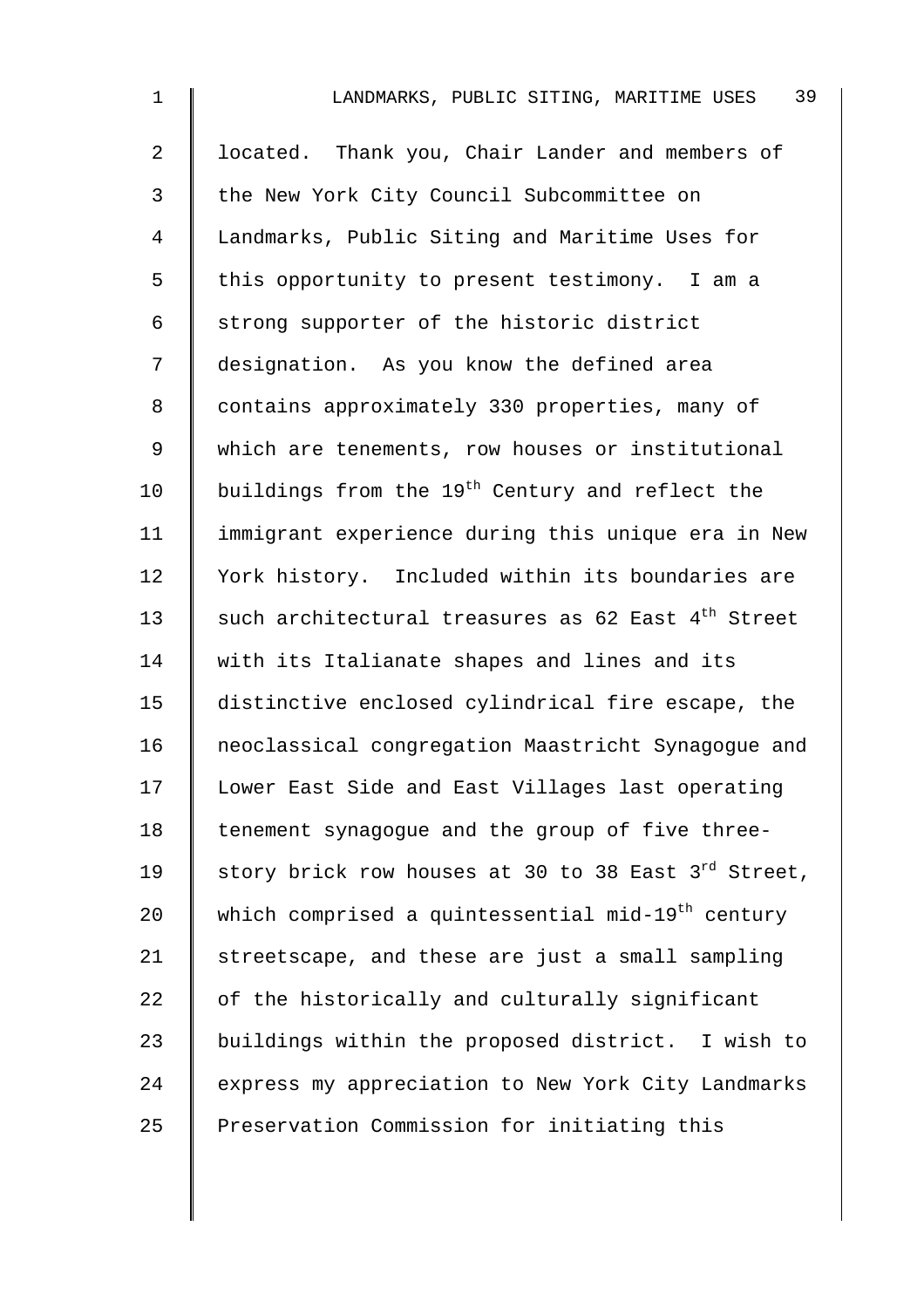| $\mathbf 1$    | 40<br>LANDMARKS, PUBLIC SITING, MARITIME USES      |
|----------------|----------------------------------------------------|
| $\overline{2}$ | proposed historic district and for approving it    |
| 3              | last year. I also commend New York City Council    |
| 4              | Member Rosie Mendez for her tremendous advocacy    |
| 5              | with other elected officials, Manhattan Community  |
| 6              | Board 3, the Lower East Side Preservation          |
| 7              | Initiative, Greenwich Village Society for          |
| 8              | Historical Preservation and East Village Community |
| 9              | Coalition for the creation of this district and    |
| 10             | the incorporation of additional buildings and      |
| 11             | areas of architectural, cultural and historical    |
| 12             | significance that weren't in LPC's original        |
| 13             | proposal. As LPC noted in summary of its           |
| 14             | designation report for this proposed district, the |
| 15             | East Village/Lower East Side is synonymous with    |
| 16             | the American immigrant experience and has served   |
| 17             | as a nationally recognized cultural center for     |
| 18             | more than a century and a half. The buildings      |
| 19             | within the East Village/Lower East Side Historic   |
| 20             | District have traditionally contained the area's   |
| 21             | most substantial structures and its finest         |
| 22             | architecture as well as many of its most important |
| 23             | institutions. Given the overwhelming recognition   |
| 24             | of this area's architectural unity and historical  |
| 25             | significance, I urge this Committee to recommend   |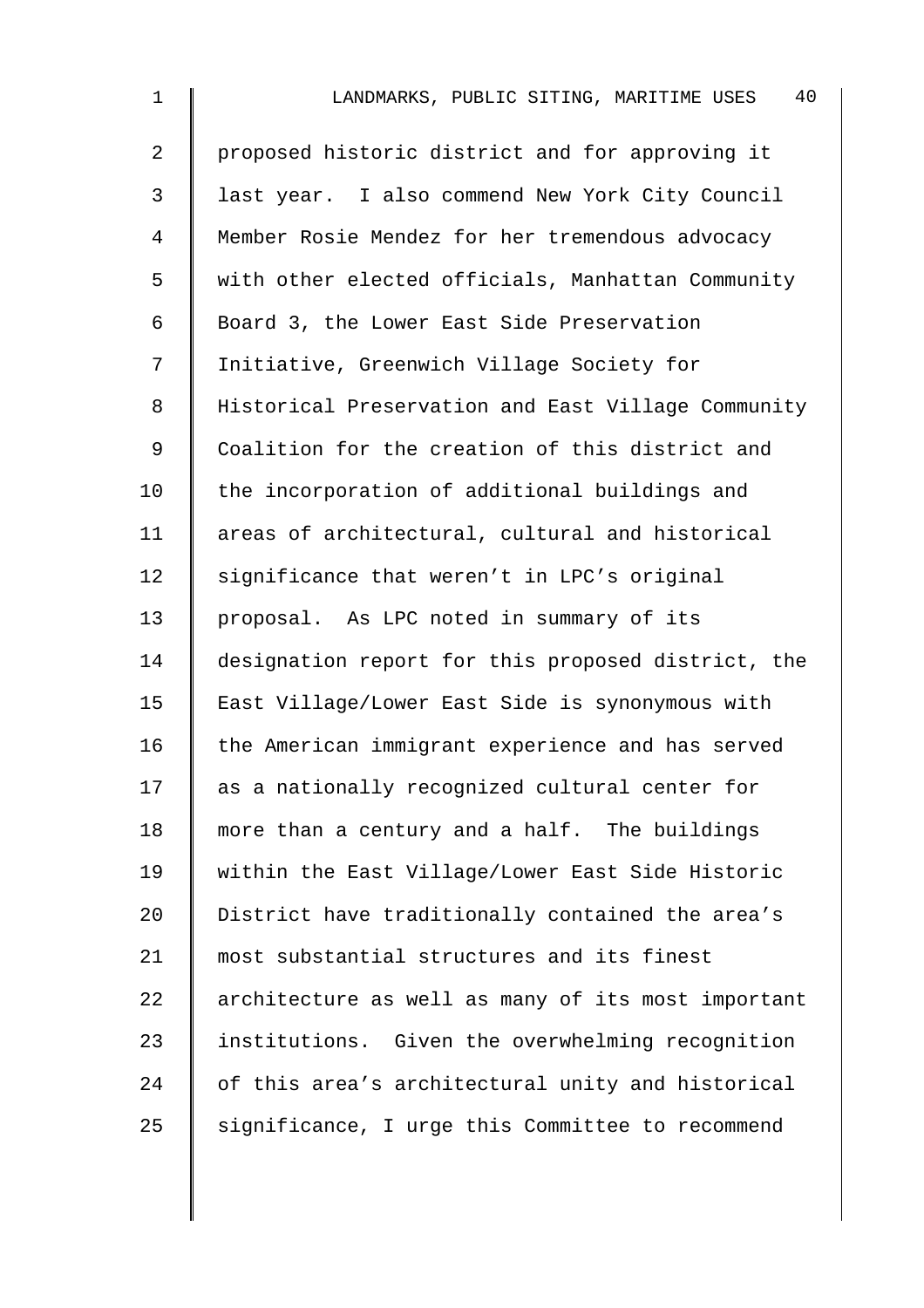| $\mathbf 1$ | 41<br>LANDMARKS, PUBLIC SITING, MARITIME USES       |
|-------------|-----------------------------------------------------|
| 2           | this richly diverse designation. Thank you for      |
| 3           | the consideration of my comments and for your       |
| 4           | dedication to preserving New York City's heritage.  |
| 5           | CHAIRPERSON LANDER: Perfect.                        |
| 6           | Thank you.                                          |
| 7           | ANDREA GOLDMAN: Good day, Chair                     |
| 8           | Lander and Council Members. I am Andrea Goldman,    |
| 9           | speaking on behalf of the New York Landmarks        |
| 10          | Conservancy. The Conservancy strongly supports      |
| 11          | designation of the East Village/Lower East Side     |
| 12          | Historic District. These blocks are a rich          |
| 13          | collection of row houses and tenements from the     |
| 14          | $19th$ and $20th$ centuries, which maintain much of |
| 15          | their historic fabric. Italianate and neo-Grec      |
| 16          | brownstones, apartment buildings in the Romanesque  |
| 17          | revival, Renaissance revival and Queen Anne styles  |
| 18          | line the streets next to handsome religious         |
| 19          | properties and cultural venues. While there have    |
| 20          | been some alterations to these structures, they     |
| 21          | have in large part the same scale, height and       |
| 22          | volume as when built. The unique character of       |
| 23          | these buildings animates the neighborhood that      |
| 24          | retains longtime residents and has been a powerful  |
| 25          | lure to generations of newcomers. In addition to    |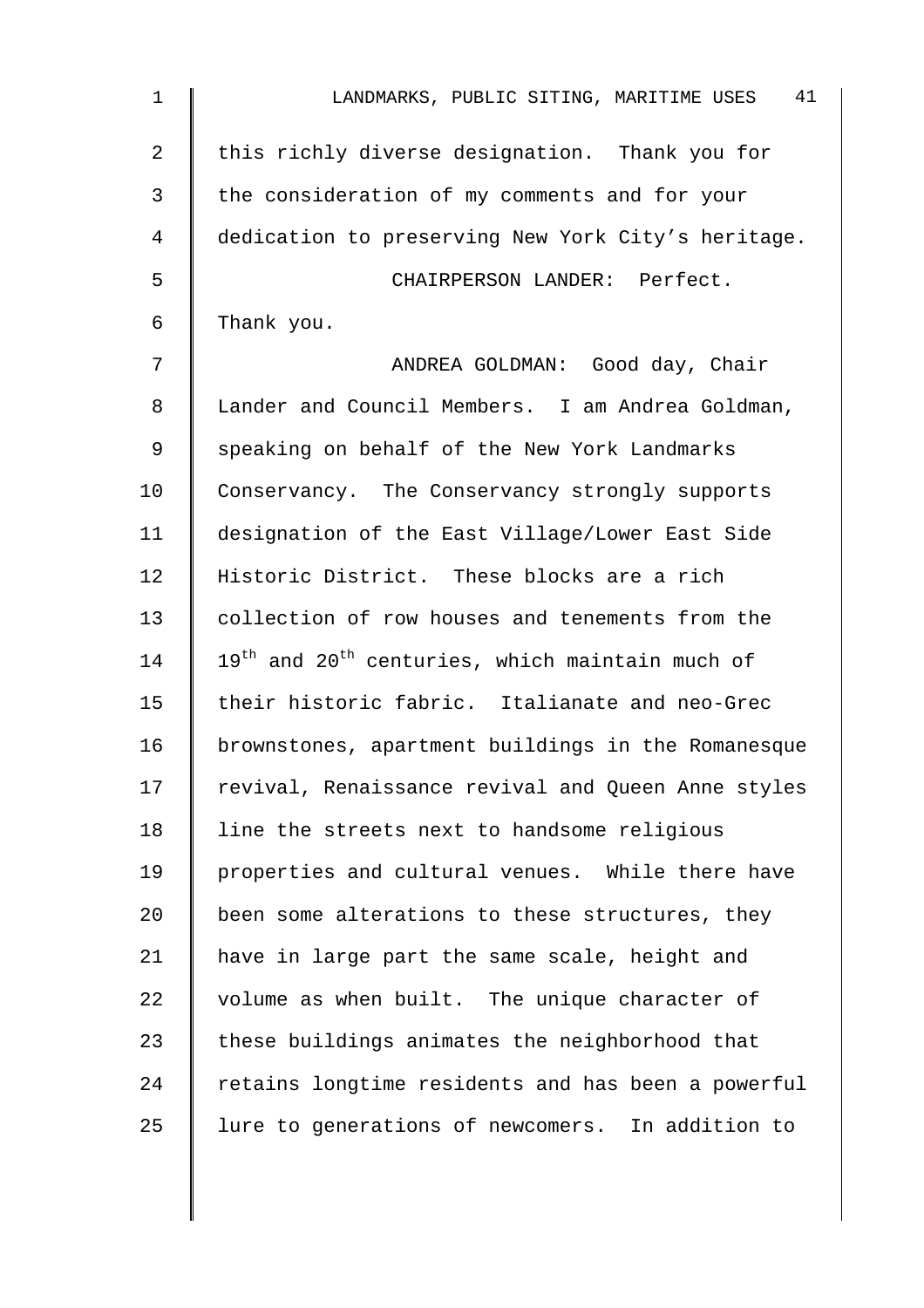| $\mathbf 1$    | 42<br>LANDMARKS, PUBLIC SITING, MARITIME USES      |
|----------------|----------------------------------------------------|
| $\overline{2}$ | architectural merit, the East Village derives a    |
| 3              | special sense of place from the vast sweep of      |
| 4              | history that has taken place on its streets from   |
| 5              | early days as a base for merchants to decades of   |
| 6              | welcoming immigrant communities, to serving as     |
| 7              | home for social movements and artistic communities |
| 8              | so prominent lately the East Village tells the     |
| 9              | story of New York. The East Village district does  |
| 10             | contain several historic religious properties some |
| 11             | of which have spoken against designation. In 2011  |
| 12             | Conservancy staff attended a meeting convened by   |
| 13             | Council Member Mendez to discuss their particular  |
| 14             | concerns. We'd like to remind building owners and  |
| 15             | the Council that throughout the 27 years that the  |
| 16             | Conservancy's sacred sites program has been        |
| 17             | offering assistance to historic religious          |
| 18             | properties, we have worked with congregations to   |
| 19             | consider fundraising and restoration projects,     |
| 20             | capacity building, shared space usage,             |
| 21             | redevelopment plans, - - rights, or even           |
| 22             | occasionally the sale of a building to a new       |
| 23             | congregation. In working with hundreds of          |
| 24             | properties across the city and state, we have seen |
| 25             | these approaches work. We have provided direct     |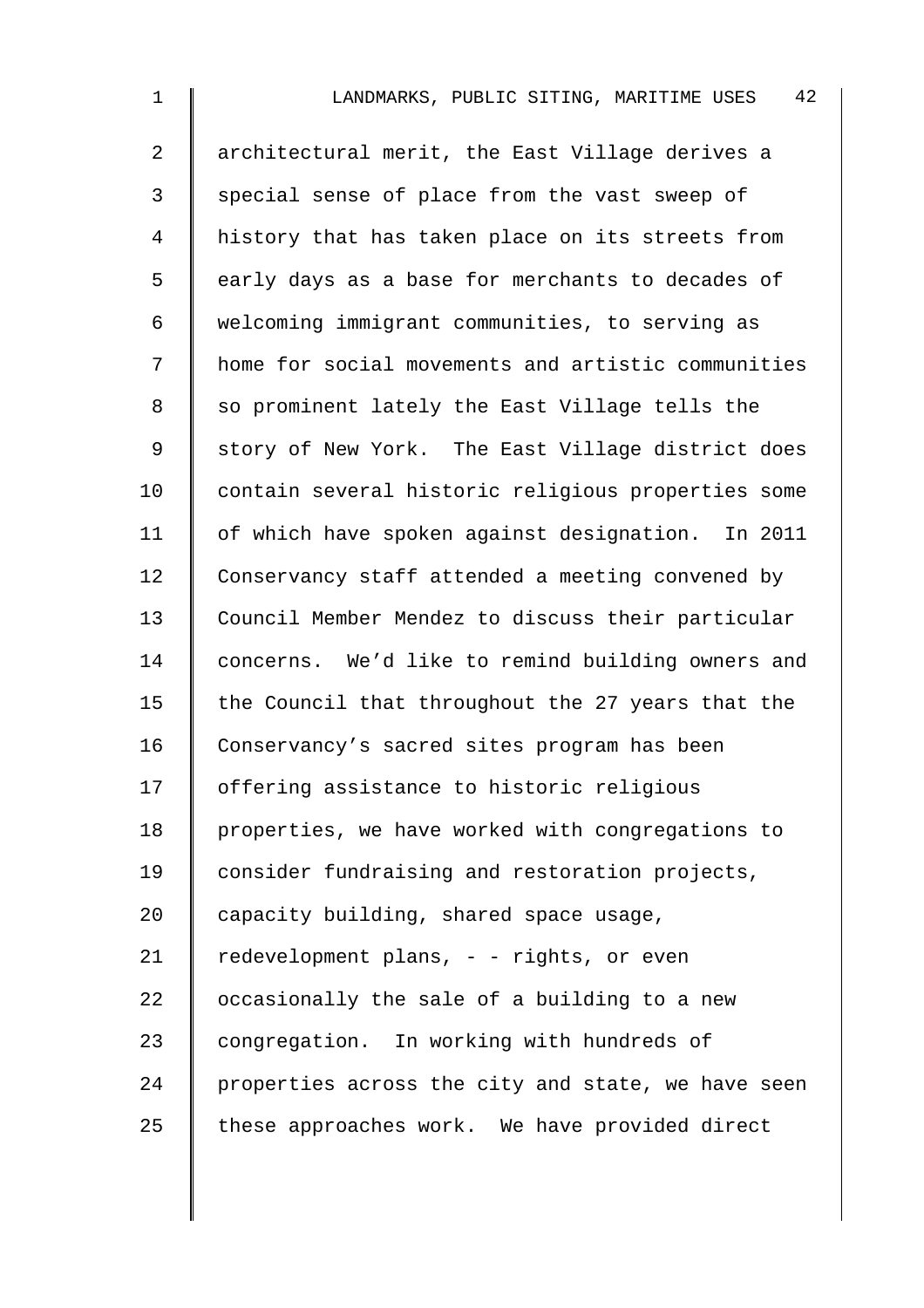| $\mathbf 1$    | 43<br>LANDMARKS, PUBLIC SITING, MARITIME USES      |
|----------------|----------------------------------------------------|
| $\overline{2}$ | assistance, and we have seen that beyond our       |
| 3              | funds, landmark designation can trigger grants     |
| 4              | from the city and the state. In many cases this    |
| 5              | designation has supported funding for buildings,   |
| 6              | congregations and communities. There is no doubt   |
| 7              | that the East Village will continue to grow and    |
| 8              | evolve as it has for over 200 years. With          |
| 9              | landmark designation, new generations of           |
| 10             | residents, business owners, artists and immigrants |
| 11             | will be able to rediscover and use this            |
| 12             | community's rich architectural heritage. We'd      |
| 13             | like to thank the Council, the Commission and      |
| 14             | especially Council Member Mendez for supporting    |
| 15             | the district. Thank you.                           |
| 16             | SIMEON BANKOFF: Good afternoon.                    |
| 17             | Simeon Bankoff speaking on behalf of the Historic  |
| 18             | Districts Council. HDC has long been advocate for  |
| 19             | preserving the East Village and Lower East Side    |
| 20             | and we are unsurprisingly in strong support of the |
| 21             | proposed historic district. Kleindeutscheland,     |
| 22             | the Yiddish Rialto, Lower East Side, whatever you  |
| 23             | call it, this neighborhood is the epitome of a     |
| 24             | classic Manhattan neighborhood. The buildings      |
| 25             | were and still are homes to new immigrants and     |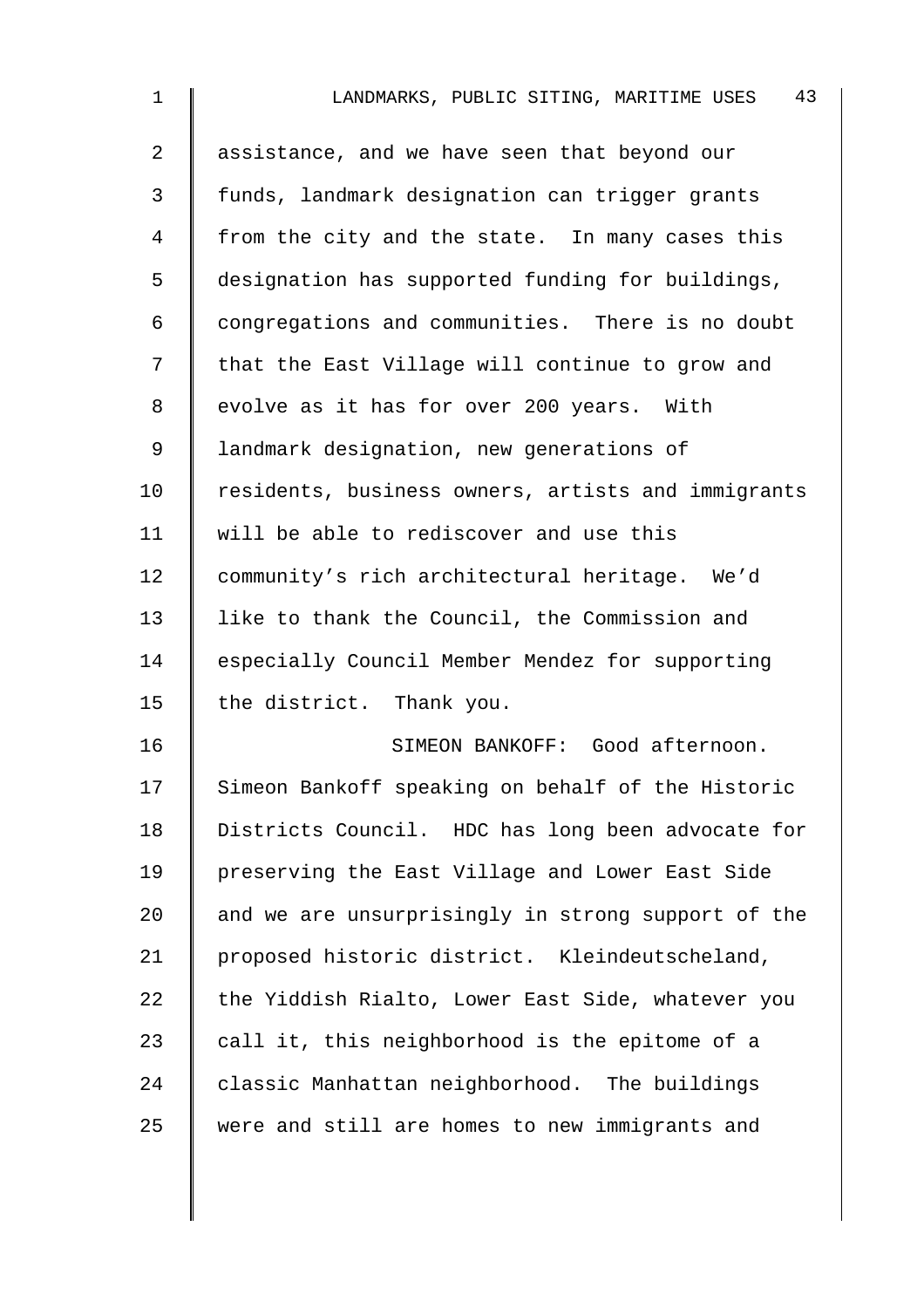| $\mathbf{1}$   | 44<br>LANDMARKS, PUBLIC SITING, MARITIME USES      |
|----------------|----------------------------------------------------|
| $\overline{a}$ | longtime residents, hubs of social justice,        |
| 3              | equality and identity movements and centers of     |
| 4              | culture and entertainment. Given the cycle of      |
| 5              | constant change, which this neighborhood has       |
| 6              | undergone for almost two centuries, it is          |
| 7              | remarkable that anything recognizable from history |
| 8              | still exists and yet it does. Preservationists     |
| $\mathsf 9$    | talk a lot of about the layering of history, of    |
| 10             | how buildings from different eras coexist next to  |
| 11             | each other creating a complex cityscape, which is  |
| 12             | heterogeneous but intimately connected. Although   |
| 13             | there is a vast diversity of architectural styles  |
| 14             | in the East Village, there is a unity among the    |
| 15             | structures seen in their complementary scale,      |
| 16             | materials and articulated details, which much like |
| 17             | the diversity of its residents lends a vibrancy    |
| 18             | and a character that is unique to this area.       |
| 19             | Although this area has qualities in common with    |
| 20             | other of New York City's historic districts it is  |
| 21             | the concentrated layers of history, both           |
| 22             | architectural and cultural that make this          |
| 23             | neighborhood so distinctive and so worthy of being |
| 24             | protected. Here more than most other historic      |
| 25             | districts the charge of landmark oversight will be |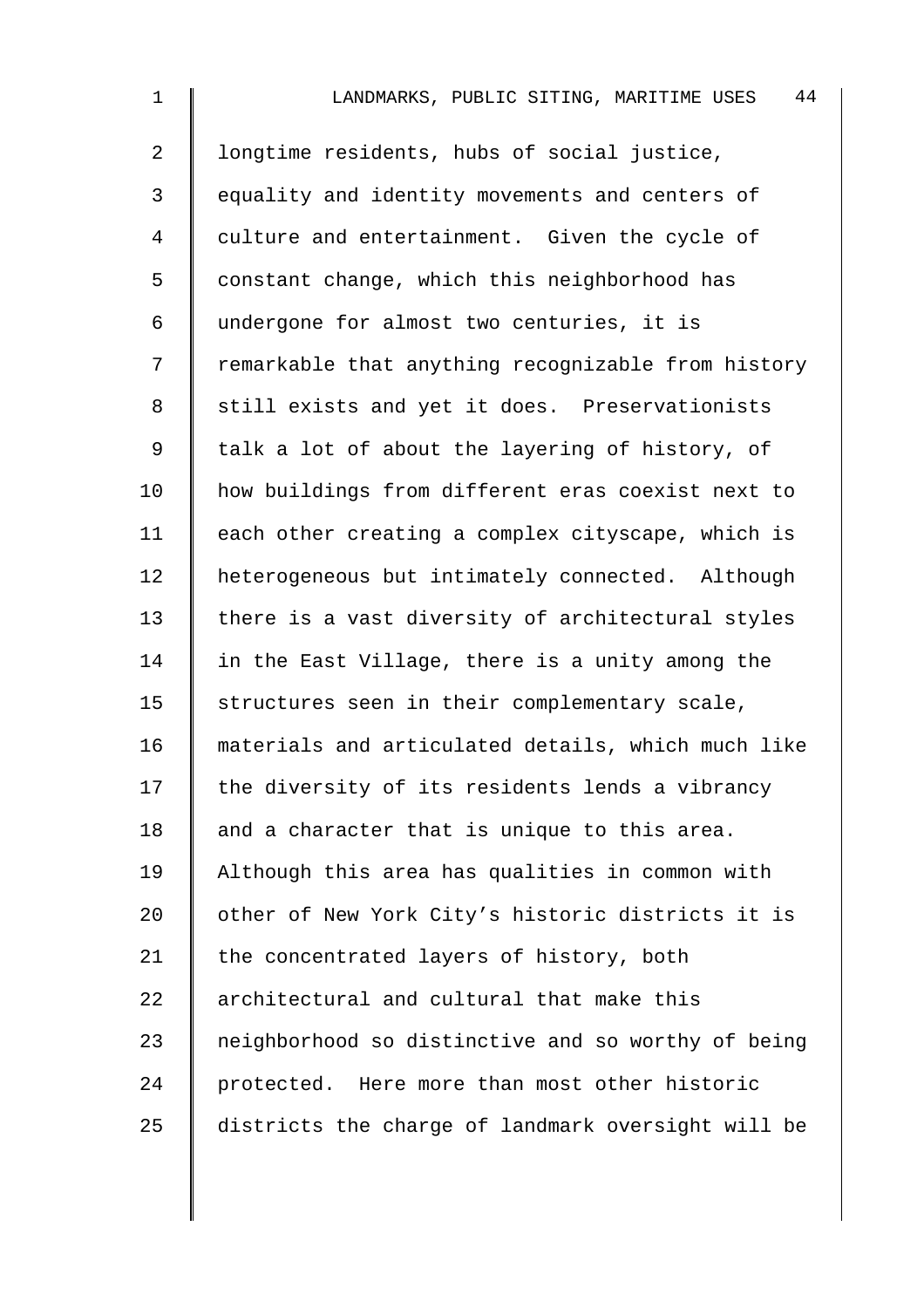| $\mathbf{1}$   | 45<br>LANDMARKS, PUBLIC SITING, MARITIME USES          |
|----------------|--------------------------------------------------------|
| $\overline{a}$ | to guide the ceaseless change of the neighborhood      |
| 3              | in ways that do not erase or falsify its history.      |
| 4              | It's with great joy that the HDC testifies in          |
| 5              | favor of this historic district. This                  |
| 6              | neighborhood is one of our chosen six to celebrate     |
| 7              | for 2013, and we look forward to developing            |
| 8              | programing and working even more closely with the      |
| $\mathsf 9$    | community and its leaders in the coming year to        |
| 10             | ensure that this district has as exciting and          |
| 11             | vibrant a future as it does a past. Finally, on a      |
| 12             | personal note I have counted and I believe I have      |
| 13             | walked up and down $2^{nd}$ Avenue, which is the spine |
| 14             | of this historic district 7,500 times over the         |
| 15             | last 11 years, and there definitely is something       |
| 16             | there.                                                 |
| 17             | CHAIRPERSON LANDER: Thanks very                        |
| 18             | much to the three of you. As I mentioned we have       |
| 19             | our next panel, which is our one panel in              |
| 20             | opposition. Lilia McGeed [phonetic], Anna              |
| 21             | Cisowski, and Krystyna Piorkowska, and after that,     |
| 22             | we will invite Jean Standish, Marie Byrne              |
| 23             | [phonetic], and Carolyn Ratcliffe to come up.          |
| 24             | Alright, so we have-so there must be. Well, go         |
| 25             | ahead and sit down and tell us your name first and     |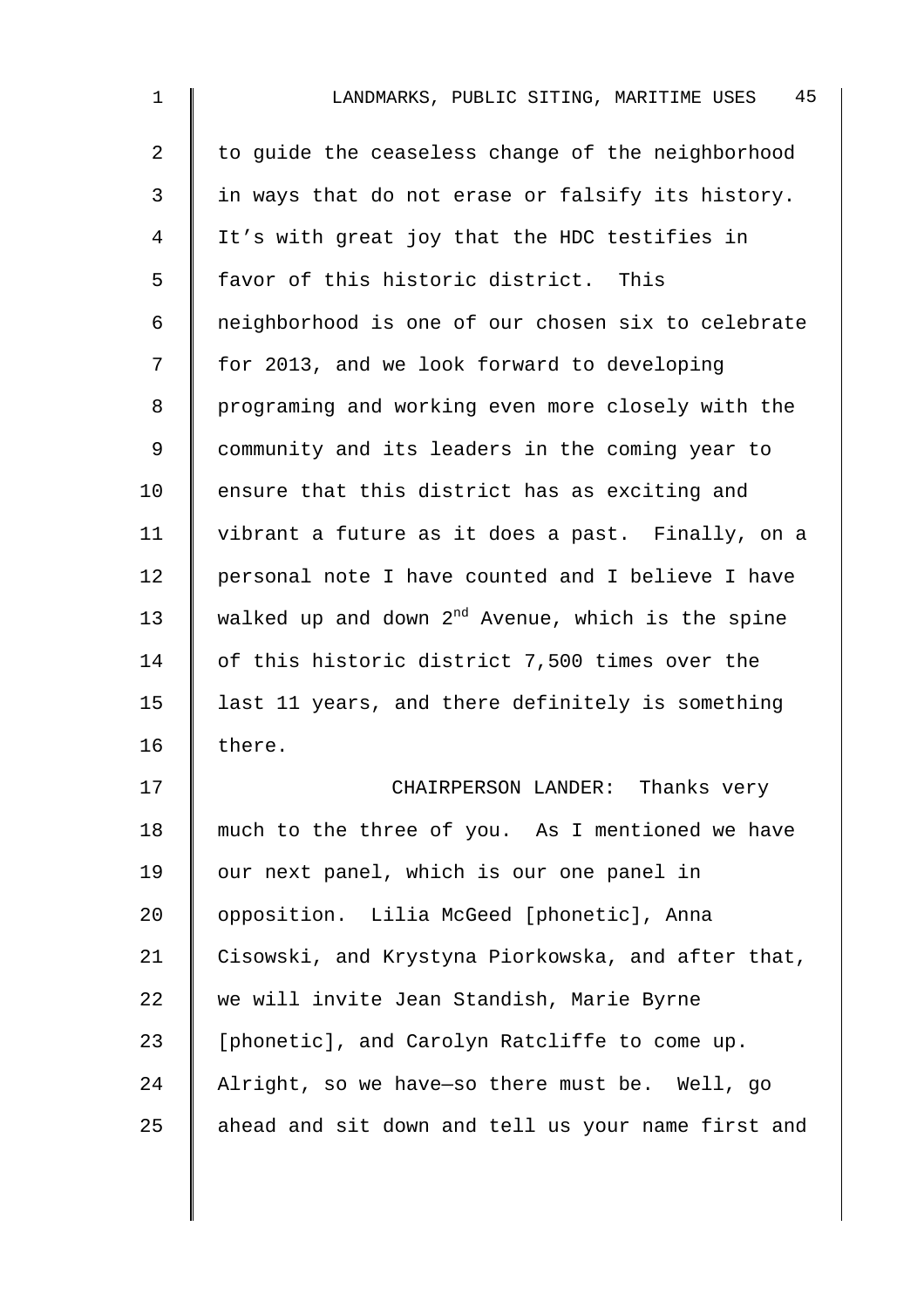| $\mathbf 1$ | 46<br>LANDMARKS, PUBLIC SITING, MARITIME USES      |
|-------------|----------------------------------------------------|
| 2           | then go ahead and give your testimony, and when we |
| 3           | get the copies we will enter that into the-I think |
| 4           | push the button; it will light up.                 |
| 5           | ANNA CISOWSKI: My name is Anna                     |
| 6           | Cisowski. I am representing Father Tadeusz         |
| 7           | [phonetic], who is the pastor of Saint Stanislaus  |
| 8           | Church in Manhattan. Good morning. As I said, I    |
| 9           | am representing Father - - , and he is opposed to  |
| 10          | the application before you that would establish a  |
| 11          | historic district in a large area of the Lower     |
| 12          | East Side. Following today's hearing, you will     |
| 13          | vote on the landmark designation for a number of   |
| 14          | blocks in our community, including one in which    |
| 15          | our parish is represented-it's 141 years old.      |
| 16          | This parish is the oldest parish in the city of    |
| 17          | New York and continues to serve its constituent    |
| 18          | members in some cases third and fourth generation  |
| 19          | members. Regrettably, those are not the            |
| 20          | intentions or understandings of the Landmark       |
| 21          | Preservation Commission or the various non-profits |
| 22          | attempting to determine our fate. They neither     |
| 23          | know nor participate in our masses or              |
| 24          | celebrations, yet the Landmarks Preservation       |
| 25          | Commission has not consulted with our parish       |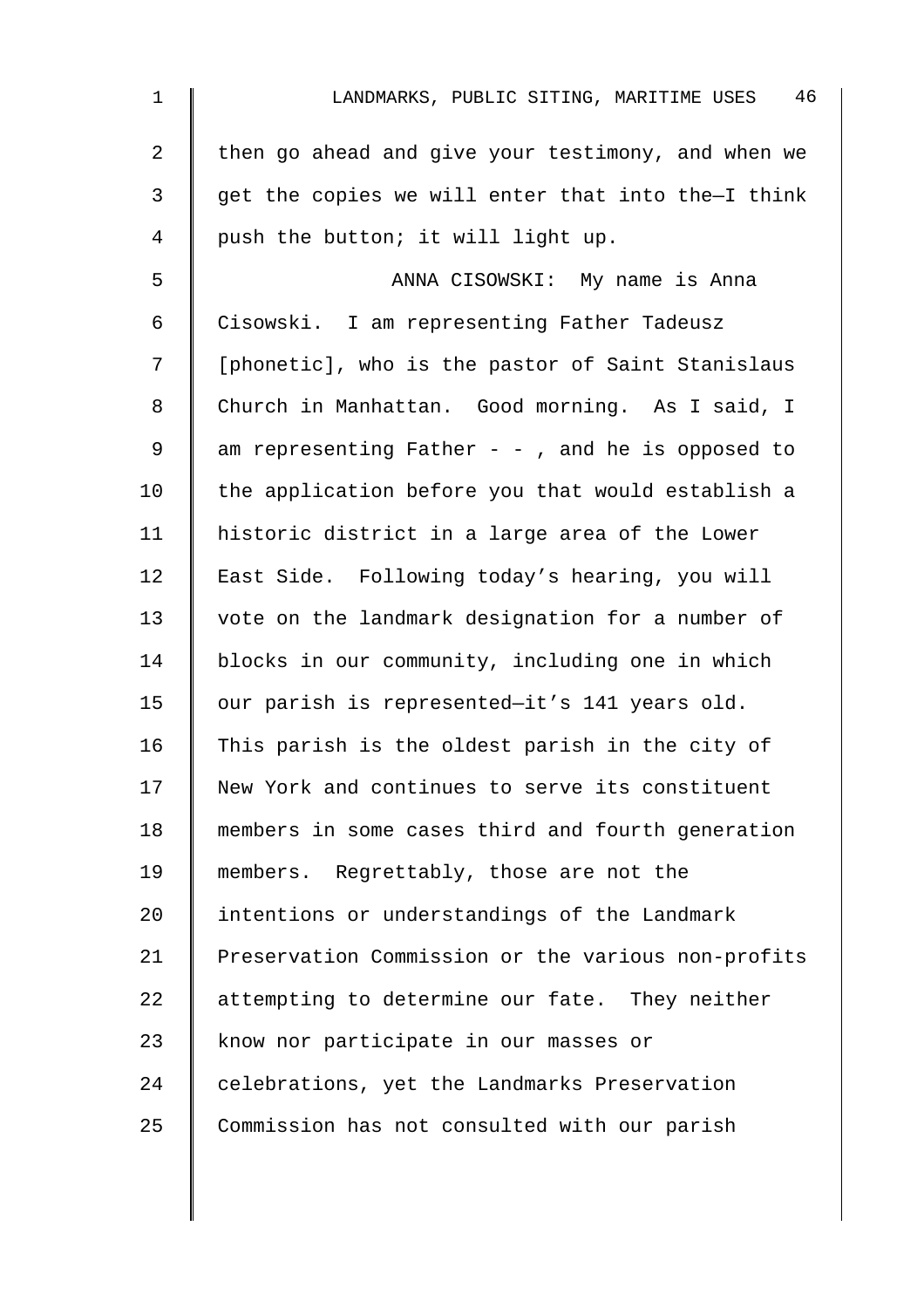| $\mathbf 1$ | 47<br>LANDMARKS, PUBLIC SITING, MARITIME USES                   |
|-------------|-----------------------------------------------------------------|
| 2           | concerning our history in this community, which I               |
| 3           | must advise you has been misrepresented, but in                 |
| 4           | their response they have refused to acknowledge                 |
| 5           | their error. This is a mark of disrespect to our                |
| 6           | very community they claim to respect. In brief                  |
| 7           | among other errors, the LPC states that the Polish              |
| 8           | community began its settling in this community in               |
| 9           | the late 19 <sup>th</sup> century, but by that time we had some |
| 10          | five Polish bookstores from Houston Street to East              |
| 11          | 7 <sup>th</sup> Street area and the Polish community mustered   |
| 12          | over 10,000 persons to march to City Hall and                   |
| 13          | return to Cooper Unit [phonetic] to hold a rally.               |
| 14          | They also claim that we began to out migrate from               |
| 15          | the community after World War II, which was a time              |
| 16          | when many new immigrants, victims of both the                   |
| 17          | Soviet and Nazi aggressors of World War II began                |
| 18          | to arrive in our area. You have already heard                   |
| 19          | about the refusal to give access to materials.                  |
| 20          | Most recently when we were sent what purported to               |
| 21          | be a final description of the Saint Stanislaus                  |
| 22          | church property, it was full of errors, including               |
| 23          | misidentifying the rectory as the house of                      |
| 24          | worship, et cetera. I am sure that you are aware                |
| 25          | that for each and every house of worship, any                   |
|             |                                                                 |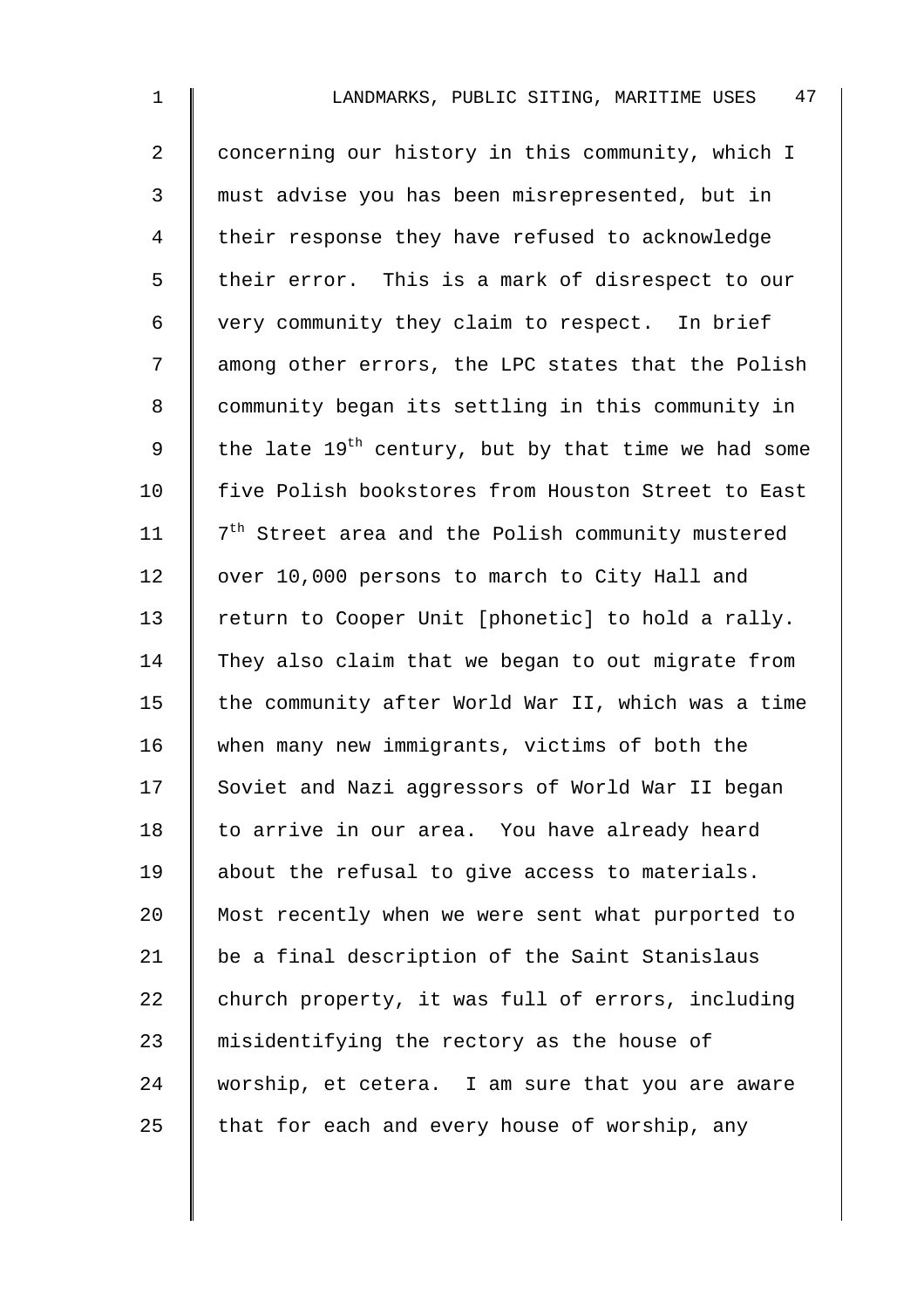| $\mathbf 1$ | 48<br>LANDMARKS, PUBLIC SITING, MARITIME USES      |
|-------------|----------------------------------------------------|
| 2           | additional fees involved in the processing of      |
| 3           | permits are an additional burden. You must bear    |
| 4           | in mind that in the case of an aging building      |
| 5           | where the repair maintenance costs are large, the  |
| 6           | fees involved which are a percentage of the costs  |
| 7           | of the project increase the financial burden on    |
| 8           | the parish community, which must pay not only for  |
| 9           | the architect and/or engineers, the materials and  |
| 10          | the labor, but the Department of Building fees and |
| 11          | were you to approve this landmarking proposal, the |
| 12          | additional LPC fees. Were our parish in fact not   |
| 13          | liable for any additional fees to the city of New  |
| 14          | York would not obviate the fact that our           |
| 15          | architects would have to complete additional, more |
| 16          | complex forms and that our contractors would have  |
| 17          | to charge us additional fees due to LPC            |
| 18          | requirements. I refer specifically although not    |
| 19          | solely to the requirement that when the painting   |
| 20          | the façade of a building, an owner must not only   |
| 21          | select colors from the LPC palate, but then must   |
| 22          | have their contractor paint a three by three foot  |
| 23          | test patch for the inspection by the LPC. Such a   |
| 24          | delay in work complicates the process and places   |
| 25          | additional financial burdens on the property       |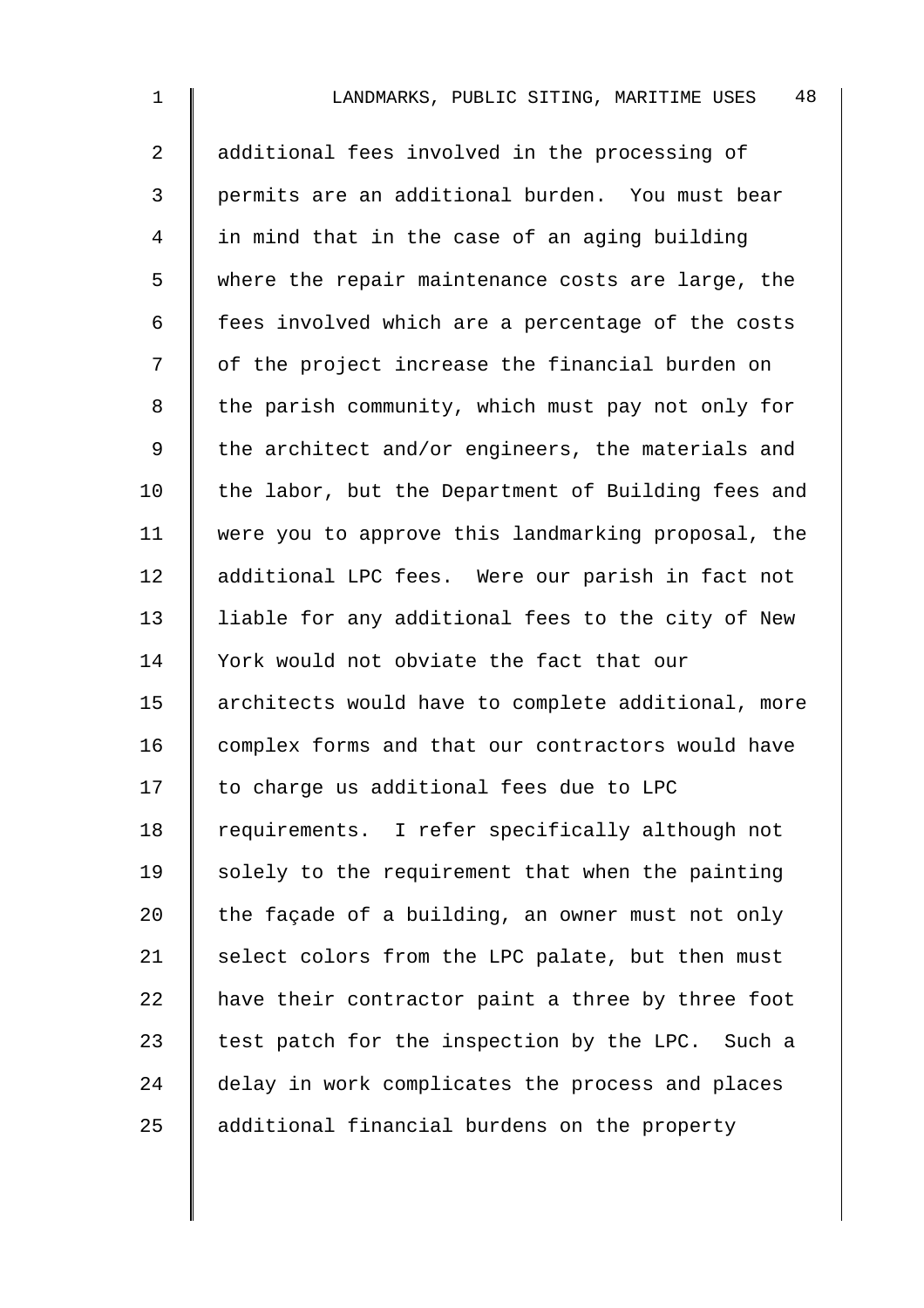| 1  | 49<br>LANDMARKS, PUBLIC SITING, MARITIME USES                   |
|----|-----------------------------------------------------------------|
| 2  | owner, in this case the church. The history of                  |
| 3  | this community is important enough to present it                |
| 4  | correctly and accurately and enough historical                  |
| 5  | documented research exists to do so. The                        |
| 6  | financial burden places on our house of worship                 |
| 7  | and others in being required to pay additional                  |
| 8  | fees is unwarranted and unconscionable. The costs               |
| 9  | involved in having to provide rehabilitation work               |
| 10 | such as window replacement at prices required by                |
| 11 | the LPC would also create a huge fiscal burden on               |
| 12 | our parish. I therefore urge that you reject the                |
| 13 | application before you, Father Tadeusz Lizinczyk,               |
| 14 | Pastor.                                                         |
| 15 | CHAIRPERSON LANDER: Thank you and                               |
| 16 | because you are the one panel in opposition I                   |
| 17 | grant a little leeway with the time, but Ms.                    |
| 18 | Piorkowska, I'll ask you to try to keep it to the               |
| 19 | two minutes, and if you have things that are the                |
| 20 | same, maybe you can omit these, but please go                   |
| 21 | ahead.                                                          |
| 22 | KRYSTYNA PIORKOWSKA:<br>Good                                    |
| 23 | afternoon. I am Krystyna Piorkowska, and I am                   |
| 24 | testifying as a property owner of over 30 years on              |
| 25 | East 7 <sup>th</sup> Street, and also a member of the parish of |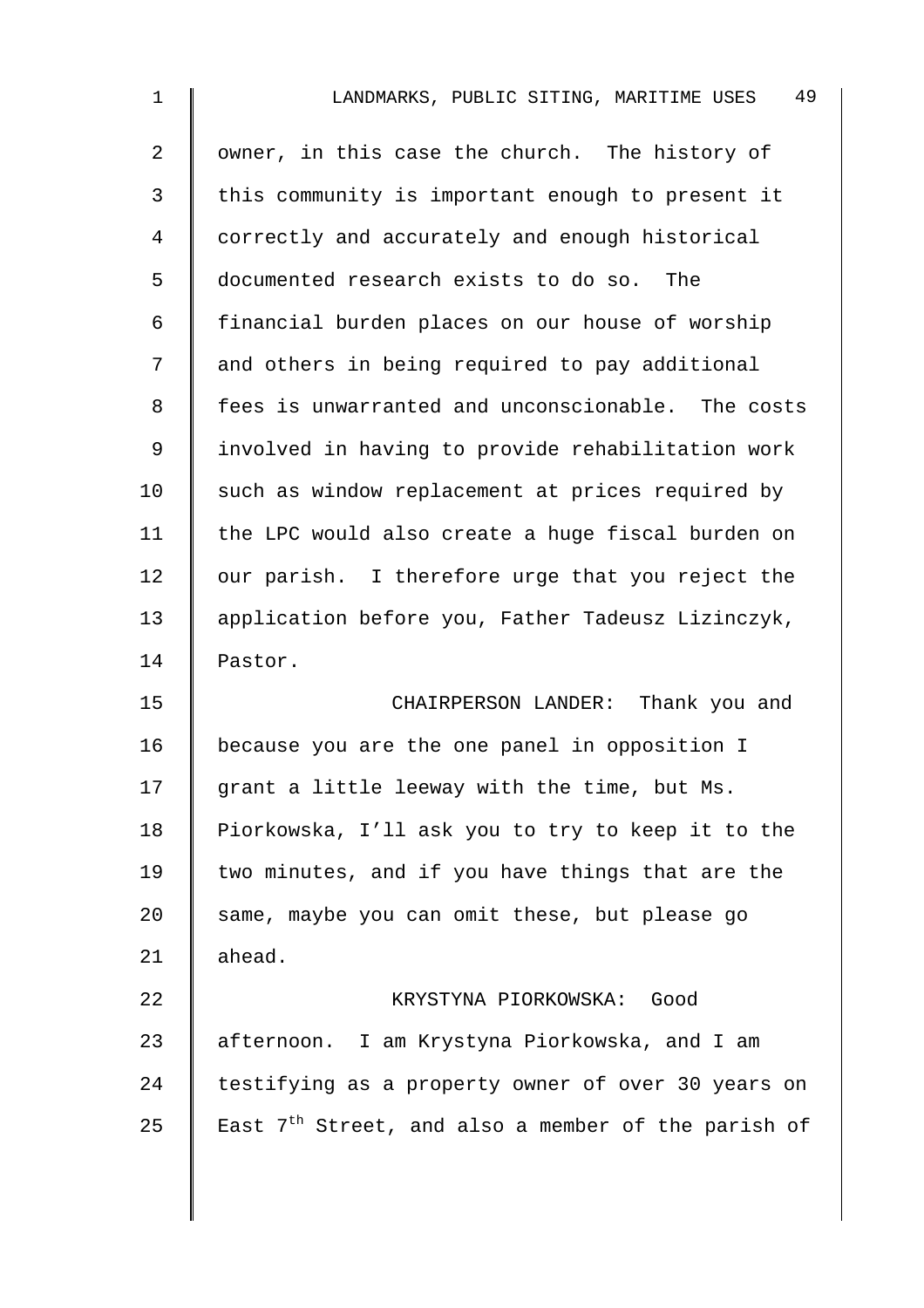| $\mathbf 1$    | 50<br>LANDMARKS, PUBLIC SITING, MARITIME USES               |
|----------------|-------------------------------------------------------------|
| $\overline{2}$ | Saint Stanislaus in opposition to this                      |
| 3              | landmarking. In their presentation today, the LPC           |
| 4              | continued to document its lack of interest and/or           |
| 5              | knowledge in the history and input of the Polish            |
| 6              | community, which began settling in this area after          |
| 7              | the 1838 and 1863 uprisings in Europe. Polish               |
| 8              | émigrés in escaping from a Poland that had been             |
| 9              | partitioned by Germany and Austria and Russia were          |
| 10             | regrettably and continue to be identified as                |
| 11             | Germans or Russians, so so much for                         |
| 12             | Kleindeutscheland. This lack of historical                  |
| 13             | knowledge documents the lack of analysis and                |
| 14             | respect for our history as Father Lizinczyk's               |
| 15             | testimony documents, our parish was founded in the          |
| 16             | 1870s, well before the end of the 19 <sup>th</sup> century; |
| 17             | however, I also want to emphasize that in the case          |
| 18             | of descriptive information about our properties,            |
| 19             | my property consists of two buildings-one of which          |
| 20             | is taller than the other. The shorter building              |
| 21             | was described as being taller than the other.               |
| 22             | There was discussion of the east façade and the             |
| 23             | west façade, which do not exist because they are            |
| 24             | below the surface of the budding buildings.<br>A            |
| 25             | fence in which I replaced something like 30                 |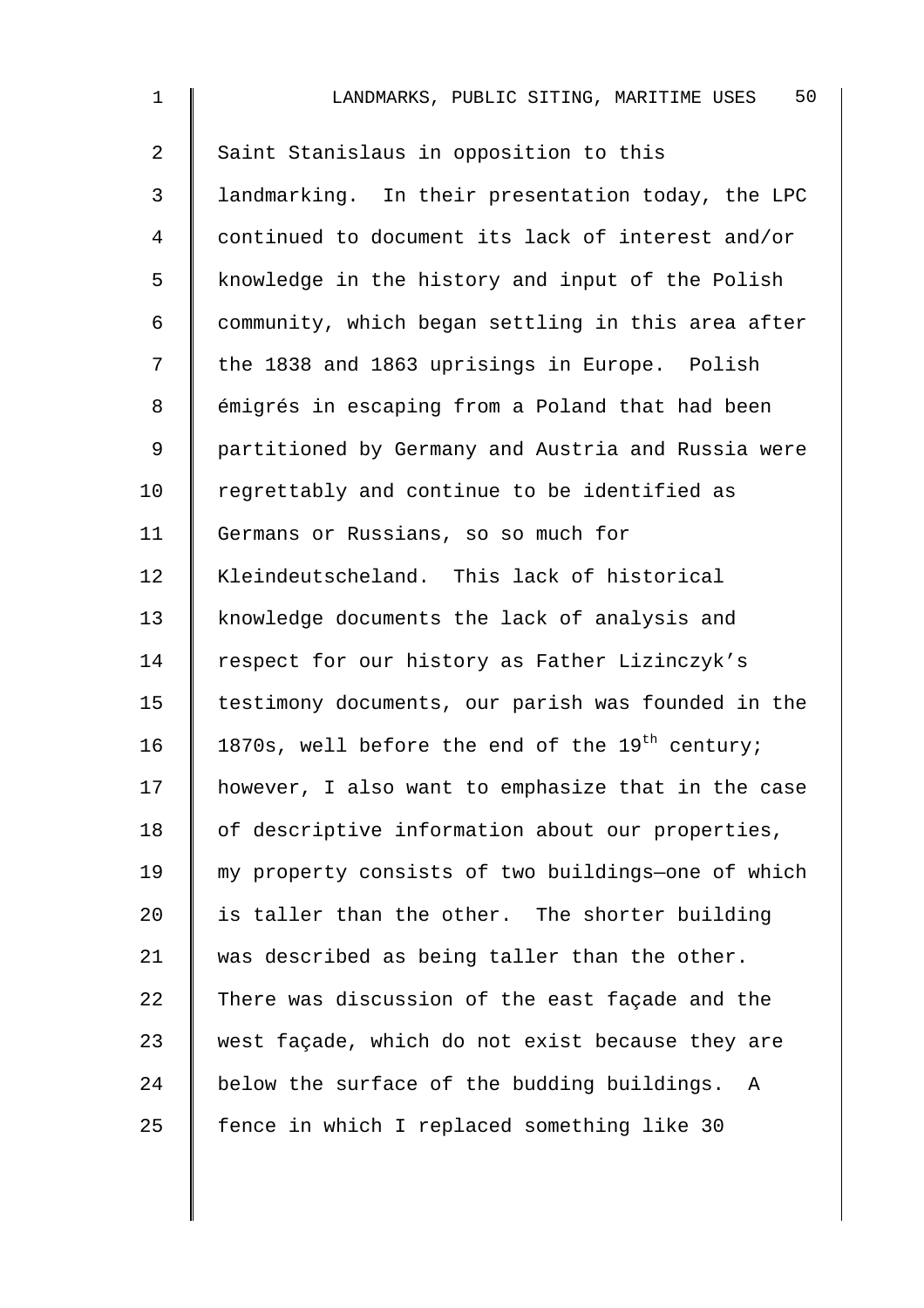| $\mathbf 1$ | 51<br>LANDMARKS, PUBLIC SITING, MARITIME USES      |
|-------------|----------------------------------------------------|
| 2           | percent of the fence has now been described as     |
| 3           | being a historical fence despite the fact that     |
| 4           | elements of it are absolutely not even made to     |
| 5           | look historical, but it's now going to be          |
| 6           | landmarked, and it's just something that I do not- |
| 7           | I wish you would accept the statement that they do |
| 8           | not do their research accurately, and I describe   |
| $\mathsf 9$ | that in part there. The business harm that is      |
| 10          | going to be done to property owners who have to    |
| 11          | file additional forms, who have to pay their       |
| 12          | architects additional fees, will necessarily end   |
| 13          | up being passed on to the tenants, so for anybody  |
| 14          | who has an illusion that this is going to protect  |
| 15          | tenants or be good for this-this is not going to   |
| 16          | work well, and I ask that you vote against this    |
| 17          | and in support of my statement that the LPC        |
| 18          | refused to respond to my request for information,  |
| 19          | and that I then had to do a foil and was given     |
| 20          | that material that was not complete, I have e-     |
| 21          | mails documenting every step of the process, and   |
| 22          | if this committee wishes, I will gladly submit     |
| 23          | that to them.                                      |
| 24          | CHAIRPERSON LANDER: Thank you very                 |
| 25          | much. Are there any questions for this panel?      |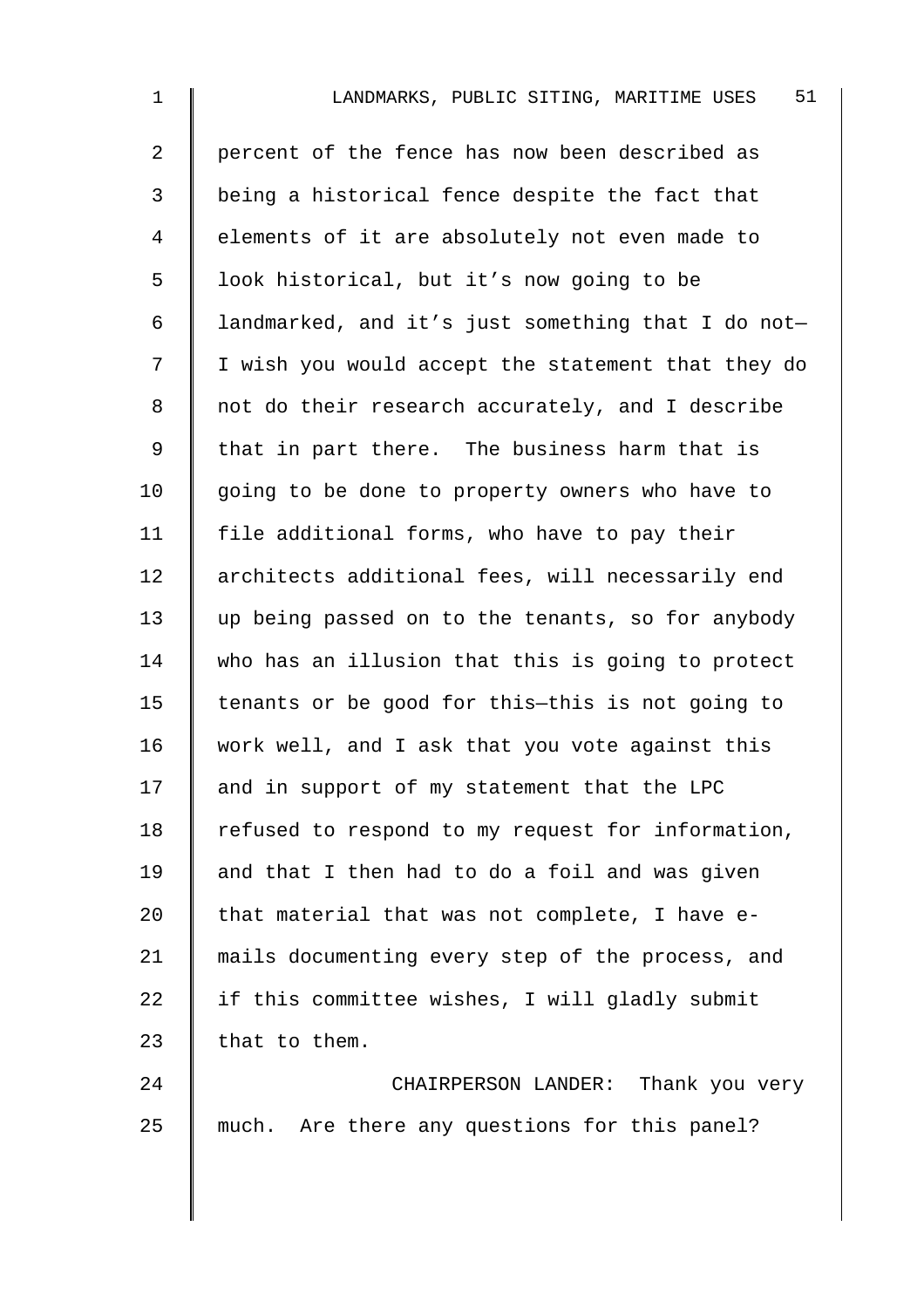| 1  | 52<br>LANDMARKS, PUBLIC SITING, MARITIME USES      |
|----|----------------------------------------------------|
| 2  | Thank you very much for taking the time to come    |
| 3  | down. We appreciate your testimony. We will now    |
| 4  | hear from-                                         |
| 5  | COUNCIL MEMBER MENDEZ:                             |
| 6  | [interposing] Mr. Chair?                           |
| 7  | CHAIRPERSON LANDER: Yes?                           |
| 8  | COUNCIL MEMBER MENDEZ: Just for                    |
| 9  | the record, if there are any inaccuracies about    |
| 10 | the history of my community, I do want that        |
| 11 | corrected because the Polish community is still a  |
| 12 | vibrant part of my district, and I want the record |
| 13 | to reflect that accurately.                        |
| 14 | CHAIRPERSON LANDER: Ms. Fernandez?                 |
| 15 | JENNY FERNANDEZ: Council Member                    |
| 16 | Mendez, we did receive and as we always do when we |
| 17 | do receive requests from the community or an       |
| 18 | institution or even just a property owner          |
| 19 | contesting any information in our designation      |
| 20 | reports or in our draft designation reports, the   |
| 21 | staff does take that seriously and goes back and   |
| 22 | checks again any facts based on the research that  |
| 23 | they have conducted. We will do further research   |
| 24 | to either confirm or dispute whatever has been     |
| 25 | brought up, but certainly any new information, and |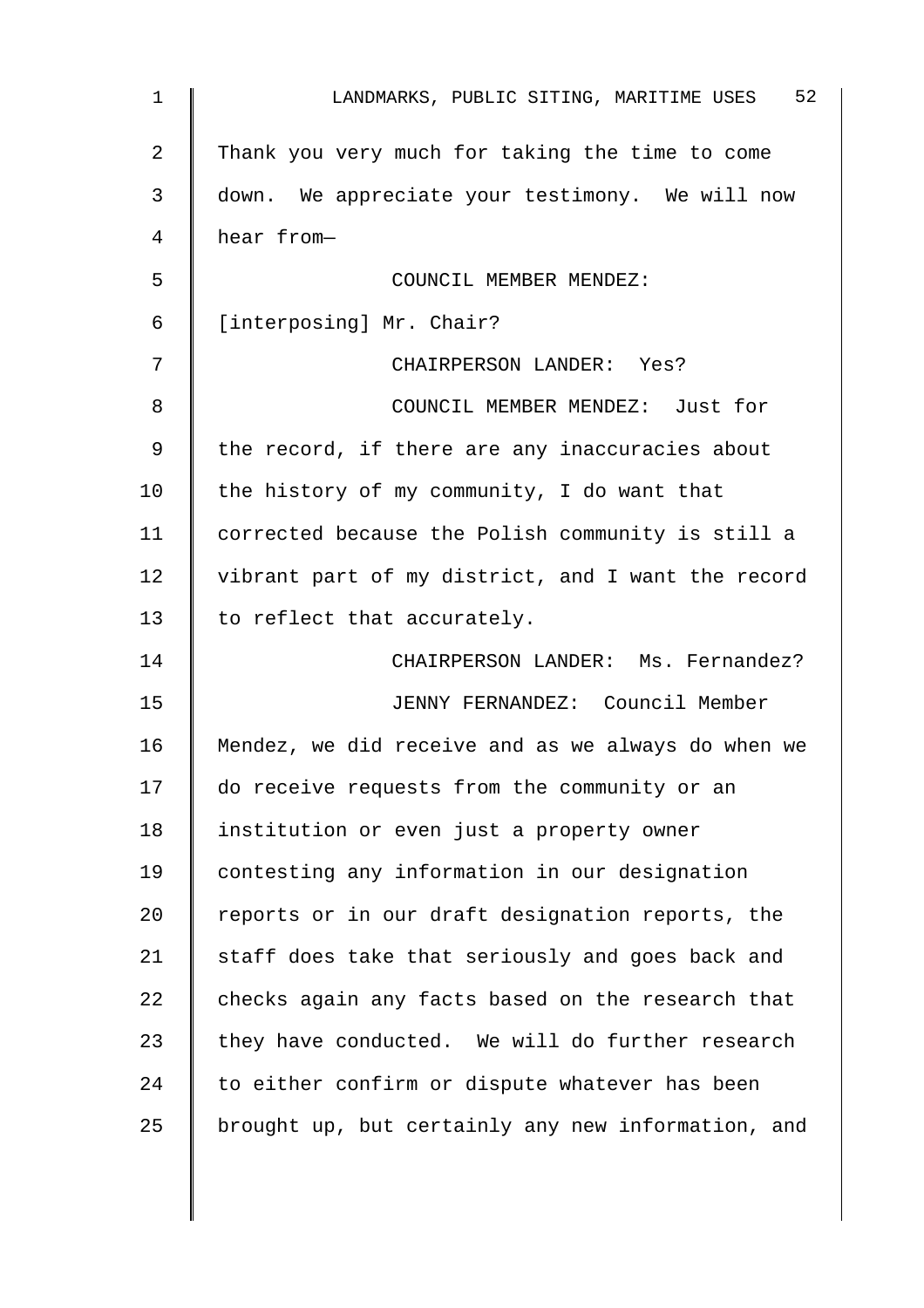| $\mathbf 1$    | 53<br>LANDMARKS, PUBLIC SITING, MARITIME USES        |
|----------------|------------------------------------------------------|
| $\overline{2}$ | I am confident because I knew about this when it     |
| 3              | was brought up-this information was presented to     |
| $\overline{4}$ | our research staff and they did look into the        |
| 5              | questions and some of the statements that the        |
| 6              | owners had asked about, and I don't know if          |
| 7              | anything was actually changed, but some stuff was    |
| 8              | actually changed and other things remained in the    |
| 9              | report as we had reported it, so we do take these    |
| 10             | seriously.                                           |
| 11             | CHAIRPERSON LANDER: Thank you.                       |
| 12             | Alright. So I had called before a representative     |
| 13             | of REBNY. They have presented written testimony,     |
| 14             | but they are not here in person. Now we will hear    |
| 15             | all of the panels-the remaining panels-and all of    |
| 16             | the people signed up to testify are in favor. We     |
| 17             | will just take them in groups of three. Jean         |
| 18             | Standish, Marie Byrne, and Carolyn Ratcliffe.<br>The |
| 19             | next panel will be Richard Moses, Amanda Davis and   |
| 20             | Clayton Smith.                                       |
| 21             | JEAN STANDISH: My name is Jean                       |
| 22             | Standish, and I'm a member of the Bowery Alliance    |
| 23             | of Neighbors and the Lower East Side Preservation    |
| 24             | Initiative. When the East Village and Lower East     |
| 25             | Side were contextually rezoned one of the            |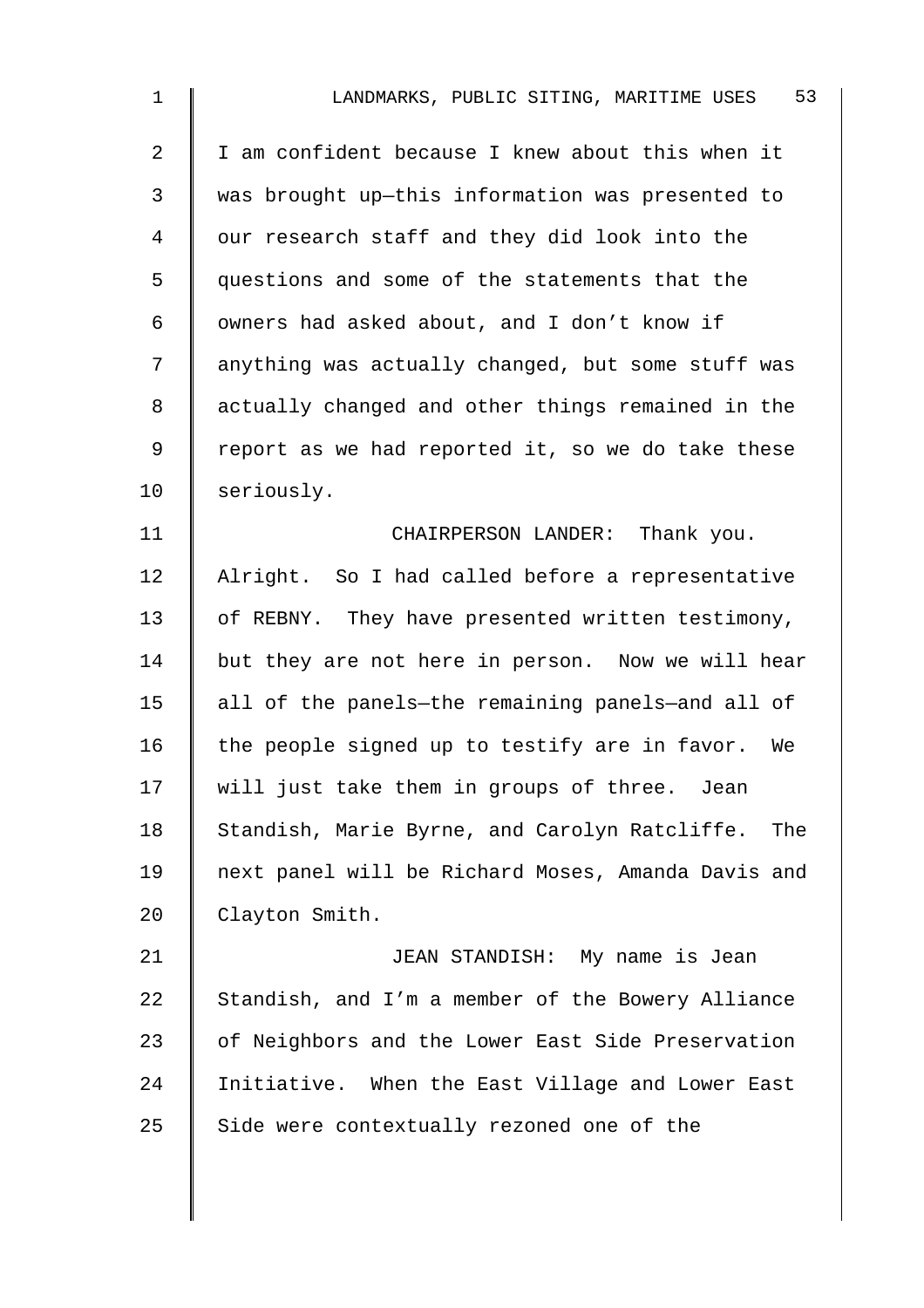| $\mathbf 1$    | 54<br>LANDMARKS, PUBLIC SITING, MARITIME USES                           |
|----------------|-------------------------------------------------------------------------|
| $\overline{2}$ | unfortunate results of this rezoning plan was that                      |
| 3              | smaller buildings such as row houses became soft                        |
| 4              | sides and are vulnerable to demolition or                               |
| 5              | inappropriate alteration. As a result, this                             |
| 6              | community has already lost a number of                                  |
| 7              | historically significant buildings. The circa                           |
| 8              | 1839 Greek revival row houses at 326 and 328 East                       |
| 9              | Forest Street, the circa 1825 federal style house                       |
| 10             | at 35 Cooper Square and the 1835 row house at 316                       |
| 11             | East $3^{rd}$ Street and finally, on East $6^{th}$ Street               |
| 12             | where I live, the 1852 townhouse at 331 East $6^{th}$                   |
| 13             | Street was recently demolished. Also a number of                        |
| 14             | tenements on my street have lost their lintels and                      |
| 15             | cornices. The East Village and Lower East Side                          |
| 16             | are an area of great local citywide and national                        |
| 17             | importance for its central role in our culture's                        |
| 18             | immigration, political, music, art and theater                          |
| 19             | history. It's historic streets include a                                |
| 20             | wonderfully rich variety of 19 <sup>th</sup> and early 20 <sup>th</sup> |
| 21             | century architecture. By landmarking this                               |
| 22             | district, the city is ensuring that we and future                       |
| 23             | generations can appreciate the physical evidence                        |
| 24             | of its fascinating influential history and                              |
| 25             | architecture. The East Village and Lower East                           |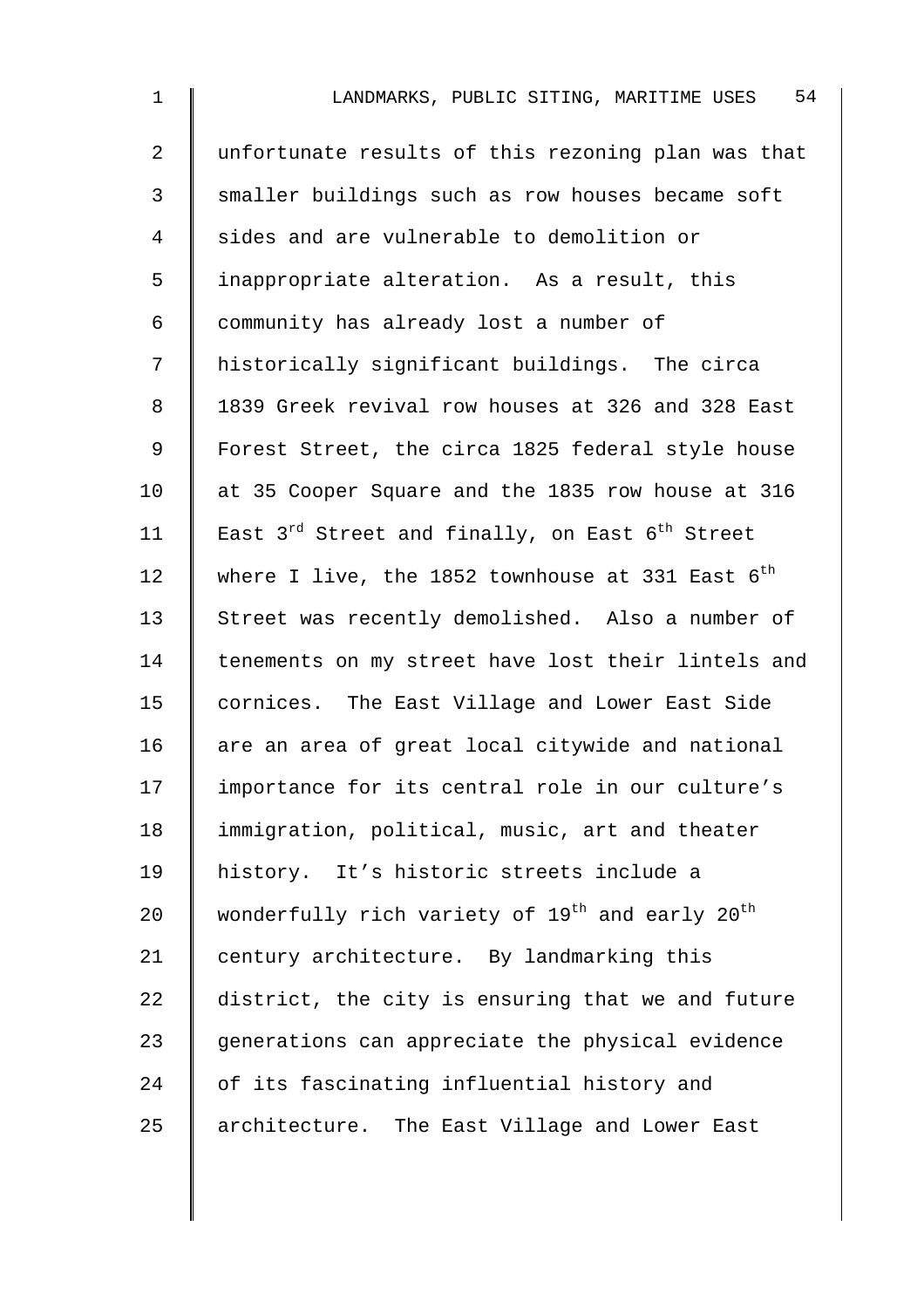| 1  | 55<br>LANDMARKS, PUBLIC SITING, MARITIME USES                             |
|----|---------------------------------------------------------------------------|
| 2  | Side are rapidly losing their rich culture and                            |
| 3  | history due to demolition, inappropriate                                  |
| 4  | development and defacing of buildings. It is for                          |
| 5  | these reasons that I as a resident in the East                            |
| 6  | Village/Lower East Side Historic District hope                            |
| 7  | that the City Council Subcommittee on Landmarks,                          |
| 8  | Public Siting, and Maritime Uses will approve this                        |
| 9  | designation, and I also want to read a short                              |
| 10 | statement for the East 7 <sup>th</sup> Street Block                       |
| 11 | Association. The East 7 <sup>th</sup> Street Block Association            |
| 12 | between 2 <sup>nd</sup> and 3 <sup>rd</sup> Avenues strongly supports the |
| 13 | creation of the East Village/Lower East Side                              |
| 14 | Historic District. Such a designation will help                           |
| 15 | to preserve the residential and architecture,                             |
| 16 | artistic character of our neighborhood.                                   |
| 17 | Sincerely, Carol Joyce, president, East 7 <sup>th</sup> Street            |
| 18 | Block Association.                                                        |
| 19 | MARIE BYRNE: Honorable council                                            |
| 20 | members, my name is Marie Byrne, a native of                              |
| 21 | Manhattan, as was my mother whose ancestors                               |
| 22 | immigrated from Ireland as did my father.<br>New                          |
| 23 | York's city ethnic enclaves are a major                                   |
| 24 | destination for first and second generation                               |
| 25 | Americans nationwide. Tourism is a multi-billion                          |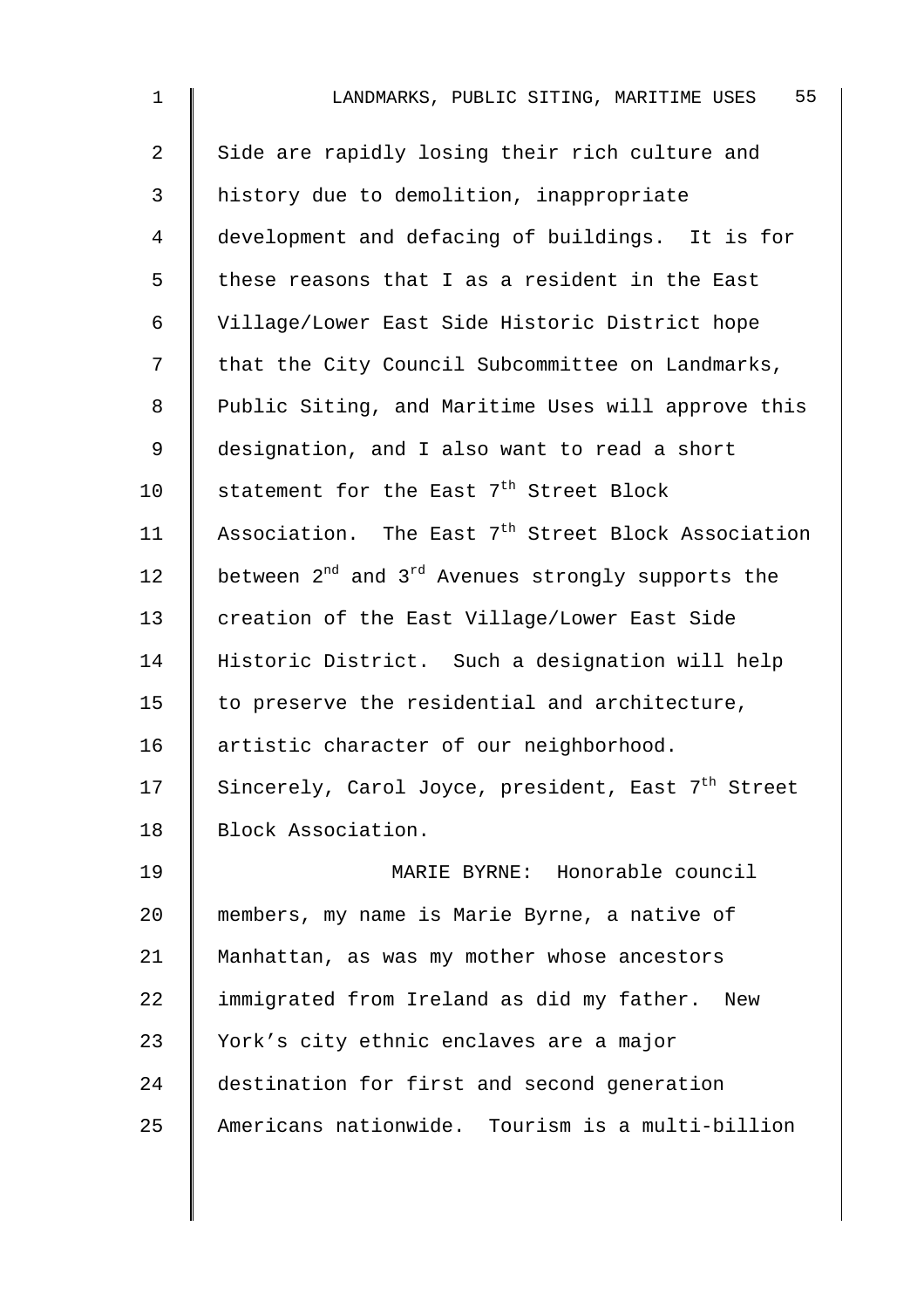| 1              | 56<br>LANDMARKS, PUBLIC SITING, MARITIME USES      |
|----------------|----------------------------------------------------|
| $\overline{a}$ | dollar industry in New York City, with tens of     |
| 3              | millions coming to our city annually to absorb our |
| 4              | cultural, social, architectural history as well as |
| 5              | some making the pilgrimage to visit their roots    |
| 6              | where their ancestors landed in New York City,     |
| 7              | some of who eventually found their way into the    |
| 8              | four corners of the United States. Visitors        |
| 9              | search the Internet for their ancestor's biography |
| 10             | before they come so they can visit the old         |
| 11             | neighborhood whether it be Fordham, Flatbush,      |
| 12             | Flushing, Saint George or the Lower East Side.     |
| 13             | They soak up the environment where their           |
| 14             | grandparents or other relatives first embraced the |
| 15             | new world with their iPads or Androids recording   |
| 16             | memories of this visit, they and their children's  |
| 17             | children will return again and again to experience |
| 18             | the joy of having walked in the steps of their     |
| 19             | ancestors. For our city's fiscal future, and       |
| 20             | those of you who just came from the budget meeting |
| 21             | will appreciate this, and for our nation's         |
| 22             | heritage, let us be the stewards of these beloved  |
| 23             | historic places. I respectfully urge the           |
| 24             | Landmarks Subcommittee to vote to ratify landmark  |
| 25             | designation for the East Village/Lower East Side   |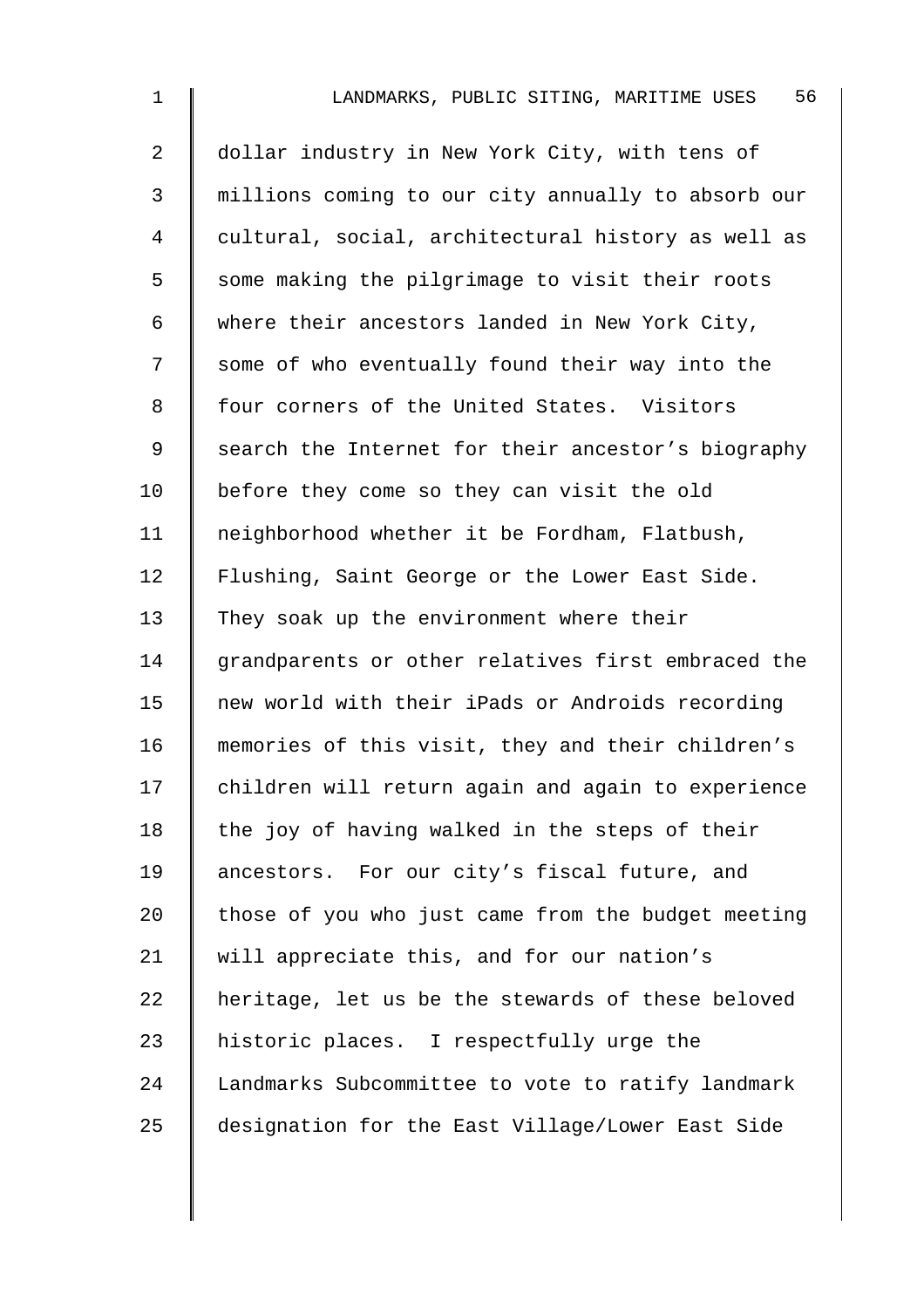| 1  | 57<br>LANDMARKS, PUBLIC SITING, MARITIME USES      |
|----|----------------------------------------------------|
| 2  | Historic District.                                 |
| 3  | CHAIRPERSON LANDER: Thank you.                     |
| 4  | CAROLYN RATCLIFFE: Hello. My name                  |
| 5  | is Carolyn Ratcliffe. I am a Lower East Side       |
| 6  | resident, one of Council Member Mendez's           |
| 7  | constituents. I am the chairperson for my block    |
| 8  | association and I belong to the Lower East Side    |
| 9  | Preservation Initiative. I'm the vice president.   |
| 10 | U am the chairperson of the landmarks subcommittee |
| 11 | of Community Board 3. I have been active in        |
| 12 | community preservation for many years in my        |
| 13 | neighborhood. I was actively involved in saving    |
| 14 | La Plaza Cultural and Saint Brigid [phonetic],     |
| 15 | which was just recently dedicated Sunday night     |
| 16 | after having been nearly demolished and turned     |
| 17 | into a pile of rubble.                             |
| 18 | CHAIRPERSON LANDER: [interposing]                  |
| 19 | Congratulations to you and Council Member Mendez   |
| 20 | and many other people in the room on that.         |
| 21 | victory.                                           |
| 22 | [applause]                                         |
| 23 | CAROLYN RATCLIFFE: Thank you.                      |
| 24 | That was one of the stellar things in our          |
| 25 | neighborhood. Saint Brigid had overlooked          |
|    |                                                    |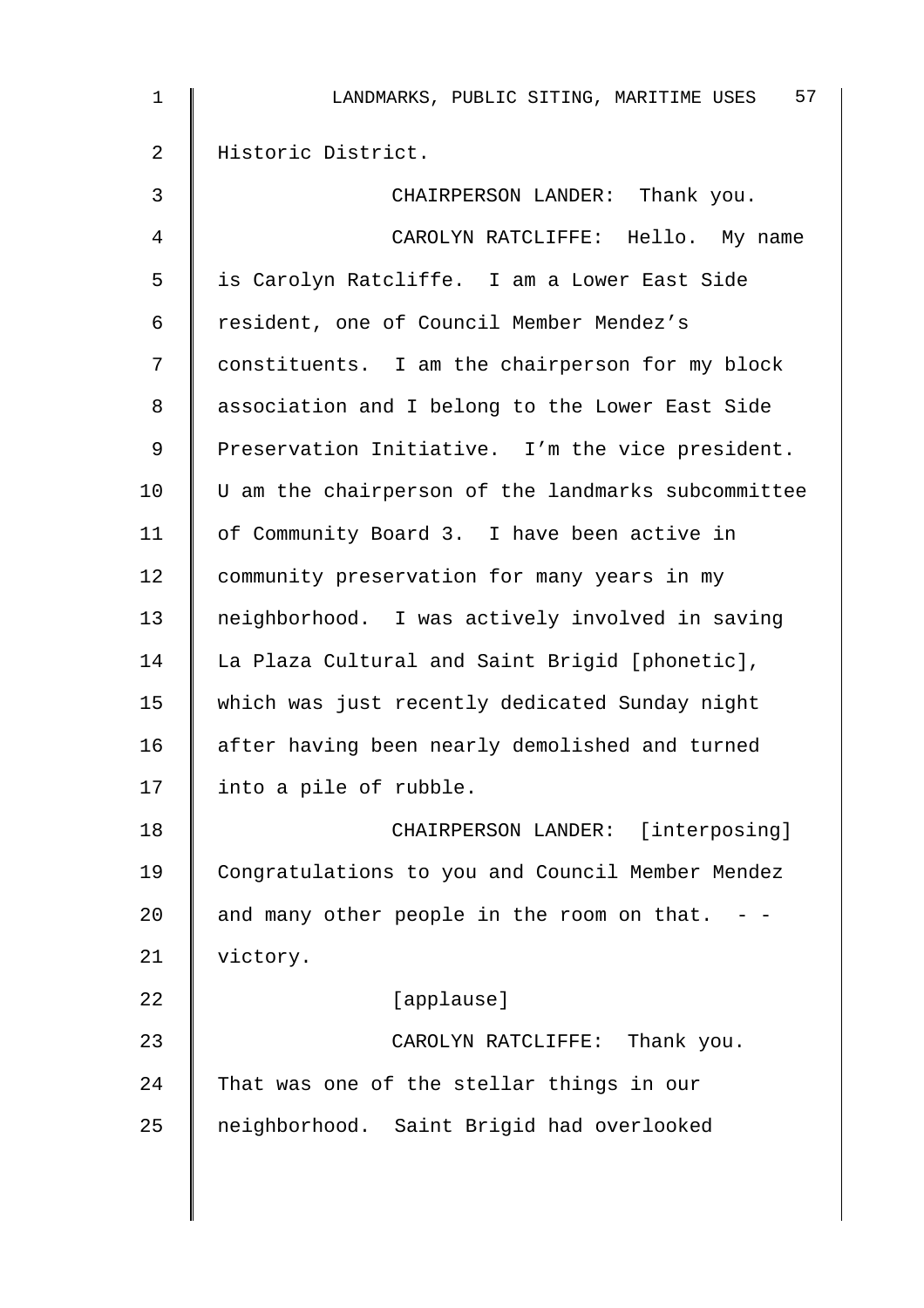| $\mathbf{1}$   | 58<br>LANDMARKS, PUBLIC SITING, MARITIME USES      |
|----------------|----------------------------------------------------|
| $\overline{2}$ | Tompkins Square Park almost since its inception.   |
| 3              | The park was I think dedicated in 1835. Saint      |
| 4              | Brigid was built in 1848. It has been like a       |
| 5              | beacon of faith to our neighborhood. At one point  |
| 6              | in time in the 1930s there was a photograph of     |
| 7              | Avenue B from Trinity Lutheran down to Saint       |
| 8              | Brigid, and it was Trinity Lutheran Church, the    |
| 9              | American Communist Party, the Yeshiva on the       |
| 10             | corner and Saint Brigid's Church. We represent     |
| 11             | everybody down here, and that is one of the things |
| 12             | that I wanted to talk about. I am writing to ask   |
| 13             | that your committee support the proposed East      |
| 14             | Village Historic District approved by the          |
| 15             | Landmarks Commission. I have been a preservation   |
| 16             | advocate in my neighborhood for many years. I      |
| 17             | think it is important to retain recognizable       |
| 18             | historic structures and streetscapes for the       |
| 19             | future so that people can better understand the    |
| 20             | past from which we have evolved. The Lower East    |
| 21             | Side/East Village has been one of the most vitally |
| 22             | important cultural incubators for our country,     |
| 23             | housing millions of immigrants who came to this    |
| 24             | country to seek a better life, fleeing - -,        |
| 25             | droughts, political upheavals, wars and            |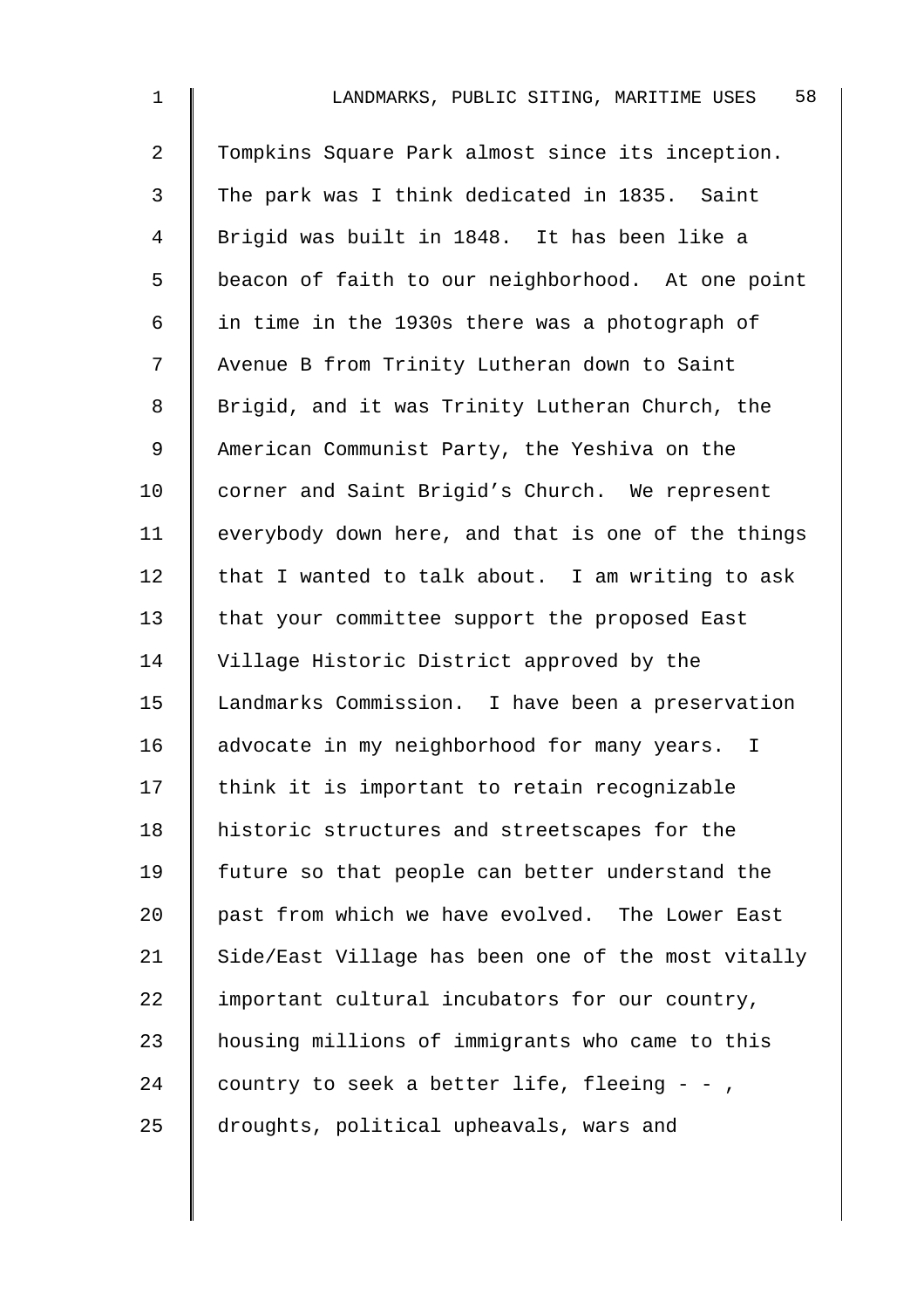| $\mathbf 1$    | 59<br>LANDMARKS, PUBLIC SITING, MARITIME USES      |
|----------------|----------------------------------------------------|
| $\overline{2}$ | starvation. The proposed historic district gives   |
| 3              | a glimpse of the past as the area includes         |
| 4              | architectural styles ranging from federal row      |
| 5              | houses, ornately decorated tenements and art deco  |
| 6              | buildings to name a few. Many well-known writers,  |
| 7              | musicians and political activists have lived in    |
| 8              | these buildings and have enriched the culture not  |
| 9              | only of his neighborhood, but of our city and      |
| 10             | country. It is worth preserving. Protecting        |
| 11             | these buildings by recognizing the need for        |
| 12             | historic district designation is vital with the    |
| 13             | rampant development that is ongoing in the city if |
| 14             | left unprotected these significant vestiges of our |
| 15             | past will vanish in short order. Thank you for     |
| 16             | your support of the historic district. I would     |
| 17             | also like to comment as an attachment to this I    |
| 18             | have a copy of the resolution that was passed by   |
| 19             | Community Board 3. At the Committee hearing,       |
| 20             | which was held at $-$ - audience of 55 people      |
| 21             | represented a cross section of neighborhood        |
| 22             | residents with 24 signing up to speak in favor of  |
| 23             | historic districts, 9 opposed and 2 undecided.     |
| 24             | Thank you very much.                               |
|                |                                                    |

25 CHAIRPERSON LANDER: Thank you very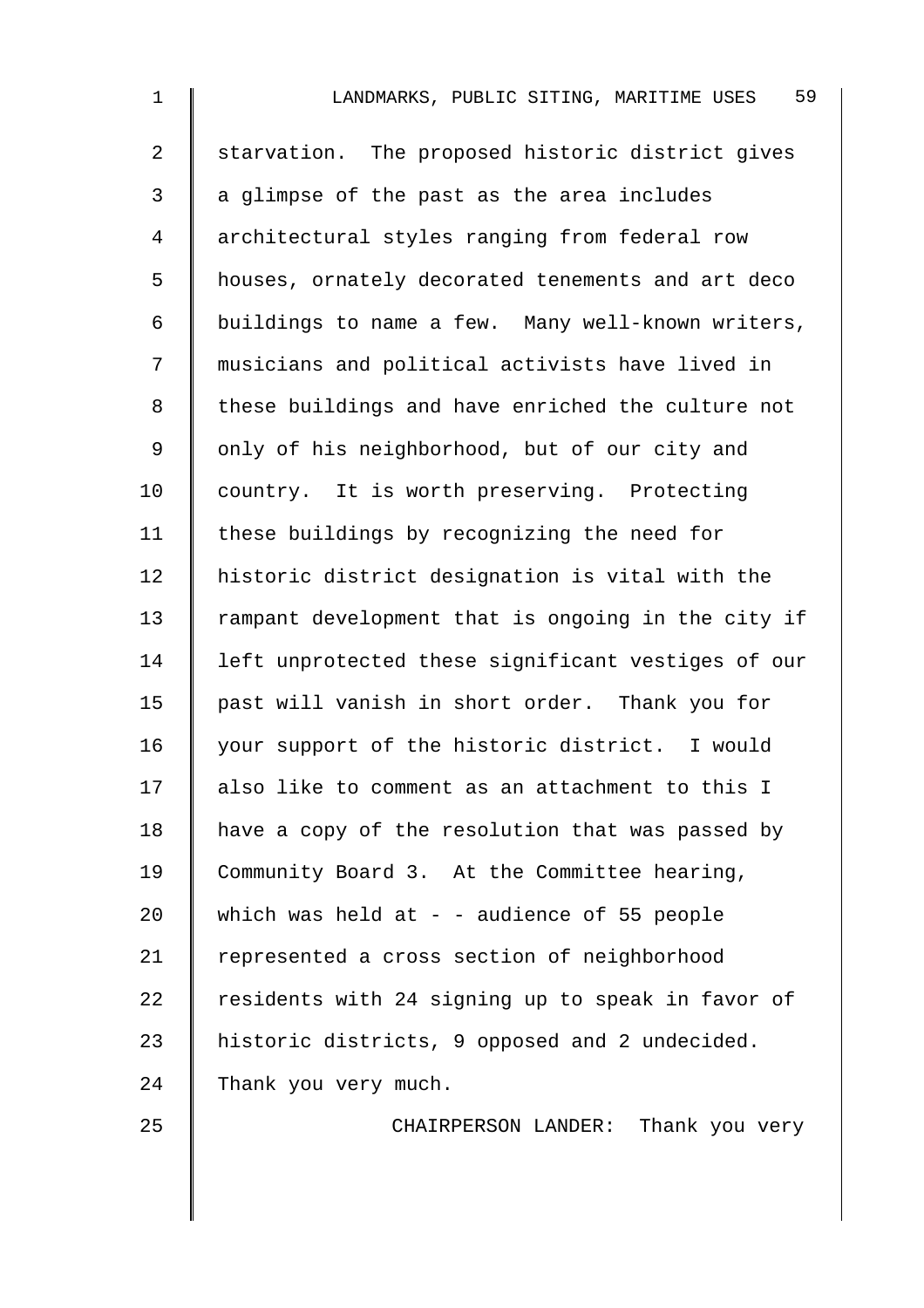| $\mathbf 1$    | 60<br>LANDMARKS, PUBLIC SITING, MARITIME USES                  |
|----------------|----------------------------------------------------------------|
| $\overline{a}$ | much and to all of you for your leadership in this             |
| 3              | effort. Next up are Richard Moses, Amanda Davis                |
| 4              | and Clayton Smith, and after that Marcia                       |
| 5              | Ikonomopoulos, Philip Van Aver and Linda Eskenas.              |
| 6              | Thanks to all of you who waited so patiently for               |
| 7              | your time to speak about your love of your                     |
| 8              | neighborhood.                                                  |
| 9              | AMANDA DAVIS: I submitted a longer                             |
| 10             | testimony, but I'll read a brief one here. My                  |
| 11             | name is Amanda Davis, and on behalf of the                     |
| 12             | Greenwich Village Society for Historic                         |
| 13             | Preservation, I would like to express our                      |
| 14             | unequivocal support for upholding the designation              |
| 15             | of the East Village/Lower East Side Historic                   |
| 16             | District. We'd also like to thank Council Member               |
| 17             | Rosie Mendez for her continued support in                      |
| 18             | preserving the great character of this vibrant                 |
| 19             | neighborhood and the Landmarks Commission for                  |
| 20             | their thorough research of the history of this                 |
| 21             | district. The East Village is one of the most                  |
| 22             | historically significant areas of New York City -              |
| 23             | - structures date to the late 18 <sup>th</sup> century and the |
| 24             | area is rich in evidence of New York's mercantile              |
| 25             | history in the early 19 <sup>th</sup> century, it's dramatic   |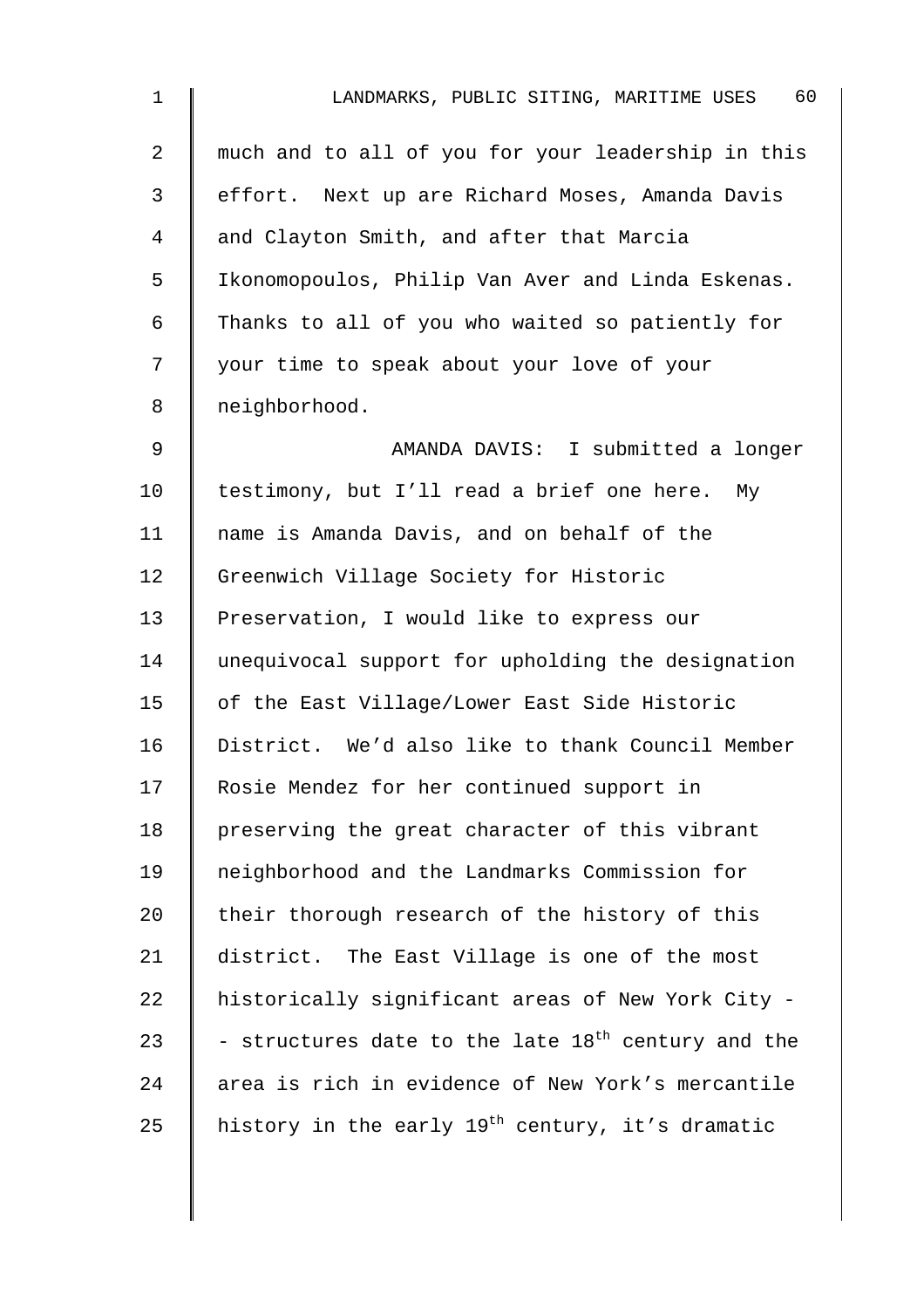| $\mathbf 1$    | 61<br>LANDMARKS, PUBLIC SITING, MARITIME USES                  |
|----------------|----------------------------------------------------------------|
| $\overline{a}$ | transformation of waves of immigration starting in             |
| 3              | the mid-19 <sup>th</sup> century, which actually also includes |
| 4              | on a personal note my German, Russian and Austrian             |
| 5              | relatives, and its rebirth as a mecca for artists,             |
| 6              | painters, writers and musicians in the 20 <sup>th</sup>        |
| 7              | century. The East Village/Lower East Side                      |
| 8              | Historic District captures an incredibly important             |
| 9              | part of this history. We hope that the City                    |
| 10             | Council will uphold the designation of the East                |
| 11             | Village/Lower East Side Historic District in order             |
| 12             | to preserve a vital part of New York City well                 |
| 13             | into the future. Thank you.                                    |
| 14             | CHAIRPERSON LANDER: Thank you very                             |
| 15             | much.                                                          |
| 16             | [applause]                                                     |
| 17             | RICHARD MOSES: Good afternoon,                                 |
| 18             | Council Members. My name is Richard Moses. I am                |
| 19             | president of the Lower East Side Preservation                  |
| 20             | Initiative, also known as LESPI, and I'm also a                |
| 21             | resident of Council Member Mendez's district.                  |
| 22             | LESPI is a not-for-profit, grass roots, all                    |
| 23             | volunteer organization dedicated to the                        |
| 24             | preservation of the historic streetscapes of the               |
| 25             | East Village/ Lower East Side. I won't repeat                  |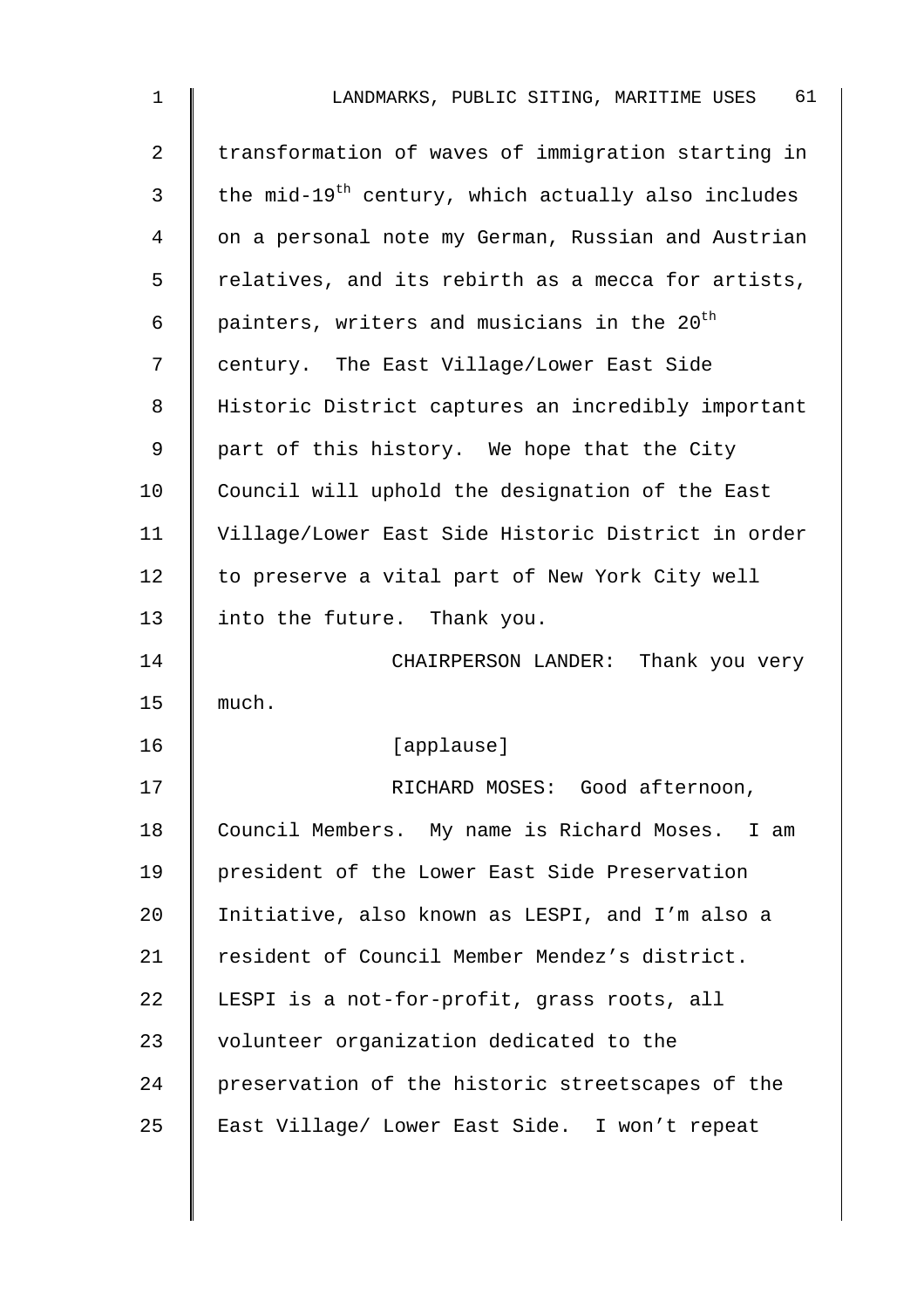| $\mathbf 1$    | 62<br>LANDMARKS, PUBLIC SITING, MARITIME USES       |
|----------------|-----------------------------------------------------|
| $\overline{a}$ | what has been said about the area's immensely       |
| $\mathfrak{Z}$ | important cultural and architectural history and    |
| $\overline{4}$ | significance and its very rich urban environment.   |
| 5              | As you know development pressures in the East       |
| 6              | Village are intense and getting stronger all the    |
| 7              | time. Although the 2008 rezoning of the area        |
| 8              | established certain height limitations, the brute   |
| $\mathsf 9$    | force of gentrification has resulted in ornate      |
| 10             | historic buildings and facades being demolished     |
| 11             | and replaced with generic glass and stucco boxes.   |
| 12             | Without landmark designation, the historic East     |
| 13             | Village will be lost building by building and       |
| 14             | street by street. There have been concerns raised   |
| 15             | about the religious properties in the district.     |
| 16             | When my great-grandmother first arrived in the      |
| 17             | Lower East Side from Russia 120 years ago, having   |
| 18             | been sent alone by her family as a teenager to      |
| 19             | escape the programs [phonetic], she was             |
| 20             | disappointed that the streets were not literally    |
| 21             | paved in gold, but the countless religious          |
| 22             | buildings in the neighborhood did provide this      |
| 23             | Although many of our community's religious<br>aura. |
| 24             | buildings have been lost over the years, those      |
| 25             | remaining continue as beacons, providing residents  |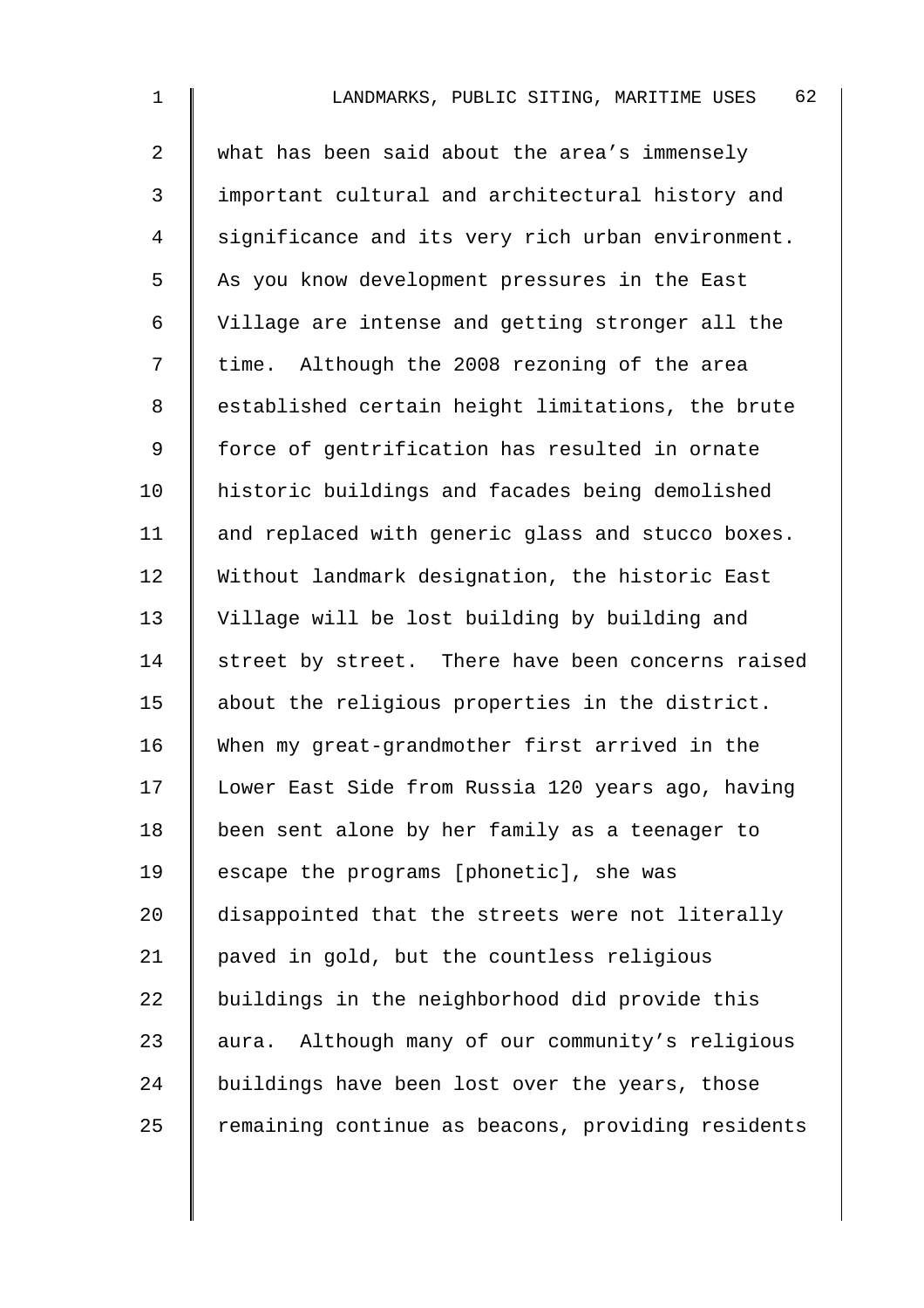| $\mathbf 1$    | 63<br>LANDMARKS, PUBLIC SITING, MARITIME USES              |
|----------------|------------------------------------------------------------|
| $\overline{a}$ | a sense of spiritual peace and reassurance as              |
| 3              | society becomes increasingly commercialized.               |
| 4              | Losing these magnificent structures would be a             |
| 5              | tragic loss for us all. Based on our extensive             |
| 6              | outreach, we believe that the vast majority of the         |
| 7              | neighborhood's residents want landmarking. We              |
| 8              | have gathered over 1,000 signatures in support of          |
| $\mathsf 9$    | historic district designation in just a few                |
| 10             | petitioning sessions. Community Board 3 has voted          |
| 11             | in support of the district. Historic district              |
| 12             | designation is the only way to effectively ensure          |
| 13             | that what we cherish about our neighborhoods will          |
| 14             | survive in the years to come. Please vote to               |
| 15             | ratify landmark designation for the East Village/          |
| 16             | Lower East Side Historic District with its current         |
| 17             | boundaries intact. Thank you very much.                    |
| 18             | CLAYTON SMITH: I'm Clayton Smith.                          |
| 19             | I have been a resident of the East Village and             |
| 20             | Lower East Side for 14 years, and frequent cast            |
| 21             | member in the theaters on East 4 <sup>th</sup> Street, and |
| 22             | audience member for that matter. I wrote a whole           |
| 23             | thing, but I think I'll just say that I used to            |
| 24             | live-my first apartment was a corner, which used           |
| 25             | to be a lovely French bistro, which is soon to be          |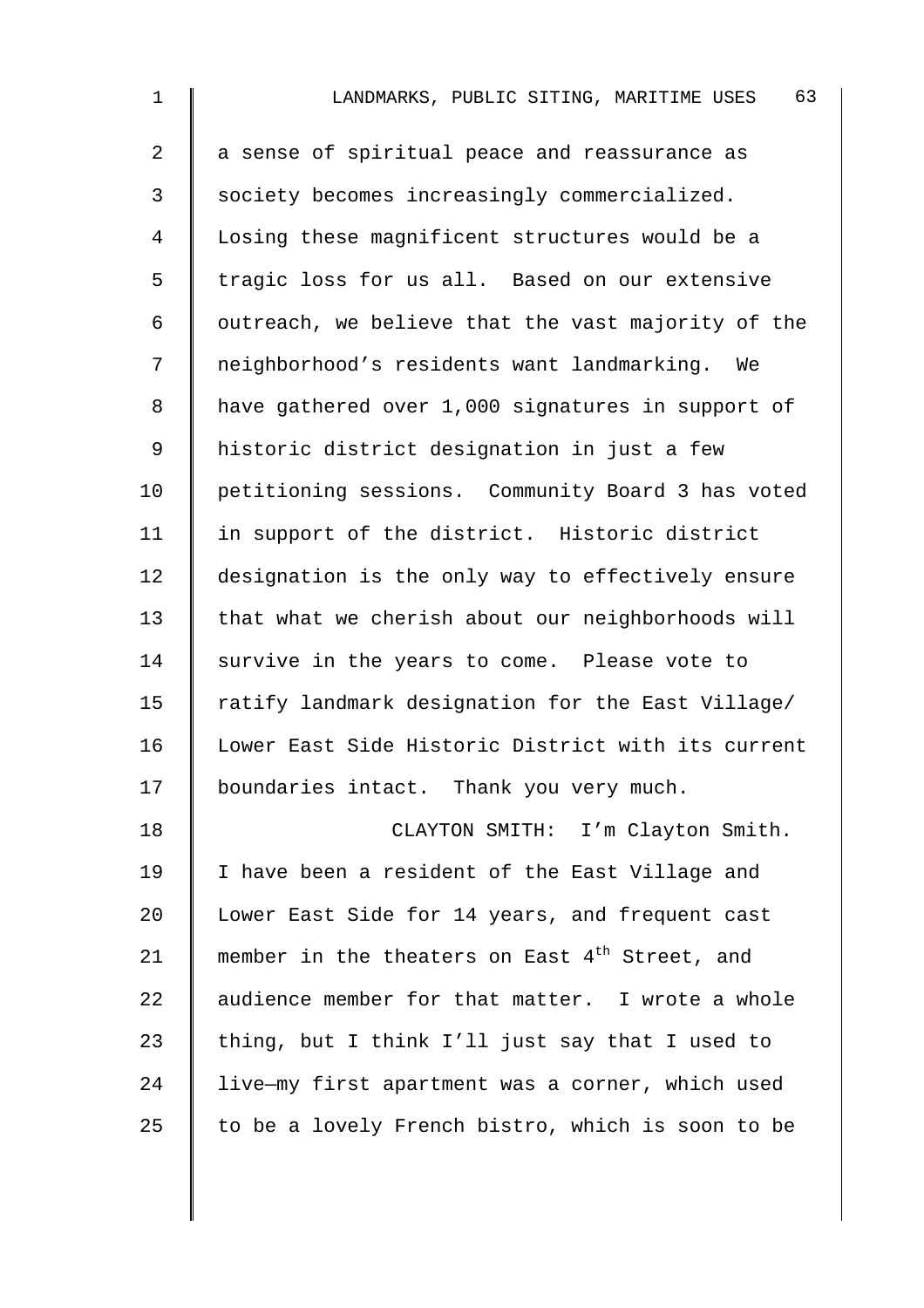| $\mathbf 1$    | 64<br>LANDMARKS, PUBLIC SITING, MARITIME USES      |
|----------------|----------------------------------------------------|
| 2              | a 7-11, and I think it says all there needs to say |
| 3              | that right now in your heads you are probably      |
| $\overline{4}$ | thinking, which one? I really appreciate the       |
| 5              | Commission's report, a certain phrase they used    |
| 6              | that said that the district has an incredibly      |
| 7              | dense layering of historic and cultural            |
| 8              | significance, and as Council Member Mendez said,   |
| 9              | we call this home, and sometimes walking around    |
| 10             | the neighborhood it feels difficult sometimes to   |
| 11             | feel like your home has been remodeling by people  |
| 12             | who you don't know. I think that this is an        |
| 13             | extremely gratifying and reassuring landmarking--  |
| 14             | that all too rare moment in a city where we know   |
| 15             | that development has to happen and rapid change is |
| 16             | always happening, but it means a lot to see that   |
| 17             | we can value the historical and cultural character |
| 18             | of our neighborhoods that define the character of  |
| 19             | the district and that are the reason that people   |
| 20             | want to live here and come here to begin with, so  |
| 21             | I applaud you all for your work and thank you for  |
| 22             | helping to work together to celebrate our          |
| 23             | district.                                          |
| 24             | CHAIRPERSON LANDER: Thank you very                 |
| 25             | Alright. On the next panel we have Marcia<br>much. |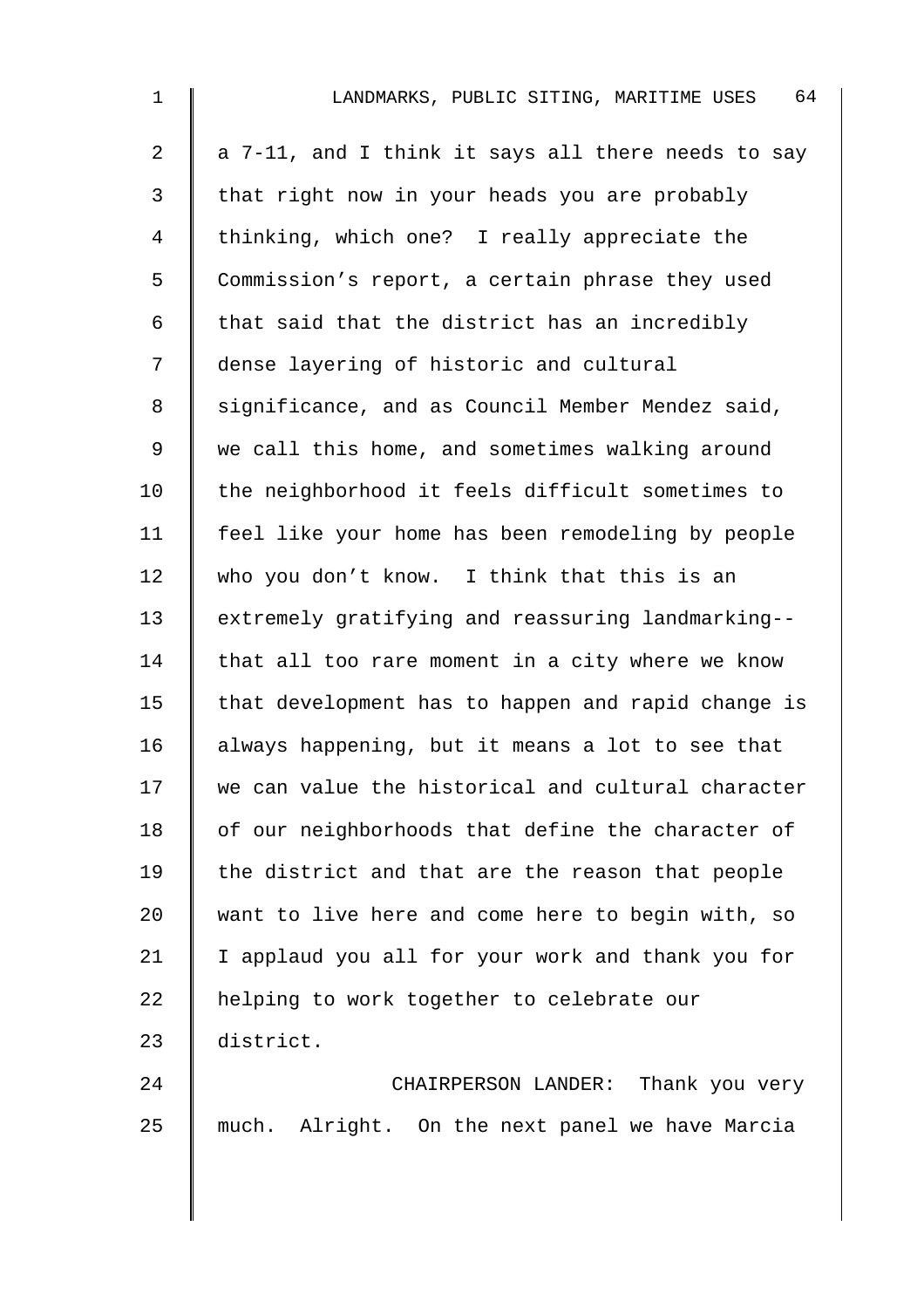| $\mathbf 1$    | 65<br>LANDMARKS, PUBLIC SITING, MARITIME USES     |
|----------------|---------------------------------------------------|
| $\overline{2}$ | Ikonomopoulos, Philip Van Aver and Linda Eskenas  |
| 3              | and following them Sara Romanoski, Mitchell       |
| 4              | Grubler and Michelle Campo.                       |
| 5              | MARCIA IKONOMOPOULOS: Do I push                   |
| 6              | this?                                             |
| 7              | CHAIRPERSON LANDER: Yeah, when the                |
| 8              | light comes on. Other way I think actually.       |
| 9              | Sorry. Push it one more time. There you go.       |
| 10             | MARCIA IKONOMOPOULOS: My name is                  |
| 11             | Marcia Haddad Ikonomopoulos, and I am the museum  |
| 12             | director of Kehila Kedosha Janina Synagogue and   |
| 13             | Museum at 280 Broome Street. I am here to speak   |
| 14             | about soul since I come from a religious          |
| 15             | institution. Actually the soul I am going to      |
| 16             | speak about is the precious soul of this city.    |
| 17             | Every city has a soul. New York has a very        |
| 18             | special soul. It's diversity; it's multi-         |
| 19             | ethnicity. The different groups that have come    |
| 20             | here to call it home give it a special flavor and |
| 21             | there is probably very few districts in the city  |
| 22             | of New York that exemplify this better than the   |
| 23             | East Village and the Lower East Side. Talking     |
| 24             | about historical districting, we are a historical |
| 25             | landmark in the city of New York. What this has   |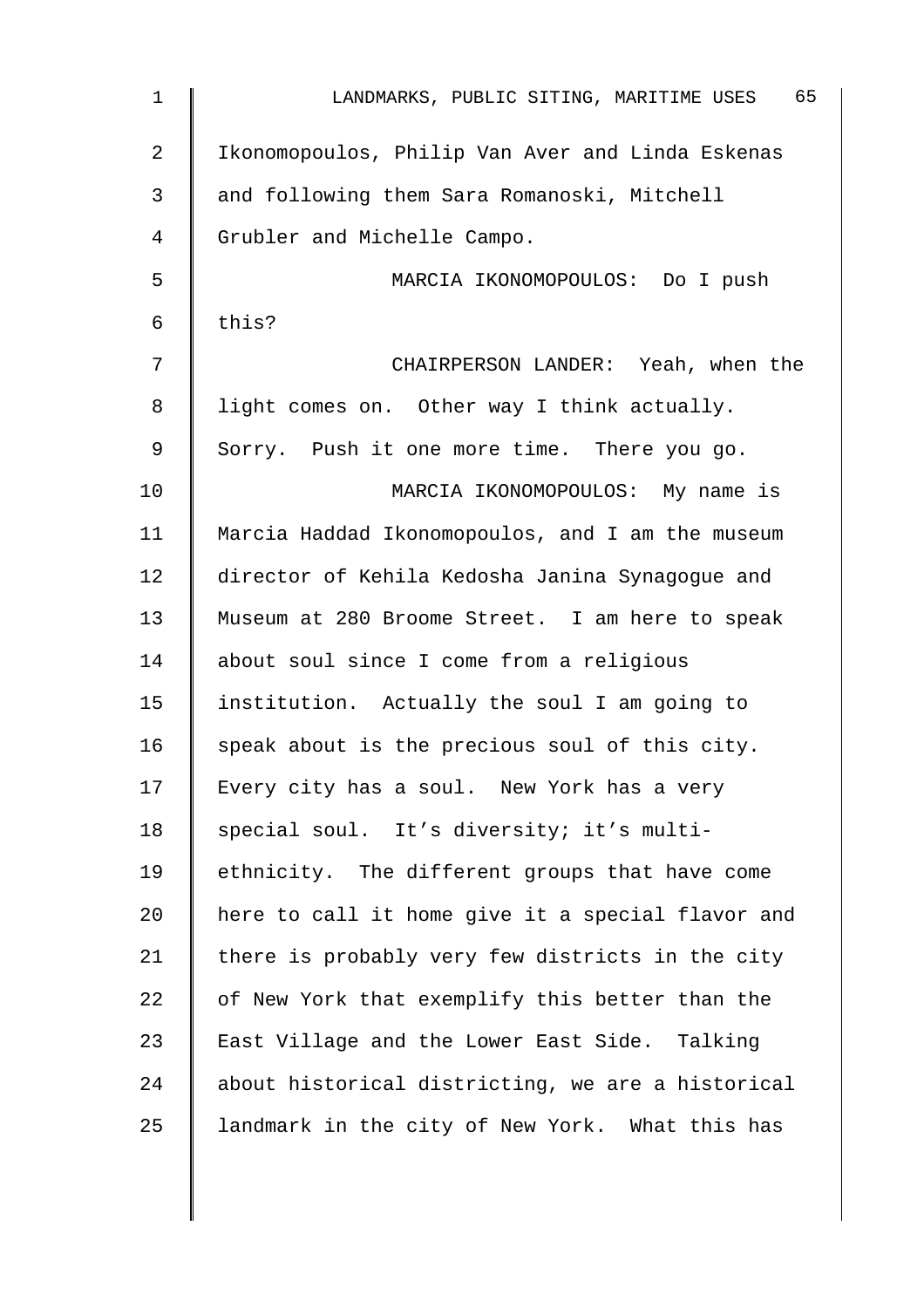| $\mathbf 1$ | 66<br>LANDMARKS, PUBLIC SITING, MARITIME USES      |
|-------------|----------------------------------------------------|
| 2           | done for us is not only preserve us, enabled us    |
| 3           | through loans and grants from sacred sites and     |
| 4           | other institutions to restore our synagogue. It    |
| 5           | hasn't cost us any more to restore. In fact that   |
| 6           | money would not have been available if we were not |
| 7           | a landmark. We were all on board the same thing-   |
| 8           | our board when it went for landmarking, and I      |
| 9           | remember so much the words of Ruth Abram, who used |
| 10          | to be head of the tenement museum. When she spoke  |
| 11          | about the fact that we create landmarks to         |
| 12          | exemplify what this country was about in beautiful |
| 13          | gentrified mansions that were owned by famous      |
| 14          | people and yet most of our people live in the city |
| 15          | centers, in the urban environments, in the         |
| 16          | tenements. We have a saying on the Lower East      |
| 17          | Side, and if I may paraphrase from Marcy Raven     |
| 18          | [phonetic], who I respect her work so much, we all |
| 19          | walk in somebody else's shoes; make your           |
| 20          | footprints deep, so somebody else can walk in      |
| 21          | yours. I'm asking you to make this a historical    |
| 22          | district to respect the soul of our city. Thank    |
| 23          | you.                                               |
| 24          | [applause]                                         |
| 25          | CHAIRPERSON LANDER:                                |
|             |                                                    |
|             |                                                    |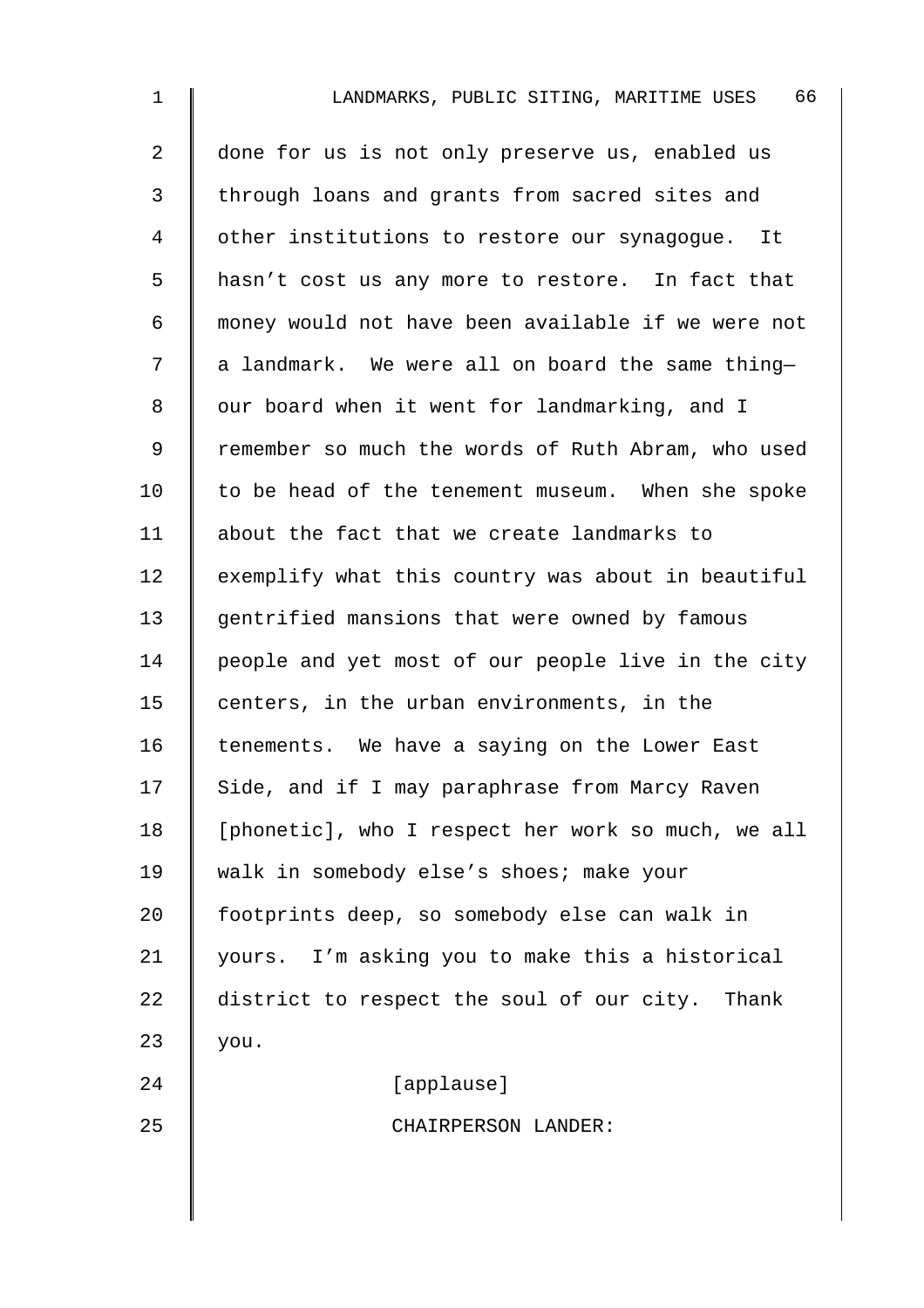| $\mathbf 1$    | 67<br>LANDMARKS, PUBLIC SITING, MARITIME USES                           |
|----------------|-------------------------------------------------------------------------|
| $\overline{a}$ | PHILIP VAN AVER: Good afternoon.                                        |
| 3              | My name is Philip Van Aver. I have been a                               |
| 4              | resident of the Tompkins Square Park area of the                        |
| 5              | Lower East Side since 1969. I am also a board                           |
| 6              | member of LESPI. There are several issues that                          |
| 7              | came up through the hearing today. I cannot                             |
| 8              | address all of them needless to say. When I spoke                       |
| 9              | at the June 26 hearing last year on the historic                        |
| 10             | district, I mentioned some of my favorite sites in                      |
| 11             | the neighborhood that were designated; however, I                       |
| 12             | left out unfortunately-since I only had three                           |
| 13             | minutes-7 <sup>th</sup> Street between A and 1 <sup>st</sup> , which of |
| 14             | course includes Saint Stanislaus Church. I never                        |
| 15             | expected to have that block considered for                              |
| 16             | designation. I thought it was an impossible                             |
| 17             | dream. Now unfortunately Councilman Halloran is                         |
| 18             | not here. I wish I could send him a photograph                          |
| 19             | that I have from a calendar of churches on the                          |
| 20             | Lower East Side that was taken in 1910. The last                        |
| 21             | time I looked at that photograph which was about                        |
| 22             | three or four months ago I would say that there                         |
| 23             | had been virtually no alteration in that block in                       |
| 24             | the last hundred years. That is very rare any                           |
| 25             | place in New York. In addition I would just like                        |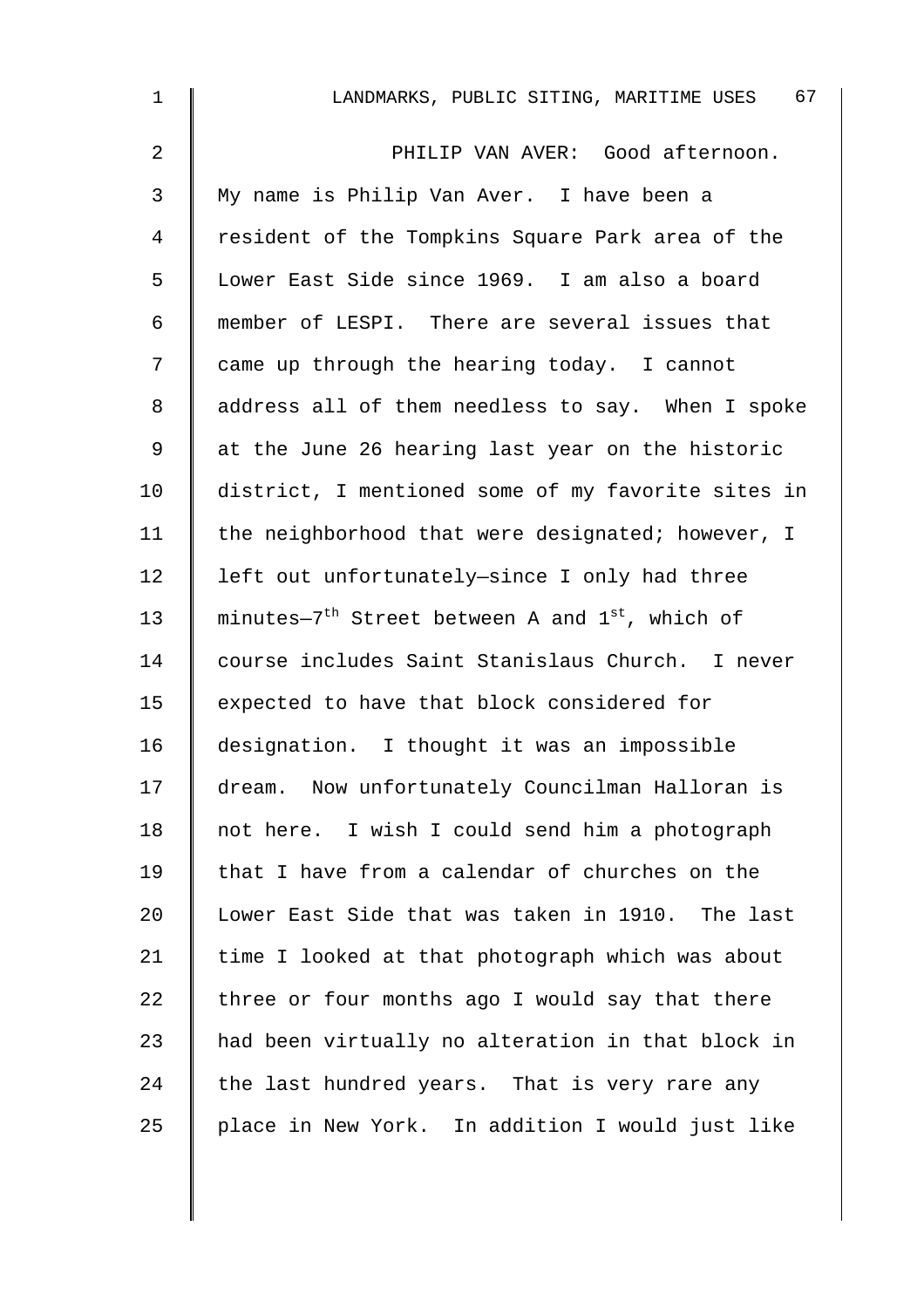| $\mathbf 1$    | 68<br>LANDMARKS, PUBLIC SITING, MARITIME USES      |
|----------------|----------------------------------------------------|
| $\overline{a}$ | to very briefly point out that it is not necessary |
| $\mathfrak{Z}$ | for a site to be designated to have a complete     |
| 4              | architectural history. Some years ago I attended   |
| 5              | a lecture at the Historic District Council on I    |
| 6              | think it was called bottoms up, which included     |
| 7              | famous drinking spots in New York City that were   |
| 8              | designated. Among them was the Oak Room of the     |
| 9              | Plaza, which I'm sure all of us are familiar with. |
| 10             | Anyway, that building according to the             |
| 11             | architectural expert there was no record of the    |
| 12             | architect or even when it had been built. Thank    |
| 13             | you very much.                                     |
| 14             | CHAIRPERSON LANDER: You are                        |
| 15             | reminding me. We haven't had that many tours for   |
| 16             | the Landmarks Subcommittee, and perhaps, we should |
| 17             | do the bottoms up historic tour.                   |
| 18             | [background conversation]                          |
| 19             | LINDA ESKENAS: Thank you.<br>The                   |
| 20             | Lower East Side is one of the great neighborhoods  |
| 21             | of New York City-                                  |
| 22             | CHAIRPERSON LANDER: [interposing]                  |
| 23             | I'm sorry. Please identify yourself for the        |
| 24             | record.                                            |
| 25             | LINDA ESKENAS: Linda Eskenas, Four                 |
|                |                                                    |
|                |                                                    |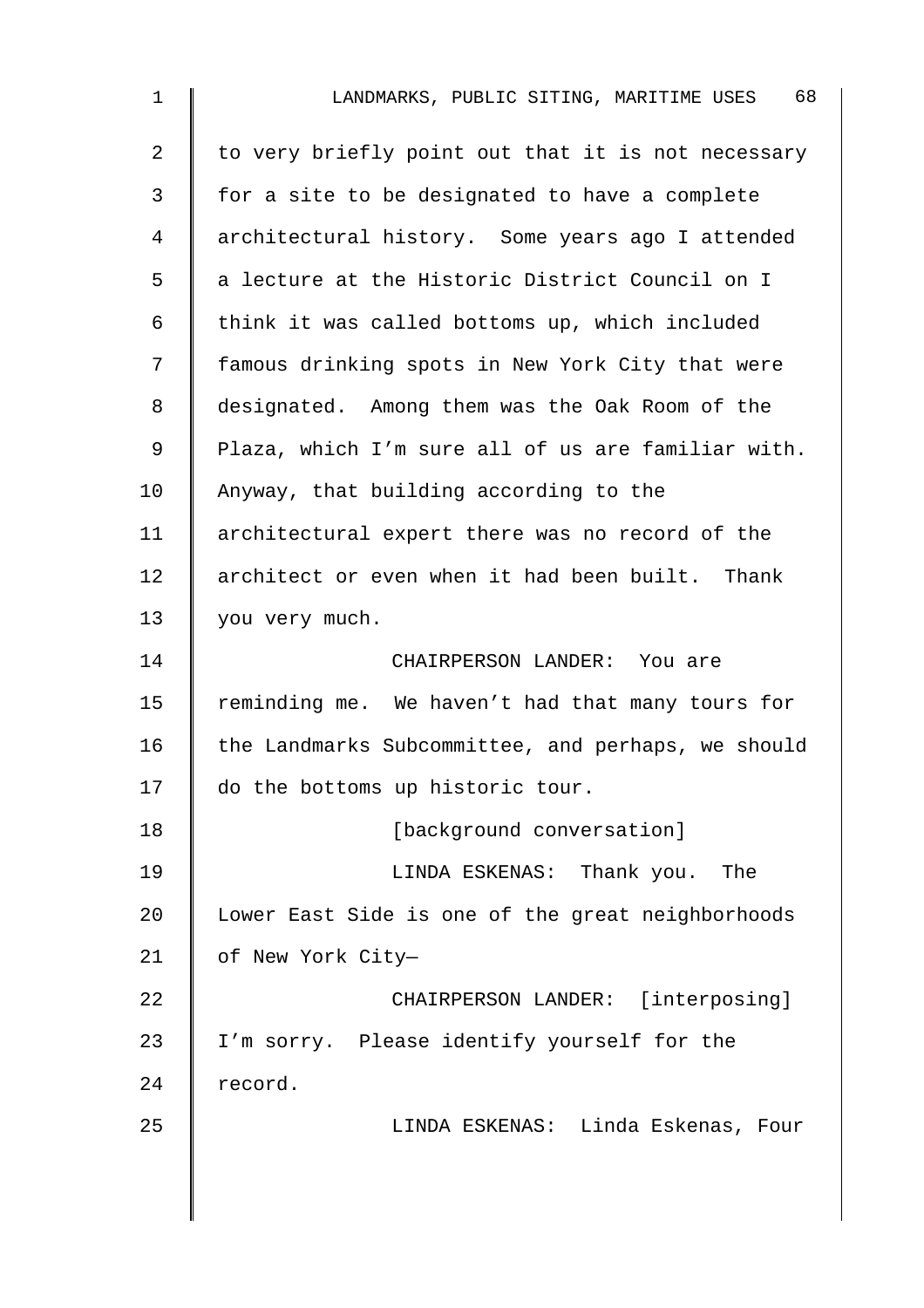| $\mathbf 1$    | 69<br>LANDMARKS, PUBLIC SITING, MARITIME USES                |
|----------------|--------------------------------------------------------------|
| $\overline{a}$ | Borough Neighborhood Preservation Alliance and the           |
| $\mathfrak{Z}$ | - - Waterfront Greenway. The Lower East Side is              |
| 4              | one of the great neighborhoods of New York City              |
| 5              | known throughout the world. It is where millions             |
| 6              | of immigrants came to make their dreams come true            |
| 7              | and leave what they achieved to us where most of             |
| 8              | us can trace our roots. These neighborhoods are              |
| 9              | our heritage and the identity of New York City,              |
| 10             | why people come from everywhere and want to be               |
| 11             | here and live here, where Peter Stuyvesant rode              |
| 12             | down the bowery of trees to the magnificent church           |
| 13             | at Stuyvesant Place and 2 <sup>nd</sup> Avenue where Spanish |
| 14             | Jews came escaping the inquisition and the great             |
| 15             | Yiddish theater and vaudeville were born which               |
| 16             | gave birth to Broadway, and later 20 <sup>th</sup> century   |
| 17             | icons of off Broadway, et cetera, et cetera, et              |
| 18             | cetera. This is our heritage and must be                     |
| 19             | designated a New York City landmark. Some of our             |
| 20             | earliest of course irreplaceable buildings, our              |
| 21             | treasures have already been destroyed on the                 |
| 22             | bowery and throughout the Lower East Side. We                |
| 23             | must landmark now. They were replaced with                   |
| 24             | refrigerator like buildings, which are as-well,              |
| 25             | which are pretty foolish looking. We can't lose              |
|                |                                                              |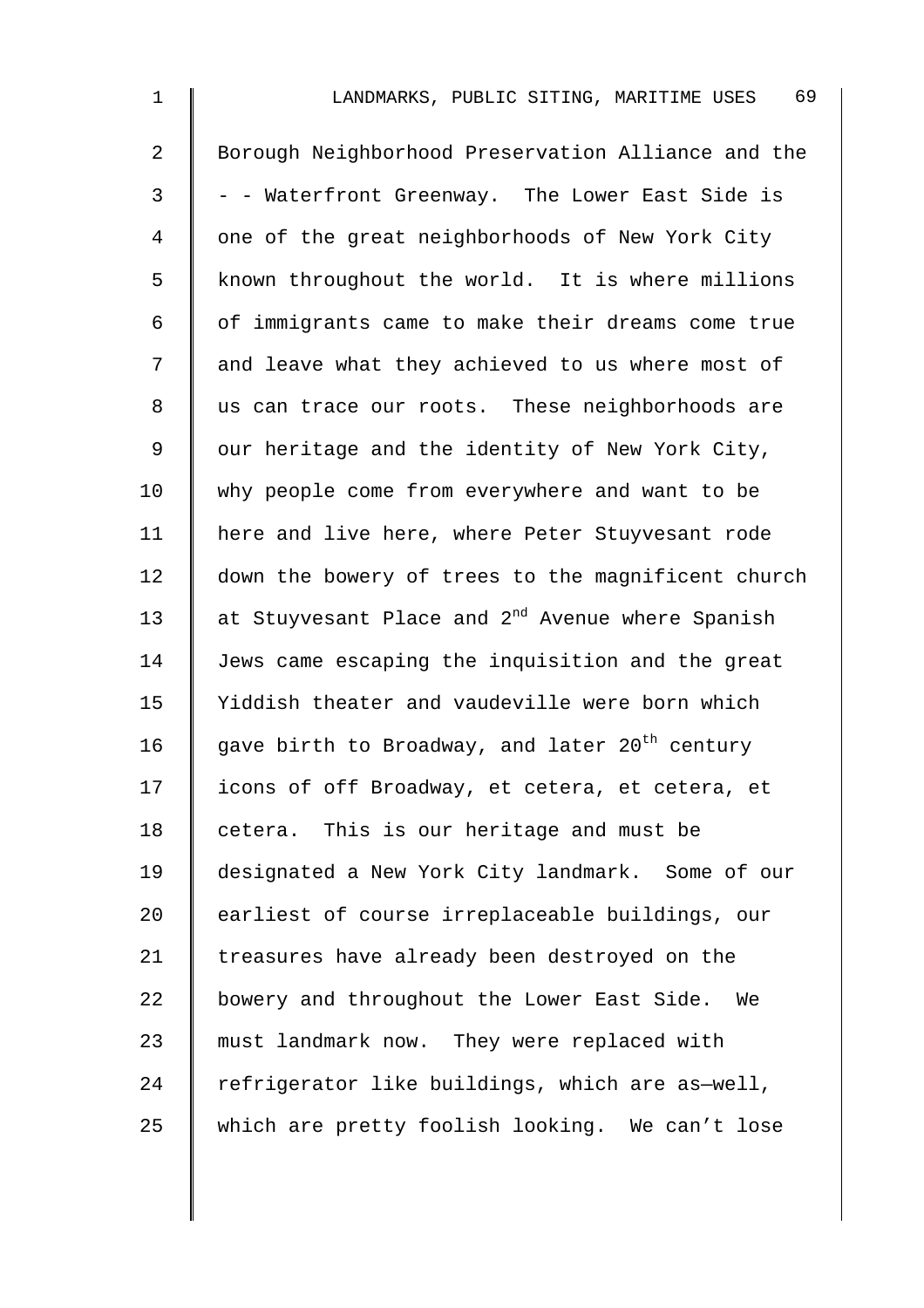| $\mathbf 1$ | 70<br>LANDMARKS, PUBLIC SITING, MARITIME USES      |
|-------------|----------------------------------------------------|
| 2           | any more. This is who we are. Landmarking not      |
| 3           | only saves our heritage in New York City, but      |
| 4           | brings economic thriving in a time of fiscal       |
| 5           | crisis, and it also brings a sense of              |
| 6           | responsibility to do what is best for everyone and |
| 7           | have a magnificent future. Thank you.              |
| 8           | CHAIRPERSON LANDER: Thank you very                 |
| 9           | much. Good job providing a nice full picture for   |
| 10          | us. So thank you. Let's see. Next we have Sara     |
| 11          | Romanoski, Mitchell Grubler, and I think Michelle  |
| 12          | Campo. Please correct me when you come up if I     |
| 13          | get it wrong and after that Yolanda Fernandez,     |
| 14          | Patricia Melvin and Tom Birchard.                  |
| 15          | SARA ROMANOSKI: Good afternoon.                    |
| 16          | My name is Sara Romanoski. I'm here on behalf of   |
| 17          | the East Village Community Coalition, also located |
| 18          | on Tompkins Square Park. I would like to express   |
| 19          | on behalf of the organization my support for the   |
| 20          | historic district. Our organization emerged        |
| 21          | around the successful P.S. 64 preservation         |
| 22          | battle. We continue to advocate for the cultural   |
| 23          | and built environment of the East Village. We are  |
| 24          | proud of that building's individual designation by |
| 25          | the Commission in 2006 and more recent             |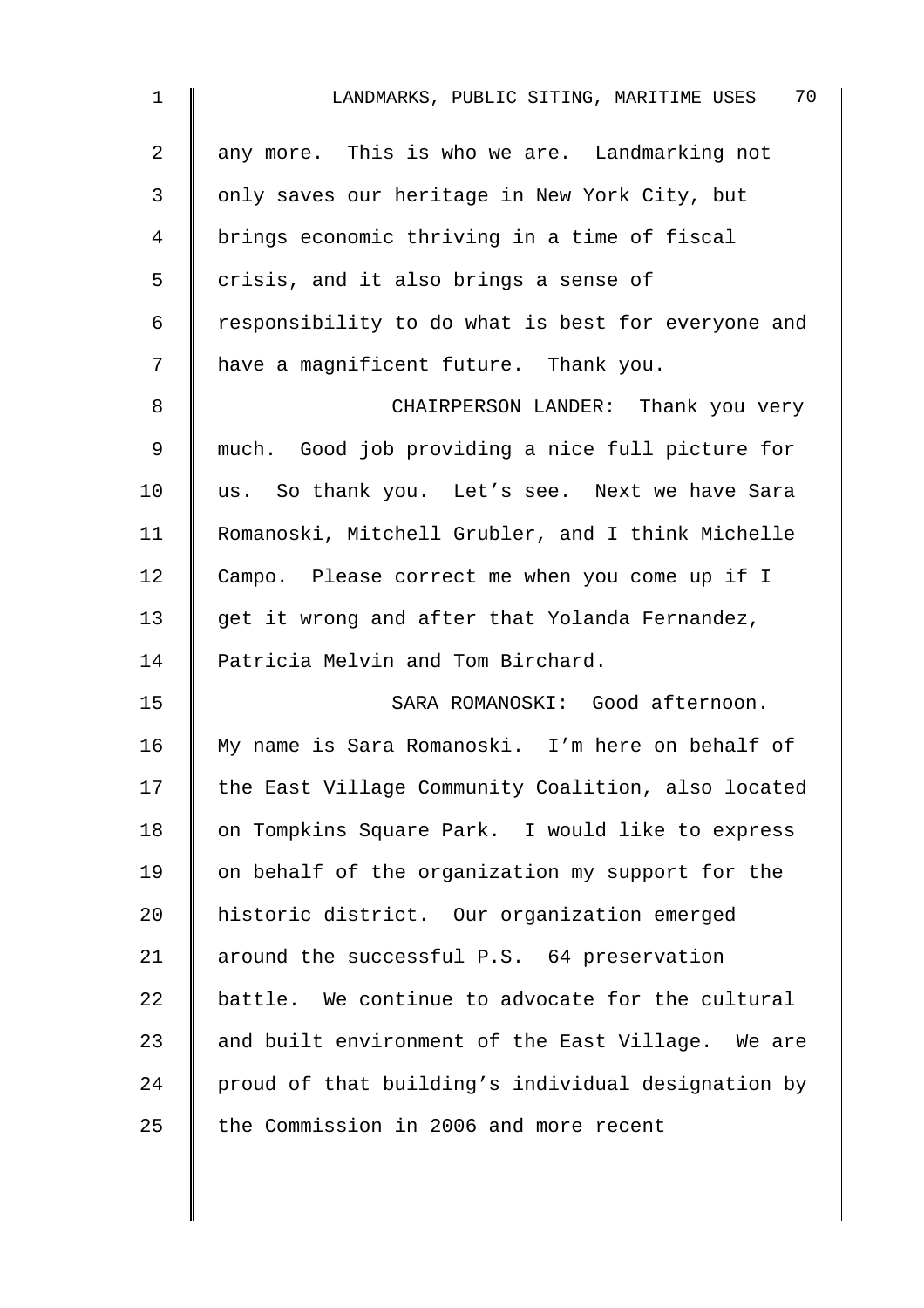| $\mathbf 1$    | 71<br>LANDMARKS, PUBLIC SITING, MARITIME USES      |
|----------------|----------------------------------------------------|
| $\overline{a}$ | designations including the one under consideration |
| 3              | today. While we celebrate the individual           |
| 4              | victories, we recognize that much of our           |
| 5              | remarkable past is embedded throughout the         |
| 6              | neighborhood. More than 300 buildings included in  |
| 7              | this district are the functioning remnants of      |
| 8              | several iconic histories of immigrants, workers,   |
| 9              | housing and many cultural, social, artistic and    |
| 10             | labor movements. Our buildings and blocks are the  |
| 11             | setting that nurtured these wildly influential     |
| 12             | groups and their actions. New immigrants continue  |
| 13             | to find their roots in our $-$ - , their religious |
| 14             | and cultural institutions remain as defining       |
| 15             | places. Even as populations relocate, the East     |
| 16             | Village contains distinct architectural structures |
| 17             | and repetitions in housing type, scale and style.  |
| 18             | Persistent development pressures as many have      |
| 19             | reference has resulted in the defacement and       |
| 20             | destruction of buildings and threatens to further  |
| 21             | dismantle our architectural identity. The East     |
| 22             | Village bears one of the most textured histories   |
| 23             | of any neighborhood in the city, yet the           |
| 24             | neighborhood has lacked comprehensive landmarks    |
| 25             | protection. We celebrate the attention and         |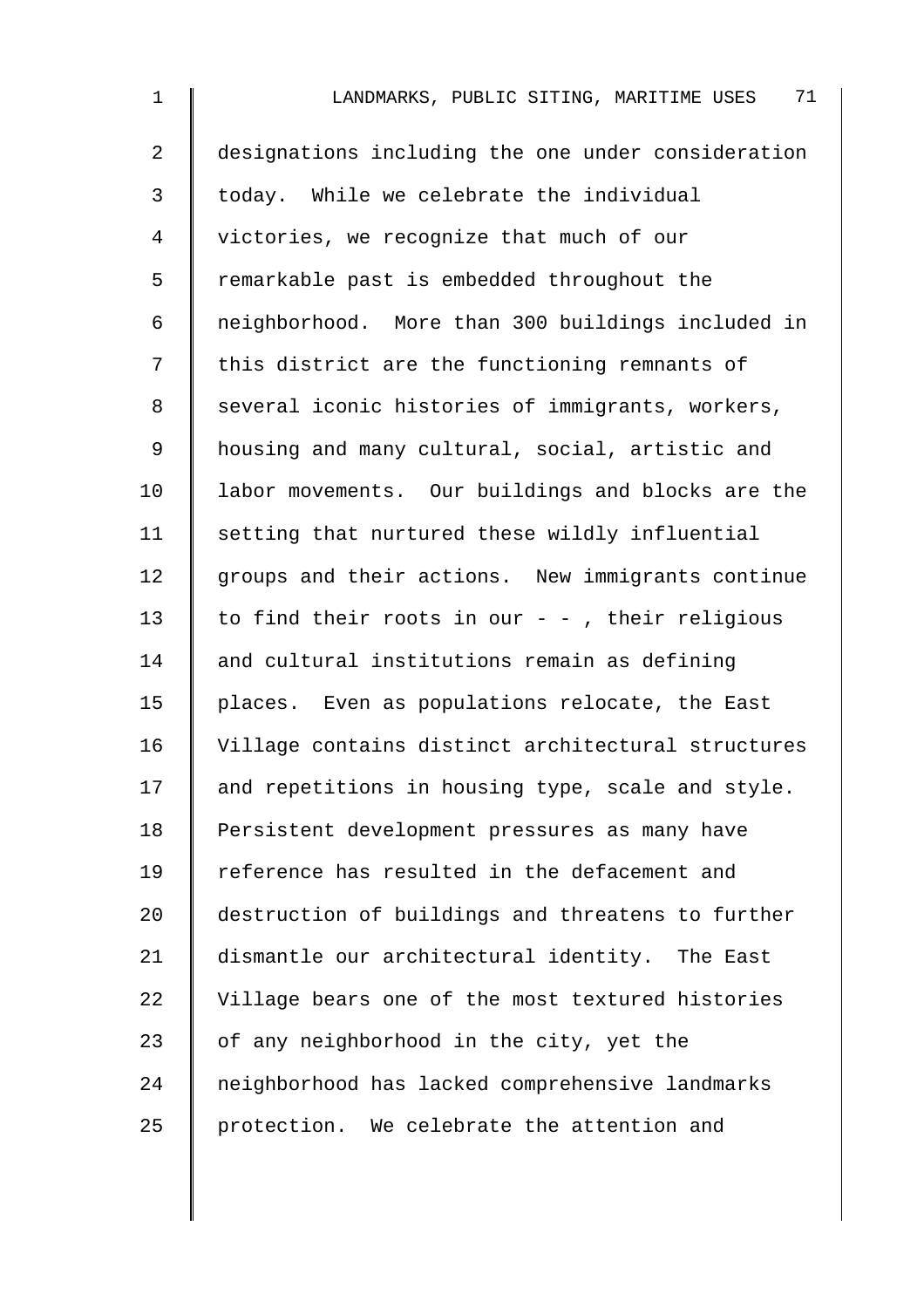| $\mathbf 1$    | 72<br>LANDMARKS, PUBLIC SITING, MARITIME USES      |
|----------------|----------------------------------------------------|
| $\overline{2}$ | resources that our Council Member and the LPC and  |
| 3              | advocates have dedicated to address that imbalance |
| 4              | through the creation of this district. Approval    |
| 5              | of the district in full will help preserve and     |
| 6              | protect the historic fabric of our neighborhood    |
| 7              | and reward the commitment of a community to        |
| 8              | ensuring our beloved neighborhood remains strong,  |
| 9              | vibrant and unique. Thank you very much.           |
| 10             | CHAIRPERSON LANDER: Thank you.                     |
| 11             | MITCHELL GRUBLER: Good afternoon.                  |
| 12             | I'm Mitchell Grubler. This testimony is on behalf  |
| 13             | of the Bowery Alliance of Neighbors. We strongly   |
| 14             | support and urge you to vote to uphold the         |
| 15             | designation of the entire proposed East Village/   |
| 16             | Lower East Side Historic District. While more      |
| 17             | upscale districts with more grandiose buildings    |
| 18             | have received designations, few areas of this city |
| 19             | have had as great an impact on American history    |
| 20             | and culture. Immigrant history, labor history,     |
| 21             | the history of tenements, and the history of       |
| 22             | iconoclastic writers, artists and musicians are    |
| 23             | writ large in this neighborhood. Considering the   |
| 24             | ferocious pace of real estate speculation it       |
| 25             | behooves the city to move quickly to preserve its  |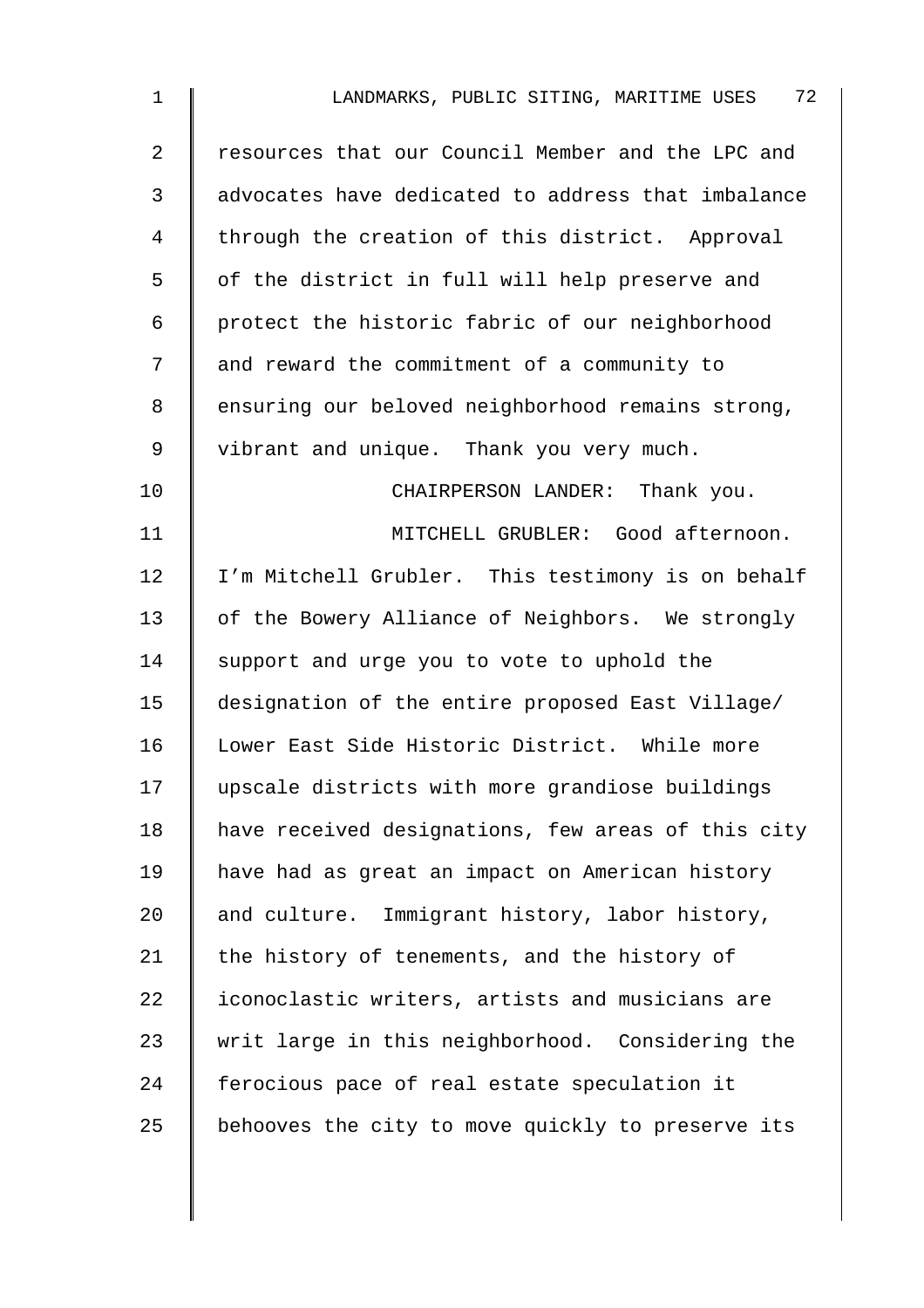| $\mathbf 1$    | 73<br>LANDMARKS, PUBLIC SITING, MARITIME USES                |
|----------------|--------------------------------------------------------------|
| $\overline{2}$ | unique context and character, which are crucial              |
| 3              | components of the area's economic vitality and               |
| 4              | attraction. While we support and applaud the                 |
| 5              | creation of this much needed historic district, we           |
| 6              | also hope to testify before you in the not too               |
| 7              | distant future on other deserving landmark                   |
| 8              | designations on the historic Lower East Side. On             |
| 9              | behalf of the Bowery Alliance of Neighbors we urge           |
| 10             | you to move on the designation of the East                   |
| 11             | Village/ Lower East Side Historic District. Thank            |
| 12             | you.                                                         |
| 13             | [applause]                                                   |
| 14             | MICHELLE CAMPO: My name is                                   |
| 15             | Michelle Campo. I am here to read testimony of               |
| 16             | Catherine Feldman [phonetic]. My name is                     |
| 17             | Catherine Feldman. I am testifying to urge the               |
| 18             | City Council's Subcommittee on Landmarks, Public             |
| 19             | Siting and Maritime Uses to approve the decision             |
| 20             | of the Landmarks Preservation Commission to                  |
| 21             | designate the East Village/ Lower East Side                  |
| 22             | Historic District. I own a historic house 230                |
| 23             | East 5 <sup>th</sup> Street built in 1843 where I have lived |
| 24             | with my family for 40 years. My twin sons were               |
| 25             | raised here, and now my grandchildren are being              |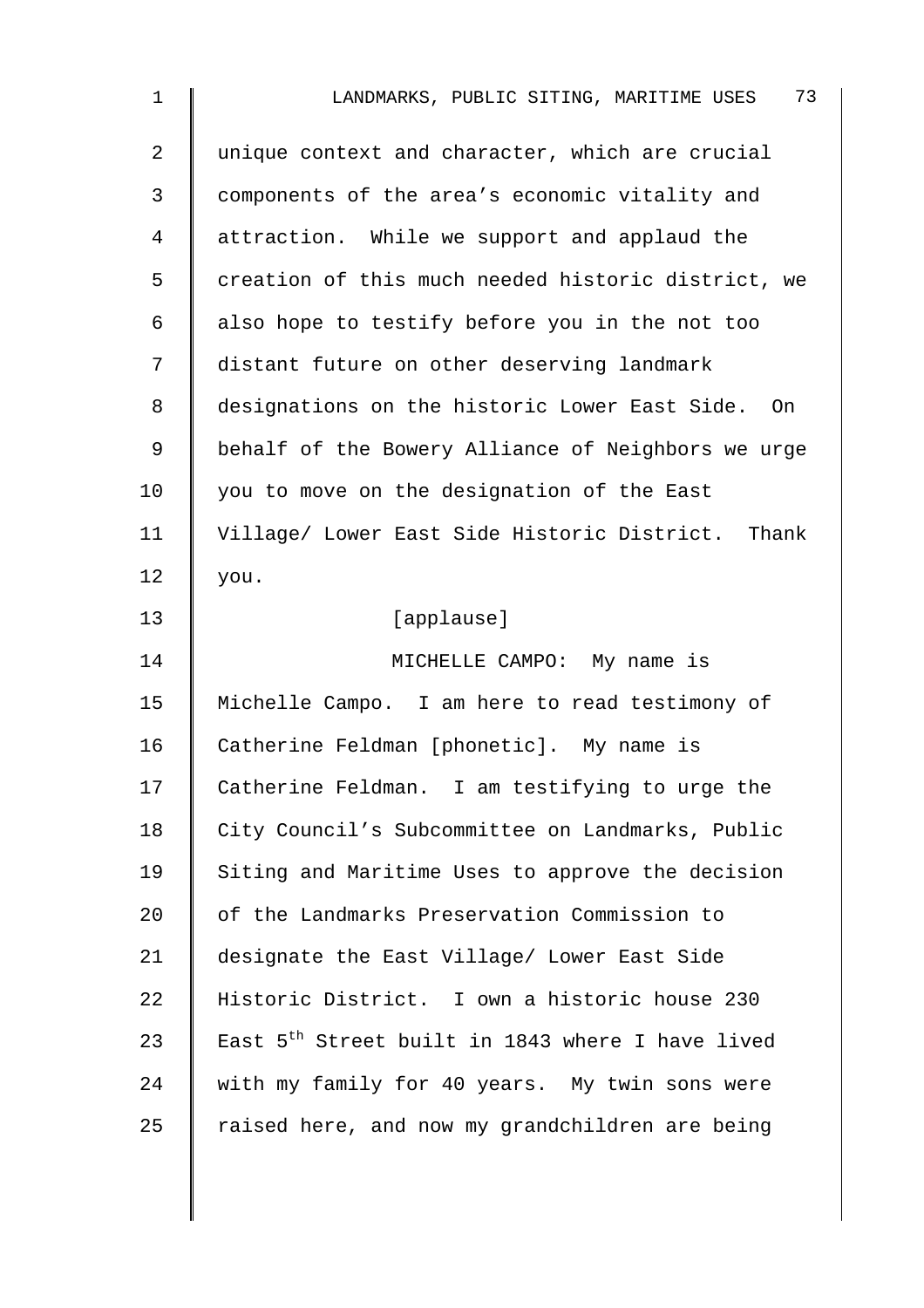| $\mathbf 1$ | 74<br>LANDMARKS, PUBLIC SITING, MARITIME USES      |
|-------------|----------------------------------------------------|
| 2           | raised there too. In these same 40 years, I and    |
| 3           | my late husband, Floyd Feldman, founder of GOLES,  |
| 4           | have been active in preserving--                   |
| 5           | CHAIRPERSON LANDER:                                |
| 6           | MICHELLE CAMPO: -- our                             |
| 7           | neighborhood's important and unique place in New   |
| 8           | York City history. No other place has seen so      |
| 9           | many phases of the development of Manhattan as we  |
| 10          | have. To lose such a heritage is to lose the very  |
| 11          | sense of who we are and where we came from. I      |
| 12          | have been a professor of literature for many       |
| 13          | years, and in all of them my mission has been to   |
| 14          | pass on to my students the knowledge of what it is |
| 15          | meant and still means to be inheritors of the work |
| 16          | of others who have labored so hard and so long to  |
| 17          | express what it means to be human, but such        |
| 18          | knowledge is not only captured in books, but also  |
| 19          | in stones, in the buildings around us in which     |
| 20          | have seen the lives of all comers in the East      |
| 21          | Village. Who would want to lose such a treasure,   |
| 22          | especially when the LPC ha snow designated the     |
| 23          | district? Surely not those on the City Council's   |
| 24          | Subcommittee on Landmarks, Public Siting and       |
| 25          | Maritime Uses, who serve to protect our interests. |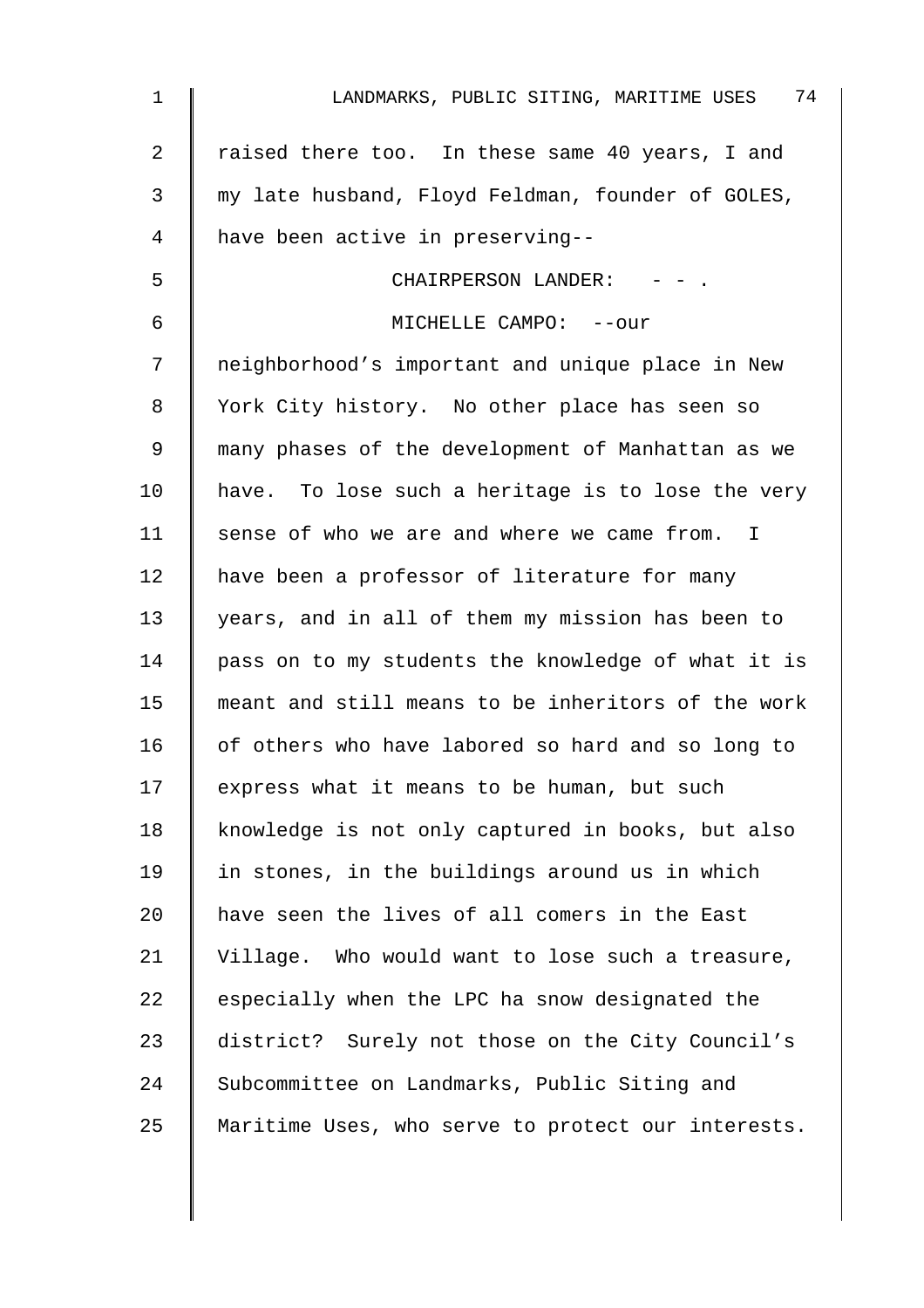| 1  | LANDMARKS, PUBLIC SITING, MARITIME USES 75                      |
|----|-----------------------------------------------------------------|
| 2  | Thank you for your attention, Catherine Feldman.                |
| 3  | CHAIRPERSON LANDER: Thank you very                              |
| 4  | much. Surely not. So. Okay. Let's see. We are                   |
| 5  | getting close now. We have two more panels. The                 |
| 6  | next one is Yolanda Fernandez, Patricia Melvin and              |
| 7  | Tom Birchard, and then the last two people I have               |
| 8  | signed up to testify are Robert Watlington and                  |
| 9  | Stella Dong. Thank you.                                         |
| 10 | YOLANDA FERNANDEZ: Hi. My name is                               |
| 11 | Yolanda Fernandez. I live on 2 <sup>nd</sup> Avenue between     |
| 12 | Saint Mark's and 7 <sup>th</sup> Street for 40 years, and there |
| 13 | have been far more eloquent people than me, but I               |
| 14 | was very interested by the woman with the                       |
| 15 | synagogue museum who said she got grants and since              |
| 16 | economics is part of this whole thing, everybody                |
| 17 | is balancing money, have some workshops. Figure                 |
| 18 | out how to get money to restore this. I am very                 |
| 19 | in favor of landmarking the neighborhood. I mean                |
| 20 | who wants to walk by at night a block that is a                 |
| 21 | glass cylinder in the street? There is no people,               |
| 22 | no living anything. I really hope you approve it.               |
| 23 | Please do. Thanks very much. That is my piece.                  |
| 24 | [applause]                                                      |
| 25 | PATRICIA MELVIN: Good afternoon.                                |
|    |                                                                 |
|    |                                                                 |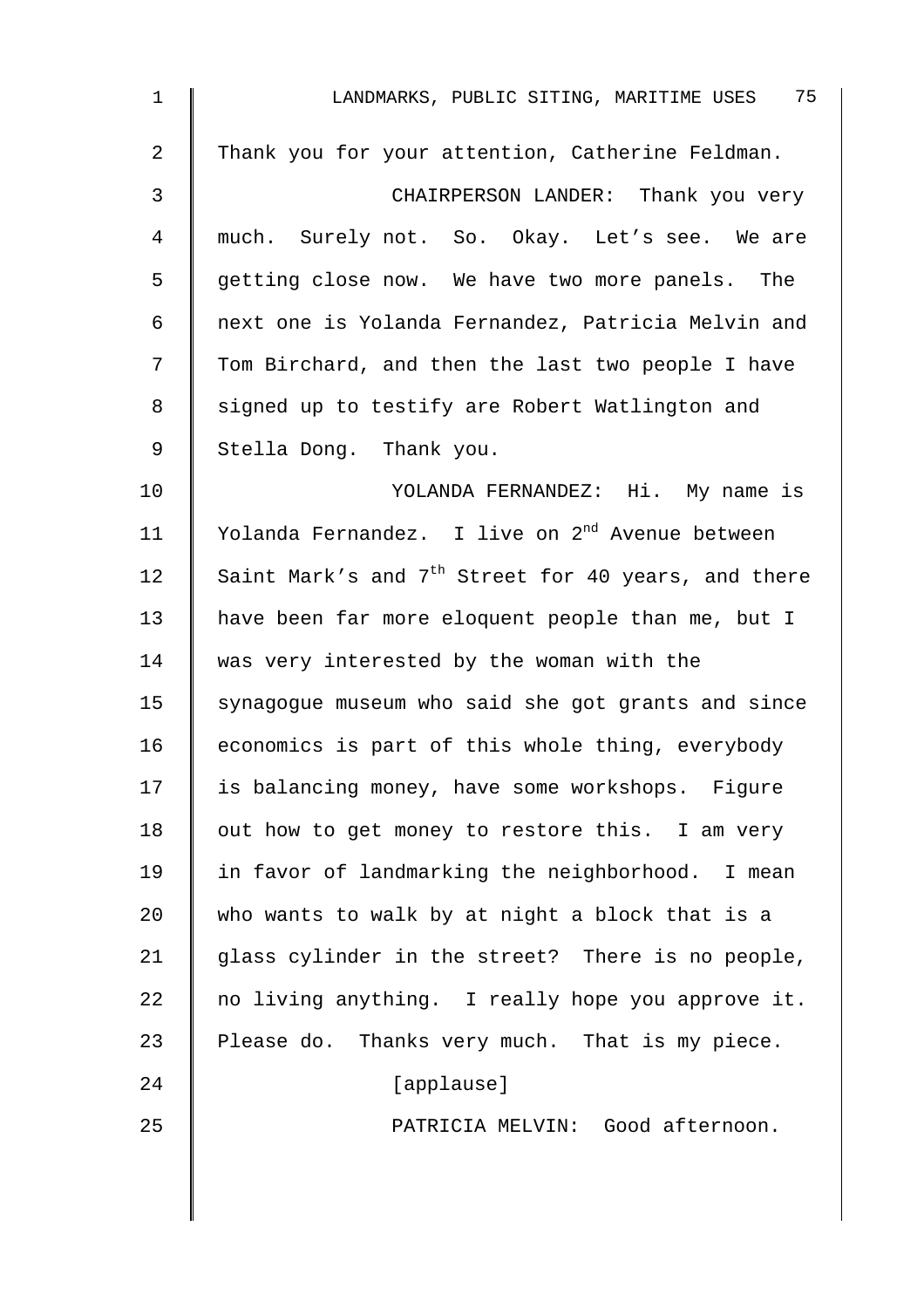| $\mathbf 1$    | 76<br>LANDMARKS, PUBLIC SITING, MARITIME USES                |
|----------------|--------------------------------------------------------------|
| $\overline{a}$ | My name is Patricia Melvin. I have lived in my               |
| 3              | current apartment just off the corner of Saint               |
| 4              | Mark's Place and 2 <sup>nd</sup> Avenue, which is within the |
| 5              | area, for 37 years. During that time, I have seen            |
| 6              | many historic buildings in my neighborhood                   |
| 7              | demolished. I am omitting a couple of paragraphs             |
| 8              | because they have already been-the sentiment has             |
| 9              | already been expressed. On a personal note, I am             |
| 10             | a cityscape painter, and I have been painting in             |
| 11             | my neighborhood for the past 35 years. The East              |
| 12             | Village streets and buildings are what I love to             |
| 13             | paint. I love that I can see the sky above the               |
| 14             | decorative cornices and above the fire escapes               |
| 15             | that are so varied that they can be dated to                 |
| 16             | within a decade according to their particular                |
| 17             | design. I love that I can see sunlight flooding              |
| 18             | the sidewalks, the sidewalk cafes, the stoops with           |
| 19             | their cast iron railings. I love the Orpheum                 |
| 20             | Theater marquis, which I see out my window, with             |
| 21             | its comedy and tragedy masks in - - relief. I                |
| 22             | also wanted to mention that every year on the                |
| 23             | anniversary of the Triangle Shirtwaist Factory               |
| 24             | fire, someone writes in chalk the name of one of             |
| 25             | the victims of the fire, Tessie Rosenstock                   |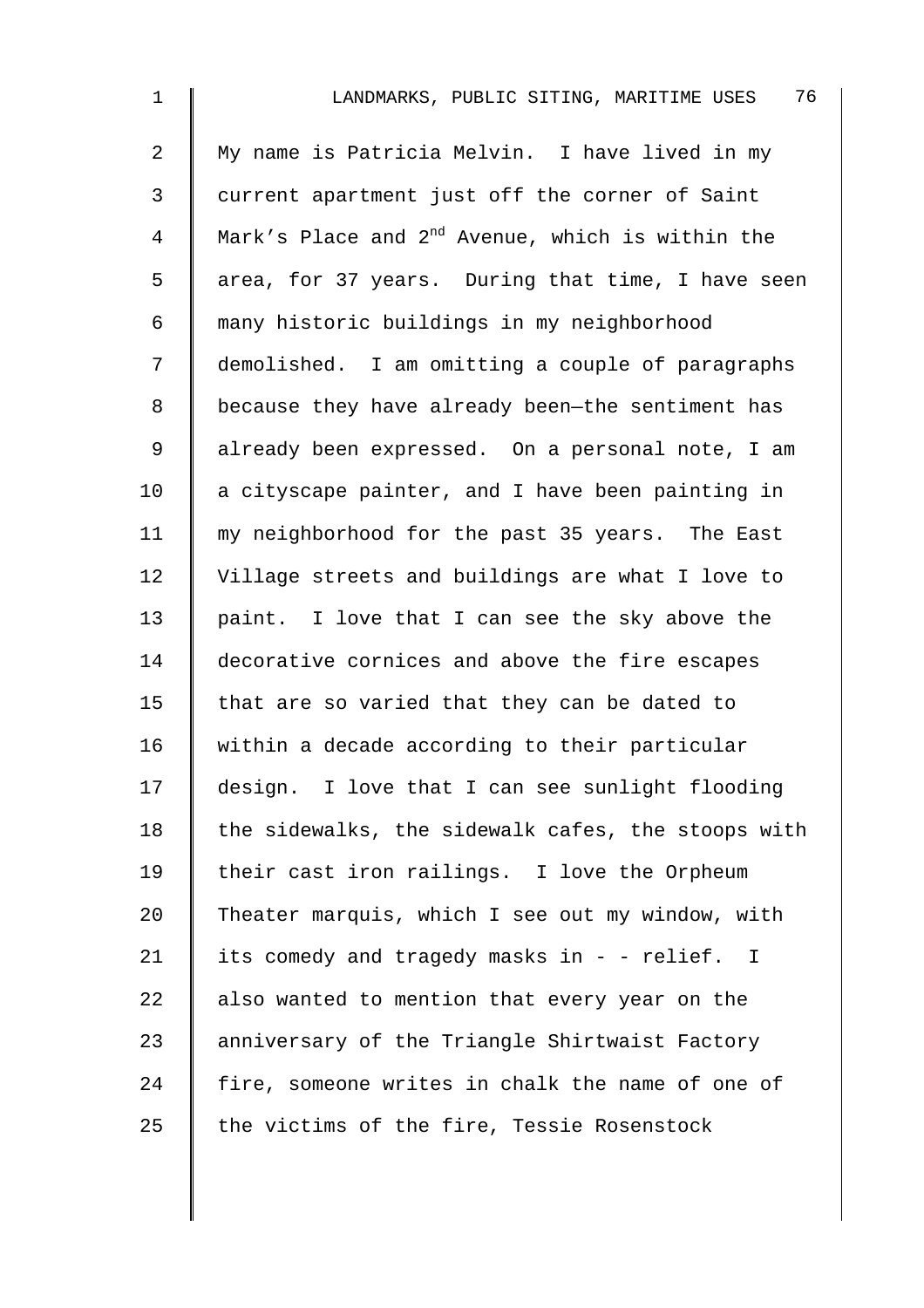| $\mathbf{1}$ | 77<br>LANDMARKS, PUBLIC SITING, MARITIME USES               |
|--------------|-------------------------------------------------------------|
| 2            | [phonetic], on the sidewalk in front of my                  |
| 3            | building where she lived. The realization that              |
| 4            | she lived in one of the apartments, perhaps even            |
| 5            | my own connects me to history in a profound way.            |
| 6            | I urge you to vote to protect our living history            |
| 7            | and vote for the East Village/Lower East Side               |
| 8            | Historic District. Thank you very much.                     |
| $\mathsf 9$  | [applause]                                                  |
| 10           | CHAIRPERSON LANDER: Thank you.                              |
| 11           | TOM BIRCHARD: My name is Tom                                |
| 12           | Birchard. I am the owner of Veselka Restaurant on           |
| 13           | 2 <sup>nd</sup> Avenue. I'd like to thank you for giving me |
| 14           | the opportunity to say a few words. I'd like to             |
| 15           | thank two other people in particular. I was very            |
| 16           | impressed with Ms. Fernandez's description of my            |
| 17           | neighborhood. I thought it was great, and I'd               |
| 18           | actually like to have a copy of that sometime               |
| 19           | because when I have guests come I try to describe           |
| 20           | what the neighborhood is, and she did it very               |
| 21           | eloquently and also Councilwoman Mendez, who I              |
| 22           | know has been instrumental in pushing this                  |
| 23           | initiative forward. I just want to very briefly             |
| 24           | tell you my personal story. I think it's                    |
| 25           | indicative of what our neighborhood has to offer.           |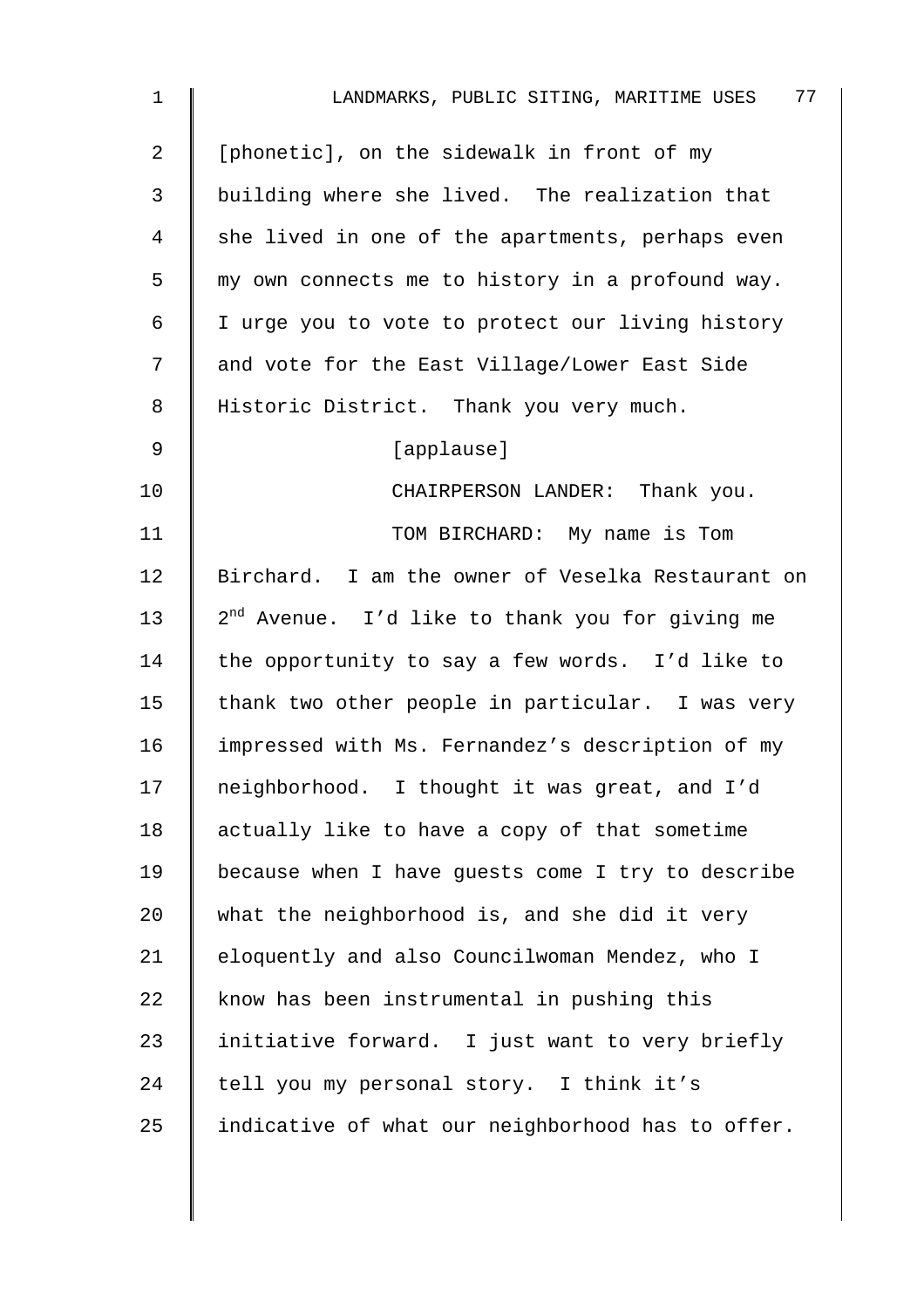| $\mathbf 1$    | 78<br>LANDMARKS, PUBLIC SITING, MARITIME USES      |
|----------------|----------------------------------------------------|
| $\overline{a}$ | I came to Veselka in 1966 when I was a sophomore   |
| 3              | in college. I didn't know where my life would      |
| $\overline{4}$ | take me. I was kind of directionless. I was        |
| 5              | lucky enough to meet the boss' daughter. She       |
| 6              | brought me to Veselka. He was a Ukrainian          |
| 7              | immigrant, who had started the business in 1954.   |
| 8              | That is one of the things about our neighborhood-  |
| 9              | it has been kind of a cauldron, a place where      |
| 10             | budding entrepreneurs, designers, artists, young   |
| 11             | chefs can come rent a cheap space and start their  |
| 12             | business. I found my home at Veselka. I started    |
| 13             | a love affair with the Lower East Side-this was    |
| 14             | before it was the East Village. I discovered       |
| 15             | eventually that food was my passion. Luckily       |
| 16             | Veselka has been a great success. I owe a great,   |
| 17             | great deal to this neighborhood. It has given me   |
| 18             | my life. It has helped me find my direction.<br>Мy |
| 19             | second wife, Sally, is a veterinarian. With my     |
| 20             | urging, she opened up Saint Mark's Veterinary      |
| 21             | Hospital, which is right down the street. She and  |
| 22             | I love the neighborhood. We have raised five kids  |
| 23             | there. I can't imagine living anywhere else.       |
| 24             | Everybody here has described in one way or another |
| 25             | what makes our neighborhood great. All of the      |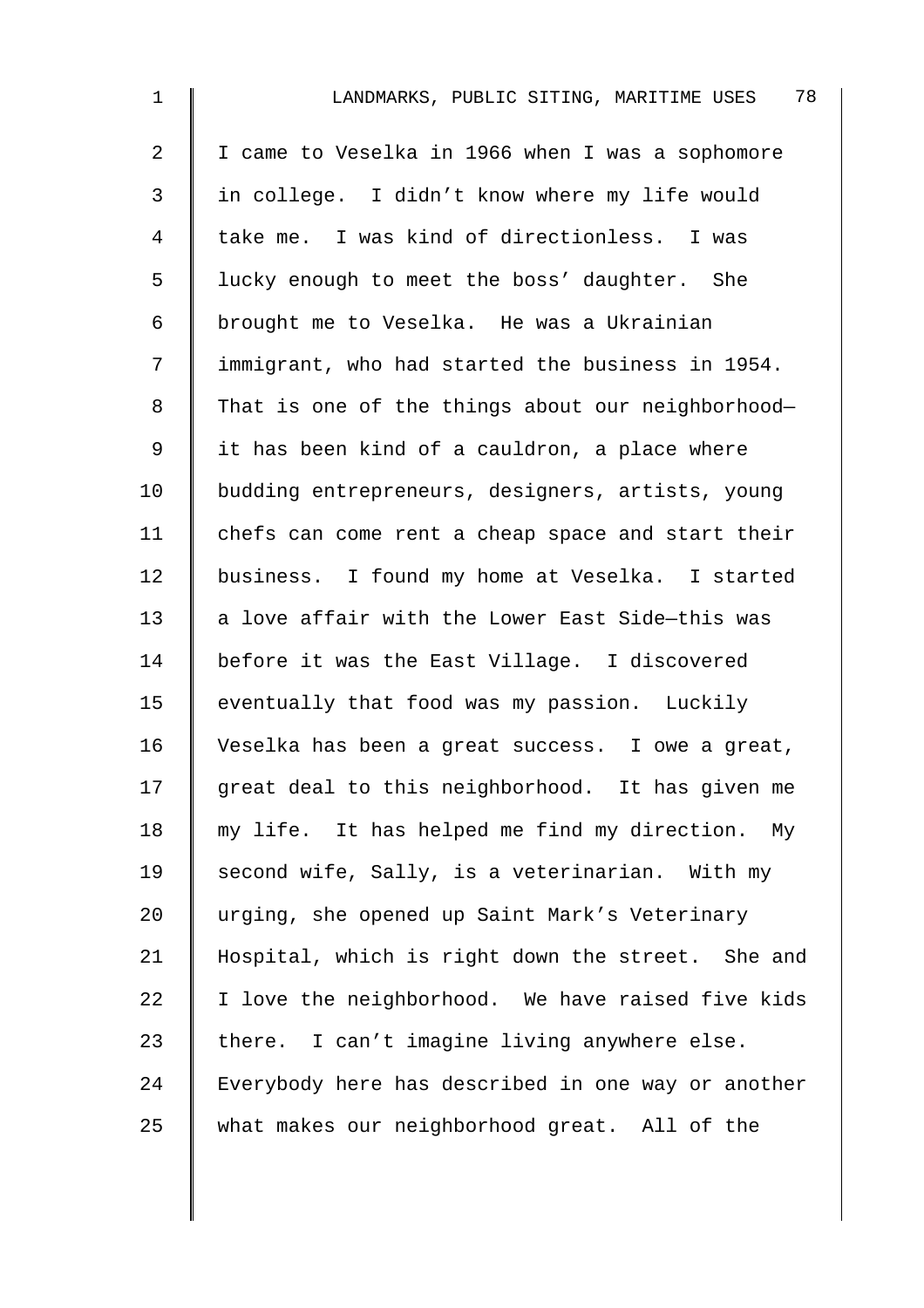| $\mathbf 1$    | 79<br>LANDMARKS, PUBLIC SITING, MARITIME USES                  |
|----------------|----------------------------------------------------------------|
| $\overline{2}$ | things that have been spoken in favor I thoroughly             |
| $\mathfrak{Z}$ | agree with, and I urge you to please as best we                |
| $\overline{4}$ | can protect this wonderful place where I have                  |
| 5              | lived my life.                                                 |
| 6              | CHAIRPERSON LANDER: Thanks so much                             |
| 7              | to all of you, and I appreciate everyone's                     |
| 8              | contribution, but I do want to say especially                  |
| 9              | thank you as a big fan of Veselka personally, but              |
| 10             | also first in general, we really appreciate when               |
| 11             | property owners and stewards step up-whether they              |
| 12             | are religious institutions or whether they are                 |
| 13             | homeowners, but obviously for many of us the small             |
| 14             | businesses that are a deep part of the history of              |
| 15             | our neighborhoods and give it its quality of life              |
| 16             | are harder to preserve with the tools of historic              |
| 17             | designation they take the tools of sort of sweat               |
| 18             | and entrepreneurship and we really appreciate                  |
| 19             | everybody being here today, but we really                      |
| 20             | appreciate your efforts. Council Member Mendez,                |
| 21             | do you have-                                                   |
| 22             | COUNCIL MEMBER MENDEZ:                                         |
| 23             | [interposing] Yes, I have eaten many meals at                  |
| 24             | Veselka, and now I hear that we can have events at             |
| 25             | your 2 <sup>nd</sup> Street place, but maybe this is something |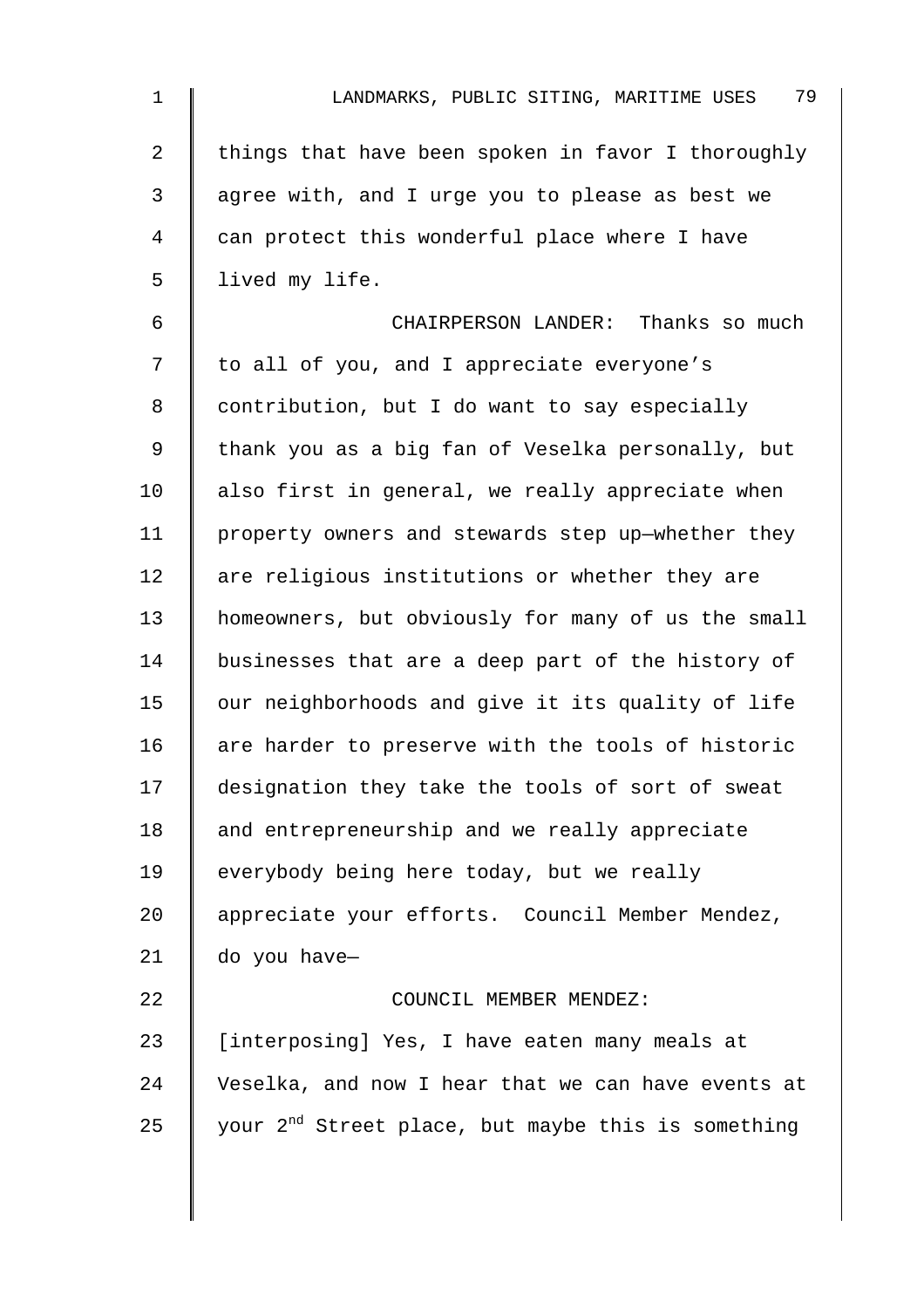| $\mathbf 1$    | 80<br>LANDMARKS, PUBLIC SITING, MARITIME USES      |
|----------------|----------------------------------------------------|
| $\overline{2}$ | for the dinner caucus to take up of the City       |
| 3              | Council. One of our colleagues started a dinner    |
| 4              | caucus and we go into different neighborhoods so   |
| 5              | we can help businesses, but we could also see each |
| 6              | other's communities, so maybe you will see us      |
| 7              | there soon. Thank you.                             |
| 8              | CHAIRPERSON LANDER: Thank you very                 |
| 9              | much. Our last two, but definitely last but not    |
| 10             | least, we just did it in order of people signing   |
| 11             | up, so we really appreciate everybody's patience.  |
| 12             | We still have so many people here all the way to   |
| 13             | the end are Stella Dong and Robert Watlington.     |
| 14             | ROBERT WATLINGTON: Yes. My name                    |
| 15             | is Robert Watlington. I have been affiliated or    |
| 16             | resided on the Lower East Side or East Village,    |
| 17             | whatever you choose to call it, since '66. By the  |
| 18             | way, Veselka was a place when I didn't want to go  |
| 19             | home to Harlem, I'd sleep in the phone booth in    |
| 20             | the back. The old phone booths used to have seats  |
| 21             | in them so we could hide in there. Everyone has    |
| 22             | pretty much acknowledged the immigrant experience, |
| 23             | et cetera, et cetera, but what the Lower East Side |
| 24             | means to me is that that area, and it was multi-   |
| 25             | cultural, multi-racial during the '60s and '50s    |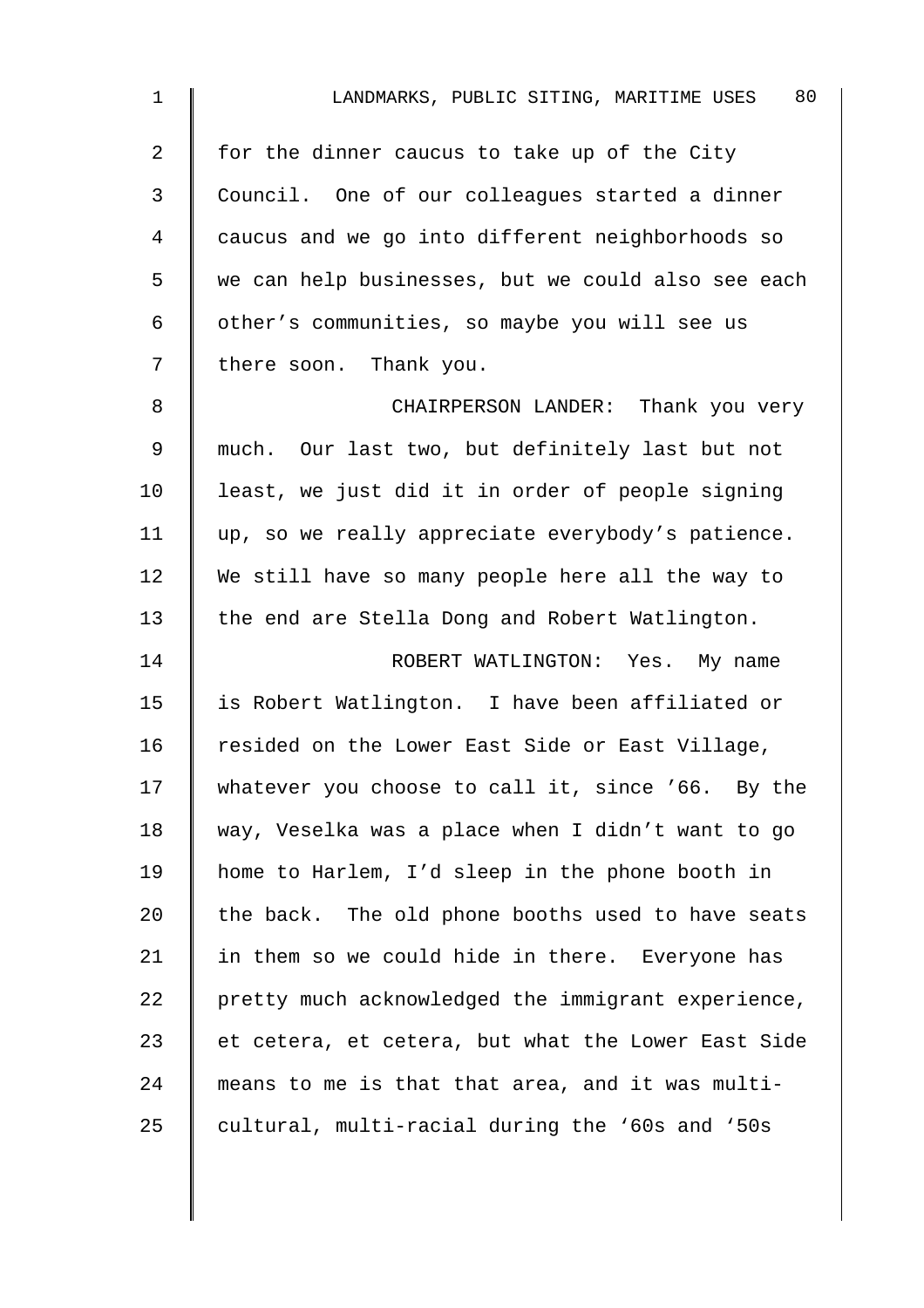| $\mathbf 1$    | 81<br>LANDMARKS, PUBLIC SITING, MARITIME USES      |
|----------------|----------------------------------------------------|
| $\overline{a}$ | and '40s, whether it be jazz or whether it be rock |
| 3              | and roll, so let's be real. The kids today when    |
| 4              | they hear the East Village, the first thing they   |
| 5              | think of is creativity. Unfortunately today they   |
| 6              | can no longer come here and get those \$50 a month |
| 7              | apartments or Con Ed three months for \$15. It's   |
| 8              | sad. It's really sad. My main appreciation of      |
| $\mathsf 9$    | the East Village was Saint Mark's Place, and I cry |
| 10             | and I live on top of the old Fillmore-right next   |
| 11             | to the old Fillmore. I cry when I walk down Saint  |
| 12             | Mark's and see what it looks like. I don't care    |
| 13             | how much multi-culturalism you want today or       |
| 14             | whatever. It's not about multi-culturalism on      |
| 15             | Saint Mark's; it's pure greed. The fact is that    |
| 16             | the electric circus-I was there when Andy Warhol   |
| 17             | owned it. Fillmore East we had to beg to get a     |
| 18             | little plaque that represents it. I'm going in my  |
| 19             | building and I see people from all over the world  |
| 20             | standing outside the bank looking at it. It's a    |
| 21             | shame that those who have made and developed their |
| 22             | personalities and characters by being associated   |
| 23             | with the $-$ - have now joined the corporate types |
| 24             | and they want to destroy and devastate it. One     |
| 25             | last thing I must say is that I am totally         |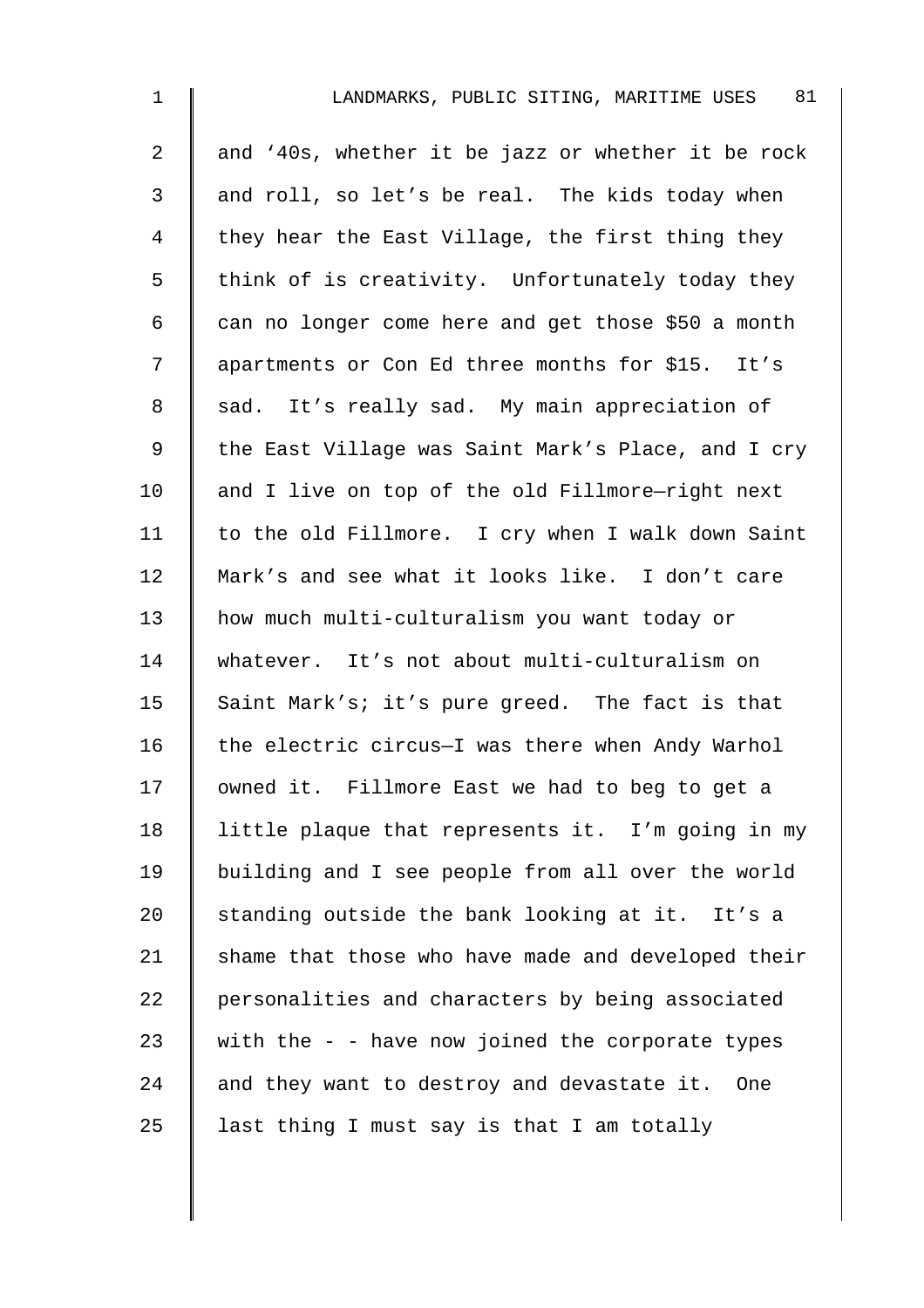| $\mathbf 1$    | 82<br>LANDMARKS, PUBLIC SITING, MARITIME USES                   |
|----------------|-----------------------------------------------------------------|
| $\overline{2}$ | ashamed-the Lower East Side introduced me to                    |
| 3              | Jewish culture in a way that no textbook or no                  |
| 4              | synagogue or anything could have. I got to see                  |
| 5              | the good and the bad. I hate to sit here today                  |
| 6              | and say that I am seeing it dissolve before my                  |
| 7              | eyes. When the old days when a little guy would                 |
| 8              | get out of a limousine and stop in front of the 2 <sup>nd</sup> |
| 9              | Avenue deli and there is a word, I call it - - the              |
| 10             | guy would stand outside, and he - - from the                    |
| 11             | Bowery boys-about five feet high, and he would                  |
| 12             | just look at-the food was horrible. It was                      |
| 13             | grease, but the fact is that when I would get up-               |
| 14             | 'cause back in those days we had to get up and get              |
| 15             | the Times the night before-you would walk by there              |
| 16             | and say wow. That is what it is about. All I                    |
| 17             | want to say is remember that not only the past,                 |
| 18             | but the contemporary period plays a role in                     |
| 19             | forming the very foundation of culture today in                 |
| 20             | America. Thank you.                                             |
| 21             | [applause]                                                      |
| 22             | CHAIRPERSON LANDER: Thank you very                              |
| 23             | much. Very eloquently stated.                                   |
| 24             | STELLA DONG: My name is Stella                                  |
| 25             | Dong. I am a writer. I have lived on Saint                      |
|                |                                                                 |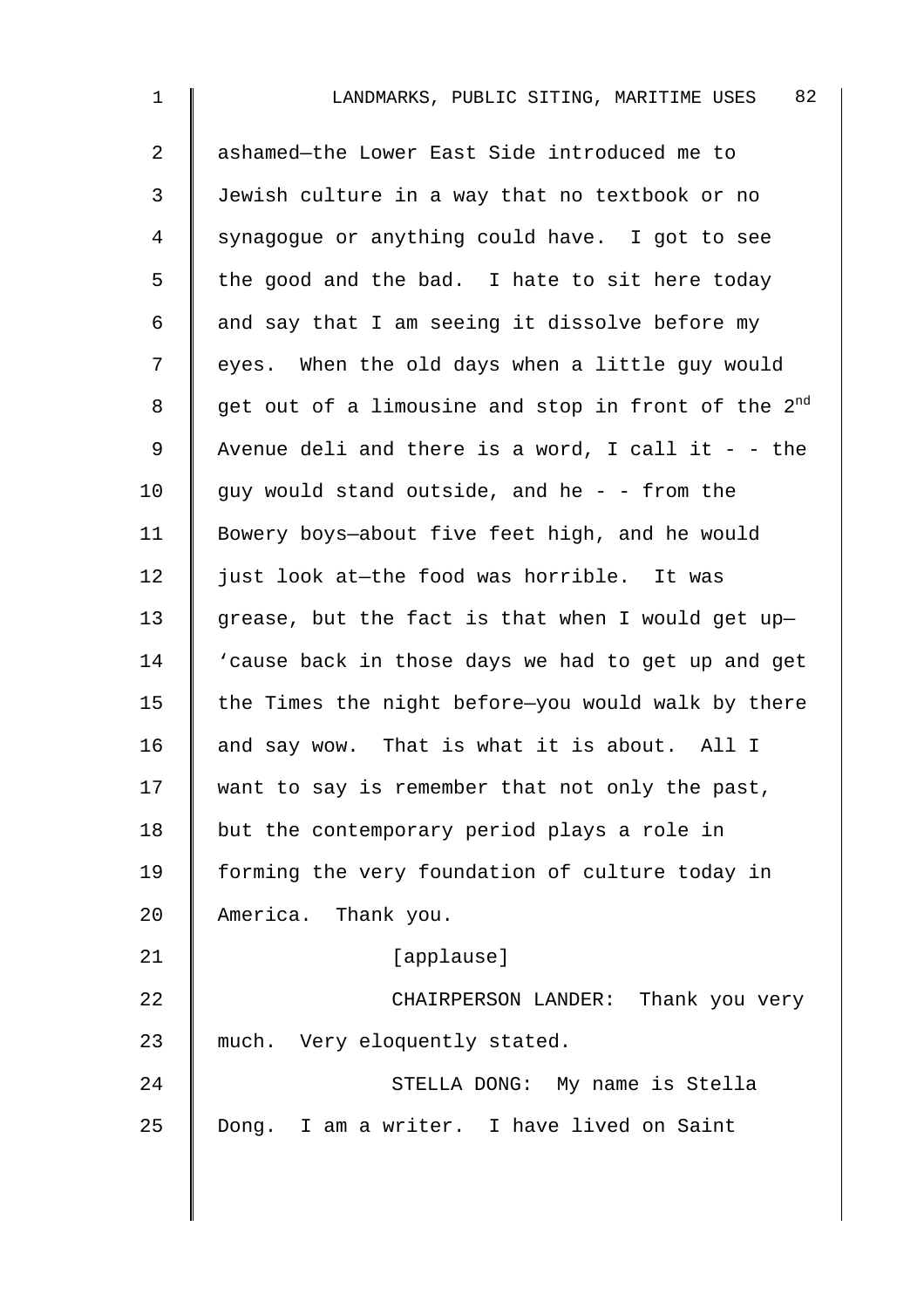| $\mathbf 1$    | 83<br>LANDMARKS, PUBLIC SITING, MARITIME USES             |
|----------------|-----------------------------------------------------------|
| $\overline{2}$ | Mark's Place near 2 <sup>nd</sup> Avenue since 1978. As a |
| 3              | writer, I spend most my time in the East Village,         |
| 4              | but I write about China and Asia, so I go to China        |
| 5              | a lot. My best known book is a book about the             |
| 6              | history of Shanghai. I cannot go back. I cannot           |
| 7              | go to Shanghai anymore because it breaks my heart         |
| 8              | when I see all the architectural heritage of that         |
| $\mathsf 9$    | once great city that has been destroyed. It is            |
| 10             | now steel and glass towers in every neighborhood.         |
| 11             | We are lucky. This kind of meeting could never            |
| 12             | happen anywhere in China. Organizations are not           |
| 13             | involved. People are not allowed to give their            |
| 14             | feedback on what is happening in their                    |
| 15             | neighborhoods. I know many, many Chinese who have         |
| 16             | been forcibly evicted from their homes, seen their        |
| 17             | homes demolished in front of them in Shanghai in          |
| 18             | Beijing. Communities have completely disappeared,         |
| 19             | generations of people have not unlike we New              |
| 20             | Yorkers and Americans, they don't have a voice in         |
| 21             | what happens to their neighborhood. Their                 |
| 22             | opinions are not solicited. Developers in cahoots         |
| 23             | with officials say we want to build in your               |
| 24             | neighborhood and you are out. So I just want to           |
| 25             | tell everyone how fortunate you are to live in a          |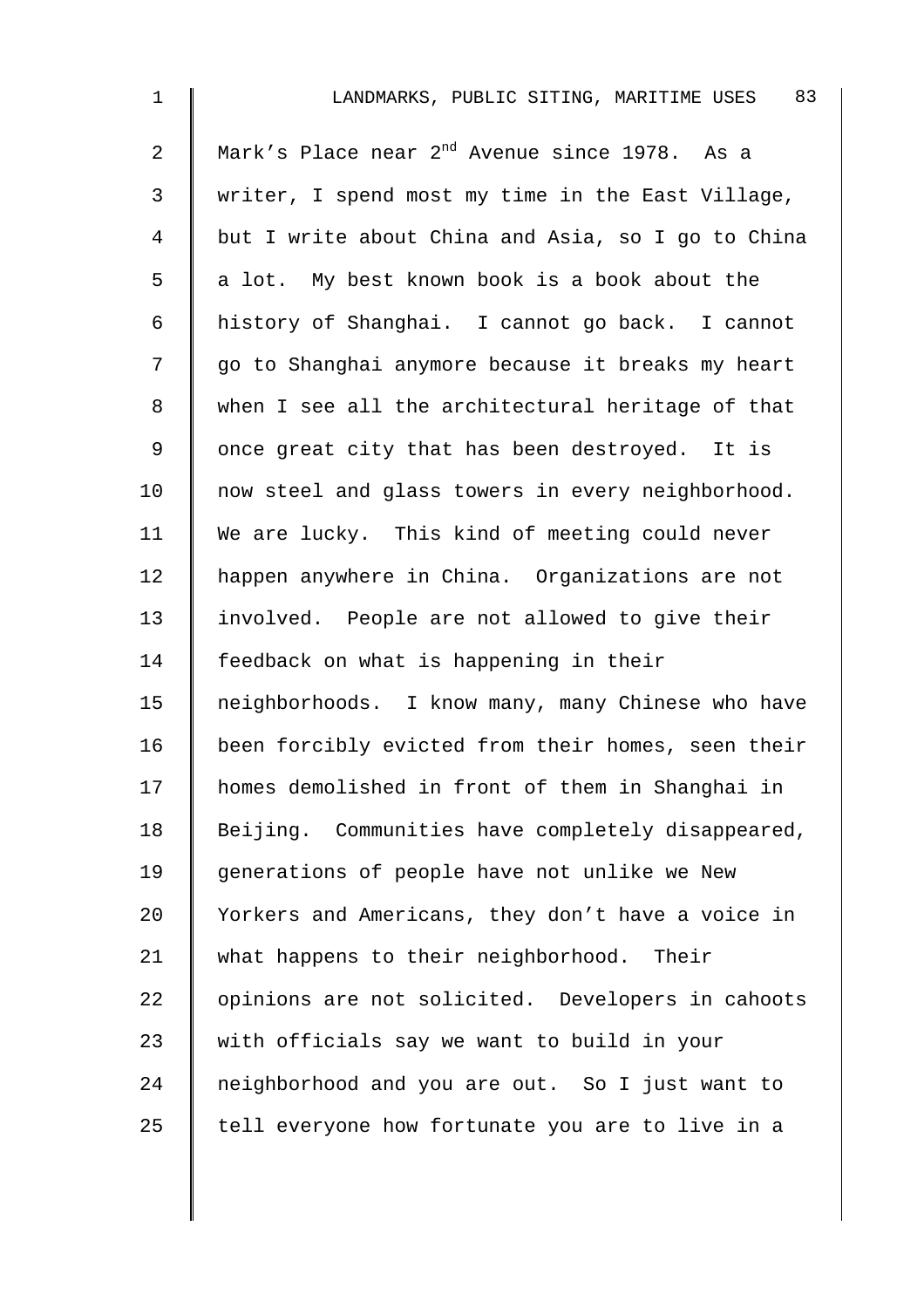| $\mathbf 1$    | 84<br>LANDMARKS, PUBLIC SITING, MARITIME USES      |
|----------------|----------------------------------------------------|
| $\overline{2}$ | society where individuals can tell community       |
| 3              | leaders, politicians what is important to them and |
| 4              | where their wishes are heard and responded to, so  |
| 5              | value that. And second, I want to say that we do   |
| 6              | not want New York to go the way of Shanghai or     |
| 7              | Beijing. We don't want to lose our history. I      |
| 8              | know so many Chinese, so many Shanghainese, who    |
| 9              | say there was a time we could have saved it. We    |
| 10             | didn't. Now we regret it. We can never get it      |
| 11             | back. Never. That is my say.                       |
| 12             | [applause]                                         |
| 13             | CHAIRPERSON LANDER: Thank you so                   |
| 14             | much. It has been wonderful sitting here, an       |
| 15             | honor really to listen to all of you - - about the |
| 16             | Lower East Side, and yes, I do want to reflect     |
| 17             | also what we are doing here today is preserving    |
| 18             | buildings. That is what we do with designation,    |
| 19             | but I know that the fight that Council Member      |
| 20             | Mendez leads and that so many of you are involved  |
| 21             | in to help preserve people, to address the         |
| 22             | challenges of gentrification, to help preserve     |
| 23             | small business and the cultural heritage of the    |
| 24             | neighborhood, which is not a designation action is |
| 25             | also something that you guys have taken a lot of   |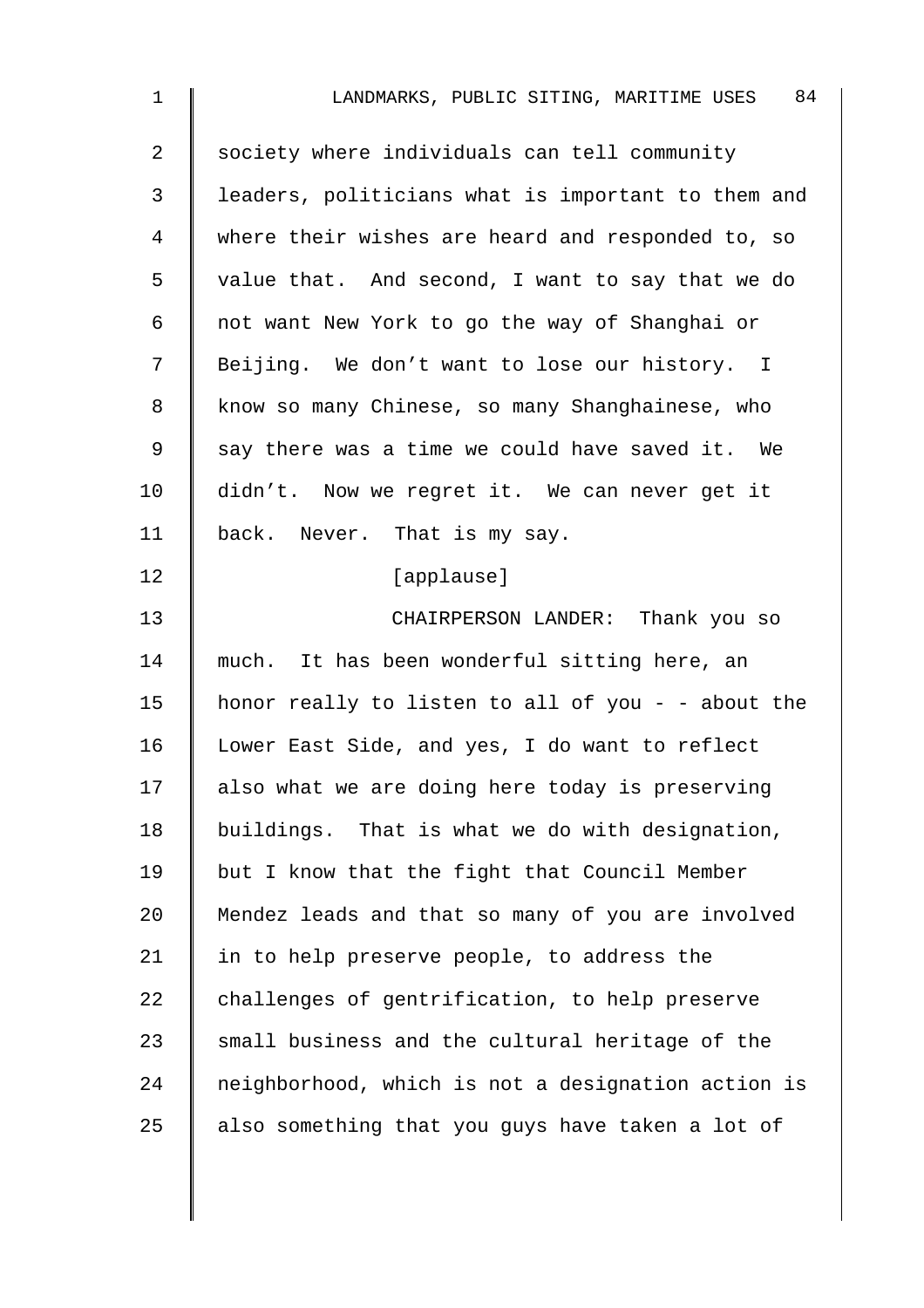| 1  | 85<br>LANDMARKS, PUBLIC SITING, MARITIME USES      |
|----|----------------------------------------------------|
| 2  | leadership on and take very seriously, so it is    |
| 3  | nice when those things go together and when people |
| 4  | are really working hard as shared stewards of both |
| 5  | the buildings, but also the cultural and community |
| 6  | resources of the district. That closes the public  |
| 7  | hearing. We will now move to a vote on the item.   |
| 8  | Again, it's Land Use number 752, the landmark      |
| 9  | designation of the East Village and Lower East     |
| 10 | Side Historic District. The Chair recommends a     |
| 11 | vote of aye.                                       |
| 12 | FEMALE VOICE: Chair Lander?                        |
| 13 | CHAIRPERSON LANDER: I vote aye.                    |
| 14 | FEMALE VOICE: Council Member                       |
| 15 | Palma?                                             |
| 16 | COUNCIL MEMBER PALMA: Aye.                         |
| 17 | FEMALE VOICE: Council Member                       |
| 18 | Arroyo?                                            |
| 19 | COUNCIL MEMBER ARROYO: Explain my                  |
| 20 | vote?                                              |
| 21 | CHAIRPERSON LANDER: Of course.                     |
| 22 | COUNCIL MEMBER ARROYO: I vote aye,                 |
| 23 | and respect the fact that there is such strong     |
| 24 | sentiments and I want to caution the public not to |
| 25 | walk out of here with an impression that we are    |
|    |                                                    |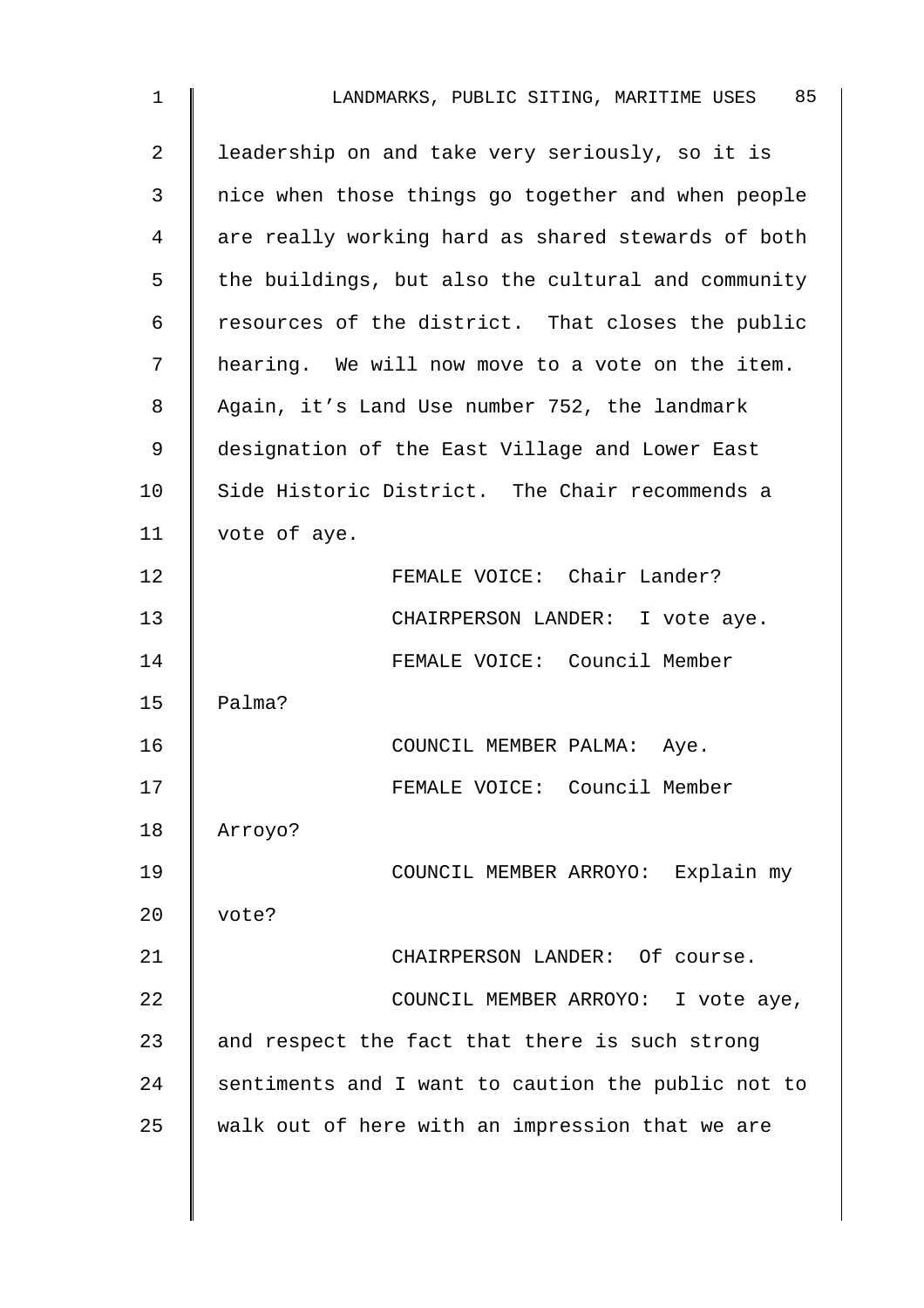| 1              | 86<br>LANDMARKS, PUBLIC SITING, MARITIME USES      |
|----------------|----------------------------------------------------|
| $\overline{2}$ | not in support of preserving the history of our    |
| 3              | great city, we just disagree about how we go about |
| 4              | it sometimes with the Commission. So aye.          |
| 5              | FEMALE VOICE: Council Member                       |
| 6              | Mendez?                                            |
| 7              | COUNCIL MEMBER MENDEZ: I need to                   |
| 8              | think about this.                                  |
| 9              | [laughter]                                         |
| 10             | COUNCIL MEMBER MENDEZ: I proudly                   |
| 11             | vote aye.                                          |
| 12             | FEMALE VOICE: Council Member                       |
| 13             | Williams?                                          |
| 14             | COUNCIL MEMBER WILLIAMS: May I                     |
| 15             | explain my vote? Thank you. I am going to vote     |
| 16             | aye, and I have full faith in my colleague,        |
| 17             | Council Member Mendez, that she went through the   |
| 18             | proper processes and took everyone into            |
| 19             | consideration. I do have some concerns that I      |
| 20             | outlined earlier, and I do think we need to find a |
| 21             | better way to get these concerns heard in a        |
| 22             | fashion that makes people feel like they have been |
| 23             | respected and find a way to work through some      |
| 24             | people who just don't want to be landmarked.       |
| 25             | There has to be a way to do that. I definitely     |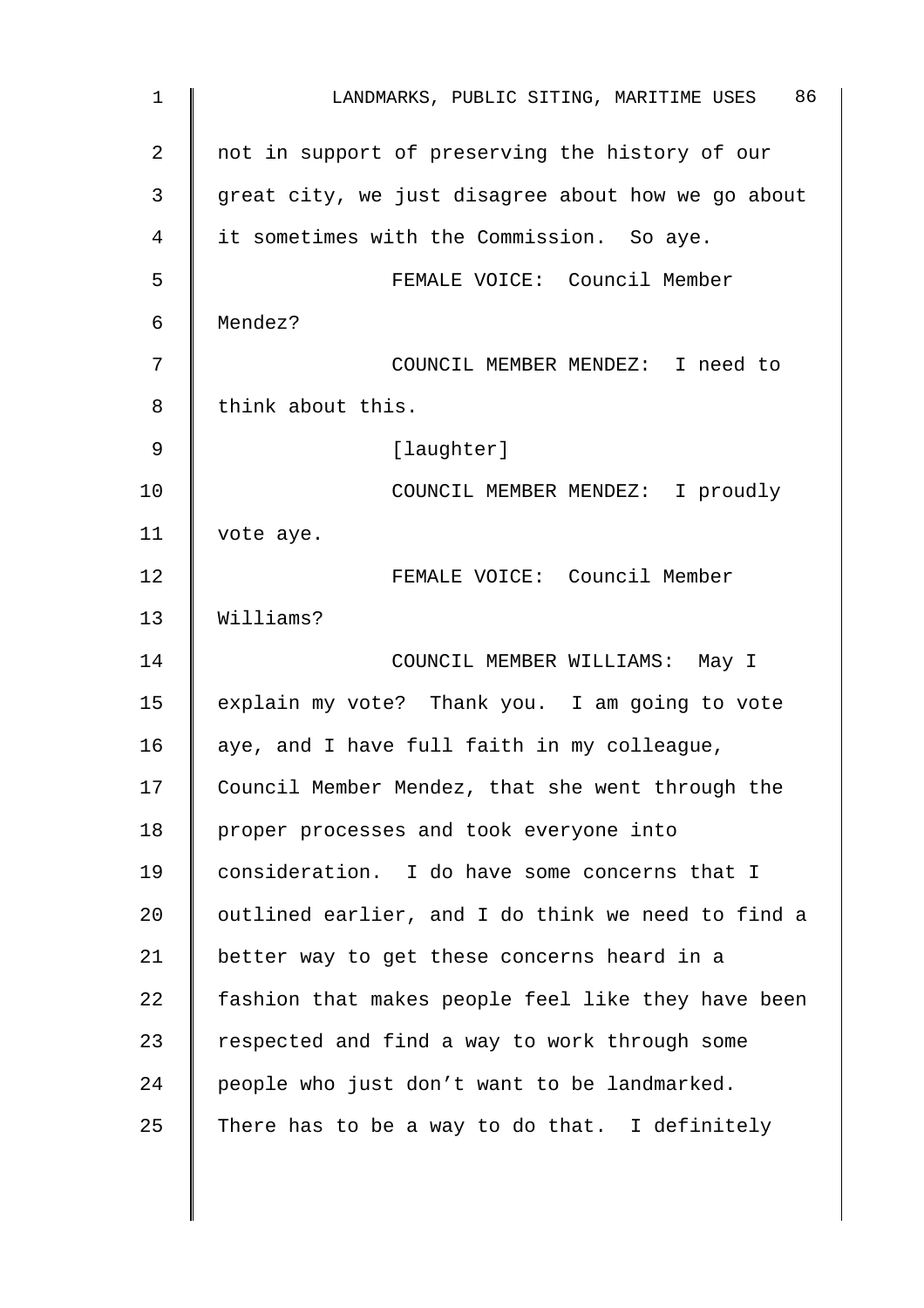| $\mathbf{1}$ | 87<br>LANDMARKS, PUBLIC SITING, MARITIME USES     |
|--------------|---------------------------------------------------|
| 2            | want to get some more information on the carve    |
| 3            | outs and the boundaries and all of that good      |
| 4            | stuff. I think there are huge problems here, but  |
| 5            | I am sure that due diligence was done, and I vote |
| 6            | aye.                                              |
| 7            | [applause]                                        |
| 8            | FEMALE VOICE: By a vote of five in                |
| 9            | the affirmative, zero in the negative and no      |
| 10           | abstentions, Land Use item 752 is approved and    |
| 11           | referred to the full Land Use Committee.          |
| 12           | [applause]                                        |
| 13           | CHAIRPERSON LANDER: Thank you very                |
| 14           | much. Congratulations. We will hold the vote      |
| 15           | open for ten minutes for Council Member Halloran. |
| 16           | This meeting of the Subcommittee is adjourned.    |
| 17           | [gavel]                                           |
|              |                                                   |
|              |                                                   |
|              |                                                   |
|              |                                                   |
|              |                                                   |
|              |                                                   |
|              |                                                   |
|              |                                                   |
|              |                                                   |
|              |                                                   |